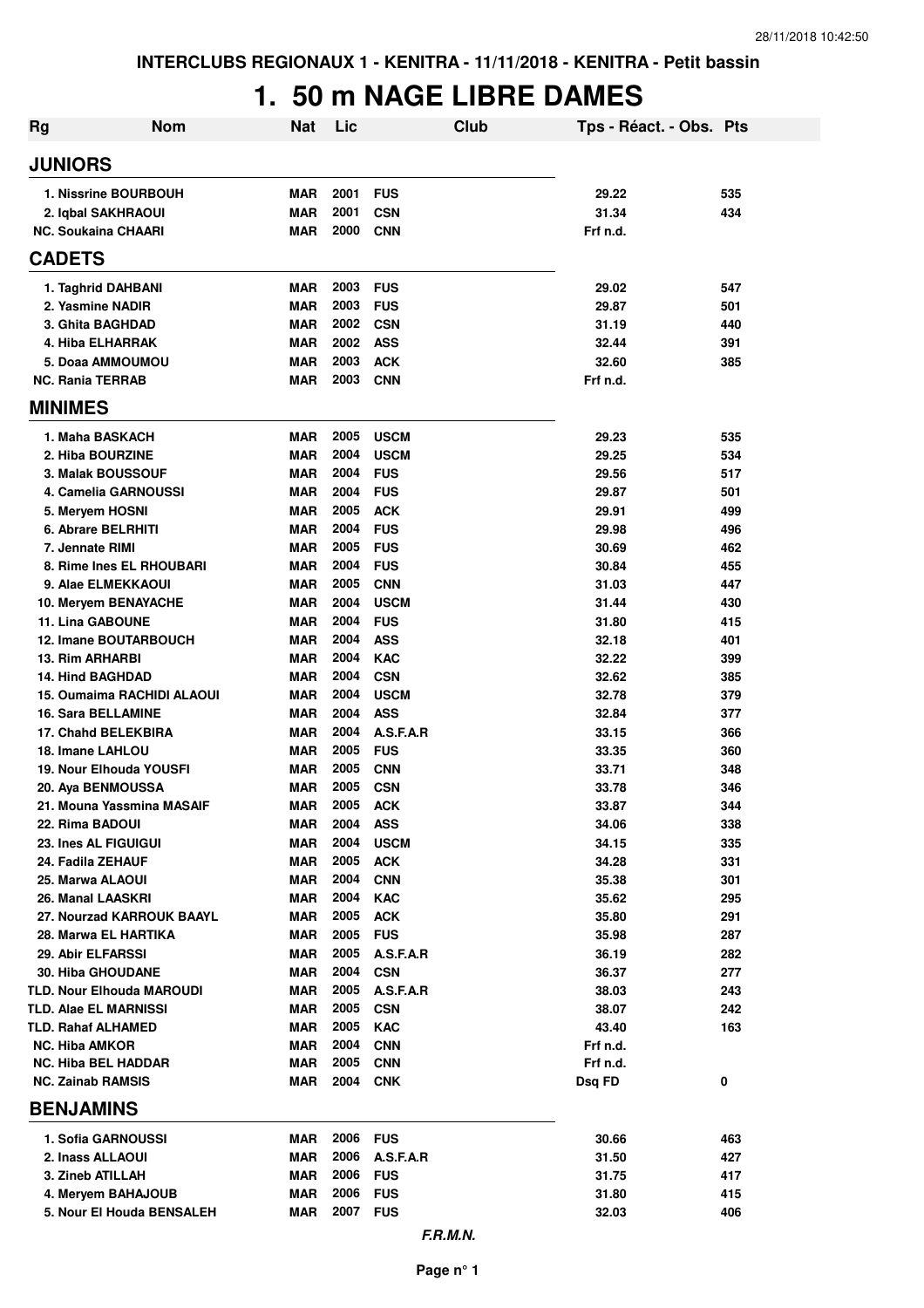## **1. 50 m NAGE LIBRE DAMES**

| Rg | <b>Nom</b>                      | <b>Nat</b> | Lic  | Club             | Tps - Réact. - Obs. Pts |     |
|----|---------------------------------|------------|------|------------------|-------------------------|-----|
|    | <b>BENJAMINS</b>                |            |      |                  |                         |     |
|    | 6. Malak MEQDAR                 | <b>MAR</b> | 2007 | <b>FUS</b>       | 32.60                   | 385 |
|    | 7. Nada RAGTAOUI                | <b>MAR</b> | 2007 | <b>FUS</b>       | 33.11                   | 368 |
|    | 8. Nada IDRISSI FAKHREDDINE     | <b>MAR</b> | 2006 | <b>FUS</b>       | 33.57                   | 353 |
|    | 9. Salma RHOUL                  | <b>MAR</b> | 2006 | <b>FUS</b>       | 33.75                   | 347 |
|    | 10. Malak TIBARI                | <b>MAR</b> | 2006 | A.S.F.A.R        | 33.87                   | 344 |
|    | <b>11. Youssra ELMAZOUNI</b>    | <b>MAR</b> | 2006 | <b>CSN</b>       | 33.93                   | 342 |
|    | 12. Rawane SADIQUI              | <b>MAR</b> | 2007 | <b>USCM</b>      | 34.13                   | 336 |
|    | 13. Lina YAQOUBI                | <b>MAR</b> | 2006 | <b>CSN</b>       | 34.16                   | 335 |
|    | 14. Hiba LAHLIMI                | <b>MAR</b> | 2007 | <b>ACK</b>       | 34.28                   | 331 |
|    | <b>15. Ghita EL MOUATARIF</b>   | <b>MAR</b> | 2007 | <b>FUS</b>       | 34.35                   | 329 |
|    | 16. Lyna TIKKI                  | <b>MAR</b> | 2006 | <b>ASS</b>       | 34.78                   | 317 |
|    | 17. Abla BELMATI                | <b>MAR</b> | 2006 | <b>FUS</b>       | 35.06                   | 310 |
|    | <b>18. Kaoutar HOSNI</b>        | <b>MAR</b> | 2006 | <b>ACK</b>       | 35.62                   | 295 |
|    | 18. Jannat BAYADOU              | <b>MAR</b> | 2007 | <b>KAC</b>       | 35.62                   | 295 |
|    | 20. Hibat Allah SEMLALI         | <b>MAR</b> | 2007 | <b>KAC</b>       | 36.78                   | 268 |
|    | 21. Ghita EL IDRISSI EL AMGHARI | <b>MAR</b> | 2006 | <b>USCM</b>      | 37.38                   | 255 |
|    | <b>22. Rim BOUCHIKHI</b>        | <b>MAR</b> | 2007 | A.S.F.A.R        | 37.41                   | 255 |
|    | 23. Lina DOUDOUH                | <b>MAR</b> | 2007 | <b>A.ALAWAIL</b> | 37.44                   | 254 |
|    | 24. Nour El Houda MOUKHLESSE    | <b>MAR</b> | 2007 | <b>KAC</b>       | 37.50                   | 253 |
|    | 25. Lina KHOUIA                 | <b>MAR</b> | 2006 | <b>CNN</b>       | 37.55                   | 252 |
|    | 26. Nada ZAGRITI                | <b>MAR</b> | 2007 | <b>ASS</b>       | 38.15                   | 240 |
|    | 27. Majdouline NIHOU            | <b>MAR</b> | 2007 | <b>CNN</b>       | 38.33                   | 237 |
|    | 28. Rachida KIDAYE              | <b>MAR</b> | 2007 | <b>CNN</b>       | 38.75                   | 229 |
|    | 29. Elkhanssaa DLIMA            | <b>MAR</b> | 2006 | <b>ACK</b>       | 39.03                   | 224 |
|    | 30. Heba BEN MOUSSA             | <b>MAR</b> | 2007 | <b>CSN</b>       | 39.50                   | 216 |
|    | 31. Yasmine EL HAJJI            | <b>MAR</b> | 2007 | <b>CNN</b>       | 39.72                   | 213 |
|    | 32. Fairouz BENAJJI             | <b>MAR</b> | 2007 | <b>IRT</b>       | 39.91                   | 210 |
|    | 33. Sundus ALHAMAD              | <b>MAR</b> | 2007 | <b>KAC</b>       | 40.06                   | 207 |
|    | 34. Lina ZDI                    | <b>MAR</b> | 2006 | <b>CNN</b>       | 40.40                   | 202 |
|    | 35. Hajar KAIMECH               | <b>MAR</b> | 2006 | A.S.F.A.R        | 40.43                   | 202 |
|    | 36. Rayehana ELKACIMI           | <b>MAR</b> | 2007 | <b>CNN</b>       | 40.53                   | 200 |
|    | 37. Raihan MOUNA                | <b>MAR</b> | 2007 | <b>A.ALAWAIL</b> | 40.59                   | 199 |
|    | <b>37. Zineb KHARMICH</b>       | <b>MAR</b> | 2007 | <b>CNN</b>       | 40.59                   | 199 |
|    | 39. Yasmine BAKKAR              | <b>MAR</b> | 2006 | <b>KAC</b>       | 40.73                   | 197 |
|    | 40. Soraya EDDAOUE              | <b>MAR</b> | 2006 | <b>CNN</b>       | 41.01                   | 193 |
|    | 40. Yassmina IZOUGAGHEN         | <b>MAR</b> | 2007 | <b>CNN</b>       | 41.01                   | 193 |
|    | 42. Alae BAGHOZ                 | <b>MAR</b> | 2007 | <b>A.ALAWAIL</b> | 41.50                   | 187 |
|    | 43. Rhita MYESSER               | <b>MAR</b> | 2007 | <b>USCM</b>      | 42.25                   | 177 |
|    | 44. Hala ELMIR                  | <b>MAR</b> | 2007 | <b>ASS</b>       | 42.41                   | 175 |
|    | 45. Israe EDDAOUE               | <b>MAR</b> | 2006 | <b>CNN</b>       | 42.63                   | 172 |
|    | 46. Dina Walae ALILOU           | <b>MAR</b> | 2006 | <b>CNN</b>       | 42.75                   | 171 |
|    | 47. Hanane DIOURI               | <b>MAR</b> | 2007 | <b>ASS</b>       | 43.09                   | 167 |
|    | <b>48. Noha ELYAHYAOUI</b>      | <b>MAR</b> | 2007 | <b>KAC</b>       | 45.35                   | 143 |
|    | 49. Malak JIRAOUI               | <b>MAR</b> | 2007 | <b>A.ALAWAIL</b> | 45.47                   | 142 |
|    | 50. Marwa JABAR                 | <b>MAR</b> | 2007 | <b>CNN</b>       | 46.47                   | 133 |
|    | 51. Mounia KADROUCH             | <b>MAR</b> | 2006 | <b>IRT</b>       | 48.79                   | 115 |
|    | 52. Fatima Zahra KAISSI         | <b>MAR</b> | 2007 | <b>CNK</b>       | 52.13                   | 94  |
|    | 53. Rim AQUIL                   | <b>MAR</b> | 2007 | <b>ASS</b>       | 56.72                   | 73  |
|    | <b>NC. Manar AICH</b>           | <b>MAR</b> | 2007 | <b>A.ALAWAIL</b> | Frf n.d.                |     |
|    | <b>NC. Hiba NEJJAR</b>          | <b>MAR</b> | 2007 | <b>CNN</b>       | Frf n.d.                |     |
|    | <b>NC. Rim ELAMRAOUI</b>        | <b>MAR</b> | 2006 | <b>FUS</b>       | Frf n.d.                |     |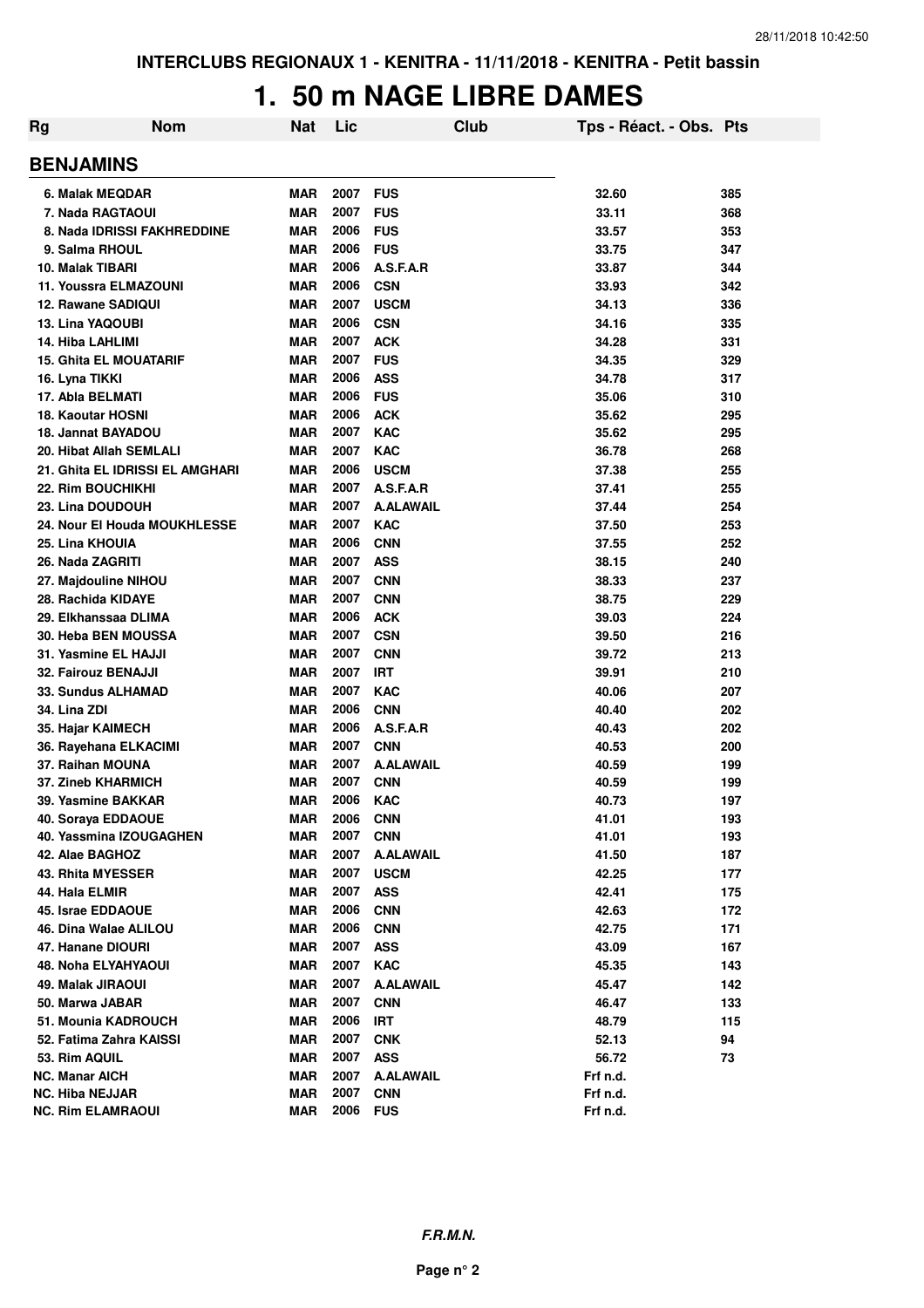## **2. 50 m NAGE LIBRE MESSIEURS**

| <b>Rg</b>                         | <b>Nom</b>                  | Nat        | Lic  |             | Club | Tps - Réact. - Obs. Pts |     |
|-----------------------------------|-----------------------------|------------|------|-------------|------|-------------------------|-----|
| <b>SENIORS</b>                    |                             |            |      |             |      |                         |     |
| 1. Hamza DAHBI SKALI              |                             | MAR        | 1998 | <b>CSN</b>  |      | 24.69                   | 607 |
| 2. Hassan ZEDDOUK                 |                             | <b>MAR</b> | 1997 | <b>FUS</b>  |      | 25.56                   | 547 |
| <b>3. Ali EL MANDOUR</b>          |                             | <b>MAR</b> | 1997 | <b>FUS</b>  |      | 26.47                   | 493 |
| 4. Othmane EL MOUSSAMI            |                             | <b>MAR</b> | 1999 | <b>USCM</b> |      | 26.56                   | 488 |
| 5. Lahbib BELKAZ                  |                             | <b>MAR</b> | 1996 | <b>CSN</b>  |      | 27.13                   | 458 |
| 6. Larbi MEJDOUBI                 |                             | <b>MAR</b> | 1998 | A.S.F.A.R   |      | 28.40                   | 399 |
| 7. Alae Eddine GZALI              |                             | <b>MAR</b> | 1997 | <b>KAC</b>  |      | 28.75                   | 384 |
| <b>NC. Soufiane CHAARI</b>        |                             | MAR        | 1999 | <b>CNN</b>  |      | Frf n.d.                |     |
| <b>JUNIORS</b>                    |                             |            |      |             |      |                         |     |
| <b>1. Ali MSOUGAR</b>             |                             | <b>MAR</b> | 2001 | <b>FUS</b>  |      | 24.03                   | 659 |
| 2. Med Yassine BOUKHARI           |                             | <b>MAR</b> | 2001 | <b>FUS</b>  |      | 24.69                   | 607 |
| 2. Ali HEMRI                      |                             | <b>MAR</b> | 2001 | <b>FUS</b>  |      | 24.69                   | 607 |
| 4. Achraf OUACHIKH                |                             | <b>MAR</b> | 2001 | <b>FUS</b>  |      | 25.00                   | 585 |
| 5. Med Saad EL HADI               |                             | <b>MAR</b> | 2000 | <b>USCM</b> |      | 26.40                   | 497 |
| 6. Yassine CHAGH                  |                             | <b>MAR</b> | 2001 | <b>ACK</b>  |      | 26.56                   | 488 |
| 6. Mehdi ZOUGAGHI                 |                             | <b>MAR</b> | 2001 | <b>USCM</b> |      | 26.56                   | 488 |
| 8. Mehdi BOUFEDENE                |                             | <b>MAR</b> | 2000 | <b>ASS</b>  |      | 27.82                   | 424 |
| 9. Taha MIFTAH                    |                             | <b>MAR</b> | 2001 | <b>CNN</b>  |      | 28.44                   | 397 |
| 10. Omar AZIKOU                   |                             | <b>MAR</b> | 2000 | <b>KAC</b>  |      | 28.62                   | 390 |
| 11. Adam BAQQASS                  |                             | <b>MAR</b> | 2001 | <b>CNN</b>  |      | 29.91                   | 341 |
| TLD. Deyae Eddine QASSIRI         |                             | <b>MAR</b> | 2001 | <b>CSN</b>  |      | 31.56                   | 290 |
| <b>NC. Adnane ELLAIA</b>          |                             | <b>MAR</b> | 2000 | <b>USCM</b> |      | Frf n.d.                |     |
| <b>NC. Ziad LAHLOU</b>            |                             | MAR        | 2001 | <b>USCM</b> |      | Frf n.d.                |     |
| <b>CADETS</b>                     |                             |            |      |             |      |                         |     |
| 1. Mohamed Taha MALKI             |                             | <b>MAR</b> | 2003 | <b>FUS</b>  |      | 25.93                   | 524 |
| 2. Anir SADIQUI                   |                             | MAR        | 2003 | <b>USCM</b> |      | 26.40                   | 497 |
| 3. Wail DAIBOUN                   |                             | MAR        | 2002 | <b>ACK</b>  |      | 26.55                   | 488 |
| 4. Omar LEBIED                    |                             | <b>MAR</b> | 2002 | <b>CSN</b>  |      | 27.28                   | 450 |
| 5. Dorian TRUQUEZ                 |                             | <b>MAR</b> | 2002 | <b>USCM</b> |      | 27.34                   | 447 |
| 6. Abdenasser LAKRANE             |                             | <b>MAR</b> | 2002 | <b>ACK</b>  |      | 27.36                   | 446 |
| 7. Rayane BOUHAFS                 |                             | MAR        | 2003 | <b>FUS</b>  |      | 27.47                   | 441 |
| 8. Wail BEZOTE                    |                             | MAR        | 2002 | <b>KAC</b>  |      | 27.55                   | 437 |
| 9. Yahya ELBRIDI                  |                             | MAR        | 2003 | <b>USCM</b> |      | 28.34                   | 401 |
| 10. Mehdi SENIHJI                 |                             | <b>MAR</b> | 2003 | <b>CNN</b>  |      | 29.47                   | 357 |
| <b>11. El Khalil EL MAZOUNI</b>   |                             | MAR        | 2003 | <b>CSN</b>  |      | 29.56                   | 354 |
| 11. Soufiane TAYEBI               |                             | <b>MAR</b> | 2003 | <b>FUS</b>  |      | 29.56                   | 354 |
| 13. Mehdi SAISSI HASSANI          |                             | <b>MAR</b> | 2002 | <b>ACK</b>  |      | 29.65                   | 350 |
| 14. Anass ILGUIM                  |                             | <b>MAR</b> | 2003 | <b>CNN</b>  |      | 29.69                   | 349 |
| 15. Ahmed Ghassane MAGRI          |                             | <b>MAR</b> | 2003 | <b>ASS</b>  |      | 29.75                   | 347 |
| 16. Zakaria BERRAHMA              |                             | <b>MAR</b> | 2003 | <b>ASS</b>  |      | 30.10                   | 335 |
|                                   | 17. Yasser MOATASSIM BILLAH | <b>MAR</b> | 2003 | <b>CNN</b>  |      | 32.22                   | 273 |
| TLD. Yassine BELKOURCHIA          |                             | MAR        | 2003 | <b>ASS</b>  |      | 33.75                   | 237 |
| <b>NC. Mohamed Amine ACHIBANE</b> |                             | MAR        | 2002 | <b>CNN</b>  |      | Frf n.d.                |     |
| <b>MINIMES</b>                    |                             |            |      |             |      |                         |     |
| 1. Yasser BENCHEBBA               |                             | <b>MAR</b> | 2004 | <b>FUS</b>  |      | 25.38                   | 559 |
| 2. Mohamed Sami ZEMZAMI           |                             | <b>MAR</b> | 2005 | <b>USCM</b> |      | 27.64                   | 433 |
| 3. Ayman BOUCETTA                 |                             | <b>MAR</b> | 2005 | <b>CNN</b>  |      | 28.07                   | 413 |
| 4. Zakaria HIBAOUI                |                             | <b>MAR</b> | 2004 | <b>ACK</b>  |      | 28.31                   | 403 |
| 5. Mohammed EL KHDARI             |                             | MAR        | 2004 | <b>CSN</b>  |      | 29.56                   | 354 |
| 6. Sami KASMI                     |                             | MAR        | 2005 | <b>FUS</b>  |      | 29.62                   | 351 |
| 7. Anas BOUYAKOUBI                |                             | MAR        | 2004 | A.S.F.A.R   |      | 30.44                   | 324 |
|                                   |                             | <b>MAR</b> | 2005 | <b>CSN</b>  |      | 30.46                   | 323 |
| 8. Aymane BOUZAIDI                |                             |            | 2005 |             |      |                         |     |
|                                   | 9. Ahmed Rayane ELYACOUTI   | <b>MAR</b> |      | <b>USCM</b> |      | 30.81                   | 312 |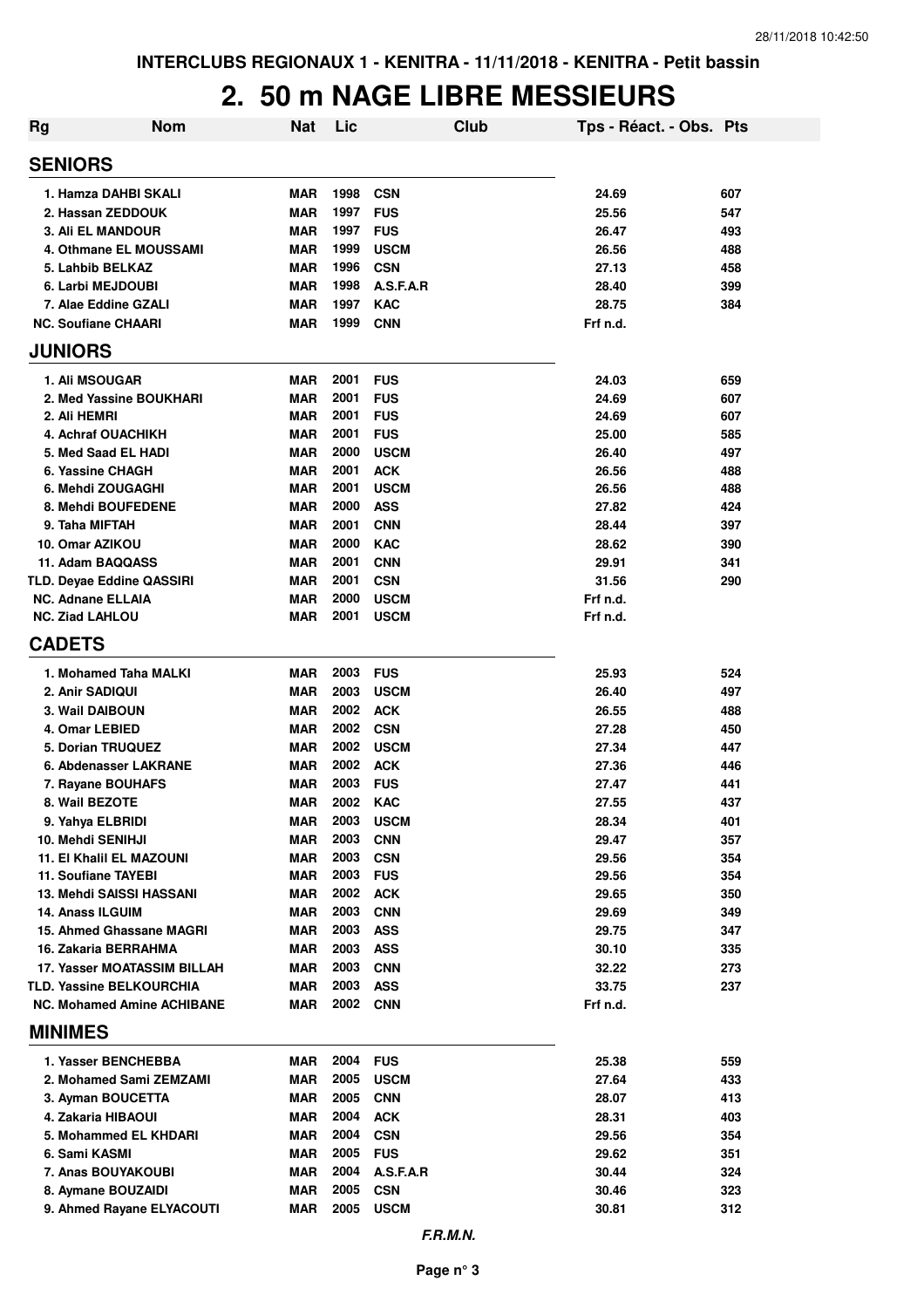## **2. 50 m NAGE LIBRE MESSIEURS**

| <b>Nom</b><br>Rg                                       | <b>Nat</b>               | Lic          | Club                            | Tps - Réact. - Obs. Pts |            |
|--------------------------------------------------------|--------------------------|--------------|---------------------------------|-------------------------|------------|
| <b>MINIMES</b>                                         |                          |              |                                 |                         |            |
| 10. Yahya TOURABI                                      | MAR                      | 2005         | <b>FUS</b>                      | 31.12                   | 303        |
| 11. Ahmed AIT BARGACH                                  | <b>MAR</b>               | 2005         | <b>ASS</b>                      | 31.17                   | 302        |
| 12. Mehdi REFFASS                                      | <b>MAR</b>               | 2005         | <b>CNN</b>                      | 31.78                   | 284        |
| 13. Mohammed Amjad BENDGUIG                            | <b>MAR</b>               | 2004         | <b>CSN</b>                      | 32.09                   | 276        |
| 14. Oussama HATGA                                      | <b>MAR</b>               | 2004         | <b>ACK</b>                      | 33.30                   | 247        |
| 15. Moncef BEN EL HADJ                                 | <b>MAR</b>               | 2004         | <b>ACK</b>                      | 33.37                   | 246        |
| 16. Wael KABIRI                                        | <b>MAR</b>               | 2005         | <b>CNN</b>                      | 34.25                   | 227        |
| 17. Adam ACHAK                                         | <b>MAR</b>               | 2004         | <b>ASS</b>                      | 34.94                   | 214        |
| <b>18. Youssef EL HARRAK</b>                           | <b>MAR</b>               | 2005         | <b>CNN</b>                      | 35.00                   | 213        |
| 19. Hossam HANZAZI                                     | <b>MAR</b>               | 2004         | <b>ASS</b>                      | 35.12                   | 211        |
| <b>TLD. Aymane BERRAHMA</b>                            | MAR                      | 2005         | <b>ASS</b>                      | 37.20                   | 177        |
| <b>TLD. Hamid MEZRAOUI</b>                             | <b>MAR</b>               | 2005         | <b>ASS</b>                      | 37.97                   | 167        |
| <b>TLD. Rayane ZOUR</b>                                | MAR                      | 2005         | A.S.F.A.R                       | 38.03                   | 166        |
| <b>TLD. Yassine EL HAMZAOUI</b>                        | MAR                      | 2005         | <b>ACK</b>                      | 40.10                   | 141        |
| <b>TLD. Anass BENBASSOU</b>                            | MAR                      | 2005         | <b>ASS</b>                      | 40.12                   | 141        |
| <b>TLD. Omar BELKOURCHIA</b>                           | <b>MAR</b>               | 2005         | <b>ASS</b>                      | 40.47                   | 137        |
| NC. Mohammed Ayman BOULMAKOUL                          | <b>MAR</b>               | 2004         | <b>ASS</b>                      | Frf exc.                |            |
| <b>NC. Chahine HAMDANE</b>                             | <b>MAR</b>               | 2005         | <b>CNN</b>                      | Frf n.d.                |            |
| <b>NC. Ahmed SABOUNJI</b><br><b>NC. Othmane ELMAHI</b> | <b>MAR</b><br>MAR        | 2005<br>2005 | <b>CNN</b><br><b>CNN</b>        | Frf n.d.<br>Frf n.d.    |            |
| <b>BENJAMINS</b>                                       |                          |              |                                 |                         |            |
| 1. Marwane SEBBATA                                     | <b>MAR</b>               | 2006         | <b>USCM</b>                     | 28.07                   | 413        |
| 2. Yassine SEBBATA                                     | <b>MAR</b>               | 2006         | <b>USCM</b>                     | 28.44                   | 397        |
| 3. Akram NEJJAR                                        | <b>MAR</b>               | 2006         | <b>USCM</b>                     | 29.57                   | 353        |
| 4. Jad KHERBOUCHE                                      | <b>MAR</b>               | 2006         | <b>ACK</b>                      | 30.29                   | 329        |
| 5. Yassine MIFTAH                                      | <b>MAR</b>               | 2006         | <b>CNN</b>                      | 31.93                   | 280        |
| <b>6. Asaad BOULMAKOUL</b>                             | <b>MAR</b>               | 2006         | <b>ASS</b>                      | 31.97                   | 279        |
| 7. Samy BENCHEBBA                                      | <b>MAR</b>               | 2006         | <b>FUS</b>                      | 32.19                   | 274        |
| 8. Zaid ZNAIDI                                         | <b>MAR</b>               | 2007         | <b>USCM</b>                     | 32.75                   | 260        |
| 9. Jade KISSAMI                                        | <b>MAR</b>               | 2006         | <b>FUS</b>                      | 33.18                   | 250        |
| 10. Sami EL ANOUAR                                     | <b>MAR</b>               | 2007         | <b>USCM</b>                     | 33.60                   | 241        |
| 11. Hassan ELALAMI                                     | <b>MAR</b>               | 2006         | <b>FUS</b>                      | 33.72                   | 238        |
| <b>12. Mohammed ELHARRAK</b>                           | <b>MAR</b>               | 2006         | <b>ASS</b>                      | 33.91                   | 234        |
| 13. Omar BOUGOTAYA                                     | MAR                      | 2006         | A.S.F.A.R                       | 34.58                   | 221        |
| <b>13. Omar MOUMINA</b>                                | <b>MAR</b>               | 2006         | <b>FUS</b>                      | 34.58                   | 221        |
| <b>15. Hamza FOUKAHY</b>                               | <b>MAR</b>               | 2006         | <b>FUS</b>                      | 35.02                   | 212        |
| <b>16. Youssef GABOUNE</b>                             | <b>MAR</b>               | 2007         | <b>FUS</b>                      | 35.12                   | 211        |
| 16. Hamza FILALI                                       | <b>MAR</b>               | 2006         | <b>USCM</b>                     | 35.12                   | 211        |
| 18. Ahmed Yassine SEYAR                                | <b>MAR</b>               | 2006         | <b>ASS</b>                      | 35.38                   | 206        |
| <b>19. Ilyas CHAKKOURI</b>                             | <b>MAR</b>               | 2006<br>2007 | <b>A.ALAWAIL</b><br><b>USCM</b> | 35.44                   | 205        |
| 20. Omar EL AMRAOUI<br>21. Adam LAHDAID                | <b>MAR</b><br><b>MAR</b> | 2006         |                                 | 35.62<br>35.63          | 202<br>202 |
| 22. Youssef BEKKAOUI                                   | <b>MAR</b>               | 2006         | <b>CNN</b><br><b>ASS</b>        | 35.75                   | 200        |
| 23. Adam ELFAHSSI                                      | <b>MAR</b>               | 2007         | <b>FUS</b>                      | 35.97                   | 196        |
| 24. Mohammed BENHALIMA                                 | <b>MAR</b>               | 2007         | <b>USCM</b>                     | 36.00                   | 196        |
| 25. Hamza EL MKHENTAR                                  | <b>MAR</b>               | 2007         | <b>USCM</b>                     | 36.11                   | 194        |
| 26. Adib BOUAYAD                                       | <b>MAR</b>               | 2007         | <b>USCM</b>                     | 36.57                   | 187        |
| 27. Hatim YAMOUNE                                      | <b>MAR</b>               | 2007         | <b>CSN</b>                      | 36.84                   | 182        |
| 28. Mohamed Ayoub OUADI                                | <b>MAR</b>               | 2007         | <b>ASS</b>                      | 36.97                   | 181        |
| 29. Mohamed Naji TOUIMI BENJELLOUN                     | <b>MAR</b>               | 2007         | <b>ASS</b>                      | 37.16                   | 178        |
| 30. Ryad MALKI                                         | MAR                      | 2006         | <b>CNN</b>                      | 37.56                   | 172        |
| 31. Othmane ANEB                                       | MAR                      | 2006         | <b>KAC</b>                      | 37.75                   | 170        |
| 32. Houmam IALLATEN                                    | MAR                      | 2006         | <b>CNN</b>                      | 38.02                   | 166        |
| 33. Faris BOUKDIR                                      | <b>MAR</b>               | 2006         | <b>KAC</b>                      | 38.03                   | 166        |
| 34. Yasser BENDAOU                                     | <b>MAR</b>               | 2007         | <b>CNN</b>                      | 38.50                   | 160        |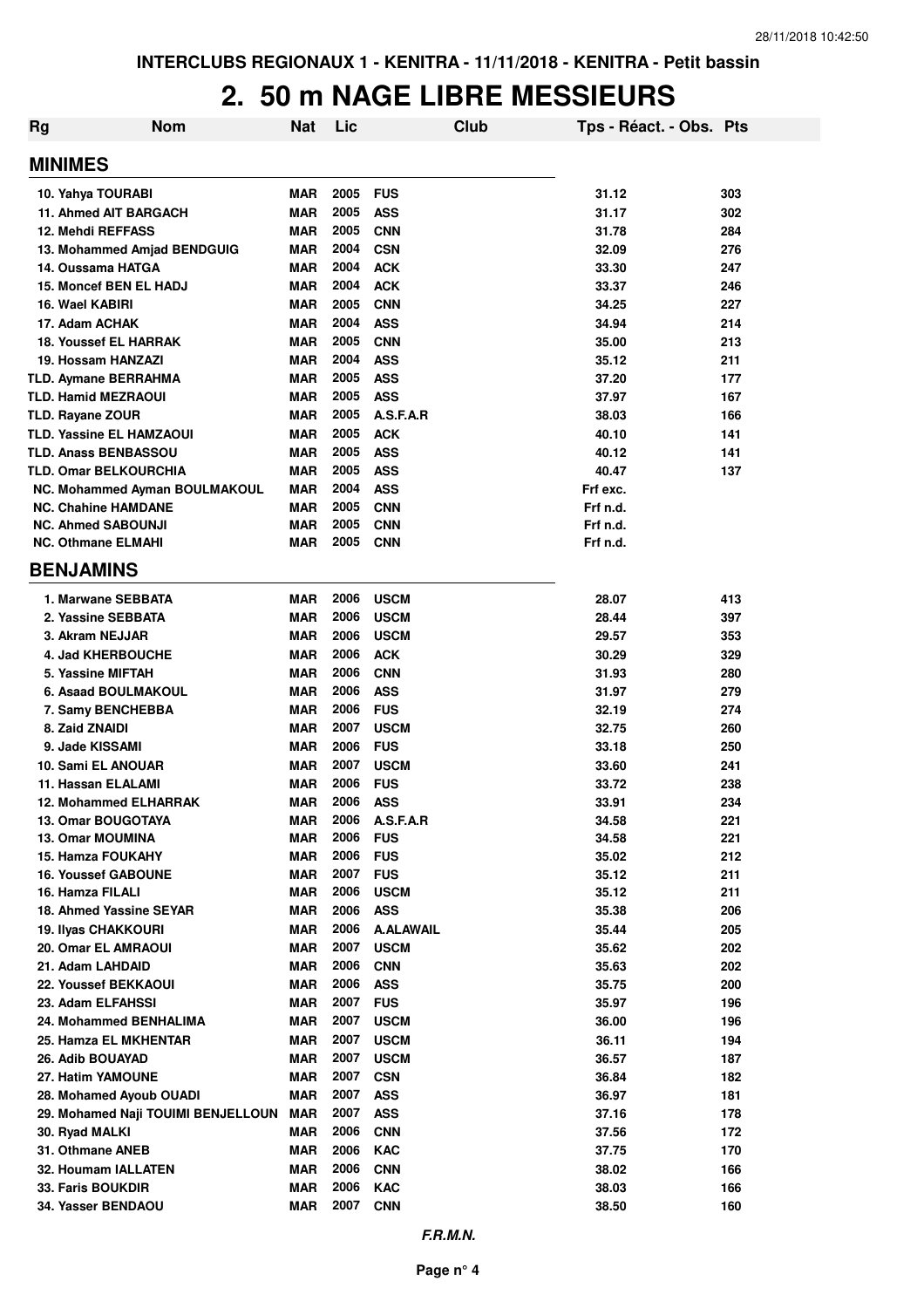## **2. 50 m NAGE LIBRE MESSIEURS**

| Rg | <b>Nom</b>                          | Nat        | Lic  |                  | Club | Tps - Réact. - Obs. Pts |     |
|----|-------------------------------------|------------|------|------------------|------|-------------------------|-----|
|    | <b>BENJAMINS</b>                    |            |      |                  |      |                         |     |
|    | 35. Mohamed Amine AHAITAF           | <b>MAR</b> | 2007 | <b>A.ALAWAIL</b> |      | 38.53                   | 159 |
|    | 36. Mohamed Yahya HOUSNI            | <b>MAR</b> | 2006 | <b>ACK</b>       |      | 38.71                   | 157 |
|    | 37. Mohamed Taha OBILAT             | <b>MAR</b> | 2007 | <b>CSN</b>       |      | 38.88                   | 155 |
|    | 38. Rayane AIT ALI                  | <b>MAR</b> | 2006 | <b>CNN</b>       |      | 39.22                   | 151 |
|    | <b>39. Youssef MOUSSALIM</b>        | <b>MAR</b> | 2007 | <b>ASS</b>       |      | 39.31                   | 150 |
|    | <b>40. Anas MADANI</b>              | <b>MAR</b> | 2007 | A.S.F.A.R        |      | 39.62                   | 147 |
|    | <b>40. Othmane ACHIBANE</b>         | <b>MAR</b> | 2007 | <b>CNN</b>       |      | 39.62                   | 147 |
|    | 42. Adnan AHRRAM                    | <b>MAR</b> | 2006 | <b>A.ALAWAIL</b> |      | 39.90                   | 143 |
|    | <b>43. Youssef ALAMI</b>            | <b>MAR</b> | 2007 | <b>A.ALAWAIL</b> |      | 39.95                   | 143 |
|    | <b>44. Tarik ZEHAUF</b>             | <b>MAR</b> | 2007 | <b>ACK</b>       |      | 40.16                   | 141 |
|    | <b>45. Jad TNEAMOU</b>              | <b>MAR</b> | 2007 | <b>CSN</b>       |      | 40.59                   | 136 |
|    | <b>46. Mohammed ELHACHEMI</b>       | <b>MAR</b> | 2006 | <b>ASS</b>       |      | 40.69                   | 135 |
|    | 47. Assaad Taha SEYAR               | <b>MAR</b> | 2007 | <b>ASS</b>       |      | 41.03                   | 132 |
|    | 48. Haytam BARAKAT                  | <b>MAR</b> | 2007 | <b>ASS</b>       |      | 41.43                   | 128 |
|    | 49. Sami HANNA                      | <b>MAR</b> | 2007 | <b>CSN</b>       |      | 41.44                   | 128 |
|    | 50. Mohamed Aymane SGHIOURI IDRISSI | <b>MAR</b> | 2006 | <b>CNN</b>       |      | 41.65                   | 126 |
|    | 51. Saad ALOUACH                    | <b>MAR</b> | 2007 | <b>ASS</b>       |      | 42.53                   | 118 |
|    | 52. Nasser ZOUR                     | <b>MAR</b> | 2007 | A.S.F.A.R        |      | 43.03                   | 114 |
|    | 53. Rayane IRAAMANE                 | <b>MAR</b> | 2006 | <b>ASS</b>       |      | 43.72                   | 109 |
|    | 54. Abderrahmane TALMOUST           | <b>MAR</b> | 2007 | <b>KAC</b>       |      | 44.29                   | 105 |
|    | <b>55. BAKR THAMI ALAMI</b>         | <b>MAR</b> | 2006 | <b>USCM</b>      |      | 46.10                   | 93  |
|    | 56. Oussama BOUTAROUCH              | <b>MAR</b> | 2007 | <b>ASS</b>       |      | 46.65                   | 90  |
|    | 57. Sabir FARS                      | <b>MAR</b> | 2007 | <b>A.ALAWAIL</b> |      | 48.37                   | 80  |
|    | NC. Mohammed Rayane HAFIANE         | <b>MAR</b> | 2006 | <b>ACK</b>       |      | Frf n.d.                |     |
|    | <b>NC. Wassim AIT BELHOUSSEIN</b>   | <b>MAR</b> | 2007 | <b>CNN</b>       |      | Frf n.d.                |     |
|    | <b>NC. Ahmed Ziyad OUMZIL</b>       | <b>MAR</b> | 2007 | <b>ASS</b>       |      | Dsq FD                  | 0   |
|    | <b>NC. Ali ELKHALIL</b>             | <b>MAR</b> | 2006 | <b>FUS</b>       |      | Dsq FD                  | 0   |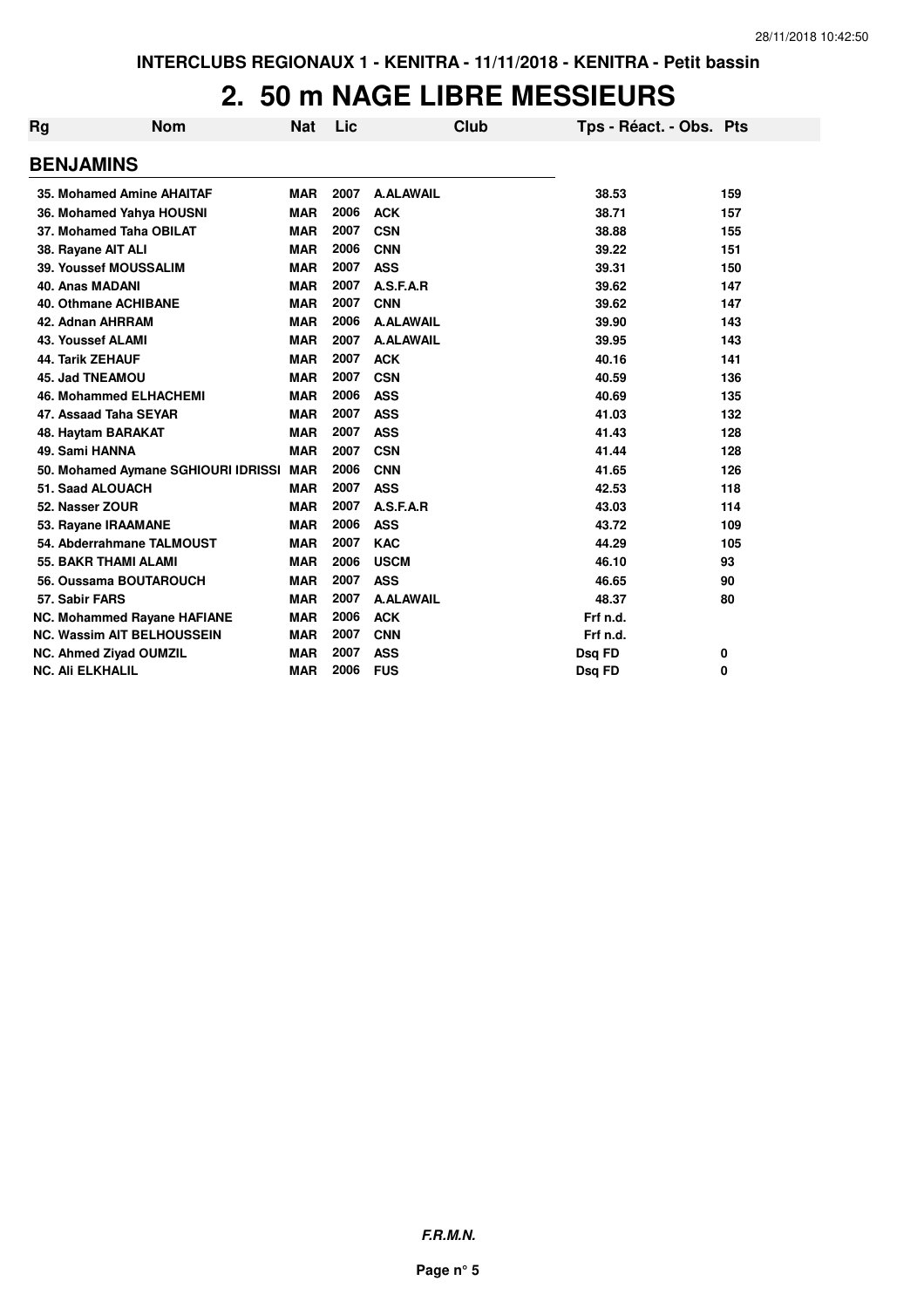# **3. 200 m DOS DAMES**

| Rg                       | <b>Nom</b>                             | <b>Nat</b> | Lic  |             | Club | Tps - Réact. - Obs. Pts |     |
|--------------------------|----------------------------------------|------------|------|-------------|------|-------------------------|-----|
| <b>JUNIORS</b>           |                                        |            |      |             |      |                         |     |
|                          | 1. Nissrine BOURBOUH                   | <b>MAR</b> | 2001 | <b>FUS</b>  |      | 2:36.28                 | 500 |
|                          | 2. Mariam BENSALAH                     | <b>MAR</b> | 2001 | <b>USCM</b> |      | 2:43.77                 | 434 |
|                          | 3. Kholoud RHNANE                      | <b>MAR</b> | 2001 | <b>FUS</b>  |      | 2:47.78                 | 404 |
| <b>CADETS</b>            |                                        |            |      |             |      |                         |     |
| 1. Najwa NOUAR           |                                        | <b>MAR</b> | 2003 | <b>USCM</b> |      | 3:04.91                 | 302 |
|                          | 2. Hiba ELHARRAK                       | <b>MAR</b> | 2002 | <b>ASS</b>  |      | 3:14.84                 | 258 |
| <b>MINIMES</b>           |                                        |            |      |             |      |                         |     |
| 1. Yasmine RIAD          |                                        | <b>MAR</b> | 2004 | <b>FUS</b>  |      | 2:39.50                 | 470 |
|                          | 2. Oumnia SEBBATA                      | <b>MAR</b> | 2005 | <b>USCM</b> |      | 2:39.59                 | 469 |
| 3. Jennate RIMI          |                                        | <b>MAR</b> | 2005 | <b>FUS</b>  |      | 2:41.96                 | 449 |
|                          | 4. Maryem DAGRI                        | <b>MAR</b> | 2005 | <b>USCM</b> |      | 2:47.41                 | 406 |
|                          | <b>5. Lina GABOUNE</b>                 | <b>MAR</b> | 2004 | <b>FUS</b>  |      | 3:00.20                 | 326 |
|                          | <b>6. Ines AL FIGUIGUI</b>             | <b>MAR</b> | 2004 | <b>USCM</b> |      | 3:08.91                 | 283 |
|                          | 7. Marwa EL HARTIKA                    | <b>MAR</b> | 2005 | <b>FUS</b>  |      | 3:16.25                 | 252 |
| <b>NC. Hiba CHOUAIBI</b> |                                        | <b>MAR</b> | 2004 | <b>USCM</b> |      | Dsq VI                  | 0   |
|                          | <b>NC. Oumaima RACHIDI ALAOUI</b>      | <b>MAR</b> | 2004 | <b>USCM</b> |      | Dsq VI                  | 0   |
| <b>BENJAMINS</b>         |                                        |            |      |             |      |                         |     |
|                          | 1. Sofia GARNOUSSI                     | <b>MAR</b> | 2006 | <b>FUS</b>  |      | 2:43.91                 | 433 |
|                          | 2. Nour El Houda BENSALEH              | <b>MAR</b> | 2007 | <b>FUS</b>  |      | 2:56.72                 | 345 |
| 3. Abla BELMATI          |                                        | <b>MAR</b> | 2006 | <b>FUS</b>  |      | 3:03.53                 | 308 |
|                          | <b>4. Sara BENSLETEN</b>               | <b>MAR</b> | 2007 | <b>USCM</b> |      | 3:11.91                 | 270 |
|                          | <b>5. Ghita EL MOUATARIF</b>           | <b>MAR</b> | 2007 | <b>FUS</b>  |      | 3:12.28                 | 268 |
|                          | 6. Douaa EL YAAGOUBI                   | <b>MAR</b> | 2007 | <b>USCM</b> |      | 3:13.37                 | 264 |
|                          | 7. Rawane SADIQUI                      | <b>MAR</b> | 2007 | <b>USCM</b> |      | 3:20.94                 | 235 |
|                          | <b>NC. Ghita EL IDRISSI EL AMGHARI</b> | <b>MAR</b> | 2006 | <b>USCM</b> |      | <b>\bandon</b>          | 0   |
| <b>NC. Nada RAGTAOUI</b> |                                        | <b>MAR</b> | 2007 | <b>FUS</b>  |      | Dsq NI                  | 0   |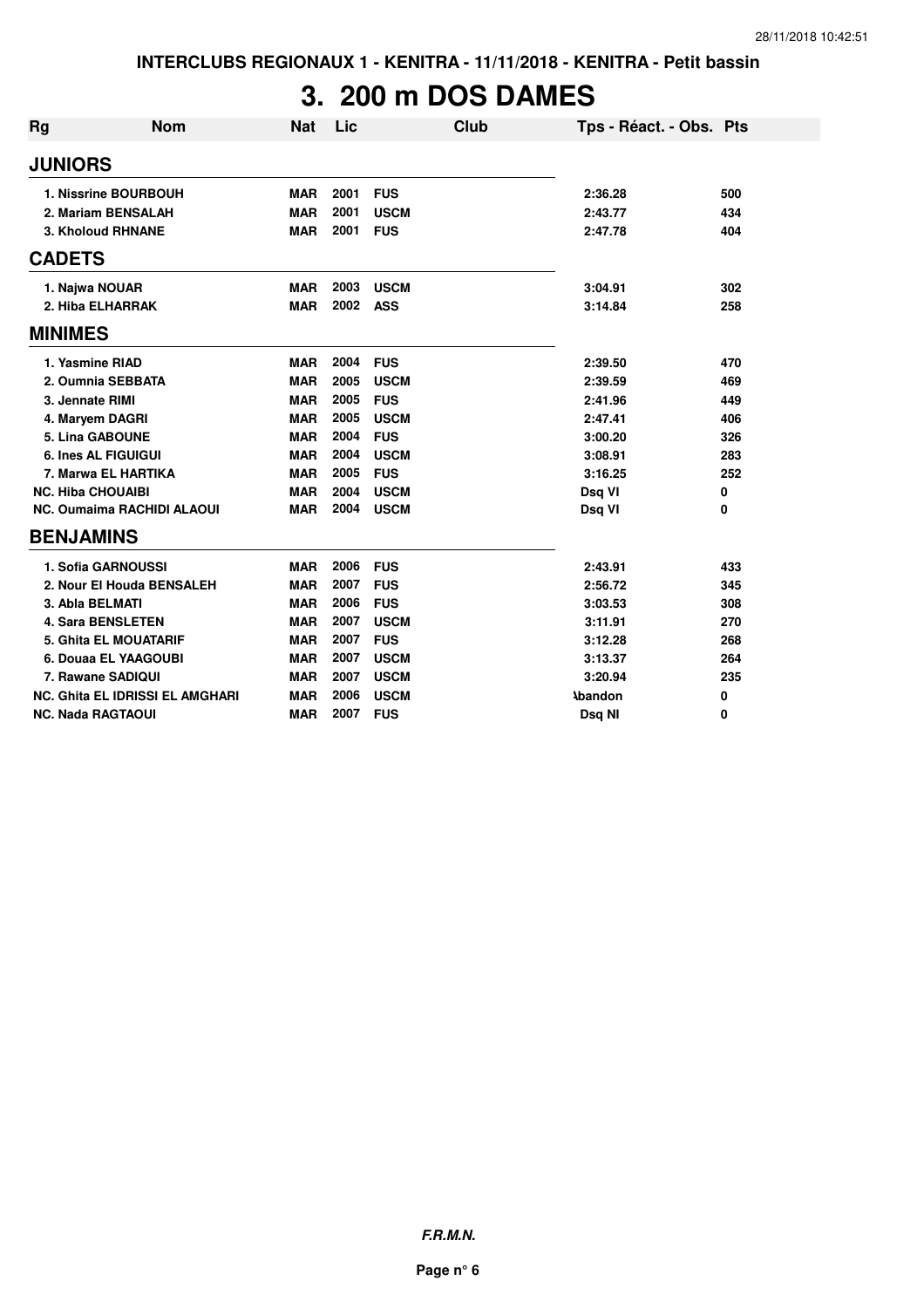## **4. 200 m DOS MESSIEURS**

| <b>Rg</b> | <b>Nom</b>                    | <b>Nat</b> | Lic  | <b>Club</b> | Tps - Réact. - Obs. Pts |     |
|-----------|-------------------------------|------------|------|-------------|-------------------------|-----|
|           | <b>JUNIORS</b>                |            |      |             |                         |     |
|           | <b>1. Ali MSOUGAR</b>         | <b>MAR</b> | 2001 | <b>FUS</b>  | 2:14.98                 | 570 |
|           | 2. Ahmed BENNANI              | <b>MAR</b> | 2001 | <b>FUS</b>  | 2:34.03                 | 383 |
|           | <b>NC. Ziad LAHLOU</b>        | <b>MAR</b> | 2001 | <b>USCM</b> | Frf n.d.                |     |
|           | <b>CADETS</b>                 |            |      |             |                         |     |
|           | 1. Adam BELAFIA               | MAR        | 2002 | <b>USCM</b> | 2:25.41                 | 456 |
|           | 2. Soufiane TAYEBI            | <b>MAR</b> | 2003 | <b>FUS</b>  | 2:39.63                 | 344 |
|           | 3. Mehdi BENSALAH             | <b>MAR</b> | 2002 | <b>CNN</b>  | 2:56.16                 | 256 |
|           | <b>MINIMES</b>                |            |      |             |                         |     |
|           | 1. Hamza BENHLIMA             | <b>MAR</b> | 2004 | <b>USCM</b> | 2:20.83                 | 501 |
|           | <b>2. CHAHINE SAID</b>        | <b>MAR</b> | 2005 | <b>USCM</b> | 2:28.97                 | 424 |
|           | 3. Youssef BOUHMOUCH          | <b>MAR</b> | 2004 | <b>USCM</b> | 2:47.19                 | 300 |
|           | 4. Yassir EL MADANI           | <b>MAR</b> | 2005 | <b>FUS</b>  | 2:48.96                 | 290 |
|           | 5. Ahmed Rayane ELYACOUTI     | <b>MAR</b> | 2005 | <b>USCM</b> | 2:54.88                 | 262 |
|           | <b>BENJAMINS</b>              |            |      |             |                         |     |
|           | 1. Marwane SEBBATA            | <b>MAR</b> | 2006 | <b>USCM</b> | 2:29.29                 | 421 |
|           | 2. Omar BENMOUSSA             | <b>MAR</b> | 2006 | <b>USCM</b> | 2:37.02                 | 362 |
|           | 3. Yassine SEBBATA            | <b>MAR</b> | 2006 | <b>USCM</b> | 2:44.06                 | 317 |
|           | 4. Jade KISSAMI               | <b>MAR</b> | 2006 | <b>FUS</b>  | 2:55.68                 | 258 |
|           | <b>5. Omar EL AMRAOUI</b>     | <b>MAR</b> | 2007 | <b>USCM</b> | 2:58.13                 | 248 |
|           | 6. Sami EL ANOUAR             | <b>MAR</b> | 2007 | <b>USCM</b> | 2:59.44                 | 242 |
|           | 7. Omar MOUMINA               | <b>MAR</b> | 2006 | <b>FUS</b>  | 3:11.53                 | 199 |
|           | 8. Youssef GABOUNE            | <b>MAR</b> | 2007 | <b>FUS</b>  | 3:14.84                 | 189 |
|           | 9. Adam ELFAHSSI              | <b>MAR</b> | 2007 | <b>FUS</b>  | 3:15.66                 | 187 |
|           | 10. Hassan ELALAMI            | <b>MAR</b> | 2006 | <b>FUS</b>  | 3:16.91                 | 183 |
|           | <b>11. Hamza FOUKAHY</b>      | <b>MAR</b> | 2006 | <b>FUS</b>  | 3:19.50                 | 176 |
|           | <b>12. Mohammed BENHALIMA</b> | <b>MAR</b> | 2007 | <b>USCM</b> | 3:30.88                 | 149 |
|           | <b>NC. Youssef BEKKAOUI</b>   | <b>MAR</b> | 2006 | <b>ASS</b>  | Dsq VI                  | 0   |
|           | <b>NC. Adib BOUAYAD</b>       | <b>MAR</b> | 2007 | <b>USCM</b> | Dsq VI                  | 0   |
|           | <b>NC. Saad ALOUACH</b>       | <b>MAR</b> | 2007 | <b>ASS</b>  | Dsq NI                  | 0   |
|           | NC. Hamza EL MKHENTAR         | <b>MAR</b> | 2007 | <b>USCM</b> | Dsq NI                  | 0   |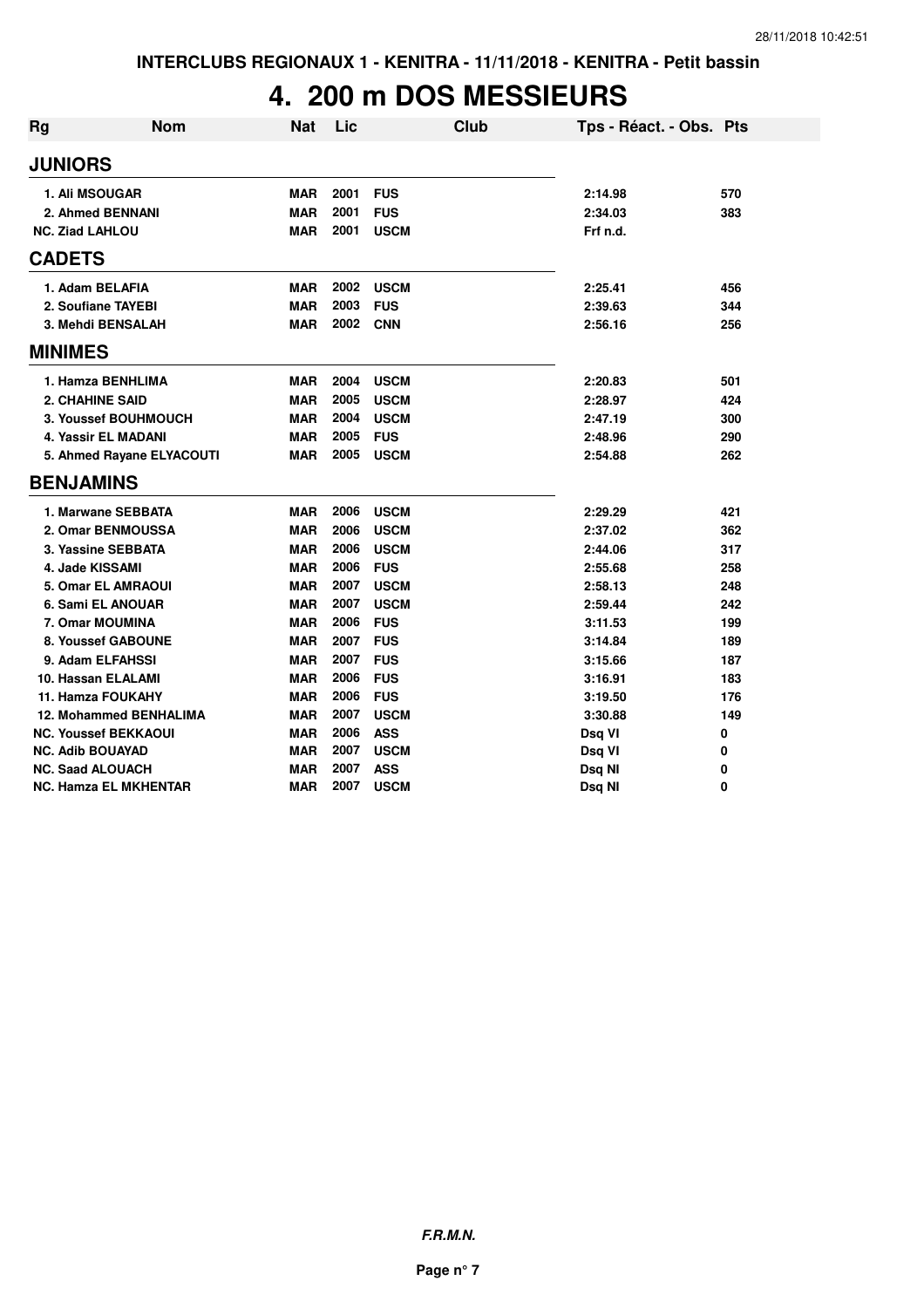### **5. 100 m PAPILLON DAMES**

| <b>Rg</b>               | <b>Nom</b>                       | <b>Nat</b> | Lic  | <b>Club</b> | Tps - Réact. - Obs. Pts |     |
|-------------------------|----------------------------------|------------|------|-------------|-------------------------|-----|
| <b>JUNIORS</b>          |                                  |            |      |             |                         |     |
|                         | 1. Narjiss BOURBOUH              | <b>MAR</b> | 2001 | <b>FUS</b>  | 1:06.14                 | 606 |
| <b>NC. Rim DIOURI</b>   |                                  | <b>MAR</b> | 2000 | <b>CNN</b>  | Frf n.d.                |     |
| <b>NC. Fatine NOUAR</b> |                                  | <b>MAR</b> | 2001 | <b>USCM</b> | Dsq NI                  | 0   |
| <b>CADETS</b>           |                                  |            |      |             |                         |     |
|                         | 1. Taghrid DAHBANI               | <b>MAR</b> | 2003 | <b>FUS</b>  | 1:08.72                 | 540 |
|                         | 2. Ayat Allah EL ANOUAR          | <b>MAR</b> | 2002 | <b>FUS</b>  | 1:09.66                 | 519 |
|                         | 3. Imane BASKACH                 | <b>MAR</b> | 2003 | <b>USCM</b> | 1:14.63                 | 422 |
|                         | 4. Doaa AMMOUMOU                 | <b>MAR</b> | 2003 | <b>ACK</b>  | 1:23.43                 | 302 |
| <b>MINIMES</b>          |                                  |            |      |             |                         |     |
| 1. Lina DANNA           |                                  | <b>MAR</b> | 2005 | <b>USCM</b> | 1:11.75                 | 475 |
|                         | 2. Maha BASKACH                  | <b>MAR</b> | 2005 | <b>USCM</b> | 1:18.50                 | 362 |
|                         | <b>3. Hiba GHOUDANE</b>          | <b>MAR</b> | 2004 | <b>CSN</b>  | 1:35.81                 | 199 |
|                         | <b>NC. Mouna Yassmina MASAIF</b> | <b>MAR</b> | 2005 | <b>ACK</b>  | Frf n.d.                |     |
| <b>BENJAMINS</b>        |                                  |            |      |             |                         |     |
|                         | 1. Meryem BAHAJOUB               | <b>MAR</b> | 2006 | <b>FUS</b>  | 1:17.93                 | 370 |
|                         | 2. Zineb ATILLAH                 | <b>MAR</b> | 2006 | <b>FUS</b>  | 1:27.44                 | 262 |
|                         | 3. Youssra ELMAZOUNI             | <b>MAR</b> | 2006 | <b>CSN</b>  | 1:28.03                 | 257 |
|                         | 4. Salma RHOUL                   | <b>MAR</b> | 2006 | <b>FUS</b>  | 1:30.41                 | 237 |
|                         | 5. Douaa EL YAAGOUBI             | <b>MAR</b> | 2007 | <b>USCM</b> | 1:40.38                 | 173 |
|                         | <b>6. Sara BENSLETEN</b>         | <b>MAR</b> | 2007 | <b>USCM</b> | 1:43.43                 | 158 |
|                         | 7. Yasmine BAKKAR                | <b>MAR</b> | 2006 | <b>KAC</b>  | 1:50.84                 | 128 |
|                         | <b>NC. Rim ELAMRAOUI</b>         | <b>MAR</b> | 2006 | <b>FUS</b>  | Frf n.d.                |     |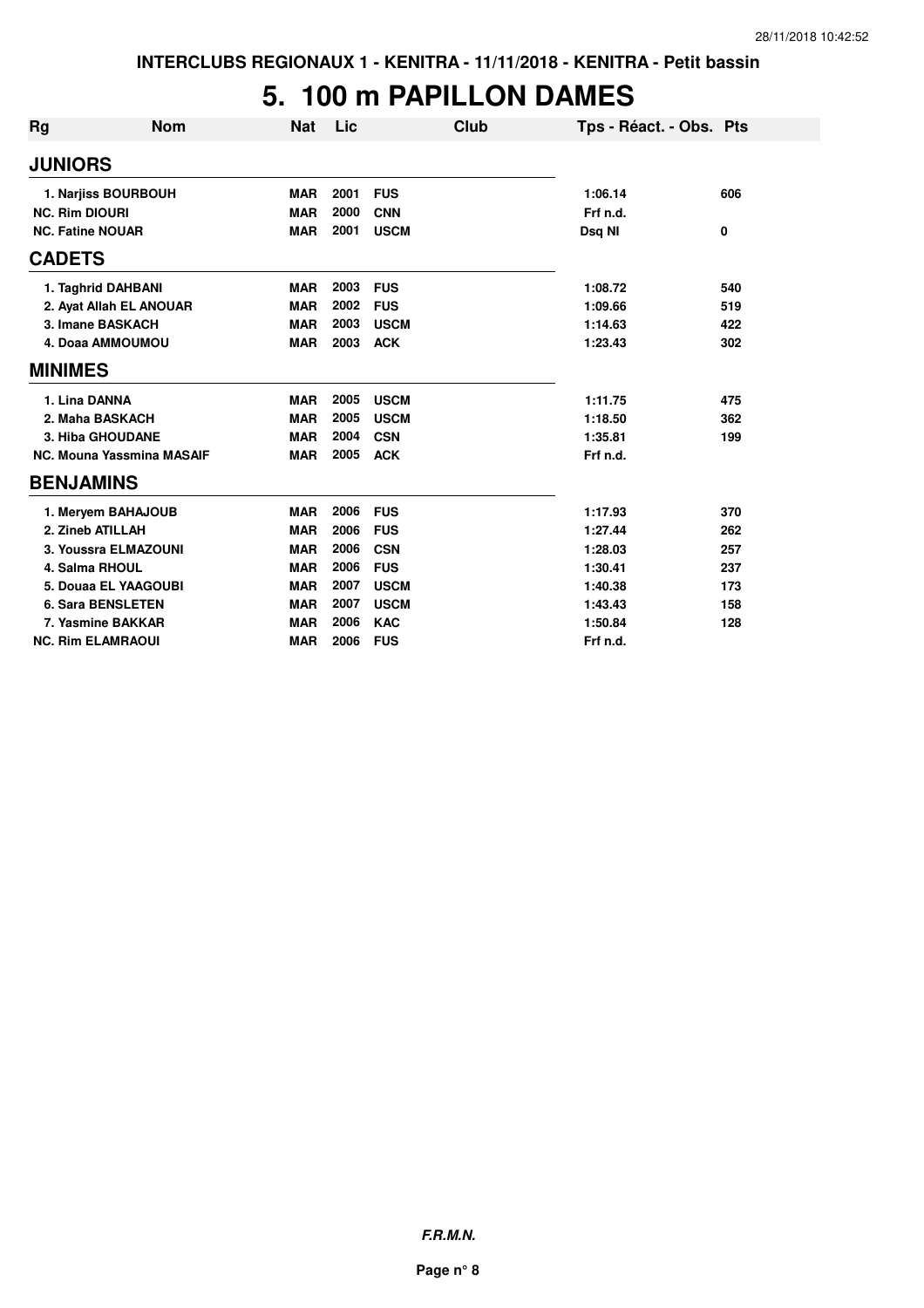## **6. 100 m PAPILLON MESSIEURS**

| <b>Rg</b>      | <b>Nom</b>                  | <b>Nat</b> | Lic  | <b>Club</b> | Tps - Réact. - Obs. Pts |     |
|----------------|-----------------------------|------------|------|-------------|-------------------------|-----|
| <b>SENIORS</b> |                             |            |      |             |                         |     |
|                | 1. Said SABER               | MAR        | 1995 | <b>CNN</b>  | 58.02                   | 633 |
|                | 2. Hicham TIJARI            | <b>MAR</b> | 1998 | <b>FUS</b>  | 1:00.62                 | 555 |
|                | 3. Othmane EL MOUSSAMI      | <b>MAR</b> | 1999 | <b>USCM</b> | 1:04.22                 | 466 |
|                | 3. Med El Mehdi ESSADIQ     | <b>MAR</b> | 1986 | <b>USCM</b> | 1:04.22                 | 466 |
|                | 5. Lahbib BELKAZ            | <b>MAR</b> | 1996 | <b>CSN</b>  | 1:04.26                 | 466 |
| <b>JUNIORS</b> |                             |            |      |             |                         |     |
|                | 1. Youssef HEMRI            | <b>MAR</b> | 2001 | <b>FUS</b>  | 58.54                   | 616 |
|                | 2. Ali HEMRI                | <b>MAR</b> | 2001 | <b>FUS</b>  | 59.82                   | 577 |
|                | 3. Yassine NIHOU            | <b>MAR</b> | 2001 | <b>CNN</b>  | 1:04.22                 | 466 |
|                | <b>4. Ali MOKHTARI</b>      | <b>MAR</b> | 2001 | <b>USCM</b> | 1:14.24                 | 302 |
|                | <b>TLD. Taha MIFTAH</b>     | <b>MAR</b> | 2001 | <b>CNN</b>  | 1:28.00                 | 181 |
| <b>CADETS</b>  |                             |            |      |             |                         |     |
|                | 1. Mohamed Yassine BENSALEH | <b>MAR</b> | 2002 | <b>FUS</b>  | 1:03.18                 | 490 |
|                | 2. Rayane BOUHAFS           | <b>MAR</b> | 2003 | <b>FUS</b>  | 1:12.65                 | 322 |
|                | 3. Abdenasser LAKRANE       | <b>MAR</b> | 2002 | <b>ACK</b>  | 1:12.71                 | 321 |
| <b>MINIMES</b> |                             |            |      |             |                         |     |
|                | 1. Yasser BENCHEBBA         | <b>MAR</b> | 2004 | <b>FUS</b>  | 1:04.22                 | 466 |
|                | 2. Mohamed Sami ZEMZAMI     | <b>MAR</b> | 2005 | <b>USCM</b> | 1:07.00                 | 411 |
|                | 3. Adam BOURZINE            | <b>MAR</b> | 2005 | <b>USCM</b> | 1:10.87                 | 347 |
|                | 4. Sami KASMI               | <b>MAR</b> | 2005 | <b>FUS</b>  | 1:12.78                 | 320 |
|                | 5. Ayman BOUCETTA           | <b>MAR</b> | 2005 | <b>CNN</b>  | 1:19.89                 | 242 |
|                | 5. Aymane BOUZAIDI          | <b>MAR</b> | 2005 | <b>CSN</b>  | 1:19.89                 | 242 |
|                | <b>TLD. Mehdi REFFASS</b>   | <b>MAR</b> | 2005 | <b>CNN</b>  | 1:27.09                 | 187 |
|                | <b>BENJAMINS</b>            |            |      |             |                         |     |
|                | <b>1. Omar BENMOUSSA</b>    | <b>MAR</b> | 2006 | <b>USCM</b> | 1:14.97                 | 293 |
|                | 2. Ali ELKHALIL             | <b>MAR</b> | 2006 | <b>FUS</b>  | 1:22.81                 | 217 |
|                | 3. Mohammed ELOTMANY        | <b>MAR</b> | 2007 | <b>CNN</b>  | 1:26.91                 | 188 |
|                | 4. Samy BENCHEBBA           | <b>MAR</b> | 2006 | <b>FUS</b>  | 1:31.96                 | 159 |
|                | <b>NC. Zaid ZNAIDI</b>      | <b>MAR</b> | 2007 | <b>USCM</b> | <b>Abandon</b>          | 0   |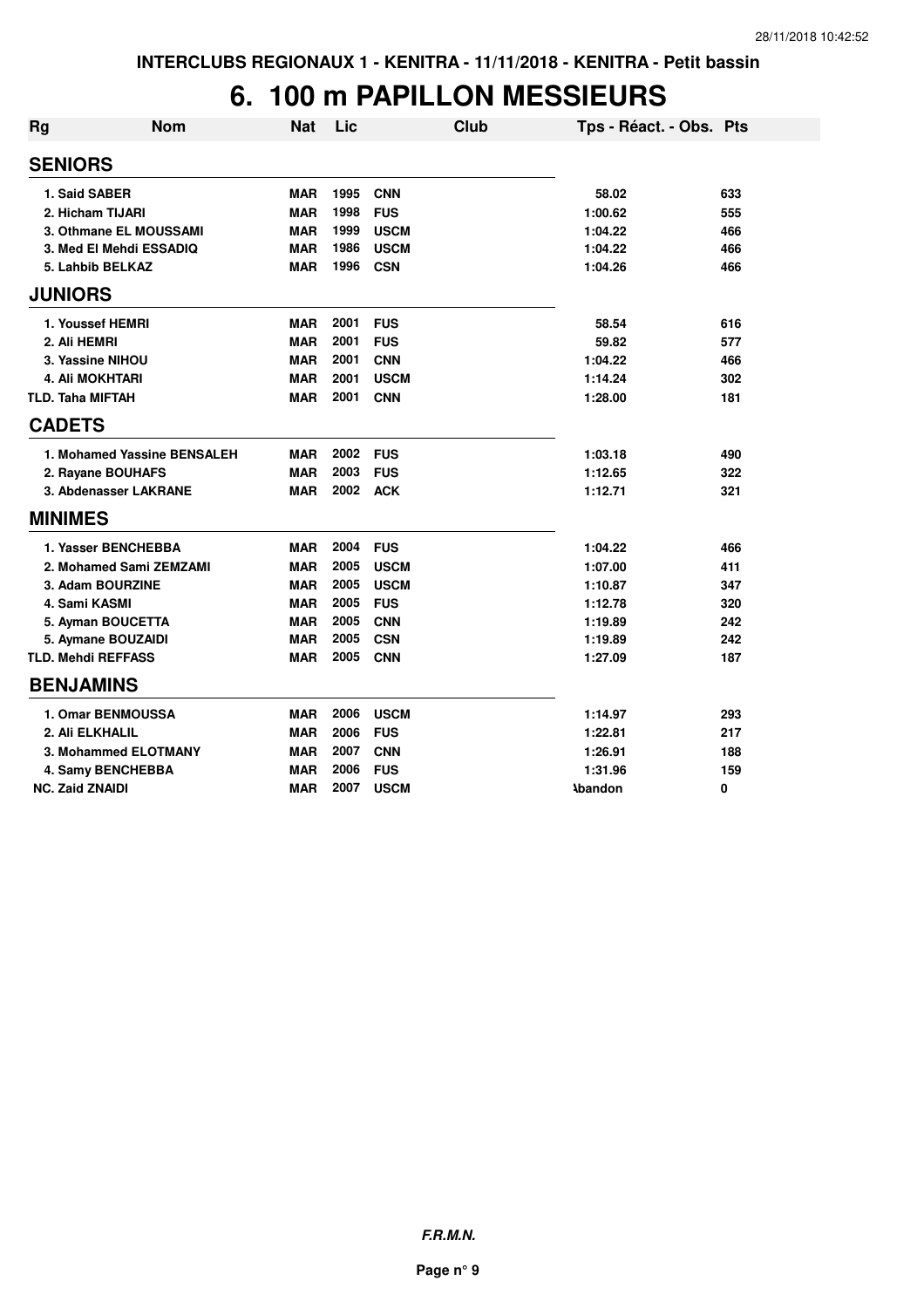## **7. 200 m 4 NAGES DAMES**

| <b>Rg</b> | <b>Nom</b>                      | Nat        | Lic  | Club        | Tps - Réact. - Obs. Pts |     |
|-----------|---------------------------------|------------|------|-------------|-------------------------|-----|
|           | <b>JUNIORS</b>                  |            |      |             |                         |     |
|           | 1. Narjiss BOURBOUH             | <b>MAR</b> | 2001 | <b>FUS</b>  | 2:34.66                 | 542 |
|           | <b>TLD. Fatine NOUAR</b>        | <b>MAR</b> | 2001 | <b>USCM</b> | 3:16.91                 | 262 |
|           | <b>CADETS</b>                   |            |      |             |                         |     |
|           | 1. Imane BASKACH                | <b>MAR</b> | 2003 | <b>USCM</b> | 2:40.03                 | 489 |
|           | 2. Yasmine NADIR                | <b>MAR</b> | 2003 | <b>FUS</b>  | 2:46.75                 | 433 |
|           | 3. Najwa NOUAR                  | <b>MAR</b> | 2003 | <b>USCM</b> | 3:02.90                 | 328 |
|           | <b>MINIMES</b>                  |            |      |             |                         |     |
|           | <b>1. Malak BOUSSOUF</b>        | <b>MAR</b> | 2004 | <b>FUS</b>  |                         | 500 |
|           | 2. Meryem HOSNI                 | <b>MAR</b> | 2005 | <b>ACK</b>  | 2:38.93<br>2:41.56      | 476 |
|           | 3. Oumnia SEBBATA               | <b>MAR</b> | 2005 | <b>USCM</b> | 2:42.31                 | 469 |
|           | <b>4. Hiba CHOUAIBI</b>         | <b>MAR</b> | 2004 | <b>USCM</b> | 2:43.72                 | 457 |
|           | 5. Rime Ines EL RHOUBARI        | <b>MAR</b> | 2004 | <b>FUS</b>  | 2:46.55                 | 434 |
|           | 6. Abrare BELRHITI              | <b>MAR</b> | 2004 | <b>FUS</b>  | 2:47.44                 | 427 |
|           | 7. Yasmine RIAD                 | <b>MAR</b> | 2004 | <b>FUS</b>  | 2:51.04                 | 401 |
|           | 8. Hadil CHAHIDI                | <b>MAR</b> | 2005 | <b>USCM</b> | 2:53.41                 | 385 |
|           | 9. Alae ELMEKKAOUI              | <b>MAR</b> | 2005 | <b>CNN</b>  | 2:59.38                 | 347 |
|           | 10. Imane LAHLOU                | <b>MAR</b> | 2005 | <b>FUS</b>  | 3:05.82                 | 312 |
|           | <b>TLD. Marwa ALAOUI</b>        | <b>MAR</b> | 2004 | <b>CNN</b>  | 3:27.00                 | 226 |
|           | <b>TLD. Nour Elhouda YOUSFI</b> | <b>MAR</b> | 2005 | <b>CNN</b>  | 3:29.57                 | 218 |
|           | <b>NC. Camelia GARNOUSSI</b>    | <b>MAR</b> | 2004 | <b>FUS</b>  | Dsq VI                  | 0   |
|           | <b>BENJAMINS</b>                |            |      |             |                         |     |
|           | 1. Malak MEQDAR                 | <b>MAR</b> | 2007 | <b>FUS</b>  | 2:49.56                 | 411 |
|           | 2. Nada IDRISSI FAKHREDDINE     | <b>MAR</b> | 2006 | <b>FUS</b>  | 2:57.34                 | 359 |
|           | 3. Jannat BAYADOU               | <b>MAR</b> | 2007 | <b>KAC</b>  | 3:21.35                 | 245 |
|           | 4. Hibat Allah SEMLALI          | <b>MAR</b> | 2007 | <b>KAC</b>  | 3:31.31                 | 212 |
|           | 5. Nada ZAGRITI                 | <b>MAR</b> | 2007 | <b>ASS</b>  | 3:35.20                 | 201 |
|           | 6. Rachida KIDAYE               | <b>MAR</b> | 2007 | <b>CNN</b>  | 3:37.63                 | 194 |
|           | 7. Zineb KHARMICH               | <b>MAR</b> | 2007 | <b>CNN</b>  | 3:39.81                 | 189 |
|           | 8. Sundus ALHAMAD               | <b>MAR</b> | 2007 | <b>KAC</b>  | 3:39.94                 | 188 |
|           | 9. Majdouline NIHOU             | <b>MAR</b> | 2007 | <b>CNN</b>  | 3:41.44                 | 184 |
|           | 10. Hala ELMIR                  | <b>MAR</b> | 2007 | <b>ASS</b>  | 3:46.91                 | 171 |
|           | 11. Soraya EDDAOUE              | <b>MAR</b> | 2006 | <b>CNN</b>  | 3:49.93                 | 165 |
|           | 12. Yassmina IZOUGAGHEN         | <b>MAR</b> | 2007 | <b>CNN</b>  | 4:04.34                 | 137 |
|           | 13. Israe EDDAOUE               | <b>MAR</b> | 2006 | <b>CNN</b>  | 4:09.22                 | 129 |
|           | <b>NC. Kaoutar HOSNI</b>        | <b>MAR</b> | 2006 | <b>ACK</b>  | Dsq VI                  | 0   |
|           | <b>NC. Lina KHOUIA</b>          | <b>MAR</b> | 2006 | <b>CNN</b>  | Dsq VI                  | 0   |
|           | <b>NC. Yasmine EL HAJJI</b>     | <b>MAR</b> | 2007 | <b>CNN</b>  | Dsq VI                  | 0   |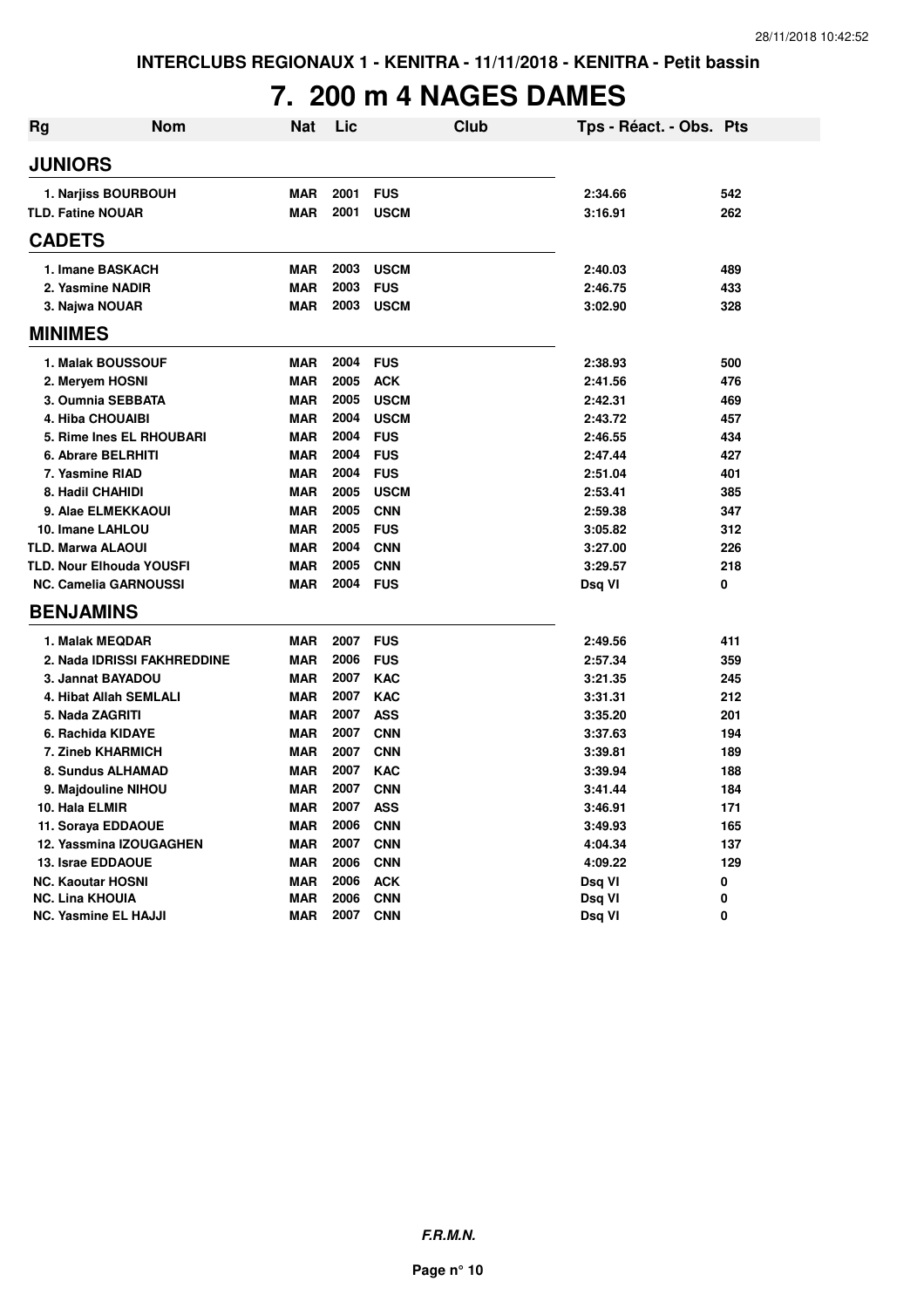## **8. 200 m 4 NAGES MESSIEURS**

| <b>Rg</b>               | <b>Nom</b>                                       | Nat                      | Lic          |                          | Club | Tps - Réact. - Obs. Pts |            |
|-------------------------|--------------------------------------------------|--------------------------|--------------|--------------------------|------|-------------------------|------------|
| <b>SENIORS</b>          |                                                  |                          |              |                          |      |                         |            |
| 1. Said SABER           |                                                  | <b>MAR</b>               | 1995         | <b>CNN</b>               |      | 2:16.58                 | 587        |
|                         | 2. Hicham TIJARI                                 | <b>MAR</b>               | 1998         | <b>FUS</b>               |      | 2:20.45                 | 539        |
| <b>JUNIORS</b>          |                                                  |                          |              |                          |      |                         |            |
|                         | 1. Med Yassine BOUKHARI                          | <b>MAR</b>               | 2001         | <b>FUS</b>               |      | 2:24.16                 | 499        |
|                         | 2. Ahmed BENNANI                                 | <b>MAR</b>               | 2001         | <b>FUS</b>               |      | 2:24.84                 | 492        |
|                         | 3. Achraf OUACHIKH                               | <b>MAR</b>               | 2001         | <b>FUS</b>               |      | 2:30.11                 | 442        |
|                         | 4. Yassine NIHOU                                 | <b>MAR</b>               | 2001         | <b>CNN</b>               |      | 2:32.50                 | 421        |
|                         | 5. Mehdi ZOUGAGHI                                | <b>MAR</b>               | 2001         | <b>USCM</b>              |      | 2:45.91                 | 327        |
|                         | <b>NC. Adam BAQQASS</b>                          | <b>MAR</b>               | 2001         | <b>CNN</b>               |      | Frf n.d.                |            |
| <b>CADETS</b>           |                                                  |                          |              |                          |      |                         |            |
|                         | 1. Mohamed Yassine BENSALEH                      | <b>MAR</b>               | 2002         | <b>FUS</b>               |      | 2:24.60                 | 494        |
|                         | 2. Youssef OUKHOUYA                              | <b>MAR</b>               | 2002         | <b>FUS</b>               |      | 2:25.00                 | 490        |
|                         | 3. Adam BELAFIA                                  | <b>MAR</b>               | 2002         | <b>USCM</b>              |      | 2:29.12                 | 451        |
|                         | 4. Mohamed Taha MALKI                            | <b>MAR</b>               | 2003         | <b>FUS</b>               |      | 2:34.40                 | 406        |
|                         | 5. Wail DAIBOUN                                  | <b>MAR</b>               | 2002         | <b>ACK</b>               |      | 2:40.32                 | 362        |
| <b>6. Anir SADIQUI</b>  |                                                  | <b>MAR</b>               | 2003         | <b>USCM</b>              |      | 2:52.00                 | 293        |
|                         | <b>TLD. Dorian TRUQUEZ</b>                       | <b>MAR</b>               | 2002         | <b>USCM</b>              |      | 3:00.41                 | 254        |
|                         | <b>NC. Mohamed Amine ACHIBANE</b>                | <b>MAR</b>               | 2002         | <b>CNN</b>               |      | Frf n.d.                |            |
| <b>MINIMES</b>          |                                                  |                          |              |                          |      |                         |            |
|                         | 1. Hamza BENHLIMA                                | <b>MAR</b>               | 2004         | <b>USCM</b>              |      | 2:29.00                 | 452        |
|                         | 2. Yassir EL MADANI                              | <b>MAR</b>               | 2005         | <b>FUS</b>               |      | 2:45.22                 | 331        |
|                         | 3. Younes BERRADA                                | <b>MAR</b>               | 2004         | <b>FUS</b>               |      | 2:51.21                 | 298        |
|                         | 4. Yahya TOURABI                                 | <b>MAR</b>               | 2005         | <b>FUS</b>               |      | 2:55.44                 | 276        |
| <b>TLD. Wael KABIRI</b> |                                                  | <b>MAR</b>               | 2005         | <b>CNN</b>               |      | 3:19.28                 | 189        |
|                         | <b>TLD. Youssef EL HARRAK</b>                    | <b>MAR</b>               | 2005         | <b>CNN</b>               |      | 3:22.18                 | 180        |
|                         | <b>TLD. Mohamed SAHTARI</b>                      | <b>MAR</b>               | 2005         | <b>KAC</b>               |      | 3:28.35                 | 165        |
|                         | <b>NC. Othmane ELMAHI</b>                        | <b>MAR</b>               | 2005         | <b>CNN</b>               |      | Frf n.d.                |            |
| <b>BENJAMINS</b>        |                                                  |                          |              |                          |      |                         |            |
|                         | 1. Akram NEJJAR                                  | <b>MAR</b>               | 2006         | <b>USCM</b>              |      | 2:44.41                 | 336        |
|                         | 2. Asaad BOULMAKOUL                              | <b>MAR</b>               | 2006         | <b>ASS</b>               |      | 2:54.36                 | 282        |
|                         | 3. Mohammed ELOTMANY                             | <b>MAR</b>               | 2007         | <b>CNN</b>               |      | 3:14.90                 | 202        |
|                         | 4. Mohammed ELHARRAK                             | <b>MAR</b>               | 2006         | <b>ASS</b>               |      | 3:16.03                 | 198        |
| 5. Tarik ZEHAUF         |                                                  | <b>MAR</b>               | 2007         | <b>ACK</b>               |      | 3:19.92                 | 187        |
|                         | <b>6. Hatim YAMOUNE</b>                          | <b>MAR</b>               | 2007         | <b>CSN</b>               |      | 3:22.65                 | 179        |
|                         | 7. Faris BOUKDIR                                 | <b>MAR</b>               | 2006         | <b>KAC</b>               |      | 3:25.46                 | 172        |
|                         | 8. Ahmed Yassine SEYAR                           | <b>MAR</b>               | 2006         | <b>ASS</b>               |      | 3:25.60                 | 172        |
|                         | 9. Yassine MIFTAH                                | <b>MAR</b>               | 2006         | <b>CNN</b>               |      | 3:28.03                 | 166        |
|                         | 10. Adam LAHDAID                                 | <b>MAR</b>               | 2006         | <b>CNN</b>               |      | 3:47.02                 | 127        |
|                         | 11. Mohamed Aymane SGHIOURI IDRISSI MAR          |                          | 2006         | <b>CNN</b>               |      | 3:52.68                 | 118        |
|                         | 12. Assaad Taha SEYAR                            | <b>MAR</b>               | 2007         | <b>ASS</b>               |      | 3:52.82                 | 118        |
|                         | <b>13. Youssef MOUSSALIM</b><br>14. Othmane ANEB | <b>MAR</b><br><b>MAR</b> | 2007<br>2006 | <b>ASS</b><br><b>KAC</b> |      | 3:53.41<br>4:00.69      | 117<br>107 |
| <b>NC. Hamza FILALI</b> |                                                  | <b>MAR</b>               | 2006         | <b>USCM</b>              |      | Frf n.d.                |            |
|                         | <b>NC. Mohammed ELHACHEMI</b>                    | <b>MAR</b>               | 2006         | <b>ASS</b>               |      | Dsq VI                  | 0          |
|                         | NC. Mohamed Naji TOUIMI BENJELLOUN MAR           |                          | 2007         | <b>ASS</b>               |      | Dsq VI                  | 0          |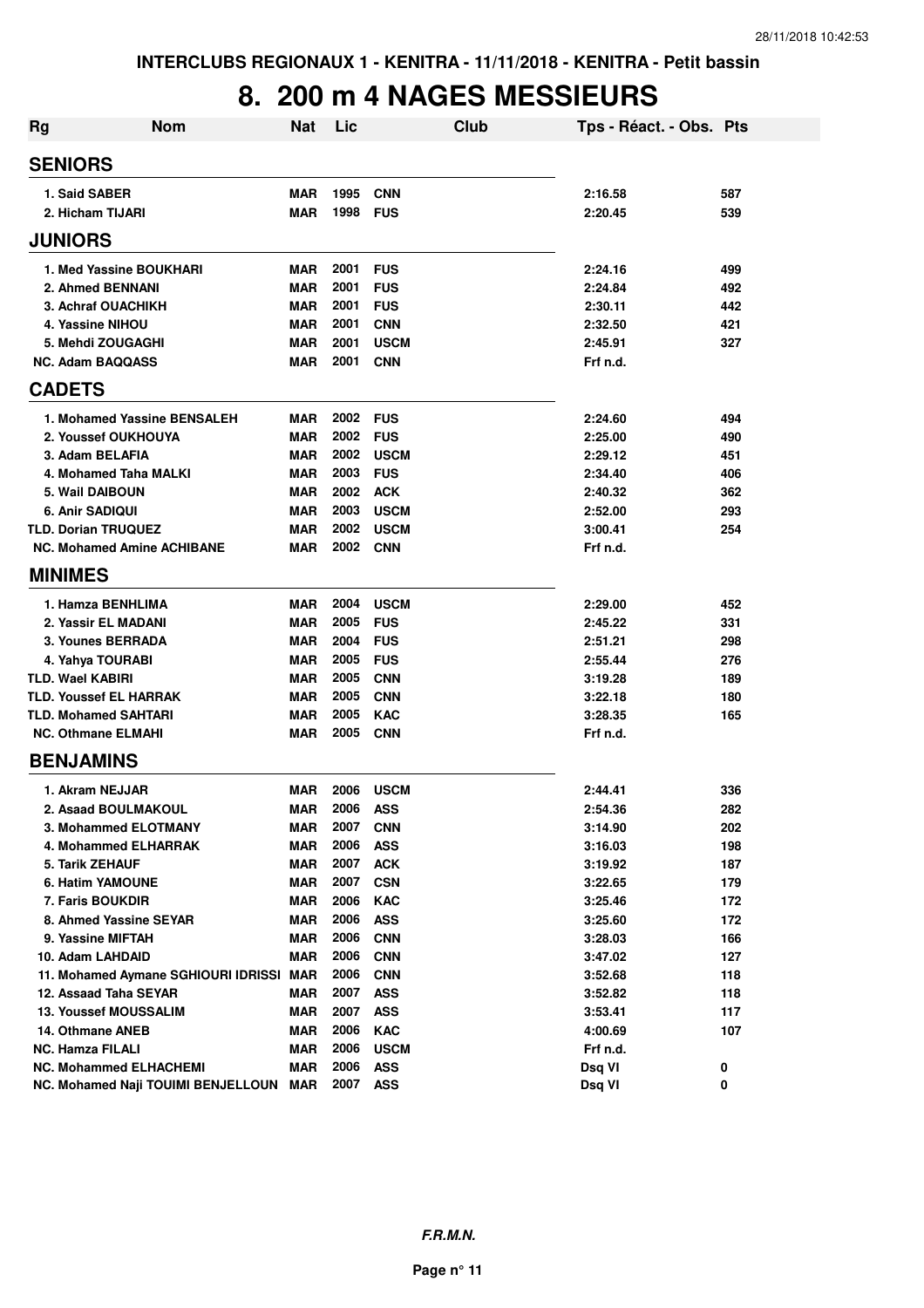## **9. 1500 m NAGE LIBRE DAMES**

| Rg               | <b>Nom</b>              | <b>Nat</b> | Lic      | Club        | Tps - Réact. - Obs. Pts |     |
|------------------|-------------------------|------------|----------|-------------|-------------------------|-----|
| <b>JUNIORS</b>   |                         |            |          |             |                         |     |
|                  | 1. Kholoud RHNANE       | <b>MAR</b> | 2001     | <b>FUS</b>  | 19:24.82                | 506 |
|                  | 2. Mariam BENSALAH      | <b>MAR</b> | 2001     | <b>USCM</b> | 20:32.44                | 427 |
| <b>CADETS</b>    |                         |            |          |             |                         |     |
|                  | 1. Ayat Allah EL ANOUAR | <b>MAR</b> | 2002 FUS |             | 18:57.84                | 543 |
| <b>MINIMES</b>   |                         |            |          |             |                         |     |
| 1. Hiba BOURZINE |                         | <b>MAR</b> | 2004     | <b>USCM</b> | 18:38.45                | 571 |
| 2. Lina DANNA    |                         | <b>MAR</b> | 2005     | <b>USCM</b> | 18:46.12                | 560 |
| 3. Maryem DAGRI  |                         | <b>MAR</b> | 2005     | <b>USCM</b> | 19:08.50                | 528 |
|                  | 4. Meryem BENAYACHE     | <b>MAR</b> | 2004     | <b>USCM</b> | 20:31.60                | 428 |
| 5. Hadil CHAHIDI |                         | <b>MAR</b> | 2005     | <b>USCM</b> | 21:10.53                | 390 |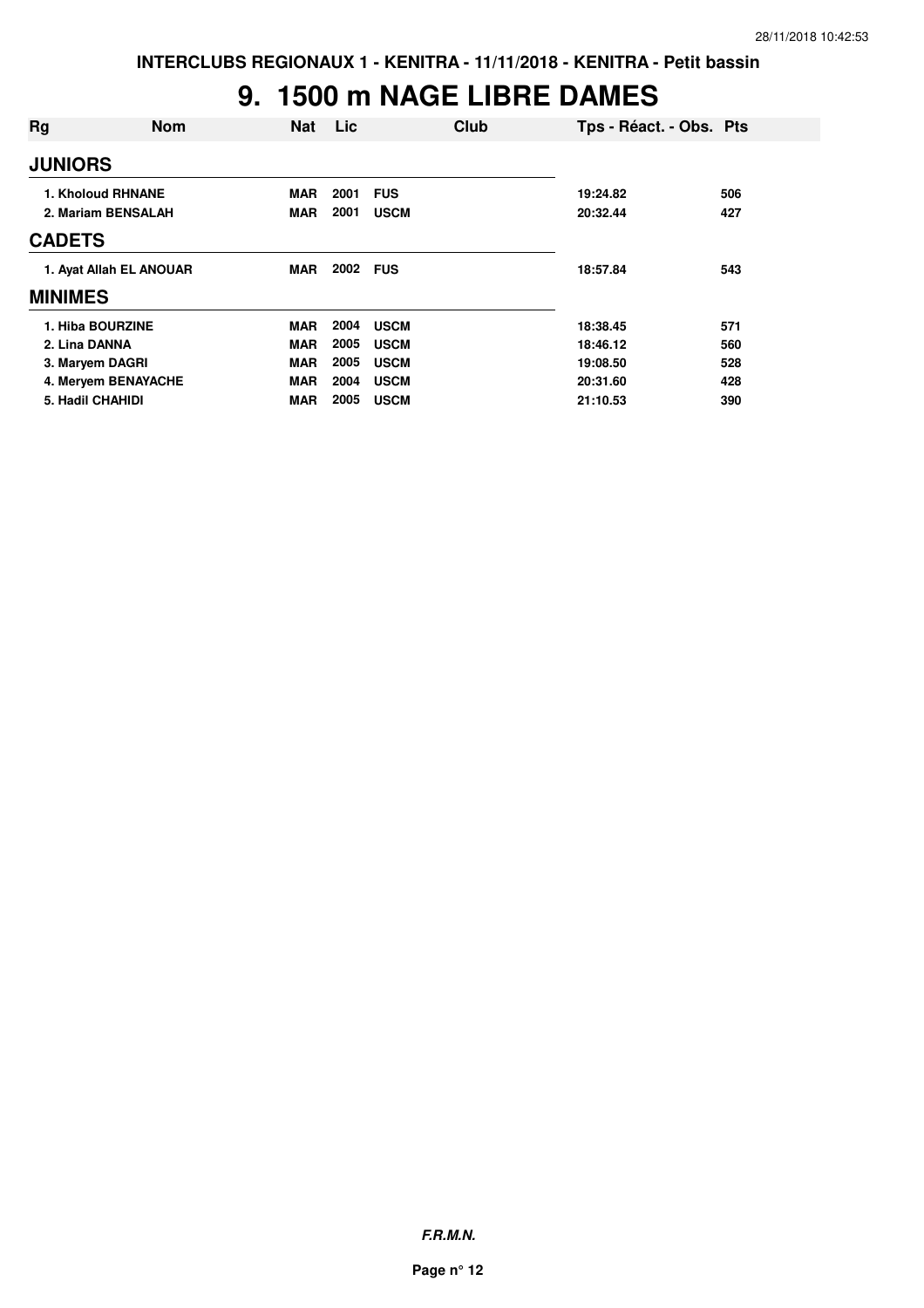#### **10. 1500 m NAGE LIBRE MESSIEURS**

| Rg              | <b>Nom</b>                  | <b>Nat</b> | Lic  | Club        | Tps - Réact. - Obs. Pts |     |
|-----------------|-----------------------------|------------|------|-------------|-------------------------|-----|
| <b>SENIORS</b>  |                             |            |      |             |                         |     |
|                 | 1. Med El Mehdi ESSADIQ     | <b>MAR</b> | 1986 | <b>USCM</b> | 17:26.81                | 576 |
| <b>JUNIORS</b>  |                             |            |      |             |                         |     |
|                 | 1. Youssef HEMRI            | <b>MAR</b> | 2001 | <b>FUS</b>  | 16:23.45                | 694 |
| 2. Ali MOKHTARI |                             | <b>MAR</b> | 2001 | <b>USCM</b> | 18:45.84                | 463 |
| <b>CADETS</b>   |                             |            |      |             |                         |     |
|                 | 1. Ayman EL MECHRAFI        | <b>MAR</b> | 2002 | <b>USCM</b> | 17:33.50                | 565 |
|                 | 2. Youssef OUKHOUYA         | <b>MAR</b> | 2002 | <b>FUS</b>  | 17:59.19                | 525 |
| <b>MINIMES</b>  |                             |            |      |             |                         |     |
|                 | <b>1. CHAHINE SAID</b>      | <b>MAR</b> | 2005 | <b>USCM</b> | 17:20.66                | 586 |
|                 | 2. Adam BOURZINE            | <b>MAR</b> | 2005 | <b>USCM</b> | 18:00.60                | 523 |
|                 | 3. Youssef BOUHMOUCH        | <b>MAR</b> | 2004 | <b>USCM</b> | 19:30.31                | 412 |
|                 | <b>4. Younes BERRADA</b>    | <b>MAR</b> | 2004 | <b>FUS</b>  | 20:46.37                | 341 |
|                 | <b>TLD. Mohamed SAHTARI</b> | <b>MAR</b> | 2005 | <b>KAC</b>  | 24:08.00                | 217 |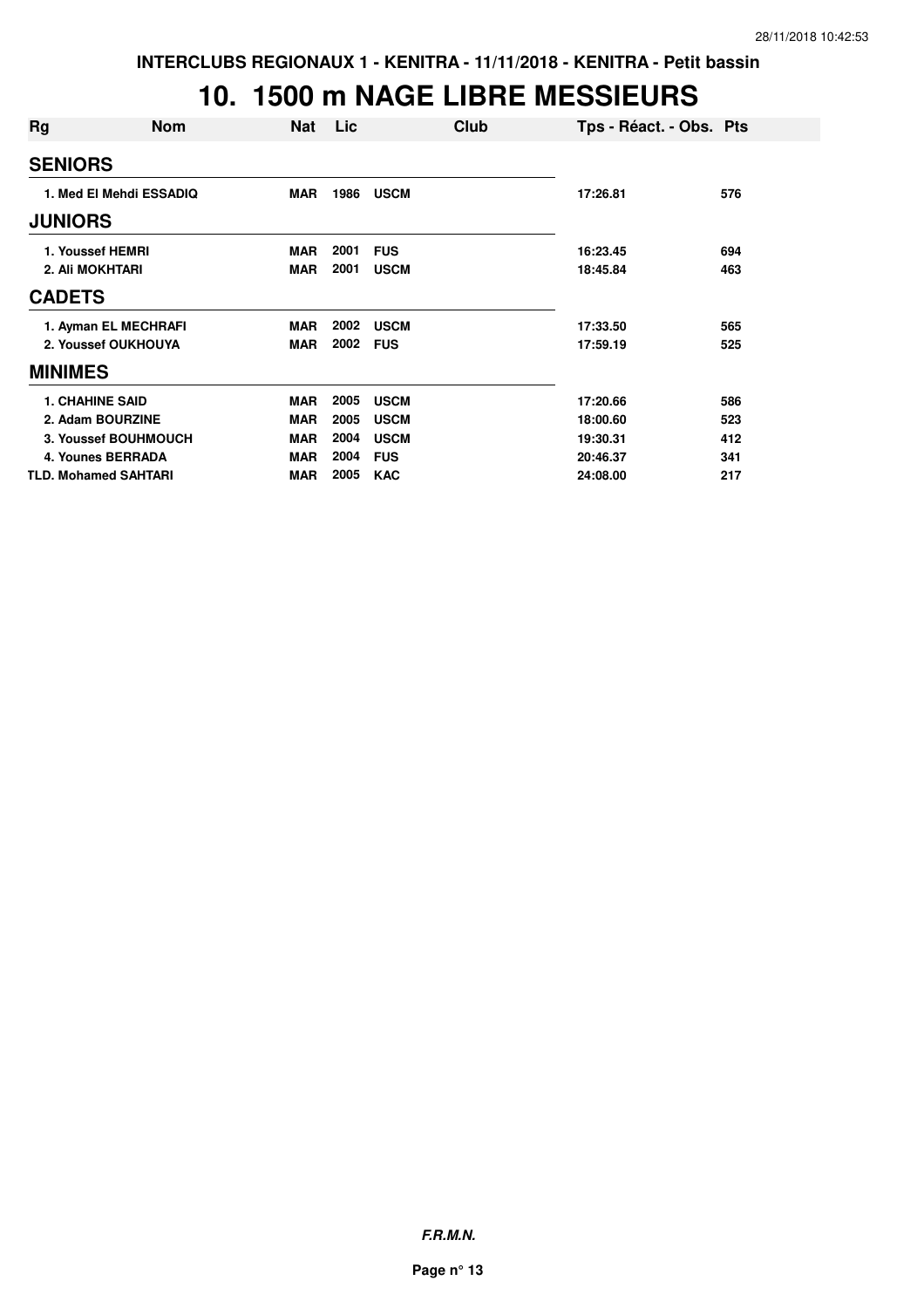## **11. 400 m NAGE LIBRE DAMES**

| Rg                                                      | <b>Nom</b>                  | <b>Nat</b>               | Lic          |                          | <b>Club</b> | Tps - Réact. - Obs. Pts |            |
|---------------------------------------------------------|-----------------------------|--------------------------|--------------|--------------------------|-------------|-------------------------|------------|
| <b>JUNIORS</b>                                          |                             |                          |              |                          |             |                         |            |
| <b>1. Kholoud RHNANE</b>                                |                             | <b>MAR</b>               | 2001         | <b>FUS</b>               |             | 4:57.06                 | 516        |
| 2. Nissrine BOURBOUH                                    |                             | <b>MAR</b>               | 2001         | <b>FUS</b>               |             | 5:11.65                 | 447        |
| 3. Mariam BENSALAH                                      |                             | <b>MAR</b>               | 2001         | <b>USCM</b>              |             | 5:13.61                 | 439        |
| <b>CADETS</b>                                           |                             |                          |              |                          |             |                         |            |
| 1. Taghrid DAHBANI                                      |                             | <b>MAR</b>               | 2003         | <b>FUS</b>               |             | 4:42.23                 | 602        |
| 2. Ayat Allah EL ANOUAR                                 |                             | <b>MAR</b>               | 2002         | <b>FUS</b>               |             | 4:49.42                 | 558        |
| 3. Imane BASKACH                                        |                             | <b>MAR</b>               | 2003         | <b>USCM</b>              |             | 5:02.66                 | 488        |
| 4. Yasmine NADIR                                        |                             | <b>MAR</b>               | 2003         | <b>FUS</b>               |             | 5:20.22                 | 412        |
| 5. Hiba ELHARRAK                                        |                             | <b>MAR</b>               | 2002         | <b>ASS</b>               |             | 5:34.85                 | 360        |
| <b>MINIMES</b>                                          |                             |                          |              |                          |             |                         |            |
| 1. Lina DANNA                                           |                             | <b>MAR</b>               | 2005         | <b>USCM</b>              |             | 4:41.06                 | 610        |
| 2. Hiba BOURZINE                                        |                             | <b>MAR</b>               | 2004         | <b>USCM</b>              |             | 4:42.69                 | 599        |
| 3. Maha BASKACH                                         |                             | <b>MAR</b>               | 2005         | <b>USCM</b>              |             | 4:49.06                 | 560        |
| 4. Maryem DAGRI                                         |                             | <b>MAR</b>               | 2005         | <b>USCM</b>              |             | 4:53.02                 | 538        |
| 5. Malak BOUSSOUF                                       |                             | <b>MAR</b>               | 2004         | <b>FUS</b>               |             | 4:59.00                 | 506        |
| 6. Oumnia SEBBATA                                       |                             | <b>MAR</b>               | 2005         | <b>USCM</b>              |             | 5:04.16                 | 481        |
| 7. Jennate RIMI                                         |                             | <b>MAR</b>               | 2005         | <b>FUS</b>               |             | 5:06.91                 | 468        |
| 8. Meryem BENAYACHE                                     |                             | <b>MAR</b>               | 2004         | <b>USCM</b>              |             | 5:07.78                 | 464        |
| 9. Meryem HOSNI                                         |                             | <b>MAR</b>               | 2005         | <b>ACK</b>               |             | 5:10.23                 | 453        |
| 10. Hadil CHAHIDI                                       |                             | <b>MAR</b>               | 2005         | <b>USCM</b>              |             | 5:11.01                 | 450        |
| 11. Camelia GARNOUSSI                                   |                             | <b>MAR</b>               | 2004         | <b>FUS</b>               |             | 5:13.14                 | 441        |
| 12. Rime Ines EL RHOUBARI                               |                             | <b>MAR</b>               | 2004         | <b>FUS</b>               |             | 5:16.75                 | 426        |
| 13. Alae ELMEKKAOUI                                     |                             | <b>MAR</b>               | 2005         | <b>CNN</b>               |             | 5:21.44                 | 407        |
| 14. Yasmine RIAD                                        |                             | <b>MAR</b>               | 2004         | <b>FUS</b>               |             | 5:22.00                 | 405        |
| 15. Sara BELLAMINE                                      |                             | <b>MAR</b>               | 2004         | <b>ASS</b>               |             | 5:29.17                 | 379        |
| <b>16. Ines AL FIGUIGUI</b>                             |                             | <b>MAR</b>               | 2004         | <b>USCM</b>              |             | 5:33.61                 | 364        |
| 17. Fadila ZEHAUF                                       |                             | <b>MAR</b>               | 2005<br>2004 | <b>ACK</b>               |             | 5:45.84                 | 327        |
| <b>18. Imane BOUTARBOUCH</b><br><b>19. Lina GABOUNE</b> |                             | <b>MAR</b><br><b>MAR</b> | 2004         | <b>ASS</b><br><b>FUS</b> |             | 5:46.87                 | 324<br>296 |
| 20. Nour Elhouda YOUSFI                                 |                             | <b>MAR</b>               | 2005         | <b>CNN</b>               |             | 5:57.66<br>6:06.81      | 274        |
| 21. Nourzad KARROUK BAAYL                               |                             | <b>MAR</b>               | 2005         | <b>ACK</b>               |             | 6:07.02                 | 273        |
| <b>BENJAMINS</b>                                        |                             |                          |              |                          |             |                         |            |
| 1. Mervem BAHAJOUB                                      |                             | <b>MAR</b>               | 2006         | <b>FUS</b>               |             | 5:06.75                 | 469        |
| 2. Malak MEQDAR                                         |                             | <b>MAR</b>               | 2007         | <b>FUS</b>               |             | 5:10.08                 | 454        |
| 3. Zineb ATILLAH                                        |                             | <b>MAR</b>               | 2006         | <b>FUS</b>               |             | 5:16.18                 | 428        |
|                                                         | 4. Nada IDRISSI FAKHREDDINE | <b>MAR</b>               | 2006         | <b>FUS</b>               |             | 5:22.34                 | 404        |
|                                                         | 5. Nour El Houda BENSALEH   | <b>MAR</b>               | 2007         | <b>FUS</b>               |             | 5:29.09                 | 380        |
| 6. Nada RAGTAOUI                                        |                             | MAR                      | 2007         | <b>FUS</b>               |             | 5:33.03                 | 366        |
| 7. Salma RHOUL                                          |                             | MAR                      | 2006         | <b>FUS</b>               |             | 5:38.94                 | 347        |
| 8. Abla BELMATI                                         |                             | MAR                      | 2006         | <b>FUS</b>               |             | 5:42.34                 | 337        |
| 9. Hibat Allah SEMLALI                                  |                             | MAR                      | 2007         | <b>KAC</b>               |             | 5:49.12                 | 318        |
| 10. Kaoutar HOSNI                                       |                             | <b>MAR</b>               | 2006         | <b>ACK</b>               |             | 6:01.84                 | 285        |
| <b>11. Ghita EL MOUATARIF</b>                           |                             | <b>MAR</b>               | 2007         | <b>FUS</b>               |             | 6:03.78                 | 281        |
| 12. Jannat BAYADOU                                      |                             | <b>MAR</b>               | 2007         | <b>KAC</b>               |             | 6:06.16                 | 275        |
| 13. Rawane SADIQUI                                      |                             | <b>MAR</b>               | 2007         | <b>USCM</b>              |             | 6:06.81                 | 274        |
| 14. Douaa EL YAAGOUBI                                   |                             | <b>MAR</b>               | 2007         | <b>USCM</b>              |             | 6:19.16                 | 248        |
| <b>15. Lina DOUDOUH</b>                                 |                             | <b>MAR</b>               | 2007         | <b>A.ALAWAIL</b>         |             | 6:53.59                 | 191        |
| 16. Majdouline NIHOU                                    |                             | <b>MAR</b>               | 2007         | <b>CNN</b>               |             | 6:58.22                 | 185        |
| 17. Yassmina IZOUGAGHEN                                 |                             | <b>MAR</b>               | 2007         | <b>CNN</b>               |             | 7:02.15                 | 180        |
| <b>18. Zineb KHARMICH</b>                               |                             | <b>MAR</b>               | 2007         | <b>CNN</b>               |             | 7:08.84                 | 171        |
| 19. Alae BAGHOZ                                         |                             | <b>MAR</b>               | 2007         | <b>A.ALAWAIL</b>         |             | 7:09.00                 | 171        |
| 20. Yasmine EL HAJJI<br>21. Rachida KIDAYE              |                             | <b>MAR</b><br>MAR        | 2007<br>2007 | <b>CNN</b><br><b>CNN</b> |             | 7:09.15                 | 171<br>164 |
|                                                         |                             |                          |              | F.R.M.N.                 |             | 7:15.12                 |            |
|                                                         |                             |                          |              |                          |             |                         |            |

**Page n° 14**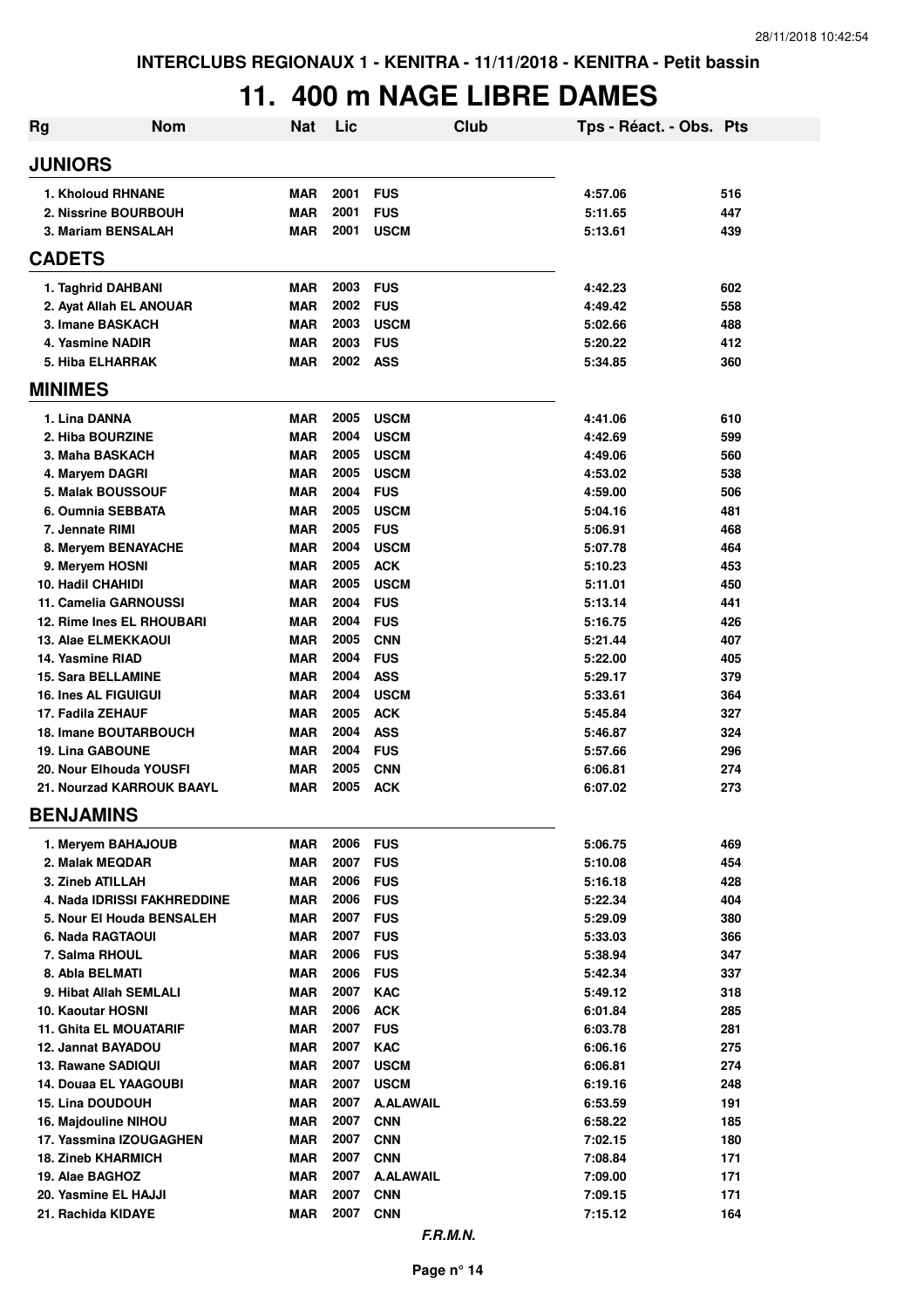## **11. 400 m NAGE LIBRE DAMES**

| Rg                         | <b>Nom</b> | <b>Nat</b> | <b>Lic</b> |                  | Club | Tps - Réact. - Obs. Pts |     |
|----------------------------|------------|------------|------------|------------------|------|-------------------------|-----|
| <b>BENJAMINS</b>           |            |            |            |                  |      |                         |     |
| 22. Raihan MOUNA           |            | MAR        | 2007       | <b>A.ALAWAIL</b> |      | 7:16.99                 | 162 |
| 23. Lina KHOUIA            |            | <b>MAR</b> | 2006       | <b>CNN</b>       |      | 7:26.95                 | 151 |
| 24. Rayehana ELKACIMI      |            | MAR        | 2007       | <b>CNN</b>       |      | 7:27.06                 | 151 |
| 25. Fairouz BENAJJI        |            | <b>MAR</b> | 2007       | <b>IRT</b>       |      | 7:28.19                 | 150 |
| <b>NC. Manar AICH</b>      |            | <b>MAR</b> | 2007       | <b>A.ALAWAIL</b> |      | Frf n.d.                |     |
| <b>NC. Rim ELAMRAOUI</b>   |            | <b>MAR</b> | 2006       | <b>FUS</b>       |      | Frf n.d.                |     |
| <b>NC. Sofia GARNOUSSI</b> |            | <b>MAR</b> | 2006       | <b>FUS</b>       |      | <b>\bandon</b>          | 0   |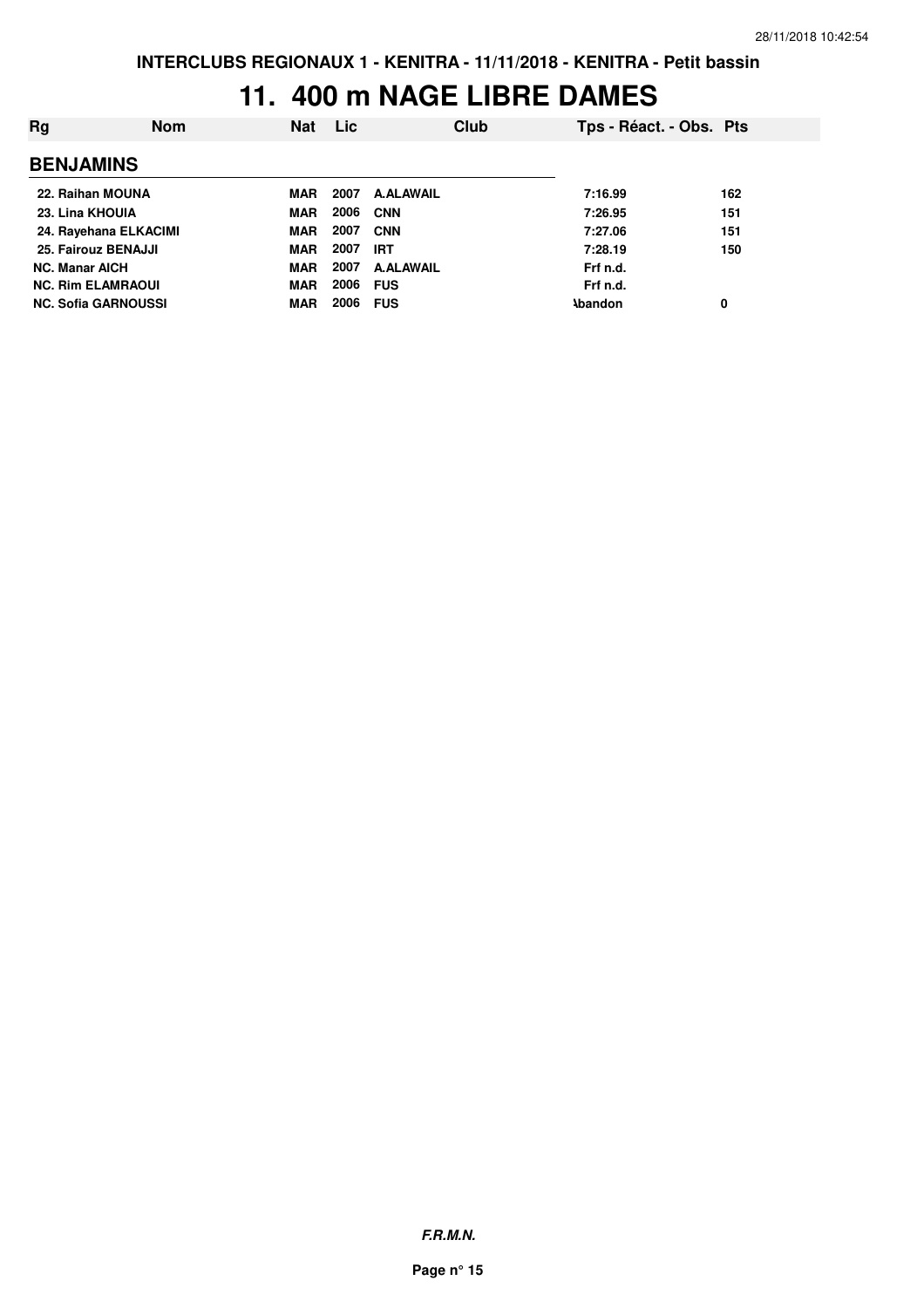## **12. 400 m NAGE LIBRE MESSIEURS**

| <b>Rg</b>                                           | <b>Nom</b>                        | <b>Nat</b>               | Lic          | Club                      | Tps - Réact. - Obs. Pts |            |
|-----------------------------------------------------|-----------------------------------|--------------------------|--------------|---------------------------|-------------------------|------------|
| <b>SENIORS</b>                                      |                                   |                          |              |                           |                         |            |
| 1. Said SABER                                       |                                   | <b>MAR</b>               | 1995         | <b>CNN</b>                | 4:07.90                 | 699        |
|                                                     | <b>NC. Med El Mehdi ESSADIQ</b>   | <b>MAR</b>               | 1986         | <b>USCM</b>               | Frf n.d.                |            |
| <b>JUNIORS</b>                                      |                                   |                          |              |                           |                         |            |
| 1. Ali HEMRI                                        |                                   | <b>MAR</b>               | 2001         | <b>FUS</b>                | 4:02.91                 | 743        |
| 2. Youssef HEMRI                                    |                                   | <b>MAR</b>               | 2001         | <b>FUS</b>                | 4:07.38                 | 704        |
| 3. Ali MSOUGAR                                      |                                   | <b>MAR</b>               | 2001         | <b>FUS</b>                | 4:08.32                 | 696        |
| <b>4. Ahmed BENNANI</b>                             |                                   | <b>MAR</b>               | 2001         | <b>FUS</b>                | 4:31.18                 | 534        |
| 5. Ali MOKHTARI                                     |                                   | <b>MAR</b>               | 2001         | <b>USCM</b>               | 4:43.19                 | 469        |
| 6. Yassine NIHOU                                    |                                   | <b>MAR</b>               | 2001         | <b>CNN</b>                | 5:01.20                 | 390        |
| <b>NC. Ziad LAHLOU</b>                              |                                   | <b>MAR</b>               | 2001         | <b>USCM</b>               | Frf n.d.                |            |
| <b>CADETS</b>                                       |                                   |                          |              |                           |                         |            |
|                                                     | 1. Youssef OUKHOUYA               | <b>MAR</b>               | 2002         | <b>FUS</b>                | 4:27.90                 | 554        |
|                                                     | 2. Mohamed Yassine BENSALEH       | <b>MAR</b>               | 2002         | <b>FUS</b>                | 4:32.22                 | 528        |
| 3. Adam BELAFIA                                     |                                   | <b>MAR</b>               | 2002         | <b>USCM</b>               | 4:36.32                 | 505        |
| <b>4. Anir SADIQUI</b>                              |                                   | <b>MAR</b>               | 2003         | <b>USCM</b>               | 4:40.62                 | 482        |
|                                                     | 5. Mohamed Taha MALKI             | <b>MAR</b>               | 2003         | <b>FUS</b>                | 4:43.50                 | 467        |
| 6. Rayane BOUHAFS                                   |                                   | <b>MAR</b>               | 2003         | <b>FUS</b>                | 4:49.50                 | 439        |
| 7. Soufiane TAYEBI                                  |                                   | <b>MAR</b>               | 2003         | <b>FUS</b>                | 5:04.34                 | 378        |
| 8. Wail DAIBOUN                                     |                                   | <b>MAR</b>               | 2002         | <b>ACK</b>                | 5:08.19                 | 364        |
| 9. Yahya ELBRIDI                                    |                                   | <b>MAR</b>               | 2003         | <b>USCM</b>               | 5:09.97                 | 357        |
|                                                     | <b>NC. Mohamed Amine ACHIBANE</b> | <b>MAR</b>               | 2002         | <b>CNN</b>                | Frf n.d.                |            |
| <b>MINIMES</b>                                      |                                   |                          |              |                           |                         |            |
|                                                     | 1. Yasser BENCHEBBA               | <b>MAR</b>               | 2004         | <b>FUS</b>                | 4:21.47                 | 596        |
| 2. Hamza BENHLIMA                                   |                                   | <b>MAR</b>               | 2004         | <b>USCM</b>               | 4:21.84                 | 593        |
| <b>3. CHAHINE SAID</b>                              |                                   | <b>MAR</b>               | 2005         | <b>USCM</b>               | 4:30.85                 | 536        |
| 4. Adam BOURZINE                                    |                                   | <b>MAR</b>               | 2005         | <b>USCM</b>               | 4:36.28                 | 505        |
|                                                     | 5. Mohamed Sami ZEMZAMI           | <b>MAR</b>               | 2005         | <b>USCM</b>               | 4:39.34                 | 488        |
| 6. Ayman BOUCETTA                                   |                                   | <b>MAR</b>               | 2005         | <b>CNN</b>                | 5:04.97                 | 375        |
| 7. Sami KASMI                                       |                                   | <b>MAR</b>               | 2005         | <b>FUS</b>                | 5:09.03                 | 361        |
| 8. Yassir EL MADANI                                 |                                   | <b>MAR</b>               | 2005         | <b>FUS</b>                | 5:09.34                 | 360        |
| 9. Aymane BOUZAIDI                                  |                                   | <b>MAR</b>               | 2005         | <b>CSN</b>                | 5:09.88                 | 358        |
|                                                     | 10. Youssef BOUHMOUCH             | <b>MAR</b>               | 2004         | <b>USCM</b>               | 5:11.78                 | 351        |
|                                                     | 11. Ahmed Rayane ELYACOUTI        | <b>MAR</b>               | 2005         | <b>USCM</b>               | 5:18.00                 | 331        |
| 12. Yahya TOURABI                                   |                                   | <b>MAR</b>               | 2005         | <b>FUS</b>                | 5:18.84                 | 328        |
| <b>13. Younes BERRADA</b>                           |                                   | <b>MAR</b>               | 2004<br>2005 | <b>FUS</b>                | 5:23.66                 | 314        |
| <b>14. Mehdi REFFASS</b><br><b>TLD. Wael KABIRI</b> |                                   | <b>MAR</b><br><b>MAR</b> | 2005         | <b>CNN</b><br><b>CNN</b>  | 5:38.03<br>6:24.94      | 275<br>186 |
| <b>BENJAMINS</b>                                    |                                   |                          |              |                           |                         |            |
|                                                     |                                   |                          |              |                           |                         |            |
| 1. Marwane SEBBATA                                  |                                   | MAR                      | 2006         | <b>USCM</b>               | 4:46.97                 | 451        |
| 2. Yassine SEBBATA                                  |                                   | <b>MAR</b>               | 2006         | <b>USCM</b>               | 4:50.93                 | 432        |
| 3. Akram NEJJAR<br>4. Omar BENMOUSSA                |                                   | <b>MAR</b><br><b>MAR</b> | 2006<br>2006 | <b>USCM</b>               | 4:52.17<br>4:54.11      | 427<br>418 |
| 5. Jad KHERBOUCHE                                   |                                   | <b>MAR</b>               | 2006         | <b>USCM</b><br><b>ACK</b> | 4:56.88                 | 407        |
| 6. Samy BENCHEBBA                                   |                                   | <b>MAR</b>               | 2006         | <b>FUS</b>                | 5:22.97                 | 316        |
| 7. Ali ELKHALIL                                     |                                   | <b>MAR</b>               | 2006         | <b>FUS</b>                | 5:27.94                 | 302        |
| 8. Jade KISSAMI                                     |                                   | <b>MAR</b>               | 2006         | <b>FUS</b>                | 5:31.15                 | 293        |
| 9. Youssef GABOUNE                                  |                                   | <b>MAR</b>               | 2007         | <b>FUS</b>                | 5:35.57                 | 282        |
| 10. Hassan ELALAMI                                  |                                   | <b>MAR</b>               | 2006         | <b>FUS</b>                | 5:37.66                 | 276        |
| 11. Hamza FILALI                                    |                                   | <b>MAR</b>               | 2006         | <b>USCM</b>               | 5:42.67                 | 264        |
| 12. Hamza FOUKAHY                                   |                                   | <b>MAR</b>               | 2006         | <b>FUS</b>                | 5:45.78                 | 257        |
|                                                     | <b>13. Mohammed ELOTMANY</b>      | <b>MAR</b>               | 2007         | <b>CNN</b>                | 5:55.81                 | 236        |
|                                                     |                                   |                          |              |                           |                         |            |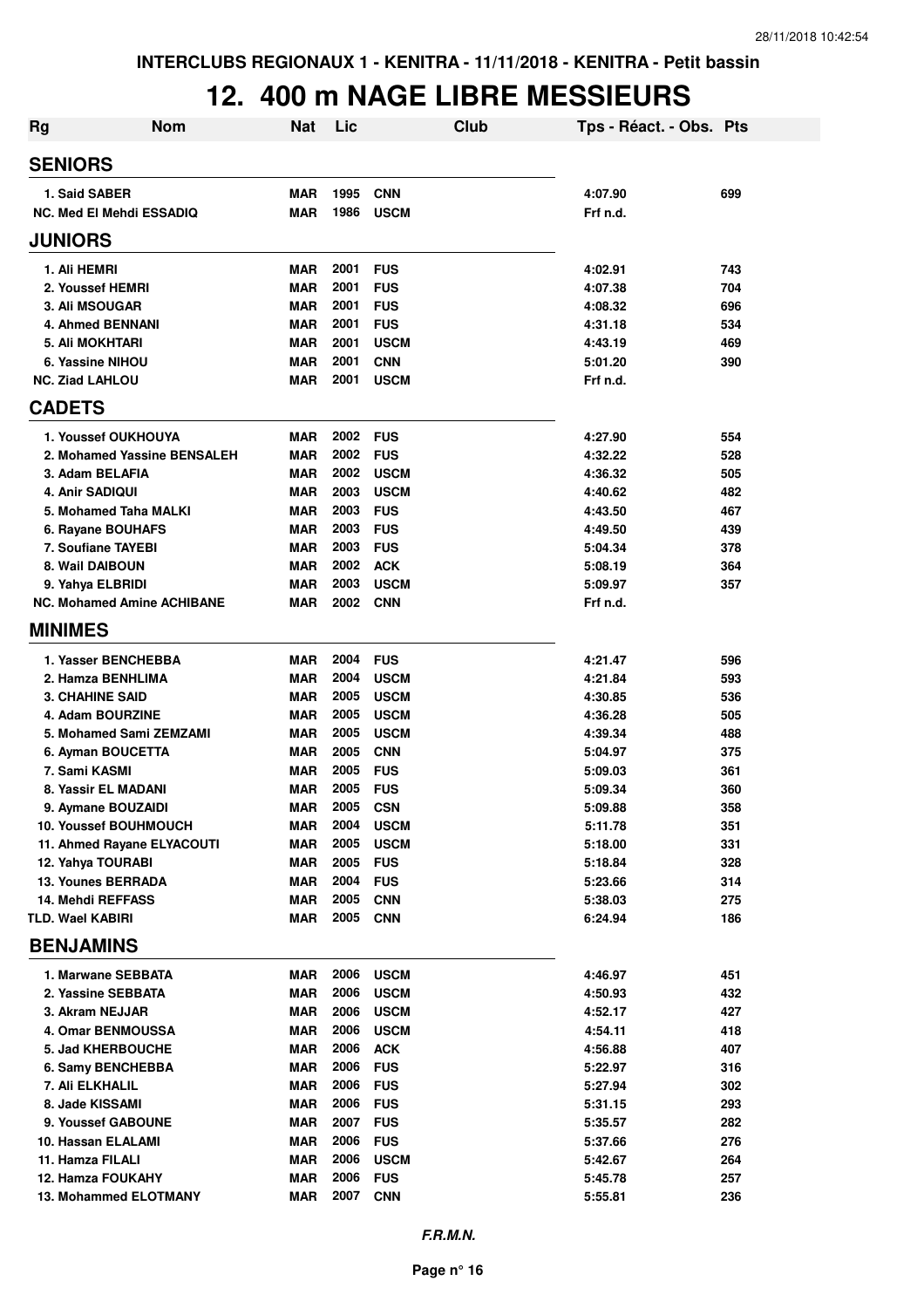## **12. 400 m NAGE LIBRE MESSIEURS**

| Rg | <b>Nom</b>                          | Nat        | Lic  | Club             | Tps - Réact. - Obs. Pts |     |
|----|-------------------------------------|------------|------|------------------|-------------------------|-----|
|    | <b>BENJAMINS</b>                    |            |      |                  |                         |     |
|    | <b>14. Omar EL AMRAOUI</b>          | <b>MAR</b> | 2007 | <b>USCM</b>      | 5:59.61                 | 229 |
|    | <b>15. Faris BOUKDIR</b>            | <b>MAR</b> | 2006 | <b>KAC</b>       | 6:01.02                 | 226 |
|    | <b>16. Youssef BEKKAOUI</b>         | <b>MAR</b> | 2006 | <b>ASS</b>       | 6:01.37                 | 225 |
|    | <b>17. Omar MOUMINA</b>             | <b>MAR</b> | 2006 | <b>FUS</b>       | 6:02.64                 | 223 |
|    | 18. Yassine MIFTAH                  | <b>MAR</b> | 2006 | <b>CNN</b>       | 6:03.47                 | 221 |
|    | <b>19. Adam ELFAHSSI</b>            | <b>MAR</b> | 2007 | <b>FUS</b>       | 6:10.46                 | 209 |
|    | 20. Hamza EL MKHENTAR               | <b>MAR</b> | 2007 | <b>USCM</b>      | 6:13.98                 | 203 |
|    | 21. Adib BOUAYAD                    | <b>MAR</b> | 2007 | <b>USCM</b>      | 6:23.42                 | 189 |
|    | 22. Othmane ANEB                    | <b>MAR</b> | 2006 | <b>KAC</b>       | 6:28.93                 | 181 |
|    | 23. Ilyas CHAKKOURI                 | <b>MAR</b> | 2006 | <b>A.ALAWAIL</b> | 6:41.53                 | 164 |
|    | 24. Mohamed Aymane SGHIOURI IDRISSI | <b>MAR</b> | 2006 | <b>CNN</b>       | 6:46.18                 | 159 |
|    | 25. Adam LAHDAID                    | <b>MAR</b> | 2006 | <b>CNN</b>       | 6:56.70                 | 147 |
|    | 26. Youssef ALAMI                   | <b>MAR</b> | 2007 | <b>A.ALAWAIL</b> | 7:00.11                 | 143 |
|    | <b>NC. Mohamed Amine AHAITAF</b>    | <b>MAR</b> | 2007 | <b>A.ALAWAIL</b> | Frf exc.                |     |
|    | <b>NC. Wassim AIT BELHOUSSEIN</b>   | <b>MAR</b> | 2007 | <b>CNN</b>       | Frf n.d.                |     |
|    | <b>NC. Zaid ZNAIDI</b>              | <b>MAR</b> | 2007 | <b>USCM</b>      | Dsg FD                  | 0   |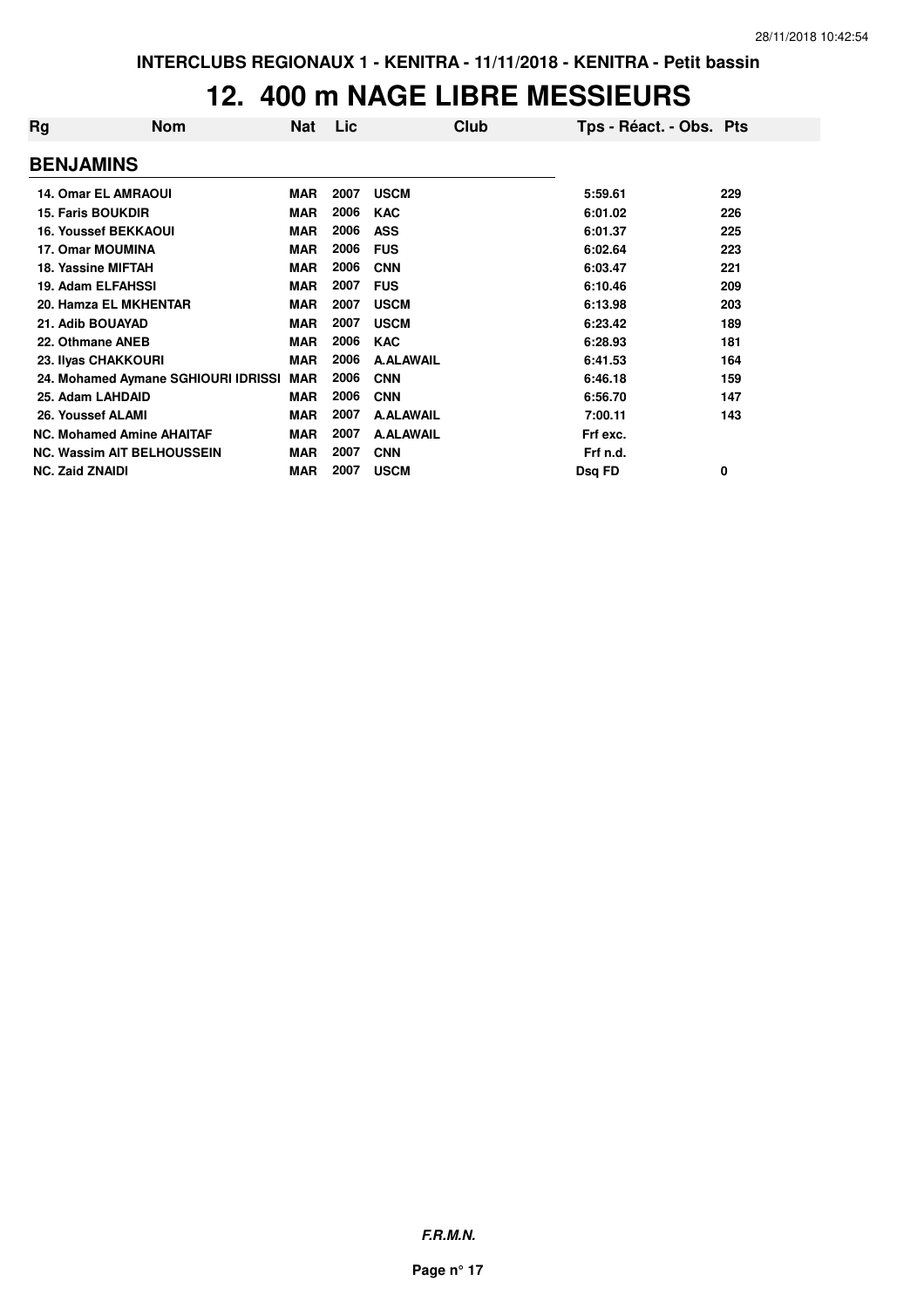# **13. 50 m DOS DAMES**

| Rg                                        | <b>Nom</b>                | <b>Nat</b> | Lic  |             | Club | Tps - Réact. - Obs. Pts |     |
|-------------------------------------------|---------------------------|------------|------|-------------|------|-------------------------|-----|
| <b>JUNIORS</b>                            |                           |            |      |             |      |                         |     |
| 1. Narjiss BOURBOUH                       |                           | MAR        | 2001 | <b>FUS</b>  |      | 31.97                   | 606 |
| 2. Nissrine BOURBOUH                      |                           | <b>MAR</b> | 2001 | <b>FUS</b>  |      | 32.89                   | 557 |
| 3. Kholoud RHNANE                         |                           | <b>MAR</b> | 2001 | <b>FUS</b>  |      | 36.05                   | 423 |
| 4. Mariam BENSALAH                        |                           | <b>MAR</b> | 2001 | <b>USCM</b> |      | 36.26                   | 415 |
| 5. Iqbal SAKHRAOUI                        |                           | <b>MAR</b> | 2001 | <b>CSN</b>  |      | 36.69                   | 401 |
| <b>NC. Soukaina CHAARI</b>                |                           | <b>MAR</b> | 2000 | <b>CNN</b>  |      | Frf n.d.                |     |
| <b>NC. Rim DIOURI</b>                     |                           | <b>MAR</b> | 2000 | <b>CNN</b>  |      | Frf n.d.                |     |
| <b>CADETS</b>                             |                           |            |      |             |      |                         |     |
| 1. Ghita BAGHDAD                          |                           | <b>MAR</b> | 2002 | <b>CSN</b>  |      | 38.42                   | 349 |
| 2. Hiba ELHARRAK                          |                           | <b>MAR</b> | 2002 | <b>ASS</b>  |      | 39.57                   | 319 |
| 3. Najwa NOUAR                            |                           | <b>MAR</b> | 2003 | <b>USCM</b> |      | 40.78                   | 292 |
| <b>MINIMES</b>                            |                           |            |      |             |      |                         |     |
| 1. Hiba CHOUAIBI                          |                           | <b>MAR</b> | 2004 | <b>USCM</b> |      | 32.28                   | 589 |
| 2. Oumnia SEBBATA                         |                           | <b>MAR</b> | 2005 | <b>USCM</b> |      | 32.89                   | 557 |
| 3. Yasmine RIAD                           |                           | <b>MAR</b> | 2004 | <b>FUS</b>  |      | 34.34                   | 489 |
| 4. Alae ELMEKKAOUI                        |                           | <b>MAR</b> | 2005 | <b>CNN</b>  |      | 35.00                   | 462 |
|                                           | 5. Oumaima RACHIDI ALAOUI | <b>MAR</b> | 2004 | <b>USCM</b> |      | 35.78                   | 432 |
| 6. Jennate RIMI                           |                           | <b>MAR</b> | 2005 | <b>FUS</b>  |      | 35.85                   | 430 |
| 7. Camelia GARNOUSSI                      |                           | <b>MAR</b> | 2004 | <b>FUS</b>  |      | 36.05                   | 423 |
| 8. Abrare BELRHITI                        |                           | <b>MAR</b> | 2004 | <b>FUS</b>  |      | 36.19                   | 418 |
| 9. Maryem DAGRI                           |                           | <b>MAR</b> | 2005 | <b>USCM</b> |      | 36.62                   | 403 |
| 10. Rim ARHARBI                           |                           | <b>MAR</b> | 2004 | <b>KAC</b>  |      | 38.59                   | 344 |
| 11. Aya BENMOUSSA                         |                           | <b>MAR</b> | 2005 | <b>CSN</b>  |      | 38.69                   | 342 |
| 12. Rima BADOUI                           |                           | <b>MAR</b> | 2004 | <b>ASS</b>  |      | 38.72                   | 341 |
| 13. Imane LAHLOU                          |                           | <b>MAR</b> | 2005 | <b>FUS</b>  |      | 39.20                   | 329 |
| <b>14. Hind BAGHDAD</b>                   |                           | <b>MAR</b> | 2004 | <b>CSN</b>  |      | 39.44                   | 323 |
| <b>15. Sara BELLAMINE</b>                 |                           | <b>MAR</b> | 2004 | <b>ASS</b>  |      | 40.31                   | 302 |
| <b>16. Abir ELFARSSI</b>                  |                           | <b>MAR</b> | 2005 | A.S.F.A.R   |      | 41.62                   | 274 |
| 17. Imane BOUTARBOUCH                     |                           | <b>MAR</b> | 2004 | <b>ASS</b>  |      | 41.90                   | 269 |
| 18. Manal LAASKRI                         |                           | <b>MAR</b> | 2004 | <b>KAC</b>  |      | 41.93                   | 268 |
| <b>19. Chahd BELEKBIRA</b>                |                           | <b>MAR</b> | 2004 | A.S.F.A.R   |      | 42.30                   | 261 |
| 20. Marwa EL HARTIKA                      |                           | <b>MAR</b> | 2005 | <b>FUS</b>  |      | 42.32                   | 261 |
| 21. Nourzad KARROUK BAAYL                 |                           | MAR        | 2005 | <b>ACK</b>  |      | 44.57                   | 223 |
| 22. Nour Elhouda MAROUDI                  |                           | MAR        | 2005 | A.S.F.A.R   |      | 44.84                   | 219 |
| 23. Marwa ALAOUI                          |                           | MAR        | 2004 | <b>CNN</b>  |      | 45.29                   | 213 |
| 24. Alae EL MARNISSI                      |                           | MAR        | 2005 | <b>CSN</b>  |      | 45.47                   | 210 |
| <b>TLD. Zainab RAMSIS</b>                 |                           | MAR        | 2004 | <b>CNK</b>  |      | 47.90                   | 180 |
| <b>TLD. Rahaf ALHAMED</b>                 |                           | <b>MAR</b> | 2005 | <b>KAC</b>  |      | 49.78                   | 160 |
| <b>TLD. Hiba SEDDATI</b>                  |                           | MAR        | 2005 | <b>KAC</b>  |      | 50.94                   | 149 |
| NC. Mouna Yassmina MASAIF                 |                           | <b>MAR</b> | 2005 | <b>ACK</b>  |      | Frf exc.                |     |
| <b>NC. Hiba AMKOR</b><br><b>BENJAMINS</b> |                           | MAR        | 2004 | <b>CNN</b>  |      | Frf n.d.                |     |
|                                           |                           |            |      |             |      |                         |     |
| 1. Inass ALLAOUI                          |                           | MAR        | 2006 | A.S.F.A.R   |      | 36.26                   | 415 |
| 2. Sofia GARNOUSSI                        |                           | MAR        | 2006 | <b>FUS</b>  |      | 36.75                   | 399 |
| 3. Zineb ATILLAH                          |                           | MAR        | 2006 | <b>FUS</b>  |      | 37.00                   | 391 |
| 4. Nada RAGTAOUI                          |                           | MAR        | 2007 | <b>FUS</b>  |      | 38.19                   | 355 |
| 5. Lyna TIKKI                             |                           | <b>MAR</b> | 2006 | <b>ASS</b>  |      | 39.31                   | 326 |
| 6. Malak TIBARI                           |                           | MAR        | 2006 | A.S.F.A.R   |      | 40.15                   | 306 |
| 7. Youssra ELMAZOUNI                      |                           | MAR        | 2006 | <b>CSN</b>  |      | 40.56                   | 297 |
| 8. Rawane SADIQUI                         |                           | MAR        | 2007 | <b>USCM</b> |      | 40.63                   | 295 |
| 9. Lina YAQOUBI                           |                           | MAR        | 2006 | <b>CSN</b>  |      | 41.10                   | 285 |
| 10. Jannat BAYADOU                        |                           | <b>MAR</b> | 2007 | <b>KAC</b>  |      | 41.87                   | 270 |
| <b>11. Sara BENSLETEN</b>                 |                           | MAR        | 2007 | <b>USCM</b> |      | 42.18                   | 264 |
|                                           |                           |            |      | F.R.M.N.    |      |                         |     |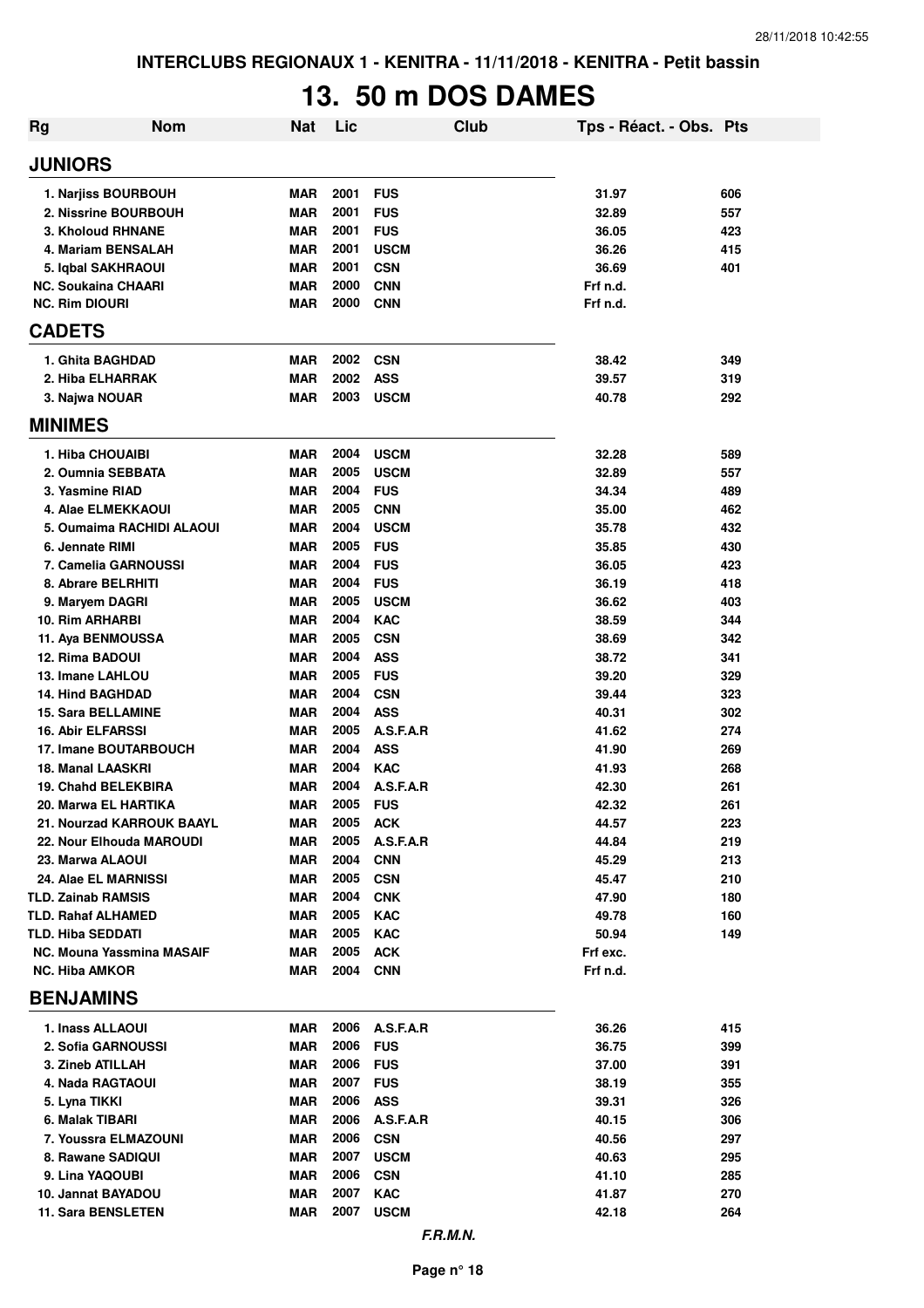## **13. 50 m DOS DAMES**

| Rg                     | <b>Nom</b>                      | Nat        | Lic  |                  | <b>Club</b> | Tps - Réact. - Obs. Pts |     |
|------------------------|---------------------------------|------------|------|------------------|-------------|-------------------------|-----|
| <b>BENJAMINS</b>       |                                 |            |      |                  |             |                         |     |
| 12. Hiba LAHLIMI       |                                 | <b>MAR</b> | 2007 | <b>ACK</b>       |             | 44.25                   | 228 |
|                        | 13. Hibat Allah SEMLALI         | <b>MAR</b> | 2007 | <b>KAC</b>       |             | 44.59                   | 223 |
|                        | 14. Hanane DIOURI               | <b>MAR</b> | 2007 | <b>ASS</b>       |             | 44.83                   | 219 |
|                        | <b>15. Rim BOUCHIKHI</b>        | <b>MAR</b> | 2007 | A.S.F.A.R        |             | 45.24                   | 214 |
|                        | <b>16. Sundus ALHAMAD</b>       | <b>MAR</b> | 2007 | <b>KAC</b>       |             | 45.63                   | 208 |
|                        | 17. Heba BEN MOUSSA             | <b>MAR</b> | 2007 | <b>CSN</b>       |             | 46.25                   | 200 |
|                        | <b>18. Hajar KAIMECH</b>        | <b>MAR</b> | 2006 | A.S.F.A.R        |             | 46.75                   | 193 |
|                        | 19. Ghita EL IDRISSI EL AMGHARI | <b>MAR</b> | 2006 | <b>USCM</b>      |             | 47.96                   | 179 |
|                        | 19. Rayehana ELKACIMI           | <b>MAR</b> | 2007 | <b>CNN</b>       |             | 47.96                   | 179 |
|                        | 21. Nour El Houda MOUKHLESSE    | <b>MAR</b> | 2007 | <b>KAC</b>       |             | 47.97                   | 179 |
|                        | 22. Zineb KHARMICH              | <b>MAR</b> | 2007 | <b>CNN</b>       |             | 48.22                   | 176 |
| 23. Lina KHOUIA        |                                 | <b>MAR</b> | 2006 | <b>CNN</b>       |             | 48.44                   | 174 |
|                        | 24. Rachida KIDAYE              | <b>MAR</b> | 2007 | <b>CNN</b>       |             | 48.91                   | 169 |
|                        | 25. Lina DOUDOUH                | <b>MAR</b> | 2007 | <b>A.ALAWAIL</b> |             | 49.37                   | 164 |
|                        | 26. Elkhanssaa DLIMA            | <b>MAR</b> | 2006 | <b>ACK</b>       |             | 49.47                   | 163 |
| 26. Hala ELMIR         |                                 | <b>MAR</b> | 2007 | <b>ASS</b>       |             | 49.47                   | 163 |
|                        | 28. Israe EDDAOUE               | <b>MAR</b> | 2006 | <b>CNN</b>       |             | 49.95                   | 159 |
|                        | 29. Majdouline NIHOU            | <b>MAR</b> | 2007 | <b>CNN</b>       |             | 50.59                   | 153 |
| 30. Lina ZDI           |                                 | <b>MAR</b> | 2006 | <b>CNN</b>       |             | 52.21                   | 139 |
|                        | 31. Soraya EDDAOUE              | <b>MAR</b> | 2006 | <b>CNN</b>       |             | 52.38                   | 137 |
|                        | 32. Dina Walae ALILOU           | <b>MAR</b> | 2006 | <b>CNN</b>       |             | 52.50                   | 136 |
|                        | 33. Yassmina IZOUGAGHEN         | <b>MAR</b> | 2007 | <b>CNN</b>       |             | 52.54                   | 136 |
|                        | 34. Noha ELYAHYAOUI             | <b>MAR</b> | 2007 | <b>KAC</b>       |             | 53.22                   | 131 |
|                        | 35. Fatima Zahra KAISSI         | <b>MAR</b> | 2007 | <b>CNK</b>       |             | 53.91                   | 126 |
|                        | <b>36. Nour ENNAMIRI</b>        | <b>MAR</b> | 2007 | <b>KAC</b>       |             | 53.98                   | 126 |
|                        | 37. Marwa JABAR                 | <b>MAR</b> | 2007 | <b>CNN</b>       |             | 57.63                   | 103 |
|                        | 38. Malak JIRAOUI               | <b>MAR</b> | 2007 | <b>A.ALAWAIL</b> |             | 57.81                   | 102 |
| <b>NC. Manar AICH</b>  |                                 | <b>MAR</b> | 2007 | <b>A.ALAWAIL</b> |             | Frf n.d.                |     |
| <b>NC. Hiba NEJJAR</b> |                                 | <b>MAR</b> | 2007 | <b>CNN</b>       |             | Frf n.d.                |     |
|                        | <b>NC. Rhita MYESSER</b>        | <b>MAR</b> | 2007 | <b>USCM</b>      |             | Dsg FD                  | 0   |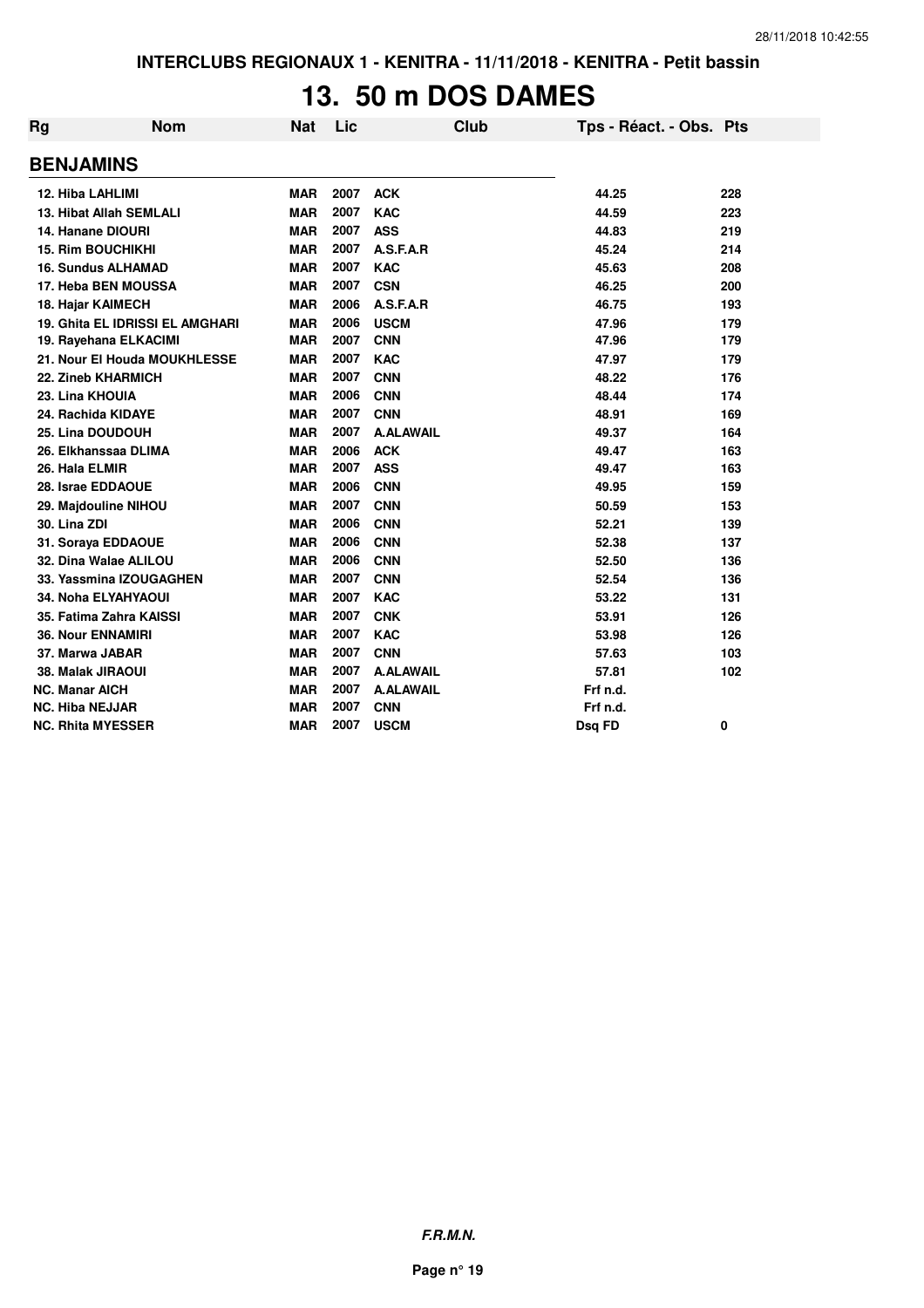## **14. 50 m DOS MESSIEURS**

| <b>Rg</b> | <b>Nom</b>                                                               | <b>Nat</b>               | Lic          |                          | Club | Tps - Réact. - Obs. Pts |            |
|-----------|--------------------------------------------------------------------------|--------------------------|--------------|--------------------------|------|-------------------------|------------|
|           | <b>SENIORS</b>                                                           |                          |              |                          |      |                         |            |
|           | 1. Hamza DAHBI SKALI                                                     | <b>MAR</b>               | 1998         | <b>CSN</b>               |      | 29.91                   | 519        |
|           | 2. Ali EL MANDOUR                                                        | <b>MAR</b>               | 1997         | <b>FUS</b>               |      | 30.50                   | 489        |
|           | <b>TLD. Larbi MEJDOUBI</b>                                               | <b>MAR</b>               | 1998         | A.S.F.A.R                |      | 36.70                   | 281        |
|           | <b>NC. Soufiane CHAARI</b>                                               | <b>MAR</b>               | 1999         | <b>CNN</b>               |      | Frf n.d.                |            |
|           | <b>JUNIORS</b>                                                           |                          |              |                          |      |                         |            |
|           | 1. Youssef HEMRI                                                         | <b>MAR</b>               | 2001         | <b>FUS</b>               |      | 28.16                   | 622        |
|           | 2. Med Yassine BOUKHARI                                                  | <b>MAR</b>               | 2001         | <b>FUS</b>               |      | 28.72                   | 586        |
|           | 3. Ali MSOUGAR                                                           | <b>MAR</b>               | 2001         | <b>FUS</b>               |      | 29.05                   | 567        |
|           | 4. Mehdi BOUFEDENE                                                       | <b>MAR</b>               | 2000         | <b>ASS</b>               |      | 31.50                   | 444        |
|           | 5. Achraf OUACHIKH                                                       | <b>MAR</b>               | 2001         | <b>FUS</b>               |      | 32.72                   | 396        |
|           | 6. Deyae Eddine QASSIRI                                                  | <b>MAR</b>               | 2001         | <b>CSN</b>               |      | 35.75                   | 304        |
|           | 7. Taha MIFTAH                                                           | <b>MAR</b>               | 2001         | <b>CNN</b>               |      | 35.92                   | 299        |
|           | <b>TLD. Adam BAQQASS</b>                                                 | <b>MAR</b>               | 2001         | <b>CNN</b>               |      | 38.16                   | 250        |
|           | <b>NC. Ahmed BENNANI</b>                                                 | <b>MAR</b>               | 2001         | <b>FUS</b>               |      | Frf n.d.                |            |
|           | <b>NC. Ziad LAHLOU</b>                                                   | <b>MAR</b>               | 2001         | <b>USCM</b>              |      | Frf n.d.                |            |
|           | <b>CADETS</b>                                                            |                          |              |                          |      |                         |            |
|           | 1. Wail DAIBOUN                                                          | MAR                      | 2002         | <b>ACK</b>               |      | 29.81                   | 524        |
|           | 2. Youssef OUKHOUYA                                                      | <b>MAR</b>               | 2002         | <b>FUS</b>               |      | 31.31                   | 452        |
|           | 3. Adam BELAFIA                                                          | <b>MAR</b>               | 2002         | <b>USCM</b>              |      | 31.43                   | 447        |
|           | 4. Wail BEZOTE                                                           | <b>MAR</b>               | 2002         | <b>KAC</b>               |      | 33.34                   | 375        |
|           | 5. Soufiane TAYEBI                                                       | <b>MAR</b>               | 2003         | <b>FUS</b>               |      | 33.40                   | 373        |
|           | 6. Mehdi SAISSI HASSANI                                                  | <b>MAR</b>               | 2002         | <b>ACK</b>               |      | 33.72                   | 362        |
|           | 7. Mehdi BENSALAH                                                        | MAR                      | 2002         | <b>CNN</b>               |      | 35.92                   | 299        |
|           | 8. Ahmed Ghassane MAGRI                                                  | <b>MAR</b>               | 2003         | <b>ASS</b>               |      | 36.34                   | 289        |
|           | 9. El Khalil EL MAZOUNI                                                  | <b>MAR</b>               | 2003         | <b>CSN</b>               |      | 37.62                   | 261        |
|           | 10. Zakaria BERRAHMA                                                     | <b>MAR</b>               | 2003         | <b>ASS</b>               |      | 38.04                   | 252        |
|           | 11. Anass ILGUIM                                                         | <b>MAR</b>               | 2003         | <b>CNN</b>               |      | 39.22                   | 230        |
|           | 12. Mehdi SENIHJI                                                        | <b>MAR</b>               | 2003         | <b>CNN</b>               |      | 39.40                   | 227        |
|           | <b>TLD. Yasser MOATASSIM BILLAH</b><br><b>NC. Mohamed Amine ACHIBANE</b> | <b>MAR</b><br><b>MAR</b> | 2003<br>2002 | <b>CNN</b><br><b>CNN</b> |      | 46.97<br>Frf n.d.       | 134        |
|           |                                                                          |                          |              |                          |      |                         |            |
|           | <b>MINIMES</b>                                                           |                          |              |                          |      |                         |            |
|           | 1. Hamza BENHLIMA                                                        | MAR                      | 2004         | <b>USCM</b>              |      | 30.48                   | 490        |
|           | 2. Yasser BENCHEBBA                                                      | <b>MAR</b>               | 2004         | <b>FUS</b>               |      | 31.74                   | 434        |
|           | <b>3. CHAHINE SAID</b>                                                   | <b>MAR</b>               | 2005         | <b>USCM</b>              |      | 31.88                   | 428        |
|           | 4. Sami KASMI                                                            | <b>MAR</b>               | 2005         | <b>FUS</b>               |      | 35.50                   | 310        |
|           | 5. Zakaria HIBAOUI                                                       | <b>MAR</b>               | 2004         | <b>ACK</b>               |      | 35.59                   | 308        |
|           | 6. Mohamed Sami ZEMZAMI                                                  | <b>MAR</b>               | 2005<br>2004 | <b>USCM</b>              |      | 35.84                   | 301        |
|           | 7. Mohammed EL KHDARI<br>8. Mohammed Amjad BENDGUIG                      | <b>MAR</b>               | 2004         | <b>CSN</b><br><b>CSN</b> |      | 36.19<br>37.38          | 293        |
|           | 9. Anas BOUYAKOUBI                                                       | MAR                      | 2004         | A.S.F.A.R                |      | 38.29                   | 266<br>247 |
|           | 10. Ahmed Rayane ELYACOUTI                                               | MAR<br><b>MAR</b>        | 2005         | <b>USCM</b>              |      | 38.85                   | 237        |
|           | 11. Moncef BEN EL HADJ                                                   | <b>MAR</b>               | 2004         | <b>ACK</b>               |      | 38.94                   | 235        |
|           | 12. Adam ACHAK                                                           | <b>MAR</b>               | 2004         | <b>ASS</b>               |      | 40.05                   | 216        |
|           | 13. Yahya TOURABI                                                        | <b>MAR</b>               | 2005         | <b>FUS</b>               |      | 40.66                   | 206        |
|           | 14. Ahmed AIT BARGACH                                                    | <b>MAR</b>               | 2005         | <b>ASS</b>               |      | 42.66                   | 179        |
|           | <b>15. Youssef EL HARRAK</b>                                             | <b>MAR</b>               | 2005         | <b>CNN</b>               |      | 43.78                   | 165        |
|           | <b>15. Mohamed SAHTARI</b>                                               | <b>MAR</b>               | 2005         | KAC                      |      | 43.78                   | 165        |
|           | TLD. Wael KABIRI                                                         | <b>MAR</b>               | 2005         | <b>CNN</b>               |      | 46.47                   | 138        |
|           | <b>TLD. Omar BELKOURCHIA</b>                                             | MAR                      | 2005         | <b>ASS</b>               |      | 48.25                   | 123        |
|           | TLD. Yassine EL HAMZAOUI                                                 | MAR                      | 2005         | <b>ACK</b>               |      | 52.69                   | 95         |
|           | NC. Mohammed Ayman BOULMAKOUL                                            | MAR                      | 2004         | <b>ASS</b>               |      | Frf n.d.                |            |
|           | <b>NC. Chahine HAMDANE</b>                                               | MAR                      | 2005         | <b>CNN</b>               |      | Frf n.d.                |            |
|           | <b>NC. Ahmed SABOUNJI</b>                                                | <b>MAR</b>               | 2005         | <b>CNN</b>               |      | Frf n.d.                |            |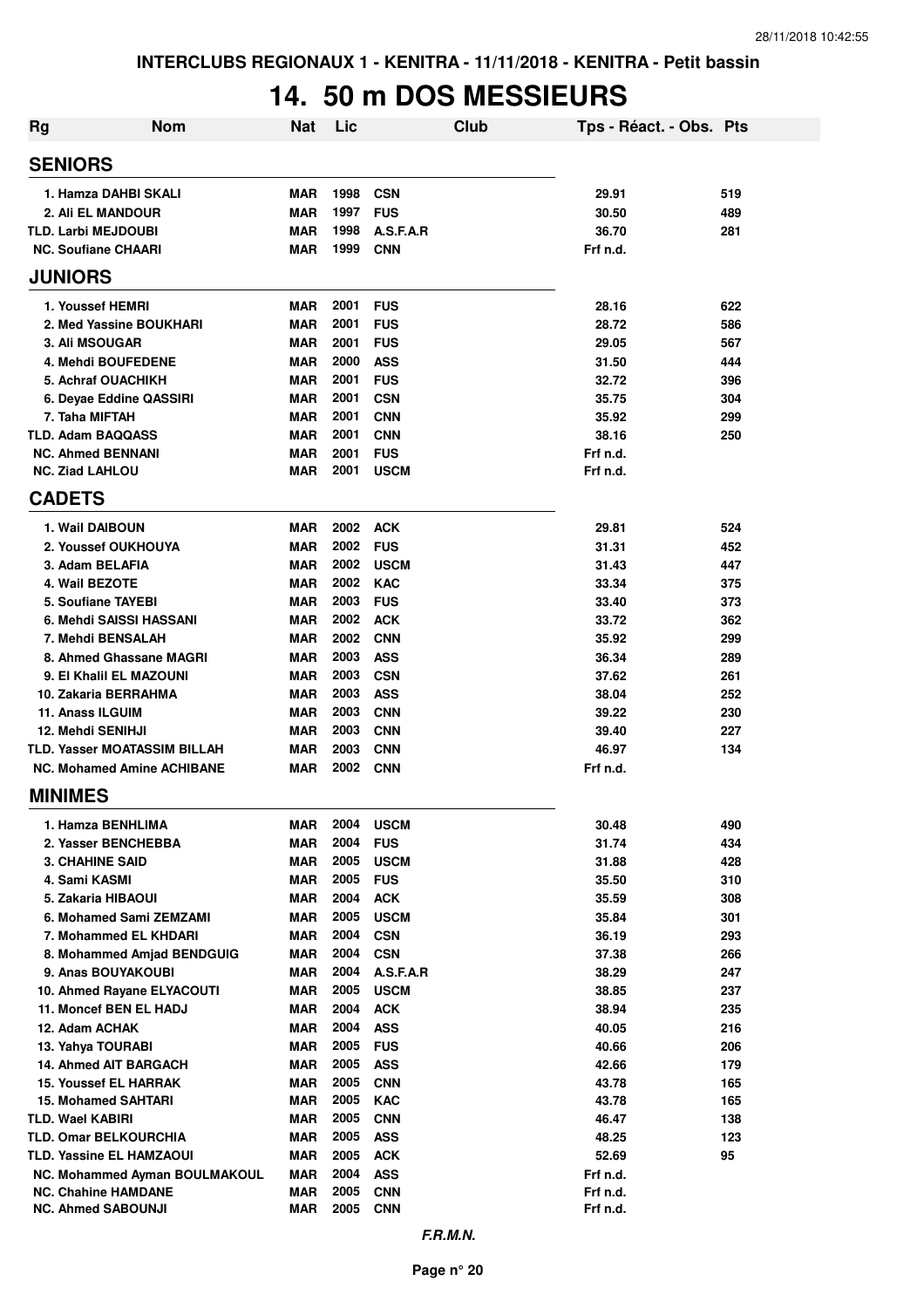## **14. 50 m DOS MESSIEURS**

| Rg | <b>Nom</b>                                       | Nat                      | Lic  |                          | Club | Tps - Réact. - Obs. Pts |     |
|----|--------------------------------------------------|--------------------------|------|--------------------------|------|-------------------------|-----|
|    | <b>MINIMES</b>                                   |                          |      |                          |      |                         |     |
|    | <b>NC. Othmane ELMAHI</b>                        | <b>MAR</b>               | 2005 | <b>CNN</b>               |      | Frf n.d.                |     |
|    | <b>BENJAMINS</b>                                 |                          |      |                          |      |                         |     |
|    | 1. Marwane SEBBATA                               | <b>MAR</b>               | 2006 | <b>USCM</b>              |      | 31.74                   | 434 |
|    | 2. Omar BENMOUSSA                                | <b>MAR</b>               | 2006 | <b>USCM</b>              |      | 32.02                   | 423 |
|    | 3. Yassine SEBBATA                               | <b>MAR</b>               | 2006 | <b>USCM</b>              |      | 33.34                   | 375 |
|    | 4. Jad KHERBOUCHE                                | <b>MAR</b>               | 2006 | <b>ACK</b>               |      | 38.19                   | 249 |
|    | 5. Sami EL ANOUAR                                | <b>MAR</b>               | 2007 | <b>USCM</b>              |      | 38.29                   | 247 |
|    | 6. Asaad BOULMAKOUL                              | <b>MAR</b>               | 2006 | <b>ASS</b>               |      | 38.75                   | 238 |
|    | 7. Omar EL AMRAOUI                               | <b>MAR</b>               | 2007 | <b>USCM</b>              |      | 38.97                   | 234 |
|    | 8. Mohammed ELOTMANY                             | <b>MAR</b>               | 2007 | <b>CNN</b>               |      | 39.41                   | 227 |
|    | 9. Yassine MIFTAH                                | <b>MAR</b>               | 2006 | <b>CNN</b>               |      | 39.69                   | 222 |
|    | 10. Mohammed ELHARRAK                            | <b>MAR</b>               | 2006 | <b>ASS</b>               |      | 40.51                   | 209 |
|    | 10. Zaid ZNAIDI                                  | <b>MAR</b>               | 2007 | <b>USCM</b>              |      | 40.51                   | 209 |
|    | 12. Mohamed Ayoub OUADI                          | <b>MAR</b>               | 2007 | <b>ASS</b>               |      | 40.54                   | 208 |
|    | <b>13. Omar BOUGOTAYA</b>                        | <b>MAR</b>               | 2006 | A.S.F.A.R                |      | 40.61                   | 207 |
|    | 14. Jade KISSAMI                                 | <b>MAR</b>               | 2006 | <b>FUS</b>               |      | 40.72                   | 205 |
|    | <b>15. Youssef GABOUNE</b>                       | <b>MAR</b>               | 2007 | <b>FUS</b>               |      | 41.34                   | 196 |
|    | <b>16. Hamza EL MKHENTAR</b>                     | <b>MAR</b>               | 2007 | <b>USCM</b>              |      | 42.78                   | 177 |
|    | 17. Ahmed Yassine SEYAR                          | <b>MAR</b>               | 2006 | <b>ASS</b>               |      | 43.21                   | 172 |
|    | 18. Mohamed Yahya HOUSNI                         | <b>MAR</b>               | 2006 | <b>ACK</b>               |      | 43.46                   | 169 |
|    | <b>19. Faris BOUKDIR</b>                         | <b>MAR</b>               | 2006 | <b>KAC</b>               |      | 43.94                   | 163 |
|    | 20. Mohammed BENHALIMA                           | <b>MAR</b>               | 2007 | <b>USCM</b>              |      | 44.00                   | 163 |
|    | 21. Hatim YAMOUNE                                | <b>MAR</b>               | 2007 | <b>CSN</b>               |      | 44.28                   | 160 |
|    | 22. Mohamed Taha OBILAT                          | <b>MAR</b>               | 2007 | <b>CSN</b>               |      | 44.73                   | 155 |
|    | 22. Adam ELFAHSSI                                | <b>MAR</b>               | 2007 | <b>FUS</b>               |      | 44.73                   | 155 |
|    | 24. Tarik ZEHAUF                                 | <b>MAR</b>               | 2007 | <b>ACK</b>               |      | 44.91                   | 153 |
|    | 25. Adib BOUAYAD                                 | <b>MAR</b>               | 2007 | <b>USCM</b>              |      | 45.25                   | 150 |
|    | 26. Adam LAHDAID                                 | <b>MAR</b>               | 2006 | <b>CNN</b>               |      | 46.63                   | 137 |
|    | 27. Houmam IALLATEN                              | <b>MAR</b>               | 2006 | <b>CNN</b>               |      | 46.80                   | 135 |
|    | 28. Othmane ANEB                                 | MAR                      | 2006 | <b>KAC</b>               |      | 46.83                   | 135 |
|    | 29. Othmane ACHIBANE                             | <b>MAR</b>               | 2007 | <b>CNN</b>               |      | 47.12                   | 132 |
|    | 30. Nasser ZOUR                                  | <b>MAR</b>               | 2007 | A.S.F.A.R                |      | 47.76                   | 127 |
|    | 30. BAKR THAMI ALAMI                             | <b>MAR</b>               | 2006 | <b>USCM</b>              |      | 47.76                   | 127 |
|    | 32. Rayane AIT ALI                               | MAR                      | 2006 | <b>CNN</b>               |      | 47.97                   | 125 |
|    | 33. Saad ALOUACH                                 | <b>MAR</b>               | 2007 | <b>ASS</b>               |      | 48.15                   | 124 |
|    | 34. Anas MADANI                                  | <b>MAR</b>               | 2007 | A.S.F.A.R                |      | 49.16                   | 116 |
|    | 35. Assaad Taha SEYAR                            | <b>MAR</b>               | 2007 | <b>ASS</b>               |      | 49.25                   | 116 |
|    | 36. Mohamed Aymane SGHIOURI IDRISSI              | <b>MAR</b>               | 2006 | <b>CNN</b>               |      | 50.25                   | 109 |
|    | 37. Jad TNEAMOU                                  | MAR                      | 2007 | <b>CSN</b>               |      | 50.78                   | 106 |
|    | 38. Youssef MOUSSALIM                            | <b>MAR</b>               | 2007 | <b>ASS</b>               |      | 51.51                   | 101 |
|    | 39. Adnan AHRRAM                                 | <b>MAR</b>               | 2006 | <b>A.ALAWAIL</b>         |      | 51.94                   | 99  |
|    | <b>40. Youssef ALAMI</b>                         | <b>MAR</b>               | 2007 | <b>A.ALAWAIL</b>         |      | 52.00                   | 98  |
|    |                                                  |                          | 2006 |                          |      |                         |     |
|    | 41. Rayane IRAAMANE<br>42. Abderrahmane TALMOUST | <b>MAR</b><br><b>MAR</b> | 2007 | <b>ASS</b><br><b>KAC</b> |      | 52.81<br>53.09          | 94  |
|    |                                                  |                          |      |                          |      |                         | 92  |
|    | 43. Yasser BENDAOU                               | <b>MAR</b>               | 2007 | <b>CNN</b>               |      | 53.47                   | 90  |
|    | 44. Sami HANNA                                   | <b>MAR</b>               | 2007 | <b>CSN</b>               |      | 54.32                   | 86  |
|    | 45. Sabir FARS                                   | <b>MAR</b>               | 2007 | A.ALAWAIL                |      | 1:00.06                 | 64  |
|    | 46. Oussama BOUTAROUCH                           | <b>MAR</b>               | 2007 | <b>ASS</b>               |      | 1:00.81                 | 61  |
|    | NC. Mohammed Rayane HAFIANE                      | <b>MAR</b>               | 2006 | <b>ACK</b>               |      | Frf n.d.                |     |
|    | NC. Wassim AIT BELHOUSSEIN                       | MAR                      | 2007 | <b>CNN</b>               |      | Frf n.d.                |     |
|    | <b>NC. Mohammed ELHACHEMI</b>                    | MAR                      | 2006 | <b>ASS</b>               |      | Dsq VI                  | 0   |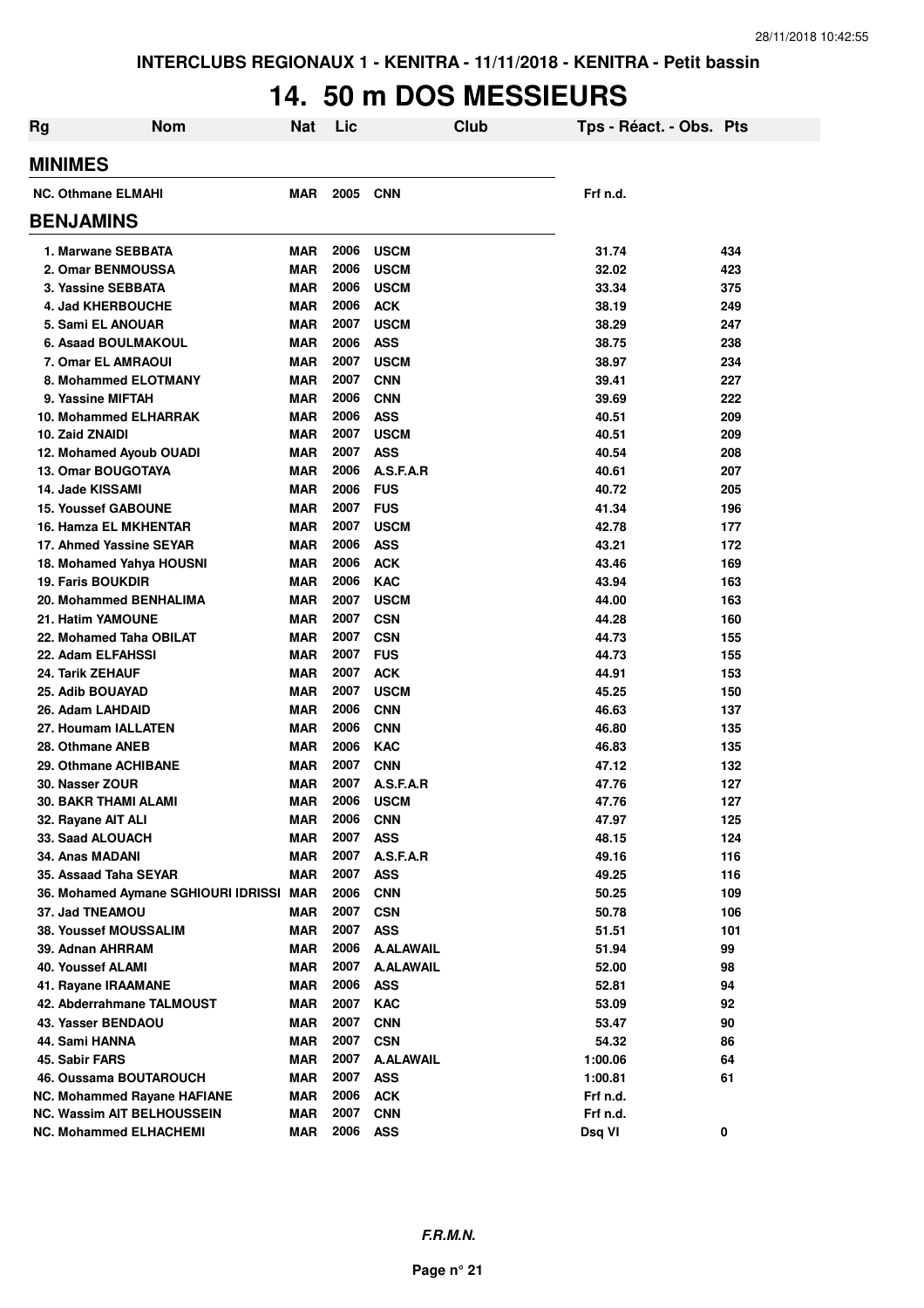# **15. 200 m PAPILLON DAMES**

| Rg                     | <b>Nom</b>               | Nat        | Lic  | Club        | Tps - Réact. - Obs. Pts |     |
|------------------------|--------------------------|------------|------|-------------|-------------------------|-----|
| <b>JUNIORS</b>         |                          |            |      |             |                         |     |
|                        | 1. Narjiss BOURBOUH      | <b>MAR</b> | 2001 | <b>FUS</b>  | 2:28.75                 | 549 |
| <b>CADETS</b>          |                          |            |      |             |                         |     |
|                        | 1. Ayat Allah EL ANOUAR  | <b>MAR</b> | 2002 | <b>FUS</b>  | 2:33.48                 | 499 |
|                        | 2. Taghrid DAHBANI       | <b>MAR</b> | 2003 | <b>FUS</b>  | 2:34.92                 | 486 |
|                        | 3. Imane BASKACH         | <b>MAR</b> | 2003 | <b>USCM</b> | 2:57.50                 | 323 |
| <b>MINIMES</b>         |                          |            |      |             |                         |     |
| 1. Lina DANNA          |                          | <b>MAR</b> | 2005 | <b>USCM</b> | 2:40.81                 | 434 |
|                        | 2. Rime Ines EL RHOUBARI | <b>MAR</b> | 2004 | <b>FUS</b>  | 3:06.44                 | 278 |
|                        | <b>NC. Maha BASKACH</b>  | <b>MAR</b> | 2005 | <b>USCM</b> | Dsq NI                  | 0   |
| <b>BENJAMINS</b>       |                          |            |      |             |                         |     |
|                        | 1. Meryem BAHAJOUB       | <b>MAR</b> | 2006 | <b>FUS</b>  | 2:59.81                 | 310 |
|                        | 2. Douaa EL YAAGOUBI     | <b>MAR</b> | 2007 | <b>USCM</b> | 3:40.15                 | 169 |
|                        | <b>NC. Rim ELAMRAOUI</b> | <b>MAR</b> | 2006 | <b>FUS</b>  | Frf n.d.                |     |
| <b>NC. Salma RHOUL</b> |                          | <b>MAR</b> | 2006 | <b>FUS</b>  | Frf n.d.                |     |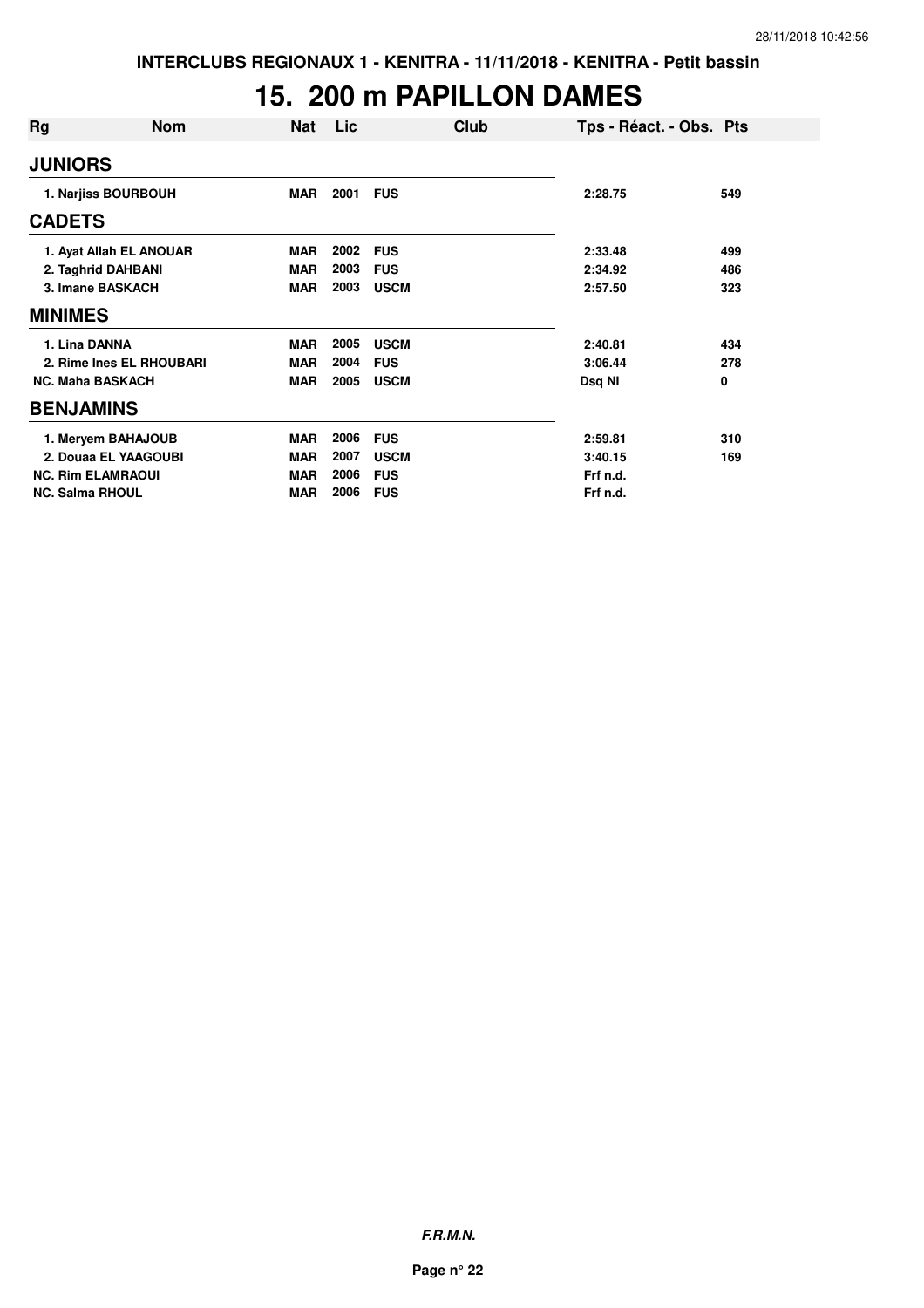### **16. 200 m PAPILLON MESSIEURS**

| Rg               | <b>Nom</b>                      | <b>Nat</b> | Lic  | Club        | Tps - Réact. - Obs. Pts |     |
|------------------|---------------------------------|------------|------|-------------|-------------------------|-----|
| <b>SENIORS</b>   |                                 |            |      |             |                         |     |
|                  | 1. Said SABER                   | <b>MAR</b> | 1995 | <b>CNN</b>  | 2:07.60                 | 667 |
|                  | 2. Hicham TIJARI                | <b>MAR</b> | 1998 | <b>FUS</b>  | 2:17.59                 | 532 |
|                  | 3. Othmane EL MOUSSAMI          | <b>MAR</b> | 1999 | <b>USCM</b> | 2:25.25                 | 452 |
|                  | 4. Lahbib BELKAZ                | <b>MAR</b> | 1996 | <b>CSN</b>  | 2:30.41                 | 407 |
|                  | <b>NC. Med El Mehdi ESSADIQ</b> | <b>MAR</b> | 1986 | <b>USCM</b> | Frf n.d.                |     |
| <b>JUNIORS</b>   |                                 |            |      |             |                         |     |
| 1. Ali HEMRI     |                                 | <b>MAR</b> | 2001 | <b>FUS</b>  | 2:08.35                 | 655 |
|                  | 2. Yassine NIHOU                | <b>MAR</b> | 2001 | <b>CNN</b>  | 2:32.18                 | 393 |
| <b>CADETS</b>    |                                 |            |      |             |                         |     |
|                  | 1. Mohamed Yassine BENSALEH     | <b>MAR</b> | 2002 | <b>FUS</b>  | 2:18.80                 | 518 |
|                  | 2. Ayman EL MECHRAFI            | <b>MAR</b> | 2002 | <b>USCM</b> | 2:24.50                 | 459 |
| <b>MINIMES</b>   |                                 |            |      |             |                         |     |
|                  | 1. Adam BOURZINE                | <b>MAR</b> | 2005 | <b>USCM</b> | 2:40.47                 | 335 |
| <b>BENJAMINS</b> |                                 |            |      |             |                         |     |
|                  | <b>1. Ali ELKHALIL</b>          | <b>MAR</b> | 2006 | <b>FUS</b>  | 3:01.84                 | 230 |
|                  | 2. Samy BENCHEBBA               | <b>MAR</b> | 2006 | <b>FUS</b>  | 3:26.28                 | 157 |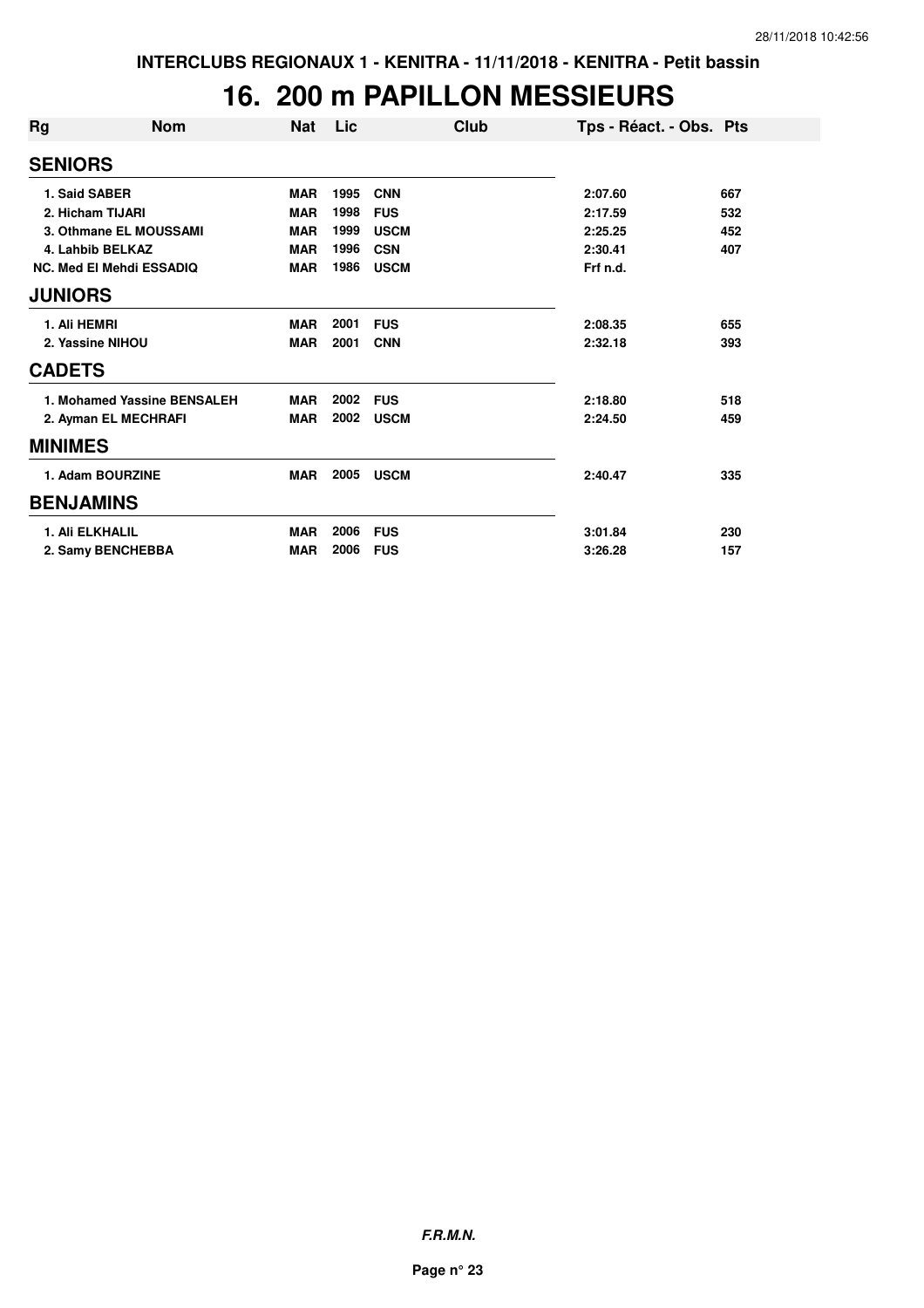# **17. 100 m BRASSE DAMES**

| <b>Rg</b>                                         | <b>Nom</b>                             | <b>Nat</b>               | Lic          | Club                            | Tps - Réact. - Obs. Pts |            |
|---------------------------------------------------|----------------------------------------|--------------------------|--------------|---------------------------------|-------------------------|------------|
| <b>JUNIORS</b>                                    |                                        |                          |              |                                 |                         |            |
| <b>TLD. Fatine NOUAR</b>                          |                                        | <b>MAR</b>               | 2001         | <b>USCM</b>                     | 1:43.37                 | 241        |
| <b>CADETS</b>                                     |                                        |                          |              |                                 |                         |            |
| 1. Yasmine NADIR                                  |                                        | <b>MAR</b>               | 2003         | <b>FUS</b>                      | 1:21.83                 | 486        |
| 2. Najwa NOUAR                                    |                                        | <b>MAR</b>               | 2003         | <b>USCM</b>                     | 1:35.90                 | 302        |
| 3. Doaa AMMOUMOU                                  |                                        | <b>MAR</b>               | 2003         | <b>ACK</b>                      | 1:37.84                 | 284        |
| <b>NC. Rania TERRAB</b>                           |                                        | <b>MAR</b>               | 2003         | <b>CNN</b>                      | Frf n.d.                |            |
| <b>MINIMES</b>                                    |                                        |                          |              |                                 |                         |            |
| 1. Malak BOUSSOUF                                 |                                        | <b>MAR</b>               | 2004         | <b>FUS</b>                      | 1:22.22                 | 479        |
| 2. Hiba BOURZINE                                  |                                        | <b>MAR</b>               | 2004         | <b>USCM</b>                     | 1:22.54                 | 473        |
| 3. Meryem HOSNI                                   |                                        | <b>MAR</b>               | 2005         | <b>ACK</b>                      | 1:23.06                 | 465        |
| 4. Hadil CHAHIDI                                  |                                        | <b>MAR</b>               | 2005         | <b>USCM</b>                     | 1:26.38                 | 413        |
| 5. Hiba CHOUAIBI                                  |                                        | <b>MAR</b>               | 2004         | <b>USCM</b>                     | 1:27.82                 | 393        |
| 6. Chahd BELEKBIRA                                |                                        | <b>MAR</b>               | 2004         | A.S.F.A.R                       | 1:31.68                 | 345        |
| 7. Ines AL FIGUIGUI                               |                                        | <b>MAR</b>               | 2004         | <b>USCM</b>                     | 1:31.98                 | 342        |
| 8. Abrare BELRHITI                                |                                        | <b>MAR</b>               | 2004         | <b>FUS</b>                      | 1:33.57                 | 325        |
| 9. Rima BADOUI                                    |                                        | <b>MAR</b>               | 2004         | <b>ASS</b>                      | 1:35.62                 | 304        |
| <b>10. Lina GABOUNE</b>                           |                                        | <b>MAR</b>               | 2004         | <b>FUS</b>                      | 1:36.04                 | 300        |
| <b>11. Hind BAGHDAD</b>                           |                                        | <b>MAR</b>               | 2004         | <b>CSN</b>                      | 1:36.40                 | 297        |
| 12. Aya BENMOUSSA                                 |                                        | <b>MAR</b>               | 2005         | <b>CSN</b>                      | 1:38.88                 | 275        |
| 13. Fadila ZEHAUF                                 |                                        | <b>MAR</b>               | 2005         | <b>ACK</b>                      | 1:38.97                 | 274        |
| 14. Meryem BENAYACHE                              |                                        | <b>MAR</b>               | 2004<br>2004 | <b>USCM</b>                     | 1:42.03                 | 250        |
| <b>15. Rim ARHARBI</b>                            |                                        | MAR                      | 2005         | <b>KAC</b>                      | 1:42.23                 | 249        |
| 16. Marwa EL HARTIKA<br><b>TLD. Hiba GHOUDANE</b> |                                        | MAR<br><b>MAR</b>        | 2004         | <b>FUS</b><br><b>CSN</b>        | 1:44.62<br>1:47.81      | 232<br>212 |
| <b>TLD. Zainab RAMSIS</b>                         |                                        | <b>MAR</b>               | 2004         | <b>CNK</b>                      | 1:49.22                 | 204        |
| <b>TLD. Nour Elhouda YOUSFI</b>                   |                                        | <b>MAR</b>               | 2005         | <b>CNN</b>                      | 1:52.84                 | 185        |
| <b>TLD. Hiba SEDDATI</b>                          |                                        | <b>MAR</b>               | 2005         | <b>KAC</b>                      | 1:59.38                 | 156        |
| <b>NC. Hiba BEL HADDAR</b>                        |                                        | MAR                      | 2005         | <b>CNN</b>                      | Frf n.d.                |            |
| <b>NC. Alae EL MARNISSI</b>                       |                                        | <b>MAR</b>               | 2005         | <b>CSN</b>                      | Dsg FD                  | 0          |
| <b>NC. Imane LAHLOU</b>                           |                                        | MAR                      | 2005         | <b>FUS</b>                      | Dsq VI                  | 0          |
| <b>BENJAMINS</b>                                  |                                        |                          |              |                                 |                         |            |
| 1. Malak MEQDAR                                   |                                        | <b>MAR</b>               | 2007         | <b>FUS</b>                      | 1:28.66                 | 382        |
| 2. Inass ALLAOUI                                  |                                        | MAR                      | 2006         | A.S.F.A.R                       | 1:31.87                 | 343        |
|                                                   | 3. Nada IDRISSI FAKHREDDINE            | <b>MAR</b>               | 2006         | <b>FUS</b>                      | 1:32.25                 | 339        |
| <b>4. Sara BENSLETEN</b>                          |                                        | <b>MAR</b>               | 2007         | <b>USCM</b>                     | 1:32.81                 | 333        |
| 5. Kaoutar HOSNI                                  |                                        | MAR                      | 2006         | <b>ACK</b>                      | 1:36.41                 | 297        |
| 6. Lyna TIKKI                                     |                                        | <b>MAR</b>               | 2006         | <b>ASS</b>                      | 1:36.67                 | 295        |
| 7. Nour El Houda BENSALEH                         |                                        | MAR                      | 2007         | <b>FUS</b>                      | 1:39.88                 | 267        |
| 8. Malak TIBARI                                   |                                        | MAR                      | 2006         | A.S.F.A.R                       | 1:40.85                 | 259        |
| 9. Nada ZAGRITI                                   |                                        | <b>MAR</b>               | 2007         | ASS                             | 1:41.69                 | 253        |
| <b>10. Ghita EL MOUATARIF</b>                     |                                        | MAR                      | 2007         | <b>FUS</b>                      | 1:42.57                 | 246        |
| 11. Abla BELMATI                                  |                                        | <b>MAR</b>               | 2006         | <b>FUS</b>                      | 1:46.15                 | 222        |
| 12. Yasmine BAKKAR                                |                                        | <b>MAR</b>               | 2006         | <b>KAC</b>                      | 1:49.97                 | 200        |
| 13. Hiba OUAHABI                                  |                                        | <b>MAR</b>               | 2007         | A.S.F.A.R                       | 1:50.16                 | 199        |
| 14. Hiba LAHLIMI                                  |                                        | <b>MAR</b>               | 2007         | <b>ACK</b>                      | 1:51.25                 | 193        |
| 15. Heba BEN MOUSSA                               |                                        | <b>MAR</b>               | 2007         | <b>CSN</b>                      | 1:52.31                 | 188        |
| 16. Fairouz BENAJJI                               |                                        | <b>MAR</b>               | 2007         | <b>IRT</b>                      | 1:52.40                 | 187        |
|                                                   | 17. Nour El Houda MOUKHLESSE           | <b>MAR</b>               | 2007         | <b>KAC</b>                      | 1:52.86                 | 185        |
| <b>18. Noha ELYAHYAOUI</b>                        |                                        | <b>MAR</b>               | 2007         | <b>KAC</b>                      | 1:53.41                 | 182        |
|                                                   | <b>19. Ghita EL IDRISSI EL AMGHARI</b> | <b>MAR</b>               | 2006         | <b>USCM</b>                     | 1:55.28                 | 173        |
| 20. Yasmine EL HAJJI                              |                                        | <b>MAR</b>               | 2007<br>2007 | <b>CNN</b>                      | 1:55.75                 | 171        |
| 21. Raihan MOUNA<br>22. Rhita MYESSER             |                                        | <b>MAR</b><br><b>MAR</b> | 2007         | <b>A.ALAWAIL</b><br><b>USCM</b> | 1:57.90<br>1:58.47      | 162<br>160 |
|                                                   |                                        |                          |              |                                 |                         |            |
|                                                   |                                        |                          |              | F.R.M.N.                        |                         |            |

**Page n° 24**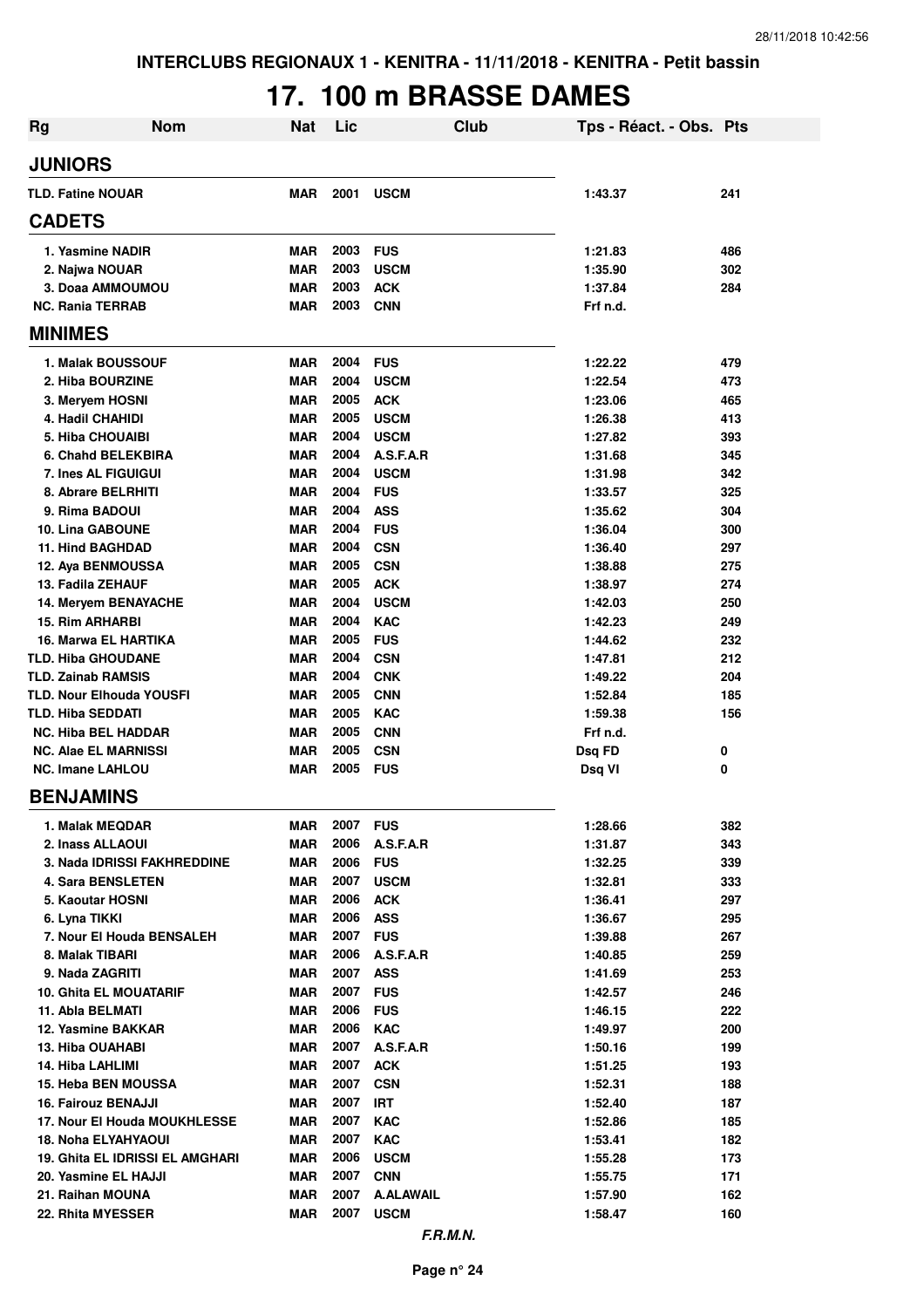## **17. 100 m BRASSE DAMES**

| Rg                           | <b>Nom</b> | <b>Nat</b> | <b>Lic</b> | Club             | Tps - Réact. - Obs. Pts |     |
|------------------------------|------------|------------|------------|------------------|-------------------------|-----|
| <b>BENJAMINS</b>             |            |            |            |                  |                         |     |
| 23. Fatima Zahra KAISSI      |            | MAR        | 2007       | <b>CNK</b>       | 1:59.19                 | 157 |
| <b>24. Rim BOUCHIKHI</b>     |            | MAR        | 2007       | A.S.F.A.R        | 1:59.78                 | 155 |
| 25. Alae BAGHOZ              |            | MAR        | 2007       | <b>A.ALAWAIL</b> | 2:03.25                 | 142 |
| 26. Lina ZDI                 |            | <b>MAR</b> | 2006       | <b>CNN</b>       | 2:05.60                 | 134 |
| <b>NC. Dina Walae ALILOU</b> |            | <b>MAR</b> | 2006       | <b>CNN</b>       | Frf n.d.                |     |
| <b>NC. Nour ENNAMIRI</b>     |            | MAR        | 2007       | <b>KAC</b>       | Dsg VI                  | 0   |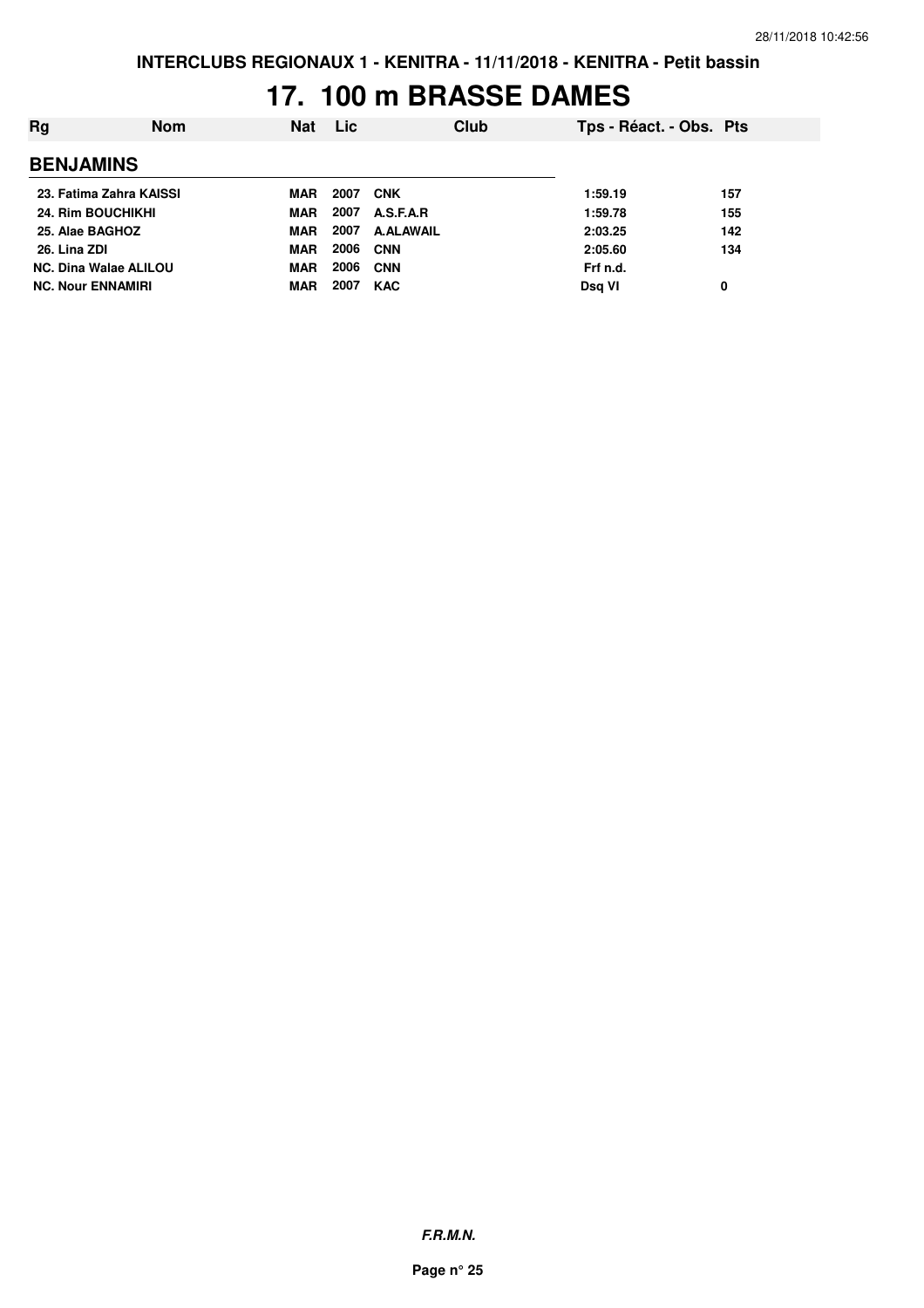## **18. 100 m BRASSE MESSIEURS**

| Rg                                                                | <b>Nom</b> | <b>Nat</b>               | Lic          |                           | Club | Tps - Réact. - Obs. Pts |            |
|-------------------------------------------------------------------|------------|--------------------------|--------------|---------------------------|------|-------------------------|------------|
| <b>SENIORS</b>                                                    |            |                          |              |                           |      |                         |            |
| 1. Othmane EL MOUSSAMI                                            |            | <b>MAR</b>               | 1999         | <b>USCM</b>               |      | 1:10.30                 | 575        |
| 2. Hassan ZEDDOUK                                                 |            | <b>MAR</b>               | 1997         | <b>FUS</b>                |      | 1:13.00                 | 513        |
| 3. Larbi MEJDOUBI                                                 |            | <b>MAR</b>               | 1998         | A.S.F.A.R                 |      | 1:18.93                 | 406        |
| <b>TLD. Alae Eddine GZALI</b>                                     |            | <b>MAR</b>               | 1997         | <b>KAC</b>                |      | 1:22.43                 | 356        |
| <b>JUNIORS</b>                                                    |            |                          |              |                           |      |                         |            |
| 1. Med Saad EL HADI                                               |            | <b>MAR</b>               | 2000         | <b>USCM</b>               |      | 1:11.73                 | 541        |
| 2. Med Yassine BOUKHARI                                           |            | <b>MAR</b>               | 2001         | <b>FUS</b>                |      | 1:13.28                 | 507        |
| 3. Yassine CHAGH                                                  |            | <b>MAR</b>               | 2001         | <b>ACK</b>                |      | 1:14.15                 | 490        |
| 4. Mehdi ZOUGAGHI                                                 |            | <b>MAR</b>               | 2001         | <b>USCM</b>               |      | 1:22.38                 | 357        |
| <b>CADETS</b>                                                     |            |                          |              |                           |      |                         |            |
| 1. Ayman EL MECHRAFI                                              |            | <b>MAR</b>               | 2002         | <b>USCM</b>               |      | 1:13.72                 | 498        |
| 2. Rayane BOUHAFS                                                 |            | <b>MAR</b>               | 2003         | <b>FUS</b>                |      | 1:20.11                 | 388        |
| 3. Mohamed Taha MALKI                                             |            | <b>MAR</b>               | 2003         | <b>FUS</b>                |      | 1:20.12                 | 388        |
| 4. Mehdi SENIHJI                                                  |            | <b>MAR</b>               | 2003         | <b>CNN</b>                |      | 1:27.00                 | 303        |
| <b>TLD. Yassine BELKOURCHIA</b>                                   |            | <b>MAR</b>               | 2003         | <b>ASS</b>                |      | 1:30.92                 | 265        |
| <b>TLD. Anass ILGUIM</b>                                          |            | <b>MAR</b>               | 2003         | <b>CNN</b>                |      | 1:38.03                 | 212        |
| <b>TLD. EI Khalil EL MAZOUNI</b>                                  |            | <b>MAR</b>               | 2003         | <b>CSN</b>                |      | 1:38.04                 | 212        |
| TLD. Yasser MOATASSIM BILLAH                                      |            | <b>MAR</b>               | 2003<br>2002 | <b>CNN</b>                |      | 1:38.25                 | 210        |
| <b>TLD. Abdenasser LAKRANE</b><br><b>NC. BACHIR BENABDELJALIL</b> |            | <b>MAR</b><br><b>MAR</b> | 2002         | <b>ACK</b><br><b>USCM</b> |      | 1:43.97<br>Frf n.d.     | 177        |
| <b>NC. Yahya ELBRIDI</b>                                          |            | <b>MAR</b>               | 2003         | <b>USCM</b>               |      | Frf n.d.                |            |
| <b>NC. Dorian TRUQUEZ</b>                                         |            | <b>MAR</b>               | 2002         | <b>USCM</b>               |      | Frf n.d.                |            |
| <b>MINIMES</b>                                                    |            |                          |              |                           |      |                         |            |
| 1. Youssef BOUHMOUCH                                              |            | MAR                      | 2004         | <b>USCM</b>               |      | 1:20.11                 | 388        |
| 2. Ayman BOUCETTA                                                 |            | MAR                      | 2005         | <b>CNN</b>                |      | 1:24.44                 | 331        |
| 3. Moncef BEN EL HADJ                                             |            | <b>MAR</b>               | 2004         | <b>ACK</b>                |      | 1:25.72                 | 317        |
| 4. Yassir EL MADANI                                               |            | <b>MAR</b>               | 2005         | <b>FUS</b>                |      | 1:27.59                 | 297        |
| <b>5. Anas BOUYAKOUBI</b>                                         |            | <b>MAR</b>               | 2004         | A.S.F.A.R                 |      | 1:28.44                 | 288        |
| 6. Younes BERRADA                                                 |            | <b>MAR</b>               | 2004         | <b>FUS</b>                |      | 1:29.01                 | 283        |
| 7. Zakaria HIBAOUI                                                |            | <b>MAR</b>               | 2004         | <b>ACK</b>                |      | 1:29.28                 | 280        |
| 8. Mohammed EL KHDARI                                             |            | MAR                      | 2004         | <b>CSN</b>                |      | 1:29.97                 | 274        |
| 9. Oussama HATGA                                                  |            | MAR                      | 2004         | <b>ACK</b>                |      | 1:33.94                 | 241        |
| <b>TLD. Adam ACHAK</b>                                            |            | MAR                      | 2004         | <b>ASS</b>                |      | 1:38.38                 | 209        |
| <b>TLD. Hamid MEZRAOUI</b>                                        |            | MAR                      | 2005         | <b>ASS</b>                |      | 1:41.57                 | 190        |
| <b>TLD. Aymane BERRAHMA</b>                                       |            | MAR                      | 2005         | <b>ASS</b>                |      | 1:48.92                 | 154        |
| <b>TLD. Anass BENBASSOU</b>                                       |            | MAR                      | 2005         | <b>ASS</b>                |      | 1:52.43                 | 140        |
| <b>NC. Hossam HANZAZI</b>                                         |            | MAR                      | 2004         | <b>ASS</b>                |      | Dsq VI                  | 0          |
| <b>BENJAMINS</b>                                                  |            |                          |              |                           |      |                         |            |
| 1. Akram NEJJAR                                                   |            | MAR                      | 2006         | <b>USCM</b>               |      | 1:25.19                 | 323        |
| 2. Hassan ELALAMI                                                 |            | MAR                      | 2006         | <b>FUS</b>                |      | 1:34.62                 | 235        |
| 3. Omar MOUMINA                                                   |            | MAR                      | 2006         | <b>FUS</b>                |      | 1:37.74                 | 214        |
| 4. Hamza FILALI                                                   |            | MAR                      | 2006         | <b>USCM</b>               |      | 1:38.04                 | 212        |
| 5. Sami EL ANOUAR                                                 |            | MAR                      | 2007         | <b>USCM</b>               |      | 1:38.87                 | 206        |
| 6. Omar BOUGOTAYA                                                 |            | MAR                      | 2006         | A.S.F.A.R                 |      | 1:41.78                 | 189        |
| 7. Ahmed Yassine SEYAR                                            |            | MAR                      | 2006         | <b>ASS</b>                |      | 1:43.28                 | 181        |
| 8. Mohammed ELHARRAK                                              |            | MAR                      | 2006<br>2006 | <b>ASS</b><br><b>FUS</b>  |      | 1:44.40                 | 175        |
| 9. Hamza FOUKAHY                                                  |            | MAR<br><b>MAR</b>        | 2006         | <b>A.ALAWAIL</b>          |      | 1:48.92                 | 154        |
| 10. Adnan AHRRAM<br>11. Haytam BARAKAT                            |            | <b>MAR</b>               | 2007         | <b>ASS</b>                |      | 1:50.00<br>1:55.22      | 150<br>130 |
| 12. Ahmed Ziyad OUMZIL                                            |            | <b>MAR</b>               | 2007         | <b>ASS</b>                |      | 1:56.06                 | 127        |
| 13. Ryad MALKI                                                    |            | MAR                      | 2006         | <b>CNN</b>                |      | 1:57.20                 | 124        |
| 14. Assaad Taha SEYAR                                             |            | MAR                      | 2007         | <b>ASS</b>                |      | 1:58.32                 | 120        |
|                                                                   |            |                          |              |                           |      |                         |            |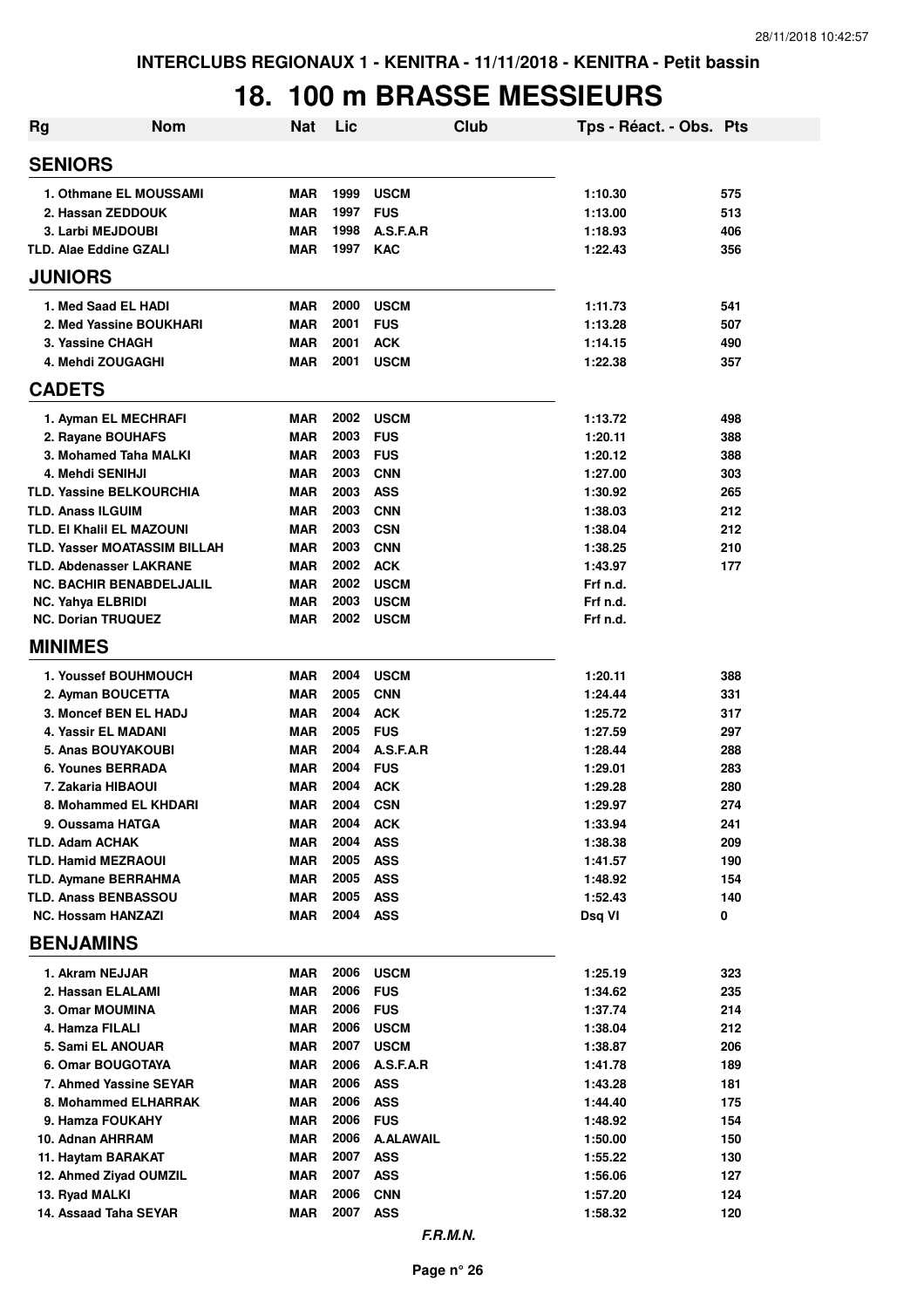## **18. 100 m BRASSE MESSIEURS**

| Rg                      | <b>Nom</b>                                | <b>Nat</b> | Lic  | Club             | Tps - Réact. - Obs. Pts |     |
|-------------------------|-------------------------------------------|------------|------|------------------|-------------------------|-----|
| <b>BENJAMINS</b>        |                                           |            |      |                  |                         |     |
|                         | <b>15. Ilyas CHAKKOURI</b>                | MAR        | 2006 | <b>A.ALAWAIL</b> | 1:59.19                 | 118 |
|                         | 16. Houmam IALLATEN                       | <b>MAR</b> | 2006 | <b>CNN</b>       | 1:59.50                 | 117 |
|                         | 17. Saad ALOUACH                          | <b>MAR</b> | 2007 | <b>ASS</b>       | 2:00.69                 | 113 |
| <b>18. Tarik ZEHAUF</b> |                                           | <b>MAR</b> | 2007 | <b>ACK</b>       | 2:00.88                 | 113 |
| 19. Anas MADANI         |                                           | <b>MAR</b> | 2007 | A.S.F.A.R        | 2:00.90                 | 113 |
|                         | 20. Mohammed BENHALIMA                    | <b>MAR</b> | 2007 | <b>USCM</b>      | 2:01.04                 | 112 |
|                         | 21. Youssef MOUSSALIM                     | MAR        | 2007 | <b>ASS</b>       | 2:03.95                 | 104 |
|                         | 21. Abderrahmane TALMOUST                 | MAR        | 2007 | <b>KAC</b>       | 2:03.95                 | 104 |
|                         | <b>23. BAKR THAMI ALAMI</b>               | <b>MAR</b> | 2006 | <b>USCM</b>      | 2:06.38                 | 98  |
|                         | <b>NC. Mohamed Amine AHAITAF</b>          | <b>MAR</b> | 2007 | <b>A.ALAWAIL</b> | Frf exc.                |     |
|                         | <b>NC. Mohamed Naji TOUIMI BENJELLOUN</b> | <b>MAR</b> | 2007 | <b>ASS</b>       | Frf exc.                |     |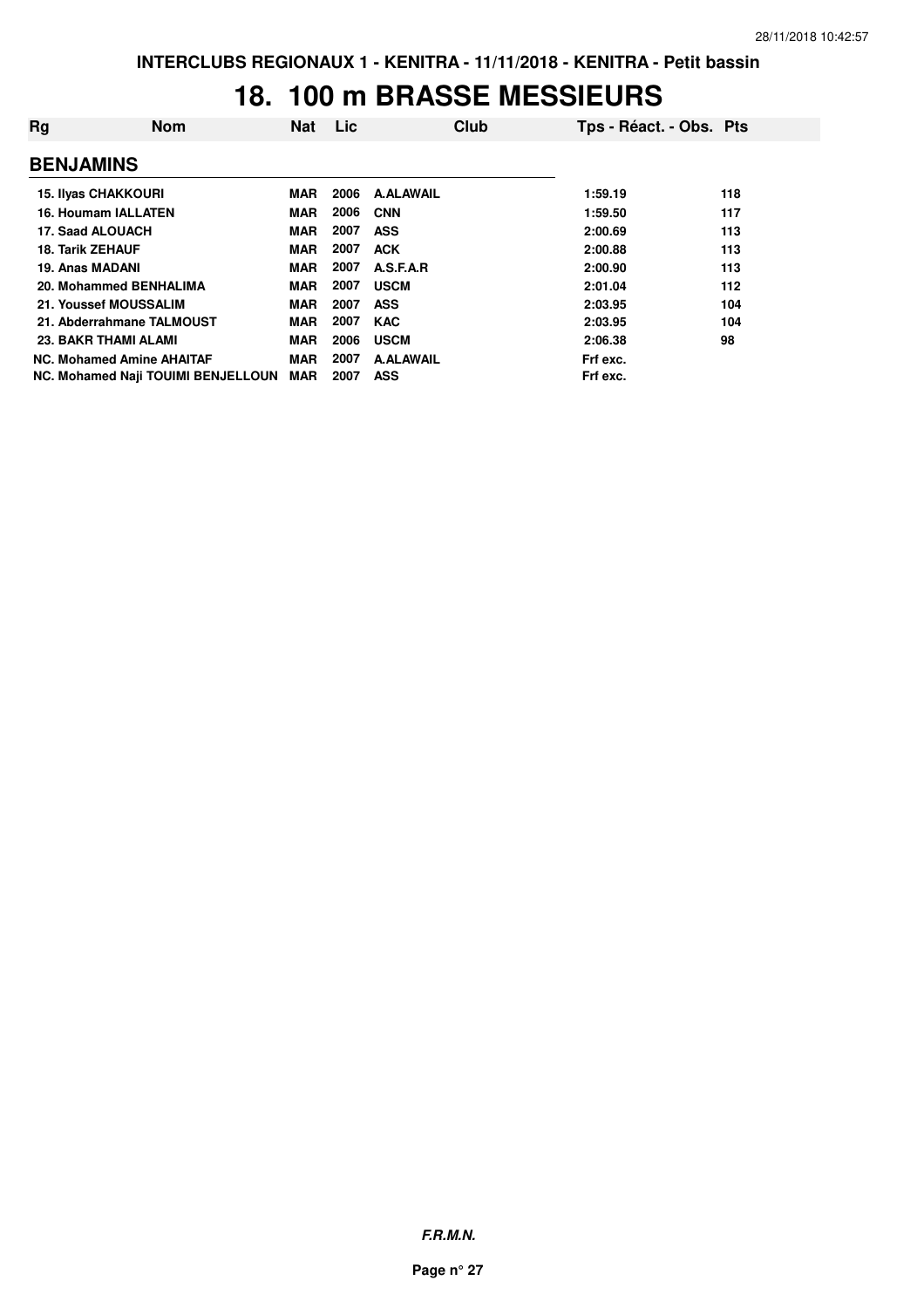## **19. 50 m PAPILLON MESSIEURS**

| Rg | <b>Nom</b>                                  | <b>Nat</b> | Lic  | Club        | Tps - Réact. - Obs. Pts |     |
|----|---------------------------------------------|------------|------|-------------|-------------------------|-----|
|    | <b>SENIORS</b>                              |            |      |             |                         |     |
|    | 1. Othmane EL MOUSSAMI                      | <b>MAR</b> | 1999 | <b>USCM</b> | 26.51                   | 606 |
|    | 2. Hamza DAHBI SKALI                        | <b>MAR</b> | 1998 | <b>CSN</b>  | 27.18                   | 562 |
|    | <b>3. Ali EL MANDOUR</b>                    | <b>MAR</b> | 1997 | <b>FUS</b>  | 27.57                   | 538 |
|    | <b>NC. Med El Mehdi ESSADIQ</b>             | <b>MAR</b> | 1986 | <b>USCM</b> | Frf n.d.                |     |
|    | <b>JUNIORS</b>                              |            |      |             |                         |     |
|    | 1. Med Yassine BOUKHARI                     | <b>MAR</b> | 2001 | <b>FUS</b>  | 26.32                   | 619 |
|    | 2. Ali MSOUGAR                              | <b>MAR</b> | 2001 | <b>FUS</b>  | 27.41                   | 548 |
|    | 3. Ali HEMRI                                | <b>MAR</b> | 2001 | <b>FUS</b>  | 27.55                   | 539 |
|    | 4. Yassine NIHOU                            | <b>MAR</b> | 2001 | <b>CNN</b>  | 29.69                   | 431 |
|    | 5. Achraf OUACHIKH                          | <b>MAR</b> | 2001 | <b>FUS</b>  | 29.97                   | 419 |
|    | 6. Ali MOKHTARI                             | <b>MAR</b> | 2001 | <b>USCM</b> | 31.15                   | 373 |
|    | 7. Omar AZIKOU                              | <b>MAR</b> | 2000 | <b>KAC</b>  | 31.21                   | 371 |
|    | 8. Mehdi BOUFEDENE                          | <b>MAR</b> | 2000 | <b>ASS</b>  | 31.69                   | 354 |
|    | <b>TLD. Ziad LAHLOU</b>                     | <b>MAR</b> | 2001 | <b>USCM</b> | 34.34                   | 278 |
|    | <b>TLD. Adam BAQQASS</b>                    | <b>MAR</b> | 2001 | <b>CNN</b>  | 36.28                   | 236 |
|    | TLD. Deyae Eddine QASSIRI                   | <b>MAR</b> | 2001 | <b>CSN</b>  | 38.16                   | 203 |
|    | <b>NC. Taha MIFTAH</b>                      | <b>MAR</b> | 2001 | <b>CNN</b>  | Frf n.d.                |     |
|    | <b>CADETS</b>                               |            |      |             |                         |     |
|    | 1. Mohamed Yassine BENSALEH                 | <b>MAR</b> | 2002 | <b>FUS</b>  | 28.53                   | 486 |
|    | 2. Mohamed Taha MALKI                       | <b>MAR</b> | 2003 | <b>FUS</b>  | 29.69                   | 431 |
|    | 3. Abdenasser LAKRANE                       | <b>MAR</b> | 2002 | <b>ACK</b>  | 29.91                   | 421 |
|    | 4. Wail DAIBOUN                             | <b>MAR</b> | 2002 | <b>ACK</b>  | 30.91                   | 382 |
|    | 5. Wail BEZOTE                              | <b>MAR</b> | 2002 | <b>KAC</b>  | 32.19                   | 338 |
|    | 6. Mehdi SENIHJI                            | <b>MAR</b> | 2003 | <b>CNN</b>  | 32.94                   | 315 |
|    | 7. Mehdi SAISSI HASSANI                     | <b>MAR</b> | 2002 | <b>ACK</b>  | 33.00                   | 314 |
|    | 8. Anass ILGUIM                             | <b>MAR</b> | 2003 | <b>CNN</b>  | 33.08                   | 311 |
|    | 9. El Khalil EL MAZOUNI                     | <b>MAR</b> | 2003 | <b>CSN</b>  | 33.94                   | 288 |
|    | 10. Zakaria BERRAHMA                        | MAR        | 2003 | <b>ASS</b>  | 34.38                   | 277 |
|    | 11. Ahmed Ghassane MAGRI                    | MAR        | 2003 | <b>ASS</b>  | 36.78                   | 226 |
|    | <b>TLD. Yasser MOATASSIM BILLAH</b>         | MAR        | 2003 | <b>CNN</b>  | 40.62                   | 168 |
|    | <b>NC. Yassine BELKOURCHIA</b>              | MAR        | 2003 | <b>ASS</b>  | Frf exc.                |     |
|    | <b>NC. Omar LEBIED</b>                      | MAR        | 2002 | <b>CSN</b>  | Frf exc.                |     |
|    | <b>NC. Mohamed Amine ACHIBANE</b>           | MAR        | 2002 | <b>CNN</b>  | Frf n.d.                |     |
|    | <b>NC. Yahya ELBRIDI</b>                    | <b>MAR</b> | 2003 | <b>USCM</b> | Frf n.d.                |     |
|    | <b>NC. Dorian TRUQUEZ</b><br><b>MINIMES</b> | MAR        | 2002 | <b>USCM</b> | Frf n.d.                |     |
|    |                                             |            |      |             |                         |     |
|    | 1. Yasser BENCHEBBA                         | <b>MAR</b> | 2004 | <b>FUS</b>  | 28.06                   | 511 |
|    | 2. Mohamed Sami ZEMZAMI                     | <b>MAR</b> | 2005 | <b>USCM</b> | 29.97                   | 419 |
|    | 3. Adam BOURZINE                            | <b>MAR</b> | 2005 | <b>USCM</b> | 30.02                   | 417 |
|    | 4. Ayman BOUCETTA                           | <b>MAR</b> | 2005 | <b>CNN</b>  | 31.28                   | 368 |
|    | 5. Sami KASMI                               | <b>MAR</b> | 2005 | <b>FUS</b>  | 32.06                   | 342 |
|    | 6. Anas BOUYAKOUBI                          | MAR        | 2004 | A.S.F.A.R   | 32.60                   | 325 |
|    | 7. Zakaria HIBAOUI                          | MAR        | 2004 | <b>ACK</b>  | 33.32                   | 305 |
|    | 8. Yahya TOURABI                            | MAR        | 2005 | <b>FUS</b>  | 33.50                   | 300 |
|    | 9. Aymane BOUZAIDI                          | MAR        | 2005 | <b>CSN</b>  | 34.04                   | 286 |
|    | 10. Ahmed Rayane ELYACOUTI                  | MAR        | 2005 | <b>USCM</b> | 34.28                   | 280 |
|    | 11. Mohammed Amjad BENDGUIG                 | MAR        | 2004 | <b>CSN</b>  | 34.84                   | 266 |
|    | 12. Mehdi REFFASS                           | MAR        | 2005 | <b>CNN</b>  | 36.30                   | 236 |
|    | 13. Adil NOUIRA                             | <b>MAR</b> | 2004 | <b>KAC</b>  | 37.69                   | 210 |
|    | 14. Adam ACHAK                              | <b>MAR</b> | 2004 | <b>ASS</b>  | 37.72                   | 210 |
|    | 15. Aymane BERRAHMA                         | <b>MAR</b> | 2005 | <b>ASS</b>  | 40.88                   | 165 |
|    | <b>TLD. Anass BENBASSOU</b>                 | MAR        | 2005 | <b>ASS</b>  | 41.22                   | 161 |
|    | <b>TLD. Youssef EL HARRAK</b>               | <b>MAR</b> | 2005 | <b>CNN</b>  | 45.36                   | 120 |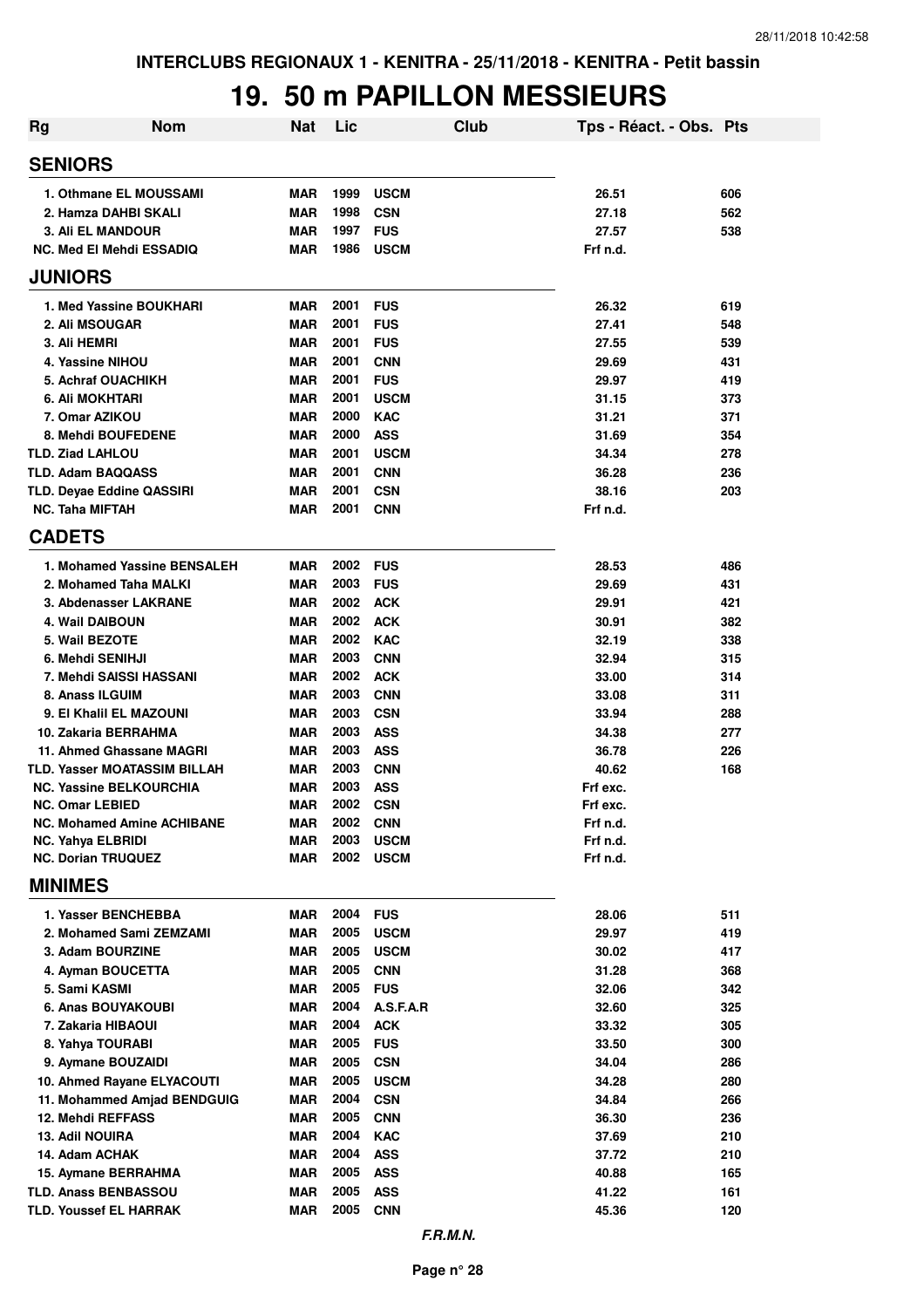## **19. 50 m PAPILLON MESSIEURS**

| <b>Rg</b> | <b>Nom</b>                              | <b>Nat</b> | Lic  | <b>Club</b> | Tps - Réact. - Obs. Pts |     |
|-----------|-----------------------------------------|------------|------|-------------|-------------------------|-----|
|           | <b>MINIMES</b>                          |            |      |             |                         |     |
|           | <b>TLD. Othmane ELMAHI</b>              | <b>MAR</b> | 2005 | <b>CNN</b>  | 45.85                   | 117 |
|           | <b>TLD. Mohamed SAHTARI</b>             | <b>MAR</b> | 2005 | <b>KAC</b>  | 46.44                   | 112 |
|           | <b>TLD. Yassine EL HAMZAOUI</b>         | <b>MAR</b> | 2005 | <b>ACK</b>  | 53.97                   | 71  |
|           | <b>NC. Wael KABIRI</b>                  | <b>MAR</b> | 2005 | <b>CNN</b>  | Dsq FD                  | 0   |
|           | <b>BENJAMINS</b>                        |            |      |             |                         |     |
|           | 1. Yassine SEBBATA                      | <b>MAR</b> | 2006 | <b>USCM</b> | 31.06                   | 376 |
|           | 2. Marwane SEBBATA                      | <b>MAR</b> | 2006 | <b>USCM</b> | 31.56                   | 359 |
|           | 3. Hamza KAMAL                          | <b>MAR</b> | 2006 | <b>USCM</b> | 31.82                   | 350 |
|           | 4. Asaad BOULMAKOUL                     | <b>MAR</b> | 2006 | <b>ASS</b>  | 32.84                   | 318 |
|           | <b>5. Omar BENMOUSSA</b>                | <b>MAR</b> | 2006 | <b>USCM</b> | 33.06                   | 312 |
|           | <b>6. Jad KHERBOUCHE</b>                | <b>MAR</b> | 2006 | <b>ACK</b>  | 34.08                   | 285 |
|           | 7. Mohammed ELOTMANY                    | <b>MAR</b> | 2007 | <b>CNN</b>  | 36.16                   | 238 |
|           | 7. Sami EL ANOUAR                       | <b>MAR</b> | 2007 | <b>USCM</b> | 36.16                   | 238 |
|           | 9. Ali ELKHALIL                         | <b>MAR</b> | 2006 | <b>FUS</b>  | 36.50                   | 232 |
|           | 10. Samy BENCHEBBA                      | <b>MAR</b> | 2006 | <b>FUS</b>  | 36.56                   | 231 |
|           | 11. Jade KISSAMI                        | <b>MAR</b> | 2006 | <b>FUS</b>  | 37.58                   | 212 |
|           | <b>12. Mohammed ELHARRAK</b>            | <b>MAR</b> | 2006 | <b>ASS</b>  | 38.00                   | 205 |
|           | 13. Amir FAEDDA                         | <b>MAR</b> | 2007 | <b>FUS</b>  | 39.09                   | 188 |
|           | <b>14. Tarik ZEHAUF</b>                 | <b>MAR</b> | 2007 | <b>ACK</b>  | 39.53                   | 182 |
|           | <b>15. Omar EL AMRAOUI</b>              | <b>MAR</b> | 2007 | <b>USCM</b> | 40.22                   | 173 |
|           | 16. Yassine MIFTAH                      | <b>MAR</b> | 2006 | <b>CNN</b>  | 40.72                   | 167 |
|           | <b>17. Omar BOUGOTAYA</b>               | <b>MAR</b> | 2006 | A.S.F.A.R   | 42.00                   | 152 |
|           | 18. Ahmed Yassine SEYAR                 | <b>MAR</b> | 2006 | <b>ASS</b>  | 42.28                   | 149 |
|           | 19. Mohamed Ayoub OUADI                 | <b>MAR</b> | 2007 | <b>ASS</b>  | 42.90                   | 142 |
|           | 20. Hatim YAMOUNE                       | <b>MAR</b> | 2007 | <b>CSN</b>  | 45.09                   | 123 |
|           | 21. Rayane AIT ALI                      | <b>MAR</b> | 2006 | <b>CNN</b>  | 45.12                   | 122 |
|           | 22. Aymen BECHTER                       | <b>MAR</b> | 2006 | <b>CSN</b>  | 45.38                   | 120 |
|           | 23. Adam LAHDAID                        | <b>MAR</b> | 2006 | <b>CNN</b>  | 48.03                   | 101 |
|           | 24. Mohamed Naji TOUIMI BENJELLOUN      | <b>MAR</b> | 2007 | <b>ASS</b>  | 50.69                   | 86  |
|           | 25. Sami HANNA                          | <b>MAR</b> | 2007 | <b>CSN</b>  | 50.96                   | 85  |
|           | 26. Mohammed BENHALIMA                  | <b>MAR</b> | 2007 | <b>USCM</b> | 51.00                   | 85  |
|           | 27. Othmane ACHIBANE                    | <b>MAR</b> | 2007 | <b>CNN</b>  | 53.98                   | 71  |
|           | 28. Houmam IALLATEN                     | <b>MAR</b> | 2006 | <b>CNN</b>  | 56.24                   | 63  |
|           | 29. Mohamed Aymane SGHIOURI IDRISSI MAR |            | 2006 | <b>CNN</b>  | 56.91                   | 61  |
|           | 30. Yasser BENDAOU                      | <b>MAR</b> | 2007 | <b>CNN</b>  | 59.13                   | 54  |
|           | <b>NC. Taha KHNIFRA</b>                 | <b>MAR</b> | 2006 | <b>CNN</b>  | Frf n.d.                |     |
|           | <b>NC. Anas MADANI</b>                  | <b>MAR</b> | 2007 | A.S.F.A.R   | Dsq VI                  | 0   |
|           | <b>NC. Zaid ZNAIDI</b>                  | <b>MAR</b> | 2007 | <b>USCM</b> | Dsq NI                  | 0   |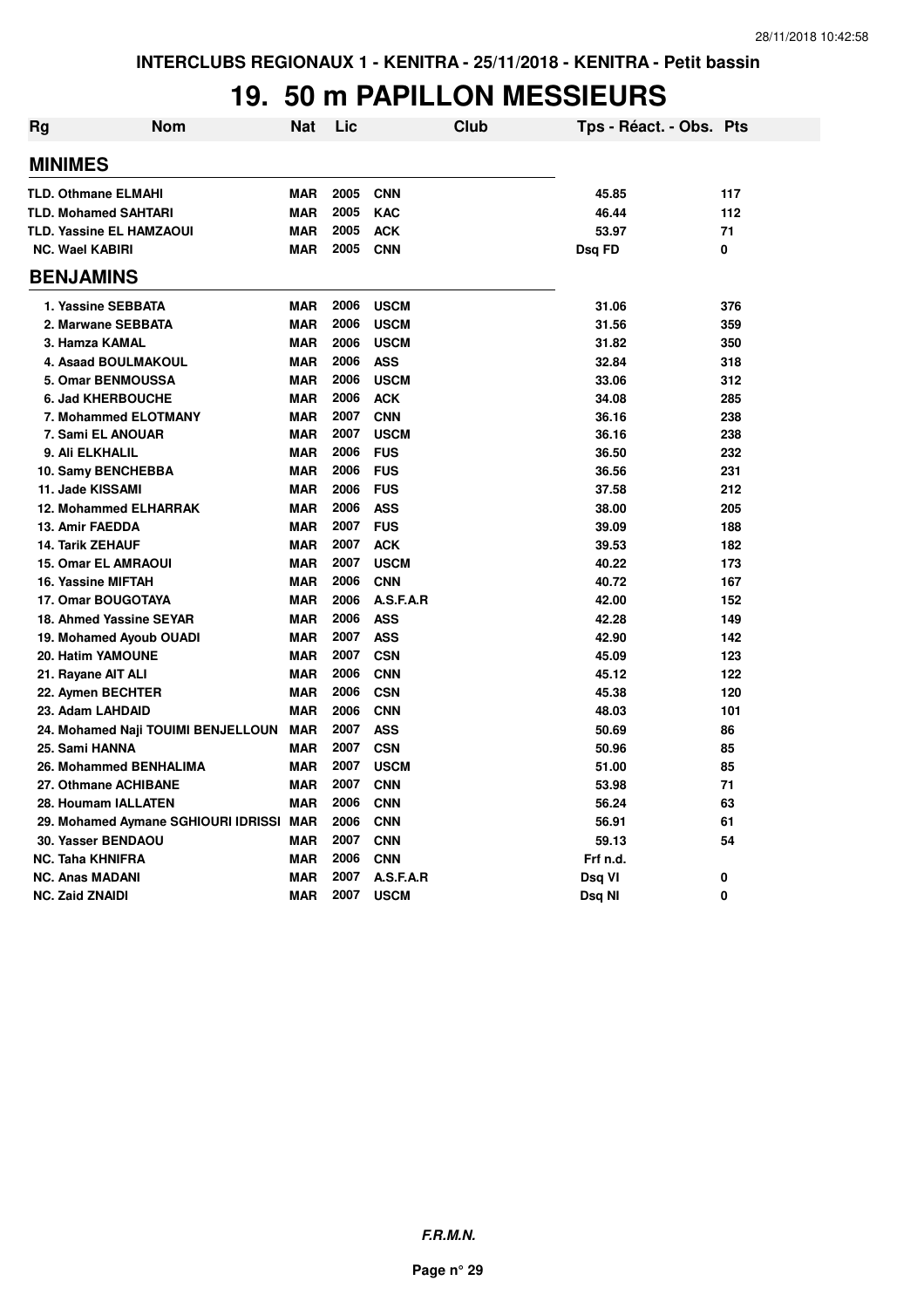#### **20. 50 m PAPILLON DAMES**

| <b>Rg</b> | <b>Nom</b>                       | <b>Nat</b> | Lic      | Club        | Tps - Réact. - Obs. Pts |     |
|-----------|----------------------------------|------------|----------|-------------|-------------------------|-----|
|           | <b>JUNIORS</b>                   |            |          |             |                         |     |
|           | 1. Nariiss BOURBOUH              | <b>MAR</b> | 2001     | <b>FUS</b>  | 29.56                   | 564 |
|           | 2. Nissrine BOURBOUH             | <b>MAR</b> | 2001     | <b>FUS</b>  | 31.80                   | 453 |
|           | <b>3. Kholoud RHNANE</b>         | <b>MAR</b> | 2001     | <b>FUS</b>  | 34.16                   | 365 |
|           | 4. Mariam BENSALAH               | <b>MAR</b> | 2001     | <b>USCM</b> | 35.16                   | 335 |
|           | 5. Fatine NOUAR                  | <b>MAR</b> | 2001     | <b>USCM</b> | 36.10                   | 310 |
|           | <b>NC. Rim DIOURI</b>            | <b>MAR</b> | 2000     | <b>CNN</b>  | Frf n.d.                |     |
|           | <b>CADETS</b>                    |            |          |             |                         |     |
|           | 1. Taghrid DAHBANI               | <b>MAR</b> | 2003     | <b>FUS</b>  | 30.31                   | 523 |
|           | 2. Ayat Allah EL ANOUAR          | <b>MAR</b> | 2002     | <b>FUS</b>  | 32.00                   | 445 |
|           | 3. Yasmine NADIR                 | <b>MAR</b> | 2003     | <b>FUS</b>  | 34.50                   | 355 |
|           | 4. Aya TAHRI                     | <b>MAR</b> | 2002     | <b>ACK</b>  | 34.59                   | 352 |
|           | 5. Ghita BAGHDAD                 | <b>MAR</b> | 2002     | <b>CSN</b>  | 35.44                   | 327 |
|           | <b>MINIMES</b>                   |            |          |             |                         |     |
|           | 1. Hiba CHOUAIBI                 | <b>MAR</b> | 2004     | <b>USCM</b> | 31.81                   | 453 |
|           | 2. Lina DANNA                    | <b>MAR</b> | 2005     | <b>USCM</b> | 32.15                   | 438 |
|           | 3. Meryem HOSNI                  | <b>MAR</b> | 2005     | <b>ACK</b>  | 32.17                   | 438 |
|           | 4. Oumnia SEBBATA                | <b>MAR</b> | 2005     | <b>USCM</b> | 32.47                   | 426 |
|           | 5. Jennate RIMI                  | <b>MAR</b> | 2005     | <b>FUS</b>  | 33.13                   | 401 |
|           | 6. Yasmine RIAD                  | <b>MAR</b> | 2004     | <b>FUS</b>  | 33.54                   | 386 |
|           | 7. Abrare BELRHITI               | <b>MAR</b> | 2004     | <b>FUS</b>  | 33.81                   | 377 |
|           | 8. Alae ELMEKKAOUI               | <b>MAR</b> | 2005     | <b>CNN</b>  | 34.85                   | 344 |
|           | 9. Oumaima RACHIDI ALAOUI        | <b>MAR</b> | 2004     | <b>USCM</b> | 36.22                   | 306 |
|           | 10. Imane BOUTARBOUCH            | <b>MAR</b> | 2004     | <b>ASS</b>  | 38.32                   | 259 |
|           | 11. Aya BENMOUSSA                | <b>MAR</b> | 2005     | <b>CSN</b>  | 39.34                   | 239 |
|           | 12. Nour Elhouda YOUSFI          | <b>MAR</b> | 2005     | <b>CNN</b>  | 40.41                   | 221 |
|           | <b>13. Nourzad KARROUK BAAYL</b> | <b>MAR</b> | 2005     | <b>ACK</b>  | 41.15                   | 209 |
|           | 14. Malak IGOUZAL                | <b>MAR</b> | 2005     | <b>CSN</b>  | 41.51                   | 203 |
|           | <b>15. Hiba GHOUDANE</b>         | <b>MAR</b> | 2004     | <b>CSN</b>  | 42.06                   | 196 |
|           | 16. Marwa EL HARTIKA             | <b>MAR</b> | 2005     | <b>FUS</b>  | 42.41                   | 191 |
|           | 17. Fadila ZEHAUF                | <b>MAR</b> | 2005     | <b>ACK</b>  | 42.69                   | 187 |
|           | TLD. Alae BOUIRKI                | <b>MAR</b> | 2005     | <b>CNN</b>  | 44.41                   | 166 |
|           | TLD. Aya HAMDI                   | <b>MAR</b> | 2004     | <b>CNK</b>  | 45.97                   | 150 |
|           | <b>TLD. Zainab RAMSIS</b>        | MAR        | 2004     | <b>CNK</b>  | 46.34                   | 146 |
|           | <b>TLD. Alae EL MARNISSI</b>     | <b>MAR</b> | 2005     | <b>CSN</b>  | 47.50                   | 136 |
|           | TLD. Rahaf ALHAMED               | <b>MAR</b> | 2005     | <b>KAC</b>  | 50.37                   | 114 |
|           | <b>NC. Marwa ALAOUI</b>          | MAR        | 2004     | <b>CNN</b>  | Frf n.d.                |     |
|           | <b>NC. Mouna Yassmina MASAIF</b> | <b>MAR</b> | 2005     | <b>ACK</b>  | Dsg FD                  | 0   |
|           | <b>NC. Chahd BELEKBIRA</b>       | MAR        | 2004     | A.S.F.A.R   | Dsq FD                  | 0   |
|           | <b>NC. Rima BADOUI</b>           | <b>MAR</b> | 2004     | <b>ASS</b>  | Dsq FD                  | 0   |
|           | <b>NC. Imane LAHLOU</b>          | <b>MAR</b> | 2005 FUS |             | Dsq FD                  | 0   |
|           | <b>BENJAMINS</b>                 |            |          |             |                         |     |
|           | 1. Meryem BAHAJOUB               | MAR        | 2006     | <b>FUS</b>  | 35.44                   | 327 |
|           | 2. Inass ALLAOUI                 | MAR        | 2006     | A.S.F.A.R   | 35.91                   | 314 |
|           | 3. Zineb ATILLAH                 | MAR        | 2006     | <b>FUS</b>  | 36.91                   | 290 |
|           | 4. Salma RHOUL                   | MAR        | 2006     | <b>FUS</b>  | 37.15                   | 284 |
|           | 5. Nada RAGTAOUI                 | MAR        | 2007     | <b>FUS</b>  | 37.16                   | 284 |
|           | 6. Youssra ELMAZOUNI             | <b>MAR</b> | 2006     | <b>CSN</b>  | 37.62                   | 273 |
|           | 7. Lina YAQOUBI                  | <b>MAR</b> | 2006     | <b>CSN</b>  | 38.03                   | 265 |
|           | 8. Rim ELAMRAOUI                 | MAR        | 2006     | <b>FUS</b>  | 38.10                   | 263 |
|           | 9. Kaoutar HOSNI                 | <b>MAR</b> | 2006     | <b>ACK</b>  | 38.54                   | 254 |
|           | 10. Malak TIBARI                 | <b>MAR</b> | 2006     | A.S.F.A.R   | 38.63                   | 253 |
|           | <b>11. Rim BELAHNICHI</b>        | <b>MAR</b> | 2006     | A.S.F.A.R   | 41.75                   | 200 |
|           | 12. Douaa EL YAAGOUBI            | <b>MAR</b> | 2007     | <b>USCM</b> | 43.65                   | 175 |
|           |                                  |            |          |             |                         |     |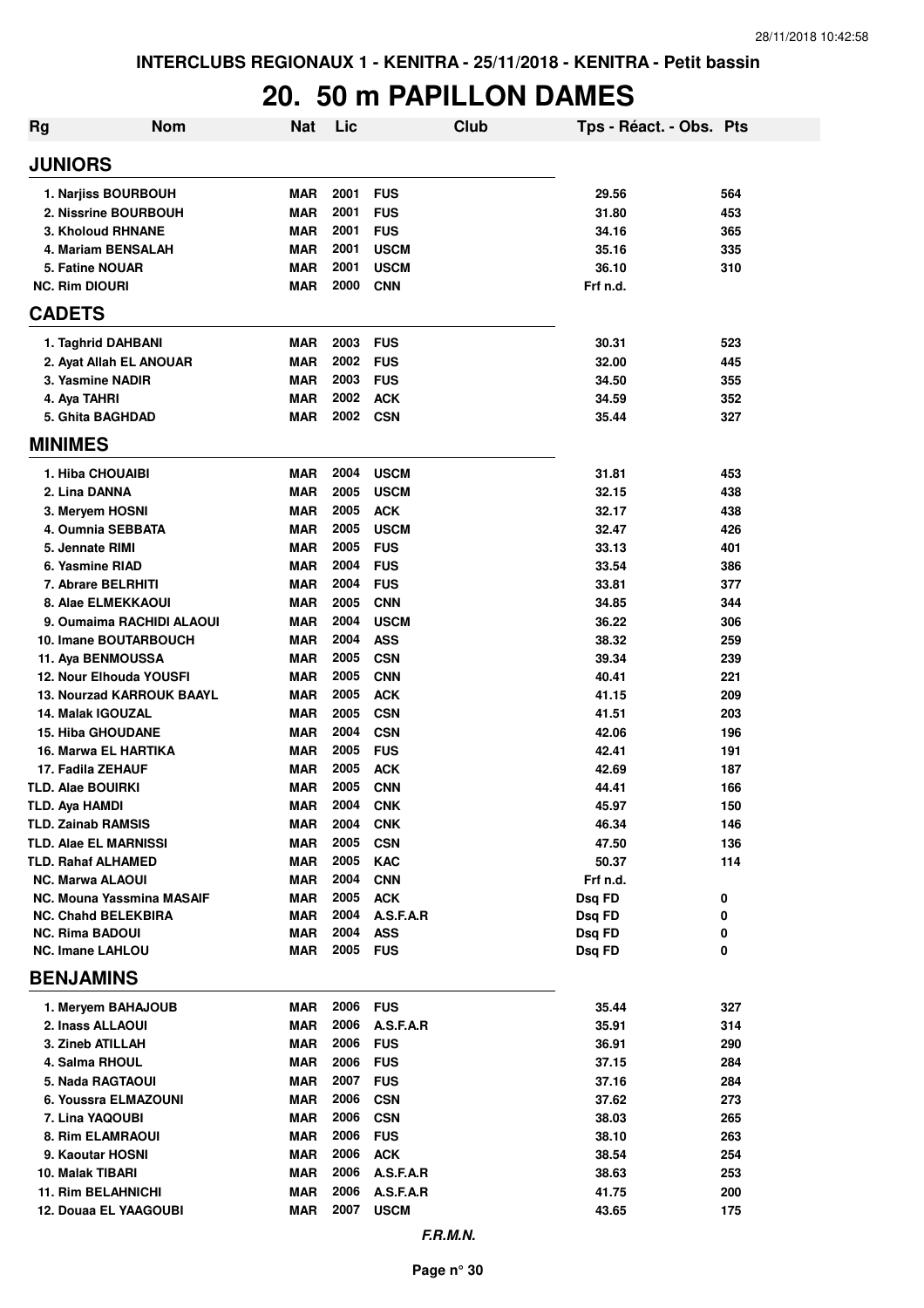#### **20. 50 m PAPILLON DAMES**

| Rg                        | <b>Nom</b>              | <b>Nat</b> | Lic  | Club       | Tps - Réact. - Obs. Pts |     |
|---------------------------|-------------------------|------------|------|------------|-------------------------|-----|
| <b>BENJAMINS</b>          |                         |            |      |            |                         |     |
| 13. Jannat BAYADOU        |                         | <b>MAR</b> | 2007 | <b>KAC</b> | 45.10                   | 158 |
| <b>14. Hiba LAHLIMI</b>   |                         | <b>MAR</b> | 2007 | <b>ACK</b> | 45.90                   | 150 |
| 14. Hala ELMIR            |                         | <b>MAR</b> | 2007 | <b>ASS</b> | 45.90                   | 150 |
| <b>16. Sundus ALHAMAD</b> |                         | <b>MAR</b> | 2007 | <b>KAC</b> | 47.47                   | 136 |
|                           | 17. Hibat Allah SEMLALI | <b>MAR</b> | 2007 | <b>KAC</b> | 47.53                   | 135 |
| <b>18. Zineb KHARMICH</b> |                         | <b>MAR</b> | 2007 | <b>CNN</b> | 47.56                   | 135 |
| 19. Yasmine EL HAJJI      |                         | <b>MAR</b> | 2007 | <b>CNN</b> | 48.59                   | 127 |
|                           | 20. Elkhanssaa DLIMA    | <b>MAR</b> | 2006 | <b>ACK</b> | 49.40                   | 120 |
|                           | 21. Dina Walae ALILOU   | <b>MAR</b> | 2006 | <b>CNN</b> | 50.29                   | 114 |
| 22. Nada ZAGRITI          |                         | <b>MAR</b> | 2007 | <b>ASS</b> | 50.77                   | 111 |
| 23. Soraya EDDAOUE        |                         | <b>MAR</b> | 2006 | <b>CNN</b> | 52.44                   | 101 |
| 24. Majdouline NIHOU      |                         | <b>MAR</b> | 2007 | <b>CNN</b> | 53.25                   | 96  |
| 25. Lina ZDI              |                         | <b>MAR</b> | 2006 | <b>CNN</b> | 53.44                   | 95  |
|                           | 26. Rayehana ELKACIMI   | <b>MAR</b> | 2007 | <b>CNN</b> | 54.22                   | 91  |
| 27. Rachida KIDAYE        |                         | <b>MAR</b> | 2007 | <b>CNN</b> | 54.40                   | 90  |
| 28. Selma TIYAL           |                         | <b>MAR</b> | 2007 | A.S.F.A.R  | 56.66                   | 80  |
| <b>29. Nour ENNAMIRI</b>  |                         | <b>MAR</b> | 2007 | <b>KAC</b> | 56.74                   | 79  |
|                           | 30. Yassmina IZOUGAGHEN | <b>MAR</b> | 2007 | <b>CNN</b> | 59.25                   | 70  |
| 31. Israe EDDAOUE         |                         | <b>MAR</b> | 2006 | <b>CNN</b> | 1:00.44                 | 66  |
| <b>NC. Lina KHOUIA</b>    |                         | <b>MAR</b> | 2006 | <b>CNN</b> | Frf n.d.                |     |
| <b>NC. Marwa JABAR</b>    |                         | <b>MAR</b> | 2007 | <b>CNN</b> | Dsq VI                  | 0   |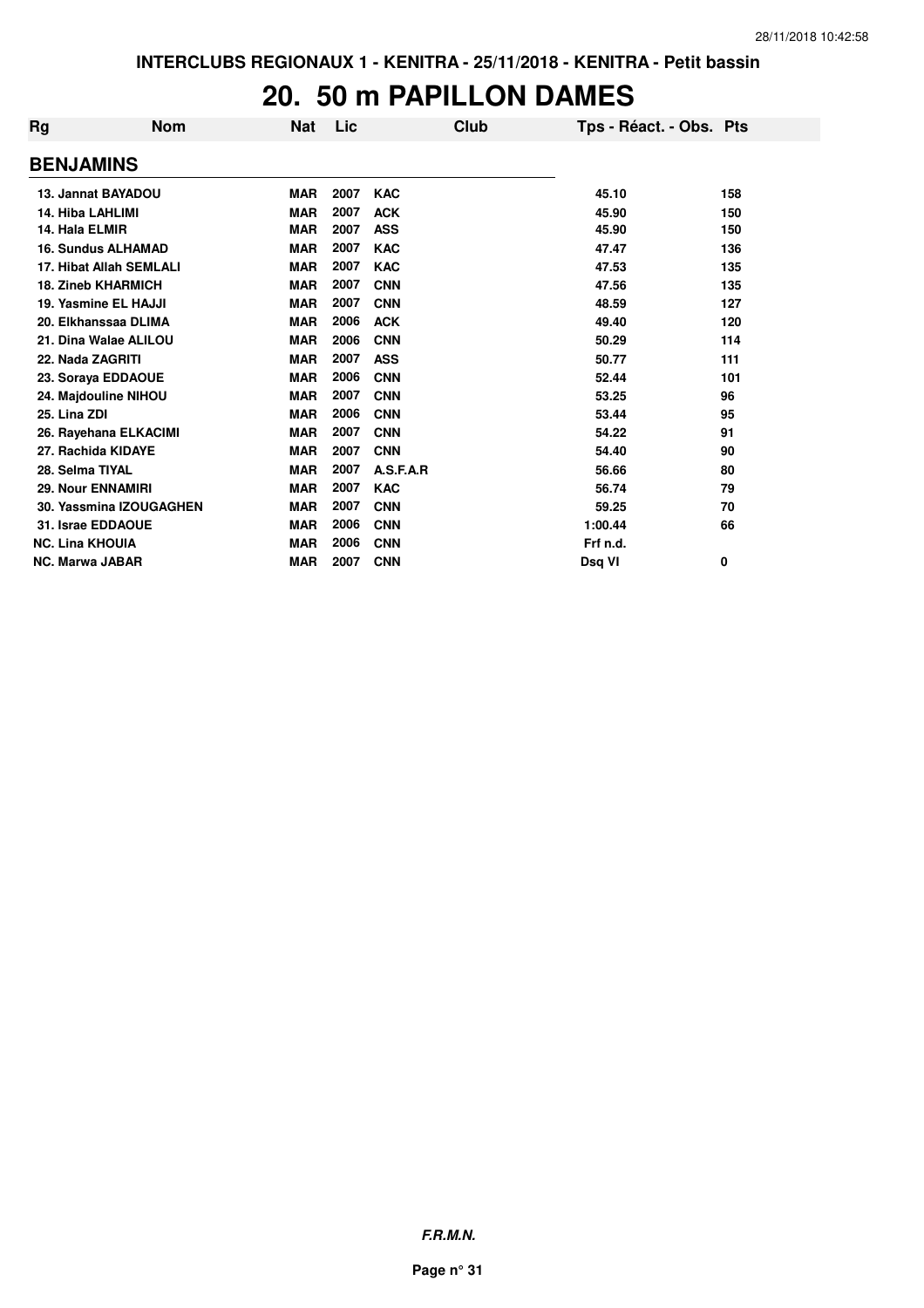## **21. 400 m 4 NAGES MESSIEURS**

| Rg             | <b>Nom</b>                  | <b>Nat</b> | Lic  | Club        | Tps - Réact. - Obs. Pts |     |
|----------------|-----------------------------|------------|------|-------------|-------------------------|-----|
| <b>SENIORS</b> |                             |            |      |             |                         |     |
|                | 1. Hicham TIJARI            | <b>MAR</b> | 1998 | <b>FUS</b>  | 5:03.47                 | 518 |
|                | 2. Lahbib BELKAZ            | <b>MAR</b> | 1996 | <b>CSN</b>  | 5:24.60                 | 423 |
| <b>JUNIORS</b> |                             |            |      |             |                         |     |
|                | 1. Youssef HEMRI            | <b>MAR</b> | 2001 | <b>FUS</b>  | 4:39.97                 | 660 |
|                | 2. Marouane RAJI            | <b>MAR</b> | 2000 | <b>USCM</b> | 5:20.48                 | 440 |
|                | <b>3. Ali MOKHTARI</b>      | <b>MAR</b> | 2001 | <b>USCM</b> | 5:28.24                 | 409 |
| <b>CADETS</b>  |                             |            |      |             |                         |     |
|                | 1. Mohamed Yassine BENSALEH | <b>MAR</b> | 2002 | <b>FUS</b>  | 4:58.31                 | 546 |
|                | 2. Ayman EL MECHRAFI        | <b>MAR</b> | 2002 | <b>USCM</b> | 5:03.00                 | 521 |
|                | 3. Youssef OUKHOUYA         | <b>MAR</b> | 2002 | <b>FUS</b>  | 5:09.25                 | 490 |
|                | 4. Adam BELAFIA             | <b>MAR</b> | 2002 | <b>USCM</b> | 5:20.22                 | 441 |
|                | <b>5. Soufiane TAYEBI</b>   | <b>MAR</b> | 2003 | <b>FUS</b>  | 5:45.38                 | 351 |
| <b>MINIMES</b> |                             |            |      |             |                         |     |
|                | 1. Hamza BENHLIMA           | <b>MAR</b> | 2004 | <b>USCM</b> | 5:03.80                 | 517 |
|                | <b>2. CHAHINE SAID</b>      | <b>MAR</b> | 2005 | <b>USCM</b> | 5:15.19                 | 463 |
|                | 3. Mohamed Sami ZEMZAMI     | <b>MAR</b> | 2005 | <b>USCM</b> | 5:24.17                 | 425 |
|                | <b>4. Yassir EL MADANI</b>  | <b>MAR</b> | 2005 | <b>FUS</b>  | 5:40.03                 | 368 |
|                | 4. Youssef BOUHMOUCH        | <b>MAR</b> | 2004 | <b>USCM</b> | 5:40.03                 | 368 |
|                | <b>6. Younes BERRADA</b>    | <b>MAR</b> | 2004 | <b>FUS</b>  | 6:02.90                 | 303 |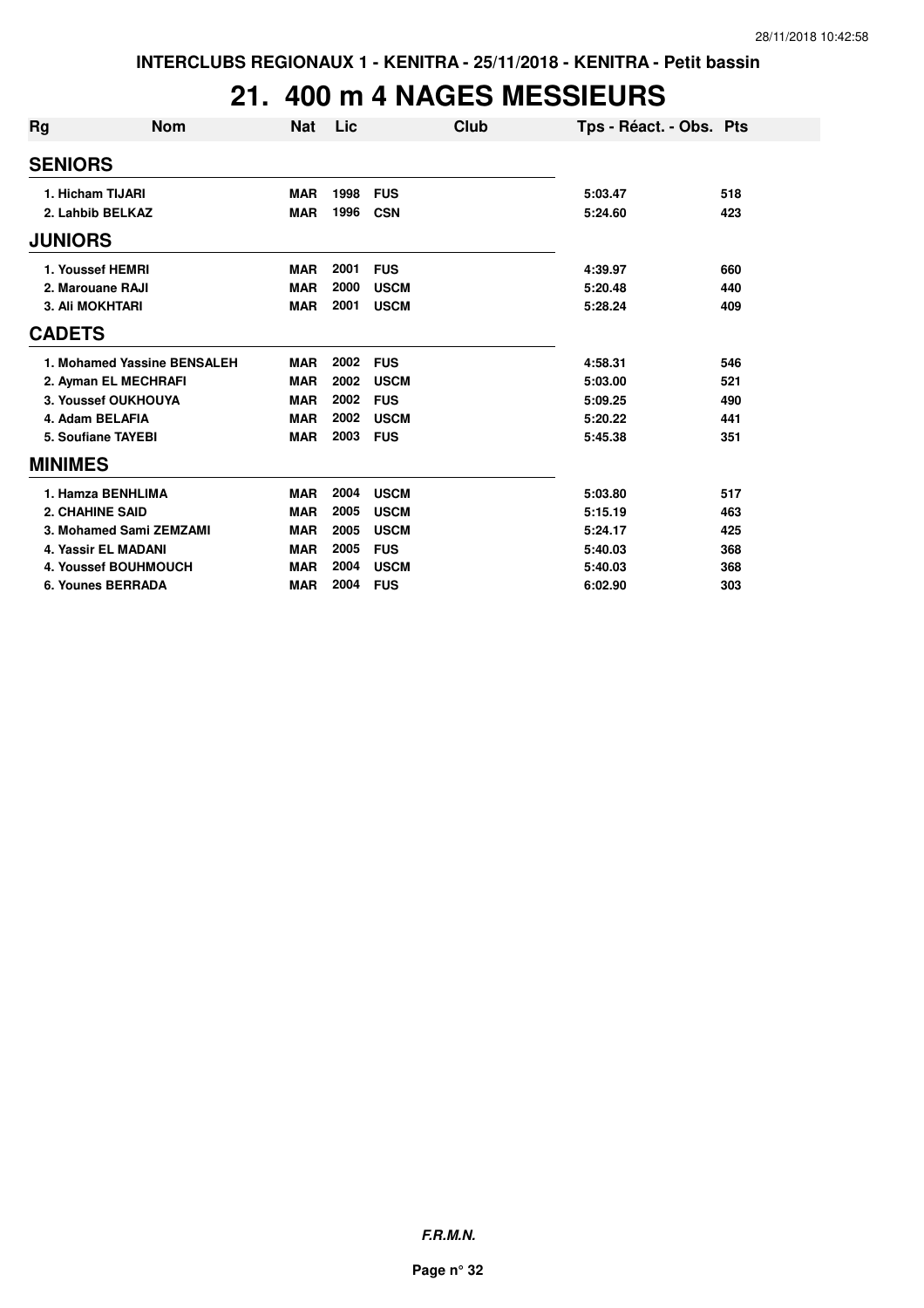## **22. 400 m 4 NAGES DAMES**

| Rg                        | <b>Nom</b>               | <b>Nat</b> | Lic  |             | Club | Tps - Réact. - Obs. Pts |     |
|---------------------------|--------------------------|------------|------|-------------|------|-------------------------|-----|
| <b>JUNIORS</b>            |                          |            |      |             |      |                         |     |
|                           | 1. Narjiss BOURBOUH      | <b>MAR</b> | 2001 | <b>FUS</b>  |      | 5:31.18                 | 532 |
|                           | 2. Nissrine BOURBOUH     | <b>MAR</b> | 2001 | <b>FUS</b>  |      | 5:39.55                 | 494 |
| <b>CADETS</b>             |                          |            |      |             |      |                         |     |
|                           | 1. Imane BASKACH         | <b>MAR</b> | 2003 | <b>USCM</b> |      | 5:52.69                 | 440 |
| <b>TLD. Doaa AMMOUMOU</b> |                          | <b>MAR</b> | 2003 | <b>ACK</b>  |      | 6:45.43                 | 290 |
| <b>MINIMES</b>            |                          |            |      |             |      |                         |     |
| 1. Maryem DAGRI           |                          | <b>MAR</b> | 2005 | <b>USCM</b> |      | 5:37.94                 | 501 |
| 2. Maha BASKACH           |                          | <b>MAR</b> | 2005 | <b>USCM</b> |      | 5:40.13                 | 491 |
|                           | 3. Oumnia SEBBATA        | <b>MAR</b> | 2005 | <b>USCM</b> |      | 5:49.78                 | 451 |
|                           | 4. Rime Ines EL RHOUBARI | <b>MAR</b> | 2004 | <b>FUS</b>  |      | 6:01.53                 | 409 |
| 5. Hadil CHAHIDI          |                          | <b>MAR</b> | 2005 | <b>USCM</b> |      | 6:04.27                 | 400 |
|                           | 6. Meryem BENAYACHE      | <b>MAR</b> | 2004 | <b>USCM</b> |      | 6:25.81                 | 336 |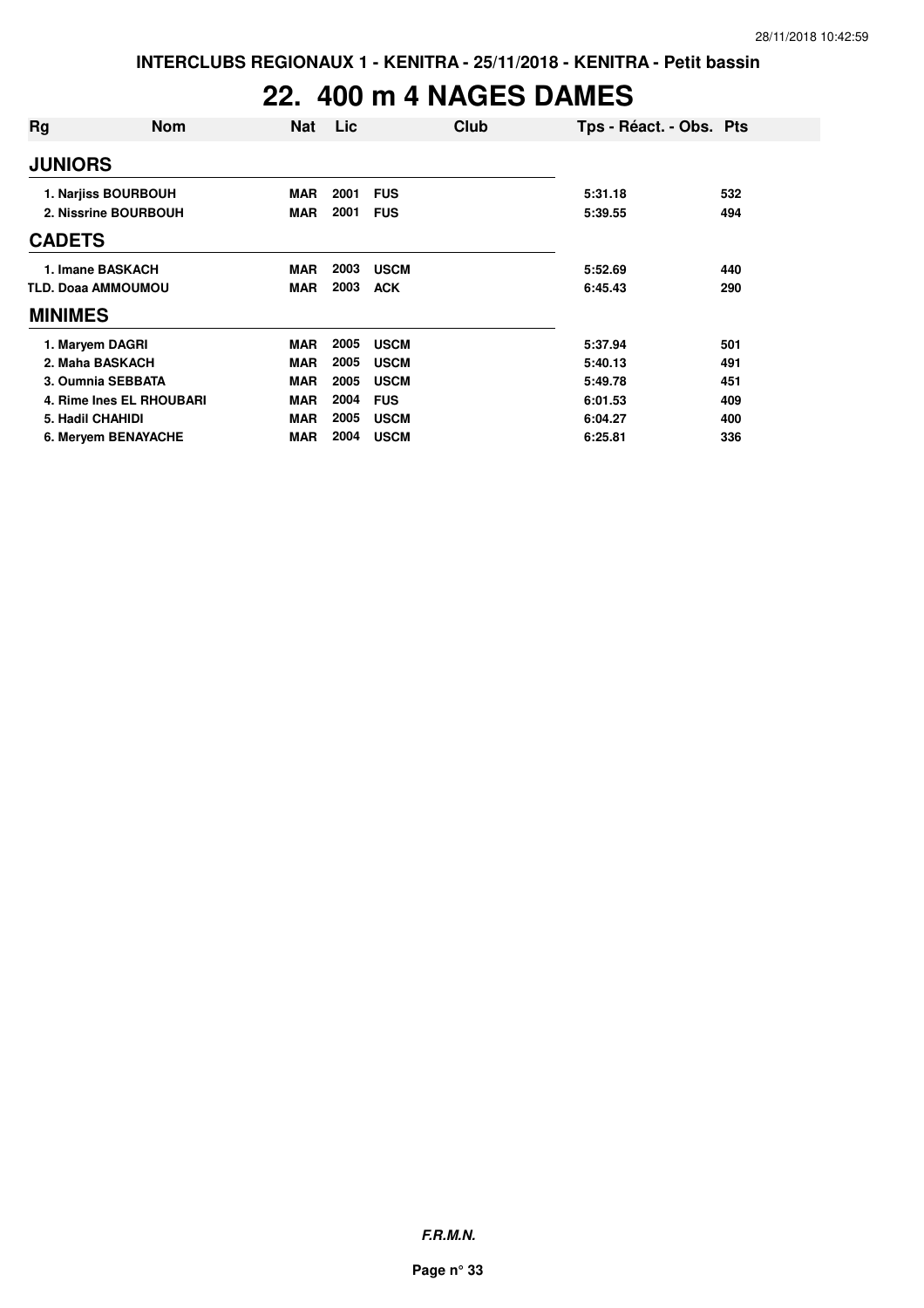#### **23. 50 m BRASSE MESSIEURS**

| <b>Rg</b>                                                | <b>Nom</b> | Nat                      | Lic          |                          | <b>Club</b> | Tps - Réact. - Obs. Pts |            |
|----------------------------------------------------------|------------|--------------------------|--------------|--------------------------|-------------|-------------------------|------------|
| <b>SENIORS</b>                                           |            |                          |              |                          |             |                         |            |
| 1. Badreddine FAWZI                                      |            | <b>MAR</b>               | 1991         | <b>USCM</b>              |             | 31.15                   | 627        |
| 2. Hassan ZEDDOUK                                        |            | <b>MAR</b>               | 1997         | <b>FUS</b>               |             | 31.46                   | 609        |
| 3. Hicham TIJARI                                         |            | <b>MAR</b>               | 1998         | <b>FUS</b>               |             | 32.27                   | 564        |
| 4. Othmane EL MOUSSAMI                                   |            | <b>MAR</b>               | 1999         | <b>USCM</b>              |             | 32.31                   | 562        |
| <b>NC. Alae Eddine GZALI</b>                             |            | <b>MAR</b>               | 1997         | <b>KAC</b>               |             | Frf exc.                |            |
| <b>JUNIORS</b>                                           |            |                          |              |                          |             |                         |            |
| 1. Med Yassine BOUKHARI                                  |            | <b>MAR</b>               | 2001         | <b>FUS</b>               |             | 30.94                   | 640        |
| 2. Med Saad EL HADI                                      |            | <b>MAR</b>               | 2000         | <b>USCM</b>              |             | 31.22                   | 623        |
| 3. Yassine CHAGH                                         |            | <b>MAR</b>               | 2001         | <b>ACK</b>               |             | 32.84                   | 535        |
| 4. Mehdi BOUFEDENE                                       |            | <b>MAR</b>               | 2000         | <b>ASS</b>               |             | 34.35                   | 468        |
| 5. Marouane RAJI                                         |            | <b>MAR</b>               | 2000         | <b>USCM</b>              |             | 35.16                   | 436        |
| 6. Mehdi ZOUGAGHI                                        |            | <b>MAR</b>               | 2001         | <b>USCM</b>              |             | 37.03                   | 373        |
| 7. Adam BAQQASS                                          |            | <b>MAR</b>               | 2001         | <b>CNN</b>               |             | 38.20                   | 340        |
| <b>CADETS</b>                                            |            |                          |              |                          |             |                         |            |
| 1. Mohamed Taha MALKI                                    |            | <b>MAR</b>               | 2003         | <b>FUS</b>               |             | 32.70                   | 542        |
| 2. Wail DAIBOUN                                          |            | <b>MAR</b>               | 2002         | <b>ACK</b>               |             | 33.24                   | 516        |
| 3. Ayman EL MECHRAFI                                     |            | <b>MAR</b>               | 2002         | <b>USCM</b>              |             | 33.34                   | 512        |
| <b>4. BACHIR BENABDELJALIL</b>                           |            | <b>MAR</b>               | 2002         | <b>USCM</b>              |             | 34.13                   | 477        |
| 5. Rayane BOUHAFS                                        |            | <b>MAR</b>               | 2003         | <b>FUS</b>               |             | 34.93                   | 445        |
| 6. Anir SADIQUI                                          |            | <b>MAR</b>               | 2003         | <b>USCM</b>              |             | 35.66                   | 418        |
| 7. Mehdi SENIHJI                                         |            | <b>MAR</b>               | 2003         | <b>CNN</b>               |             | 38.03                   | 345        |
| 8. Mehdi SAISSI HASSANI                                  |            | <b>MAR</b>               | 2002         | <b>ACK</b>               |             | 39.21                   | 314        |
| 9. El Khalil EL MAZOUNI                                  |            | <b>MAR</b>               | 2003         | <b>CSN</b>               |             | 41.41                   | 267        |
| <b>TLD. Yasser MOATASSIM BILLAH</b>                      |            | <b>MAR</b>               | 2003         | <b>CNN</b>               |             | 42.13                   | 253        |
| <b>TLD. Anass ILGUIM</b>                                 |            | <b>MAR</b>               | 2003         | <b>CNN</b>               |             | 42.88                   | 240        |
| TLD. Mohamed Ayoub EL GHIATI                             |            | <b>MAR</b>               | 2003         | <b>ACK</b>               |             | 56.56                   | 104        |
| <b>NC. Yassine BELKOURCHIA</b><br><b>NC. Omar LEBIED</b> |            | <b>MAR</b><br><b>MAR</b> | 2003<br>2002 | <b>ASS</b><br><b>CSN</b> |             | Frf exc.<br>Frf exc.    |            |
| <b>MINIMES</b>                                           |            |                          |              |                          |             |                         |            |
|                                                          |            |                          |              |                          |             |                         |            |
| 1. Zakaria HIBAOUI                                       |            | <b>MAR</b>               | 2004         | <b>ACK</b>               |             | 36.66                   | 385        |
| 2. Youssef BOUHMOUCH<br>3. Ayman BOUCETTA                |            | <b>MAR</b>               | 2004<br>2005 | <b>USCM</b>              |             | 37.00<br>37.41          | 374        |
| 4. Anas BOUYAKOUBI                                       |            | MAR<br>MAR               | 2004         | <b>CNN</b><br>A.S.F.A.R  |             | 38.25                   | 362<br>339 |
| 5. Moncef BEN EL HADJ                                    |            | <b>MAR</b>               | 2004         | <b>ACK</b>               |             | 38.58                   | 330        |
| 6. Mohammed EL KHDARI                                    |            | MAR                      | 2004         | <b>CSN</b>               |             | 39.69                   | 303        |
| 7. Yassir EL MADANI                                      |            | MAR                      | 2005         | <b>FUS</b>               |             | 39.91                   | 298        |
| 8. Younes BERRADA                                        |            | MAR                      | 2004         | <b>FUS</b>               |             | 41.00                   | 275        |
| 9. Oussama HATGA                                         |            | MAR                      | 2004         | <b>ACK</b>               |             | 41.21                   | 271        |
| <b>10. Hamid MEZRAOUI</b>                                |            | MAR                      | 2005         | <b>ASS</b>               |             | 41.95                   | 257        |
| 11. Ahmed AIT BARGACH                                    |            | <b>MAR</b>               | 2005         | <b>ASS</b>               |             | 42.00                   | 256        |
| <b>12. Adil NOUIRA</b>                                   |            | MAR                      | 2004         | <b>KAC</b>               |             | 42.20                   | 252        |
| 13. Mohamed Badr BOUCHTI                                 |            | MAR                      | 2005         | <b>CNN</b>               |             | 42.25                   | 251        |
| 14. Adam ACHAK                                           |            | MAR                      | 2004         | <b>ASS</b>               |             | 43.28                   | 234        |
| <b>TLD. Youssef EL HARRAK</b>                            |            | MAR                      | 2005         | <b>CNN</b>               |             | 47.00                   | 182        |
| <b>TLD. Mehdi REFFASS</b>                                |            | MAR                      | 2005         | <b>CNN</b>               |             | 47.18                   | 180        |
| <b>TLD. Aymane BERRAHMA</b>                              |            | MAR                      | 2005         | <b>ASS</b>               |             | 48.41                   | 167        |
| <b>TLD. Othmane ELMAHI</b>                               |            | MAR                      | 2005         | <b>CNN</b>               |             | 49.87                   | 152        |
| TLD. Wael KABIRI                                         |            | <b>MAR</b>               | 2005         | <b>CNN</b>               |             | 50.66                   | 145        |
| <b>TLD. Omar BELKOURCHIA</b>                             |            | MAR                      | 2005         | <b>ASS</b>               |             | 53.94                   | 120        |
| <b>BENJAMINS</b>                                         |            |                          |              |                          |             |                         |            |
| 1. Akram NEJJAR                                          |            | MAR                      | 2006         | <b>USCM</b>              |             | 38.81                   | 324        |
| 2. Hassan ELALAMI                                        |            | MAR                      | 2006 FUS     |                          |             | 41.80                   | 259        |
|                                                          |            |                          |              | F.R.M.N.                 |             |                         |            |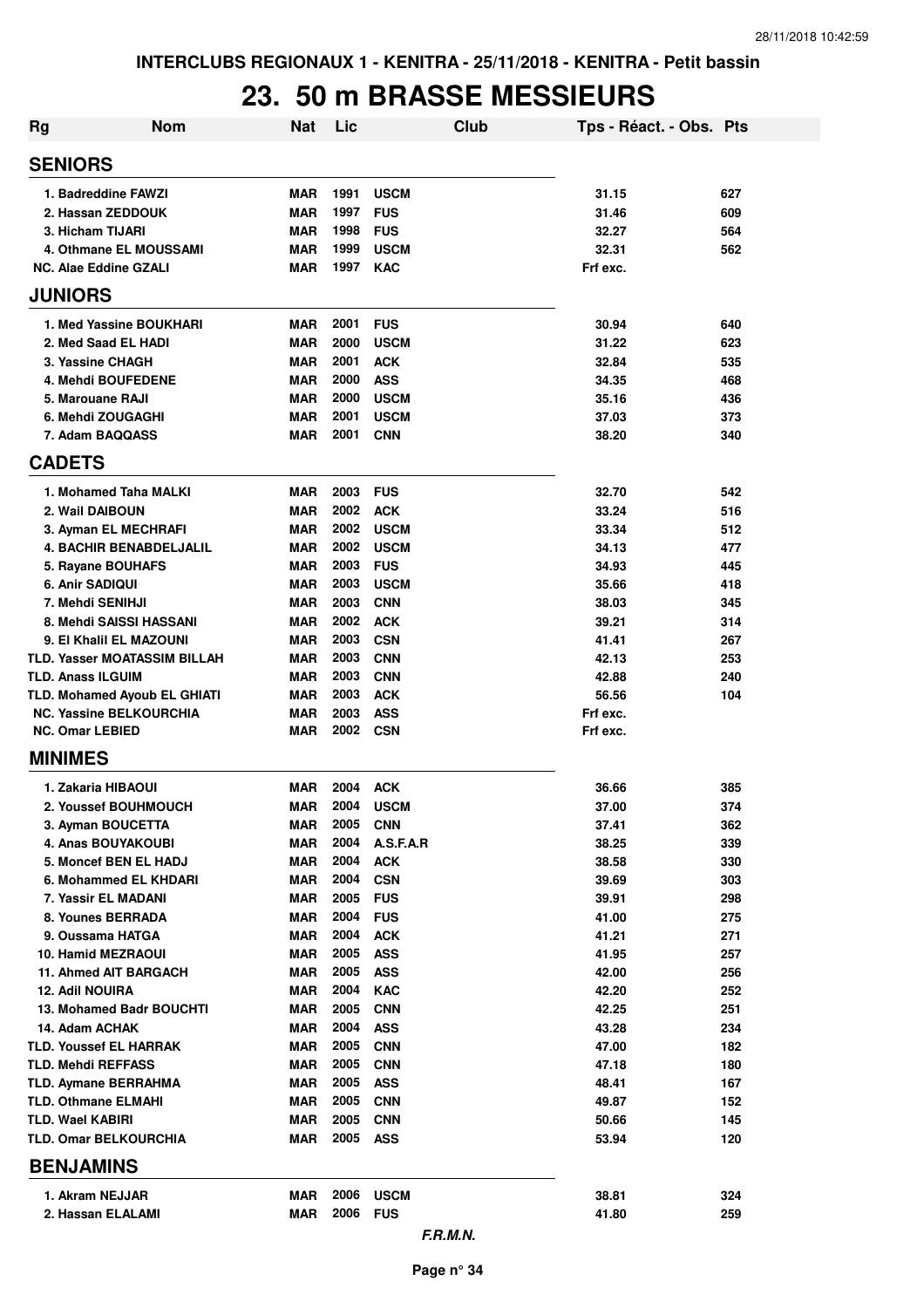#### **23. 50 m BRASSE MESSIEURS**

| Rg | <b>Nom</b>                         | <b>Nat</b> | Lic  |             | <b>Club</b> | Tps - Réact. - Obs. Pts |     |
|----|------------------------------------|------------|------|-------------|-------------|-------------------------|-----|
|    | <b>BENJAMINS</b>                   |            |      |             |             |                         |     |
|    | 3. Omar MOUMINA                    | <b>MAR</b> | 2006 | <b>FUS</b>  |             | 41.93                   | 257 |
|    | 4. Adib BOUAYAD                    | <b>MAR</b> | 2007 | <b>USCM</b> |             | 42.40                   | 248 |
|    | 5. Hamza FILALI                    | <b>MAR</b> | 2006 | <b>USCM</b> |             | 44.29                   | 218 |
|    | 6. Omar BOUGOTAYA                  | <b>MAR</b> | 2006 | A.S.F.A.R   |             | 44.40                   | 216 |
|    | 7. Mohammed ELHARRAK               | <b>MAR</b> | 2006 | <b>ASS</b>  |             | 45.69                   | 198 |
|    | 8. Amir FAEDDA                     | <b>MAR</b> | 2007 | <b>FUS</b>  |             | 46.60                   | 187 |
|    | 9. Ahmed Yassine SEYAR             | <b>MAR</b> | 2006 | <b>ASS</b>  |             | 46.63                   | 187 |
|    | 10. Hamza FOUKAHY                  | <b>MAR</b> | 2006 | <b>FUS</b>  |             | 48.18                   | 169 |
|    | 11. Mohamed Naji TOUIMI BENJELLOUN | <b>MAR</b> | 2007 | <b>ASS</b>  |             | 48.35                   | 167 |
|    | <b>12. Adam ELFAHSSI</b>           | <b>MAR</b> | 2007 | <b>FUS</b>  |             | 50.31                   | 149 |
|    | <b>13. Youssef GABOUNE</b>         | <b>MAR</b> | 2007 | <b>FUS</b>  |             | 50.69                   | 145 |
|    | <b>14. Hamza EL MKHENTAR</b>       | <b>MAR</b> | 2007 | <b>USCM</b> |             | 51.13                   | 141 |
|    | 15. Haytam BARAKAT                 | <b>MAR</b> | 2007 | <b>ASS</b>  |             | 51.19                   | 141 |
|    | 16. Aymen BECHTER                  | <b>MAR</b> | 2006 | <b>CSN</b>  |             | 52.21                   | 133 |
|    | 17. Ryad MALKI                     | <b>MAR</b> | 2006 | <b>CNN</b>  |             | 52.47                   | 131 |
|    | 18. Adam LAHDAID                   | <b>MAR</b> | 2006 | <b>CNN</b>  |             | 52.65                   | 130 |
|    | 19. Mohamed Taha OBILAT            | <b>MAR</b> | 2007 | <b>CSN</b>  |             | 52.97                   | 127 |
|    | 20. Faris BOUKDIR                  | <b>MAR</b> | 2006 | <b>KAC</b>  |             | 53.14                   | 126 |
|    | 21. Saad ALOUACH                   | <b>MAR</b> | 2007 | <b>ASS</b>  |             | 53.16                   | 126 |
|    | 22. Houmam IALLATEN                | <b>MAR</b> | 2006 | <b>CNN</b>  |             | 53.36                   | 124 |
|    | 23. Tarik ZEHAUF                   | <b>MAR</b> | 2007 | <b>ACK</b>  |             | 53.58                   | 123 |
|    | 24. Abderrahmane TALMOUST          | <b>MAR</b> | 2007 | <b>KAC</b>  |             | 54.50                   | 117 |
|    | 25. Anas MADANI                    | <b>MAR</b> | 2007 | A.S.F.A.R   |             | 54.66                   | 116 |
|    | 26. Sami HANNA                     | <b>MAR</b> | 2007 | <b>CSN</b>  |             | 55.72                   | 109 |
|    | 27. Rayane IRAAMANE                | <b>MAR</b> | 2006 | <b>ASS</b>  |             | 56.75                   | 103 |
|    | 28. Othmane ANEB                   | <b>MAR</b> | 2006 | <b>KAC</b>  |             | 57.27                   | 101 |
|    | 29. Othmane ACHIBANE               | <b>MAR</b> | 2007 | <b>CNN</b>  |             | 1:02.66                 | 77  |
|    | <b>NC. Rayane AIT ALI</b>          | <b>MAR</b> | 2006 | <b>CNN</b>  |             | Frf n.d.                |     |
|    | <b>NC. BAKR THAMI ALAMI</b>        | <b>MAR</b> | 2006 | <b>USCM</b> |             | Frf n.d.                |     |
|    | <b>NC. Yasser BENDAOU</b>          | <b>MAR</b> | 2007 | <b>CNN</b>  |             | Dsq FD                  | 0   |
|    | <b>NC. Taha KHNIFRA</b>            | <b>MAR</b> | 2006 | <b>CNN</b>  |             | Dsq NI                  | 0   |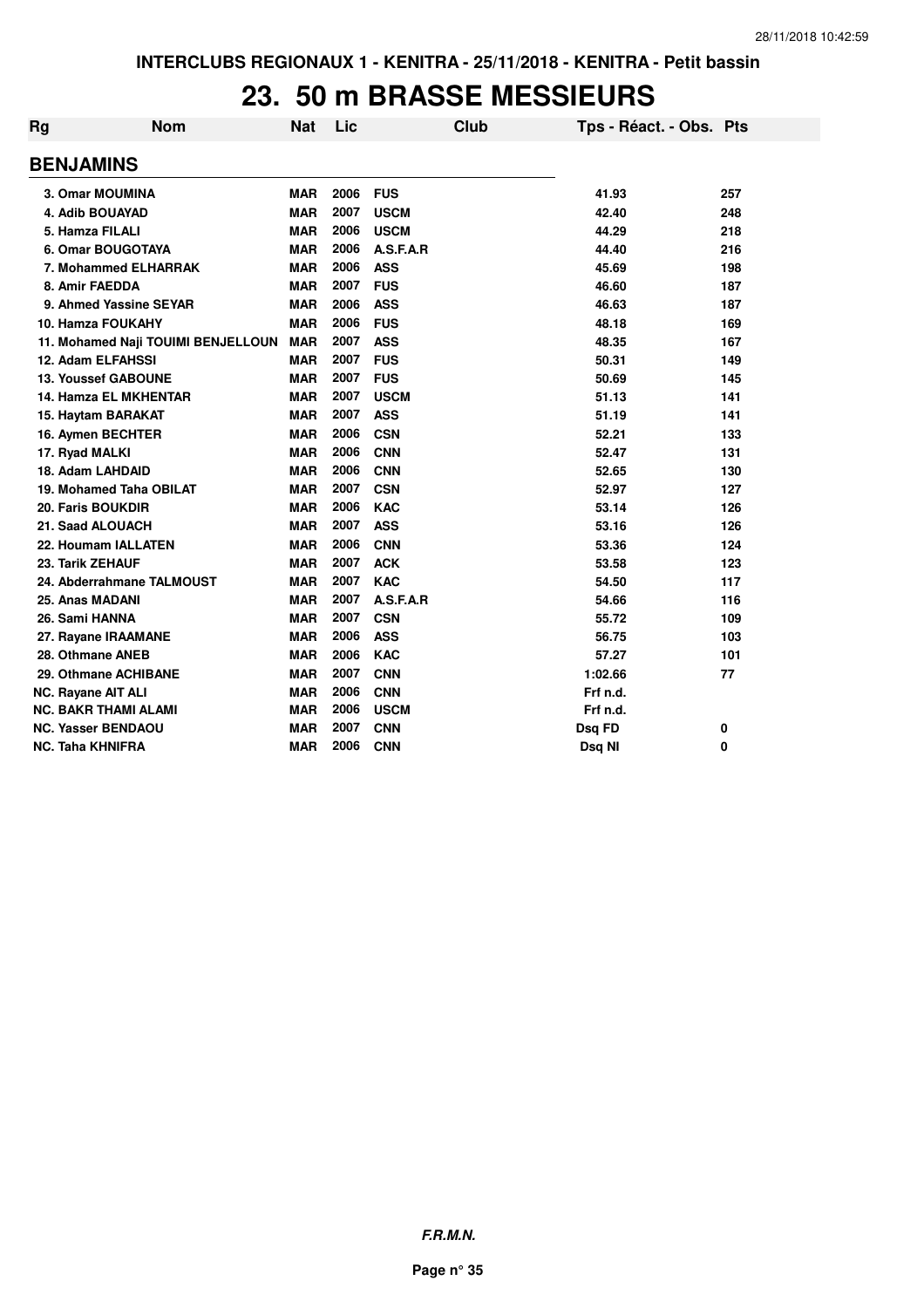# **24. 50 m BRASSE DAMES**

| Rg                                                           | <b>Nom</b> | <b>Nat</b>               | Lic          |                          | Club | Tps - Réact. - Obs. Pts |            |
|--------------------------------------------------------------|------------|--------------------------|--------------|--------------------------|------|-------------------------|------------|
| <b>JUNIORS</b>                                               |            |                          |              |                          |      |                         |            |
| 1. Fatine NOUAR                                              |            | <b>MAR</b>               | 2001         | <b>USCM</b>              |      | 43.16                   | 330        |
| 2. Iqbal SAKHRAOUI                                           |            | MAR                      | 2001         | <b>CSN</b>               |      | 43.47                   | 323        |
| <b>CADETS</b>                                                |            |                          |              |                          |      |                         |            |
| 1. Yasmine NADIR                                             |            | <b>MAR</b>               | 2003         | <b>FUS</b>               |      | 37.62                   | 499        |
| 2. Aya TAHRI                                                 |            | <b>MAR</b>               | 2002         | <b>ACK</b>               |      | 41.53                   | 371        |
| 3. Hiba ELHARRAK                                             |            | <b>MAR</b>               | 2002         | <b>ASS</b>               |      | 43.19                   | 329        |
| 4. Ghita BAGHDAD                                             |            | <b>MAR</b>               | 2002         | <b>CSN</b>               |      | 43.57                   | 321        |
| 5. Najwa NOUAR                                               |            | MAR                      | 2003         | <b>USCM</b>              |      | 44.58                   | 300        |
| <b>MINIMES</b>                                               |            |                          |              |                          |      |                         |            |
| 1. Malak BOUSSOUF                                            |            | <b>MAR</b>               | 2004         | <b>FUS</b>               |      | 37.47                   | 505        |
| 2. Hiba BOURZINE                                             |            | <b>MAR</b>               | 2004         | <b>USCM</b>              |      | 38.49                   | 466        |
| 3. Hadil CHAHIDI                                             |            | <b>MAR</b>               | 2005         | <b>USCM</b>              |      | 38.97                   | 449        |
| 4. Meryem HOSNI                                              |            | <b>MAR</b>               | 2005         | <b>ACK</b>               |      | 39.40                   | 434        |
| 5. Chahd BELEKBIRA                                           |            | <b>MAR</b>               | 2004         | A.S.F.A.R                |      | 40.28                   | 406        |
| 6. Rima BADOUI<br>7. Camelia GARNOUSSI                       |            | <b>MAR</b><br><b>MAR</b> | 2004<br>2004 | <b>ASS</b><br><b>FUS</b> |      | 41.59<br>41.98          | 369<br>359 |
| 8. Lina GABOUNE                                              |            | <b>MAR</b>               | 2004         | <b>FUS</b>               |      | 42.10                   | 356        |
| 9. Imane LAHLOU                                              |            | <b>MAR</b>               | 2005         | <b>FUS</b>               |      | 42.31                   | 350        |
| <b>10. Ines AL FIGUIGUI</b>                                  |            | <b>MAR</b>               | 2004         | <b>USCM</b>              |      | 42.52                   | 345        |
| 11. Aya BENMOUSSA                                            |            | <b>MAR</b>               | 2005         | <b>CSN</b>               |      | 42.71                   | 341        |
| <b>12. Hind BAGHDAD</b>                                      |            | <b>MAR</b>               | 2004         | <b>CSN</b>               |      | 43.35                   | 326        |
| 13. Rim ARHARBI                                              |            | <b>MAR</b>               | 2004         | <b>KAC</b>               |      | 45.09                   | 289        |
| 14. Mouna Yassmina MASAIF                                    |            | <b>MAR</b>               | 2005         | <b>ACK</b>               |      | 45.27                   | 286        |
| 15. Malak IGOUZAL                                            |            | <b>MAR</b>               | 2005         | <b>CSN</b>               |      | 45.28                   | 286        |
| 16. Fadila ZEHAUF                                            |            | <b>MAR</b>               | 2005         | <b>ACK</b>               |      | 45.56                   | 281        |
| <b>17. Nourzad KARROUK BAAYL</b>                             |            | <b>MAR</b>               | 2005         | <b>ACK</b>               |      | 46.31                   | 267        |
| <b>18. Nour Elhouda MAROUDI</b>                              |            | <b>MAR</b>               | 2005         | A.S.F.A.R                |      | 47.79                   | 243        |
| TLD. Marwa EL HARTIKA                                        |            | <b>MAR</b>               | 2005         | <b>FUS</b>               |      | 48.44                   | 233        |
| <b>TLD. Nour Elhouda YOUSFI</b><br><b>TLD. Zainab RAMSIS</b> |            | <b>MAR</b><br><b>MAR</b> | 2005<br>2004 | <b>CNN</b>               |      | 48.57                   | 231<br>228 |
| <b>TLD. Hiba GHOUDANE</b>                                    |            | <b>MAR</b>               | 2004         | <b>CNK</b><br><b>CSN</b> |      | 48.84<br>48.87          | 227        |
| <b>TLD. Alae EL MARNISSI</b>                                 |            | <b>MAR</b>               | 2005         | <b>CSN</b>               |      | 50.20                   | 210        |
| <b>TLD. Rahaf ALHAMED</b>                                    |            | MAR                      | 2005         | <b>KAC</b>               |      | 50.75                   | 203        |
| <b>NC. Marwa ALAOUI</b>                                      |            | <b>MAR</b>               | 2004         | <b>CNN</b>               |      | Frf n.d.                |            |
| <b>NC. Aya HAMDI</b>                                         |            | MAR                      | 2004         | <b>CNK</b>               |      | Dsq NI                  | 0          |
| <b>BENJAMINS</b>                                             |            |                          |              |                          |      |                         |            |
| 1. Inass ALLAOUI                                             |            | MAR                      | 2006         | A.S.F.A.R                |      | 40.46                   | 401        |
| 2. Nada IDRISSI FAKHREDDINE                                  |            | MAR                      | 2006         | <b>FUS</b>               |      | 40.81                   | 391        |
| 3. Lyna TIKKI                                                |            | MAR                      | 2006         | <b>ASS</b>               |      | 40.84                   | 390        |
| 4. Malak MEQDAR                                              |            | MAR                      | 2007         | <b>FUS</b>               |      | 41.72                   | 366        |
| 5. Sara BENSLETEN                                            |            | MAR                      | 2007         | <b>USCM</b>              |      | 43.29                   | 327        |
| 6. Kaoutar HOSNI                                             |            | MAR                      | 2006         | <b>ACK</b>               |      | 43.75                   | 317        |
| 7. Nour El Houda BENSALEH                                    |            | <b>MAR</b>               | 2007         | <b>FUS</b>               |      | 44.13                   | 309        |
| 8. Ghita EL MOUATARIF                                        |            | <b>MAR</b>               | 2007         | <b>FUS</b>               |      | 44.19                   | 308        |
| 9. Malak TIBARI<br><b>10. Sofia GARNOUSSI</b>                |            | <b>MAR</b><br><b>MAR</b> | 2006<br>2006 | A.S.F.A.R<br><b>FUS</b>  |      | 44.56<br>45.12          | 300<br>289 |
| 11. Rawane SADIQUI                                           |            | <b>MAR</b>               | 2007         | <b>USCM</b>              |      | 45.13                   | 289        |
| 12. Nada ZAGRITI                                             |            | MAR                      | 2007         | <b>ASS</b>               |      | 45.41                   | 283        |
| 13. Abla BELMATI                                             |            | MAR                      | 2006         | <b>FUS</b>               |      | 47.59                   | 246        |
| <b>14. Nour El Houda MOUKHLESSE</b>                          |            | MAR                      | 2007         | <b>KAC</b>               |      | 49.12                   | 224        |
| 15. Yasmine BAKKAR                                           |            | MAR                      | 2006         | <b>KAC</b>               |      | 49.17                   | 223        |
| 16. Heba BEN MOUSSA                                          |            | MAR                      | 2007         | <b>CSN</b>               |      | 49.65                   | 217        |
| <b>17. Noha ELYAHYAOUI</b>                                   |            | MAR                      | 2007         | <b>KAC</b>               |      | 49.94                   | 213        |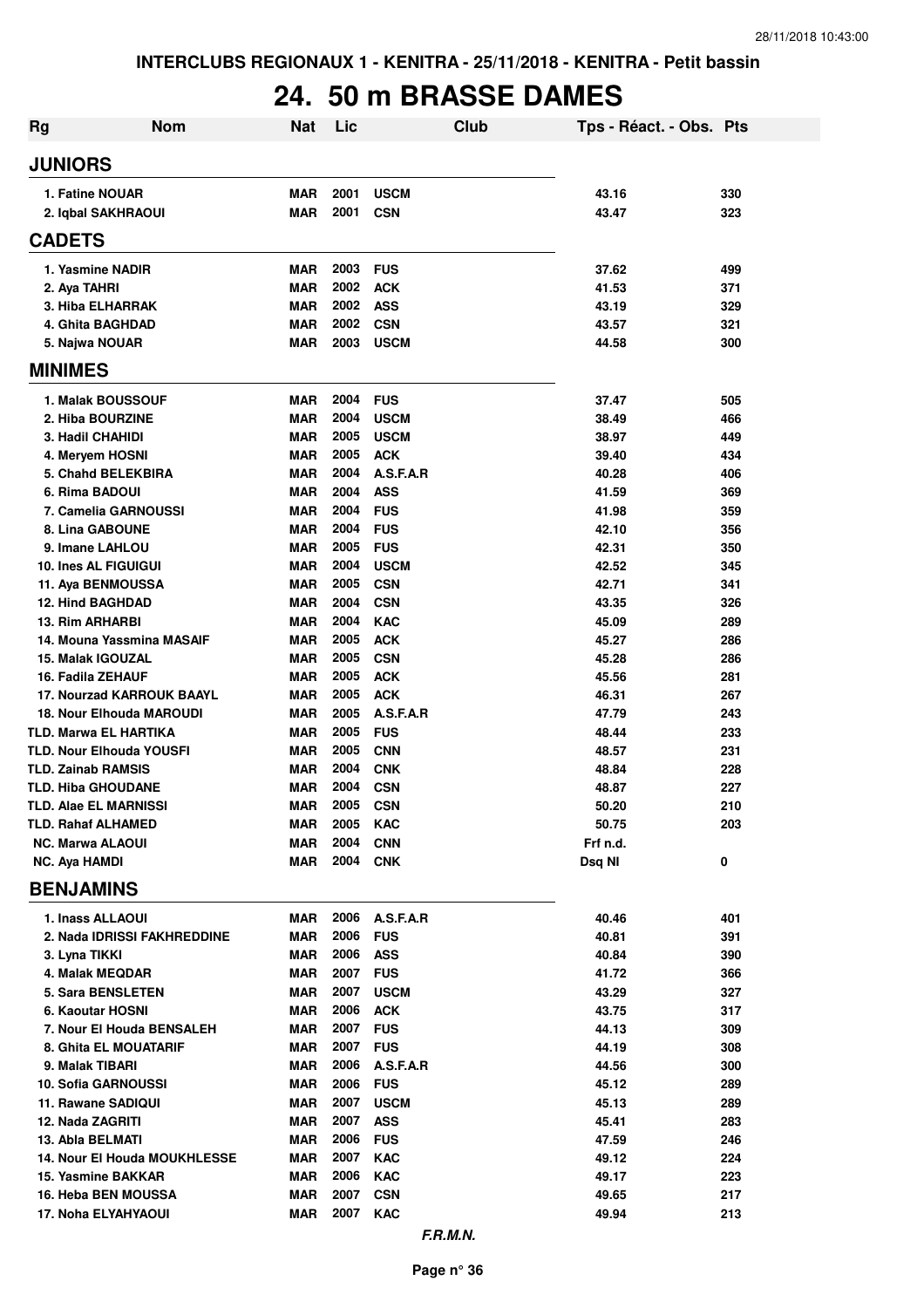## **24. 50 m BRASSE DAMES**

| Rg                     | <b>Nom</b>                             | Nat        | Lic  | Club        | Tps - Réact. - Obs. Pts |     |
|------------------------|----------------------------------------|------------|------|-------------|-------------------------|-----|
| <b>BENJAMINS</b>       |                                        |            |      |             |                         |     |
|                        | 18. Rachida KIDAYE                     | <b>MAR</b> | 2007 | <b>CNN</b>  | 50.09                   | 211 |
| 19. Hiba LAHLIMI       |                                        | <b>MAR</b> | 2007 | <b>ACK</b>  | 50.47                   | 206 |
|                        | 20. Rim BELAHNICHI                     | <b>MAR</b> | 2006 | A.S.F.A.R   | 50.60                   | 205 |
| 21. Hala ELMIR         |                                        | <b>MAR</b> | 2007 | <b>ASS</b>  | 50.75                   | 203 |
|                        | <b>22. Nour ENNAMIRI</b>               | <b>MAR</b> | 2007 | <b>KAC</b>  | 51.04                   | 199 |
|                        | 23. Hanane DIOURI                      | <b>MAR</b> | 2007 | <b>ASS</b>  | 53.30                   | 175 |
|                        | 24. Rim BOUCHIKHI                      | <b>MAR</b> | 2007 | A.S.F.A.R   | 53.32                   | 175 |
|                        | 25. Yasmine EL HAJJI                   | <b>MAR</b> | 2007 | <b>CNN</b>  | 53.59                   | 172 |
|                        | 26. Soraya EDDAOUE                     | <b>MAR</b> | 2006 | <b>CNN</b>  | 54.08                   | 168 |
|                        | 27. Fatima Zahra KAISSI                | <b>MAR</b> | 2007 | <b>CNK</b>  | 54.16                   | 167 |
|                        | 28. Elkhanssaa DLIMA                   | <b>MAR</b> | 2006 | <b>ACK</b>  | 54.22                   | 166 |
|                        | 29. Rayehana ELKACIMI                  | <b>MAR</b> | 2007 | <b>CNN</b>  | 54.28                   | 166 |
|                        | <b>30. Zineb KHARMICH</b>              | <b>MAR</b> | 2007 | <b>CNN</b>  | 54.57                   | 163 |
| 31. Selma TIYAL        |                                        | <b>MAR</b> | 2007 | A.S.F.A.R   | 54.75                   | 161 |
|                        | 32. Hajar KAIMECH                      | <b>MAR</b> | 2006 | A.S.F.A.R   | 54.78                   | 161 |
| 33. Lina ZDI           |                                        | <b>MAR</b> | 2006 | <b>CNN</b>  | 55.44                   | 155 |
|                        | 34. Yassmina IZOUGAGHEN                | <b>MAR</b> | 2007 | <b>CNN</b>  | 55.76                   | 153 |
|                        | 35. Dina Walae ALILOU                  | <b>MAR</b> | 2006 | <b>CNN</b>  | 59.56                   | 125 |
|                        | 36. Israe EDDAOUE                      | <b>MAR</b> | 2006 | <b>CNN</b>  | 1:02.20                 | 110 |
| <b>NC. Lina KHOUIA</b> |                                        | <b>MAR</b> | 2006 | <b>CNN</b>  | Frf n.d.                |     |
|                        | <b>NC. Ghita EL IDRISSI EL AMGHARI</b> | <b>MAR</b> | 2006 | <b>USCM</b> | Frf n.d.                |     |
|                        | <b>NC. Rhita MYESSER</b>               | <b>MAR</b> | 2007 | <b>USCM</b> | Frf n.d.                |     |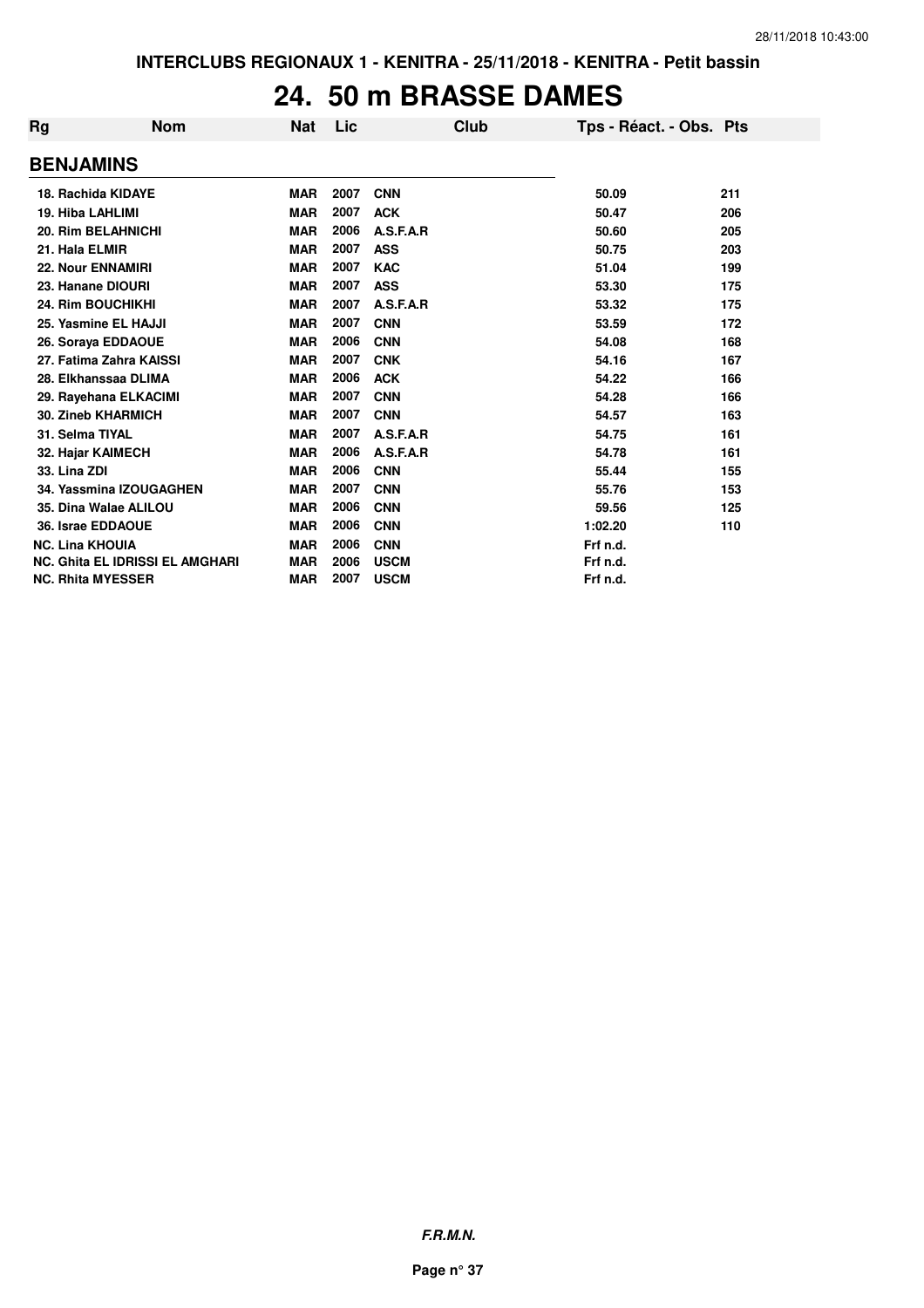## **25. 200 m NAGE LIBRE MESSIEURS**

| <b>Rg</b>                                             | <b>Nom</b> | <b>Nat</b>               | Lic          | Club                       | Tps - Réact. - Obs. Pts |            |
|-------------------------------------------------------|------------|--------------------------|--------------|----------------------------|-------------------------|------------|
| <b>SENIORS</b>                                        |            |                          |              |                            |                         |            |
| <b>NC. Med El Mehdi ESSADIQ</b>                       |            | <b>MAR</b>               | 1986         | <b>USCM</b>                | Frf n.d.                |            |
| <b>JUNIORS</b>                                        |            |                          |              |                            |                         |            |
| 1. Ali HEMRI                                          |            | <b>MAR</b>               | 2001         | <b>FUS</b>                 | 1:54.63                 | 704        |
| 2. Youssef HEMRI                                      |            | <b>MAR</b>               | 2001         | <b>FUS</b>                 | 1:54.79                 | 701        |
| 3. Ali MSOUGAR                                        |            | <b>MAR</b>               | 2001         | <b>FUS</b>                 | 1:56.95                 | 663        |
| <b>4. Achraf OUACHIKH</b>                             |            | <b>MAR</b>               | 2001         | <b>FUS</b>                 | 2:05.25                 | 540        |
| 5. Yassine NIHOU                                      |            | <b>MAR</b>               | 2001         | <b>CNN</b>                 | 2:17.75                 | 406        |
| 6. Mehdi ZOUGAGHI                                     |            | <b>MAR</b>               | 2001         | <b>USCM</b>                | 2:27.16                 | 333        |
| <b>TLD. Deyae Eddine QASSIRI</b>                      |            | <b>MAR</b>               | 2001         | <b>CSN</b>                 | 2:44.19                 | 239        |
| <b>NC. Taha MIFTAH</b>                                |            | <b>MAR</b>               | 2001         | <b>CNN</b>                 | Frf n.d.                |            |
| <b>CADETS</b>                                         |            |                          |              |                            |                         |            |
| 1. Youssef OUKHOUYA                                   |            | <b>MAR</b>               | 2002         | <b>FUS</b>                 | 2:05.87                 | 532        |
| 2. Anir SADIQUI                                       |            | <b>MAR</b>               | 2003         | <b>USCM</b>                | 2:07.25                 | 515        |
| 3. Adam BELAFIA                                       |            | <b>MAR</b>               | 2002         | <b>USCM</b>                | 2:07.30                 | 514        |
| 4. Rayane BOUHAFS                                     |            | <b>MAR</b>               | 2003         | <b>FUS</b>                 | 2:12.81                 | 453        |
| <b>5. BACHIR BENABDELJALIL</b>                        |            | <b>MAR</b>               | 2002         | <b>USCM</b>                | 2:17.00                 | 412        |
| 6. Soufiane TAYEBI                                    |            | <b>MAR</b>               | 2003         | <b>FUS</b>                 | 2:21.65                 | 373        |
| 7. Mehdi BENSALAH                                     |            | <b>MAR</b>               | 2002         | <b>CNN</b>                 | 2:31.31                 | 306        |
| 8. Zakaria BERRAHMA                                   |            | <b>MAR</b>               | 2003         | <b>ASS</b>                 | 2:37.50                 | 271        |
| <b>NC. Mohamed Amine ACHIBANE</b>                     |            | <b>MAR</b>               | 2002         | <b>CNN</b>                 | Frf n.d.                |            |
| <b>NC. Yahya ELBRIDI</b><br><b>NC. Dorian TRUQUEZ</b> |            | <b>MAR</b><br><b>MAR</b> | 2003<br>2002 | <b>USCM</b><br><b>USCM</b> | Frf n.d.<br>Frf n.d.    |            |
|                                                       |            |                          |              |                            |                         |            |
| <b>MINIMES</b>                                        |            |                          |              |                            |                         |            |
| 1. Yasser BENCHEBBA                                   |            | <b>MAR</b>               | 2004         | <b>FUS</b>                 | 2:02.91                 | 571        |
| 2. Hamza BENHLIMA                                     |            | <b>MAR</b>               | 2004         | <b>USCM</b>                | 2:06.53                 | 523        |
| <b>3. CHAHINE SAID</b>                                |            | <b>MAR</b>               | 2005         | <b>USCM</b>                | 2:09.13                 | 492        |
| 4. Adam BOURZINE                                      |            | <b>MAR</b>               | 2005         | <b>USCM</b>                | 2:10.93                 | 472        |
| 5. Sami KASMI                                         |            | <b>MAR</b>               | 2005         | <b>FUS</b>                 | 2:24.38                 | 352        |
| 6. Yahya TOURABI                                      |            | <b>MAR</b>               | 2005         | <b>FUS</b>                 | 2:25.38                 | 345        |
| 7. Ahmed Rayane ELYACOUTI                             |            | <b>MAR</b>               | 2005         | <b>USCM</b>                | 2:27.21                 | 332        |
| 8. Mohammed EL KHDARI                                 |            | <b>MAR</b>               | 2004         | <b>CSN</b>                 | 2:27.54                 | 330        |
| 9. Aymane BOUZAIDI                                    |            | <b>MAR</b>               | 2005         | <b>CSN</b>                 | 2:29.97                 | 314        |
| <b>TLD. Mohamed SAHTARI</b>                           |            | <b>MAR</b>               | 2005         | <b>KAC</b>                 | 2:51.85                 | 209        |
| <b>BENJAMINS</b>                                      |            |                          |              |                            |                         |            |
| 1. Marwane SEBBATA                                    |            | <b>MAR</b>               | 2006         | <b>USCM</b>                | 2:11.34                 | 468        |
| 2. Hamza KAMAL                                        |            | <b>MAR</b>               | 2006         | <b>USCM</b>                | 2:15.16                 | 429        |
| 3. Yassine SEBBATA                                    |            | <b>MAR</b>               | 2006         | <b>USCM</b>                | 2:16.92                 | 413        |
| 4. Akram NEJJAR                                       |            | <b>MAR</b>               | 2006         | <b>USCM</b>                | 2:17.45                 | 408        |
| <b>5. Omar BENMOUSSA</b>                              |            | <b>MAR</b>               | 2006         | <b>USCM</b>                | 2:18.00                 | 403        |
| <b>6. Jad KHERBOUCHE</b>                              |            | <b>MAR</b>               | 2006         | <b>ACK</b>                 | 2:22.06                 | 370        |
| 7. Samy BENCHEBBA                                     |            | <b>MAR</b>               | 2006         | <b>FUS</b>                 | 2:31.22                 | 306        |
| 8. Jade KISSAMI                                       |            | <b>MAR</b>               | 2006         | <b>FUS</b>                 | 2:31.47                 | 305        |
| 9. Ali ELKHALIL                                       |            | <b>MAR</b>               | 2006         | <b>FUS</b>                 | 2:33.43                 | 293        |
| 10. Asaad BOULMAKOUL                                  |            | <b>MAR</b>               | 2006         | <b>ASS</b>                 | 2:34.00                 | 290        |
| 11. Hassan ELALAMI                                    |            | <b>MAR</b>               | 2006         | <b>FUS</b>                 | 2:34.41                 | 288        |
| 12. Sami EL ANOUAR                                    |            | <b>MAR</b>               | 2007         | <b>USCM</b>                | 2:41.05                 | 254        |
| <b>13. Youssef BEKKAOUI</b>                           |            | <b>MAR</b>               | 2006<br>2007 | <b>ASS</b>                 | 2:42.93                 | 245        |
| <b>14. Zaid ZNAIDI</b>                                |            | <b>MAR</b>               |              | <b>USCM</b>                | 2:43.04                 | 244        |
| <b>15. Youssef GABOUNE</b>                            |            | <b>MAR</b>               | 2007<br>2006 | <b>FUS</b>                 | 2:43.12                 | 244        |
| 16. Hamza FILALI                                      |            | <b>MAR</b>               | 2006         | <b>USCM</b>                | 2:43.50                 | 242        |
| 17. Hamza FOUKAHY<br>18. Mohammed ELOTMANY            |            | <b>MAR</b><br>MAR        | 2007         | <b>FUS</b><br><b>CNN</b>   | 2:44.13<br>2:44.81      | 240<br>237 |
|                                                       |            |                          |              |                            |                         |            |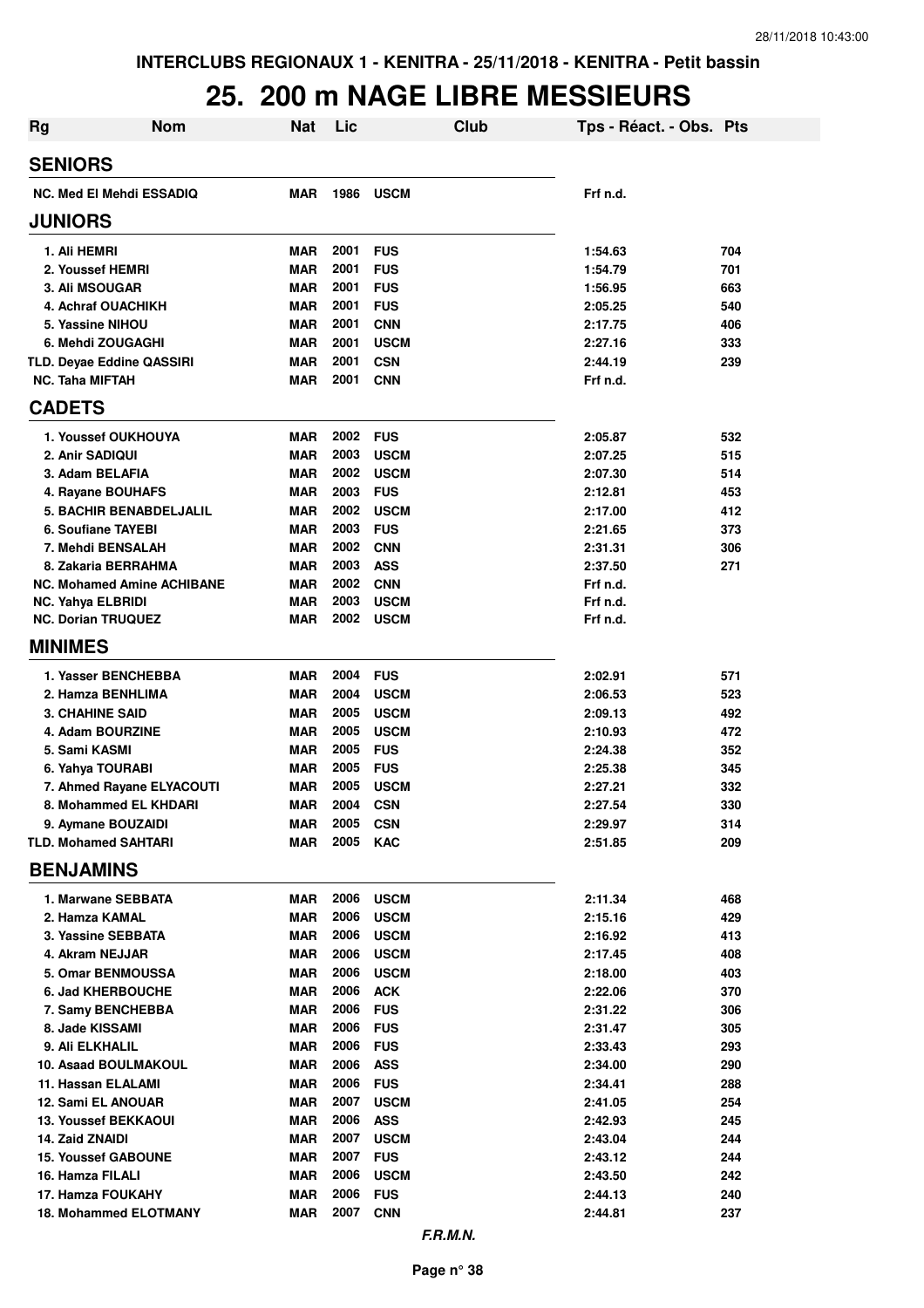#### **25. 200 m NAGE LIBRE MESSIEURS**

| Rg | <b>Nom</b>                          | <b>Nat</b> | Lic  |             | Club | Tps - Réact. - Obs. Pts |     |
|----|-------------------------------------|------------|------|-------------|------|-------------------------|-----|
|    | <b>BENJAMINS</b>                    |            |      |             |      |                         |     |
|    | <b>18. Omar EL AMRAOUI</b>          | <b>MAR</b> | 2007 | <b>USCM</b> |      | 2:44.81                 | 237 |
|    | 20. Yassine MIFTAH                  | <b>MAR</b> | 2006 | <b>CNN</b>  |      | 2:47.19                 | 227 |
|    | 21. Omar MOUMINA                    | <b>MAR</b> | 2006 | <b>FUS</b>  |      | 2:52.78                 | 205 |
|    | 22. Hamza EL MKHENTAR               | <b>MAR</b> | 2007 | <b>USCM</b> |      | 2:54.50                 | 199 |
|    | 23. Adib BOUAYAD                    | <b>MAR</b> | 2007 | <b>USCM</b> |      | 2:57.90                 | 188 |
|    | 24. Adam ELFAHSSI                   | <b>MAR</b> | 2007 | <b>FUS</b>  |      | 2:58.05                 | 188 |
|    | <b>25. Hatim YAMOUNE</b>            | <b>MAR</b> | 2007 | <b>CSN</b>  |      | 3:00.03                 | 181 |
|    | 26. Mohamed Ayoub OUADI             | <b>MAR</b> | 2007 | <b>ASS</b>  |      | 3:00.16                 | 181 |
|    | 27. Mohammed BENHALIMA              | <b>MAR</b> | 2007 | <b>USCM</b> |      | 3:02.59                 | 174 |
|    | 28. Mohamed Taha OBILAT             | <b>MAR</b> | 2007 | <b>CSN</b>  |      | 3:12.84                 | 147 |
|    | 29. Mohamed Aymane SGHIOURI IDRISSI | <b>MAR</b> | 2006 | <b>CNN</b>  |      | 3:14.75                 | 143 |
|    | 30. Ryad MALKI                      | <b>MAR</b> | 2006 | <b>CNN</b>  |      | 3:16.63                 | 139 |
|    | <b>31. Mohammed ELHACHEMI</b>       | <b>MAR</b> | 2006 | <b>ASS</b>  |      | 3:20.55                 | 131 |
|    | 32. Jad TNEAMOU                     | <b>MAR</b> | 2007 | <b>CSN</b>  |      | 3:27.72                 | 118 |
|    | 33. Rayane IRAAMANE                 | <b>MAR</b> | 2006 | <b>ASS</b>  |      | 3:39.72                 | 100 |
|    | <b>NC. BAKR THAMI ALAMI</b>         | <b>MAR</b> | 2006 | <b>USCM</b> |      | Frf n.d.                |     |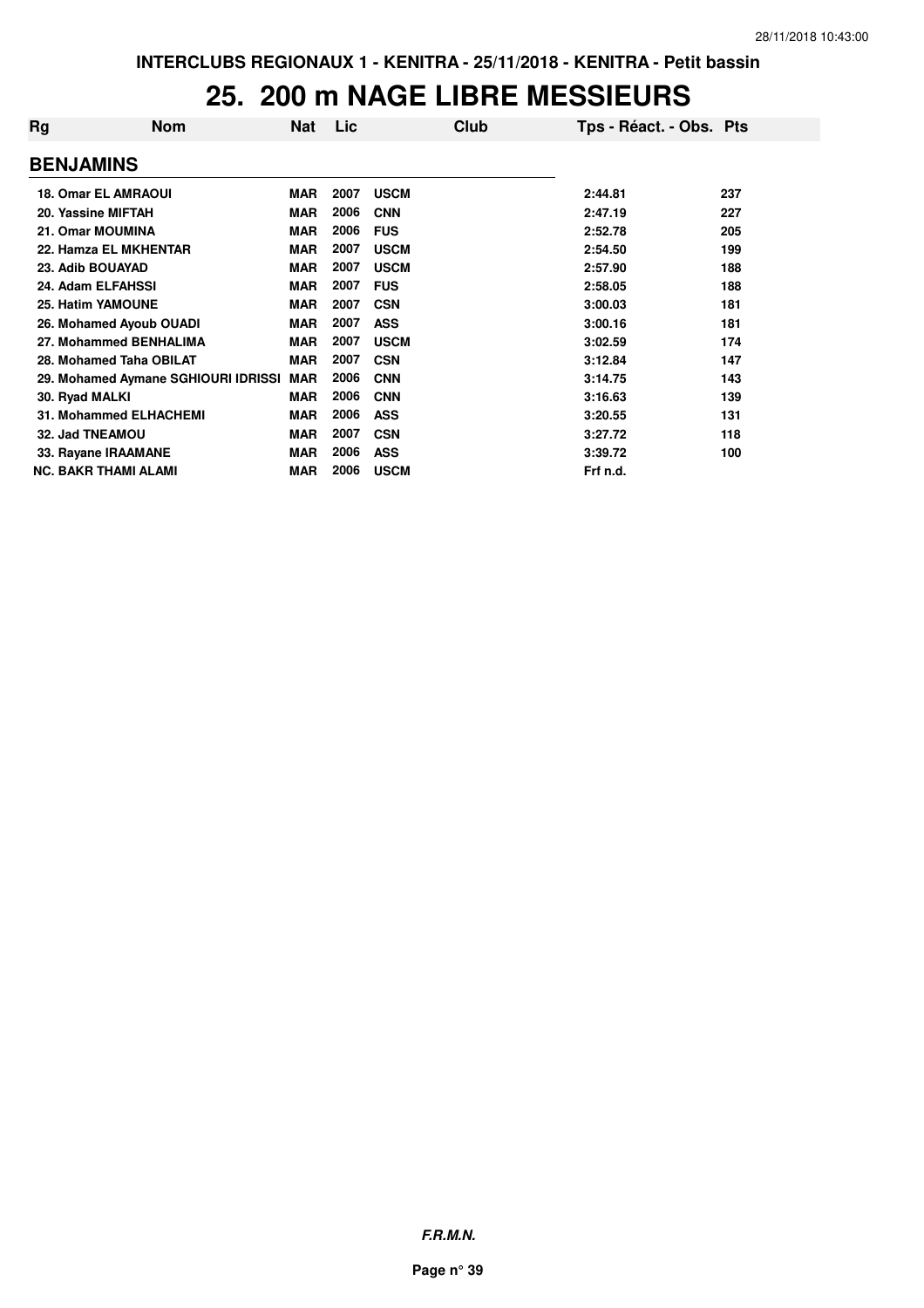## **26. 200 m NAGE LIBRE DAMES**

| Rg                                        | <b>Nom</b>                      | <b>Nat</b>               | Lic          | Club                      | Tps - Réact. - Obs. Pts |            |
|-------------------------------------------|---------------------------------|--------------------------|--------------|---------------------------|-------------------------|------------|
| <b>JUNIORS</b>                            |                                 |                          |              |                           |                         |            |
| 1. Kholoud RHNANE                         |                                 | <b>MAR</b>               | 2001         | <b>FUS</b>                | 2:22.81                 | 495        |
| 2. Mariam BENSALAH                        |                                 | MAR                      | 2001         | <b>USCM</b>               | 2:26.25                 | 461        |
| <b>CADETS</b>                             |                                 |                          |              |                           |                         |            |
| 1. Taghrid DAHBANI                        |                                 | <b>MAR</b>               | 2003         | <b>FUS</b>                | 2:16.04                 | 572        |
|                                           | 2. Ayat Allah EL ANOUAR         | <b>MAR</b>               | 2002         | <b>FUS</b>                | 2:18.59                 | 541        |
| 3. Imane BASKACH                          |                                 | <b>MAR</b>               | 2003         | <b>USCM</b>               | 2:21.91                 | 504        |
| 4. Hiba ELHARRAK                          |                                 | <b>MAR</b>               | 2002         | <b>ASS</b>                | 2:35.41                 | 384        |
| 5. Najwa NOUAR                            |                                 | MAR                      | 2003         | <b>USCM</b>               | 2:37.79                 | 367        |
| <b>MINIMES</b>                            |                                 |                          |              |                           |                         |            |
| 1. Hiba BOURZINE                          |                                 | <b>MAR</b>               | 2004         | <b>USCM</b>               | 2:12.91                 | 614        |
| 2. Lina DANNA                             |                                 | <b>MAR</b>               | 2005         | <b>USCM</b>               | 2:13.04                 | 612        |
| 3. Maha BASKACH                           |                                 | <b>MAR</b>               | 2005         | <b>USCM</b>               | 2:15.69                 | 577        |
| 4. Maryem DAGRI                           |                                 | <b>MAR</b>               | 2005         | <b>USCM</b>               | 2:17.37                 | 556        |
| <b>5. Hiba CHOUAIBI</b>                   |                                 | <b>MAR</b>               | 2004         | <b>USCM</b>               | 2:20.58                 | 519        |
| <b>6. Malak BOUSSOUF</b>                  |                                 | <b>MAR</b>               | 2004         | <b>FUS</b>                | 2:23.69                 | 486        |
| 7. Abrare BELRHITI                        |                                 | <b>MAR</b>               | 2004         | <b>FUS</b>                | 2:23.84                 | 484        |
| 8. Jennate RIMI                           |                                 | <b>MAR</b>               | 2005         | <b>FUS</b>                | 2:24.10                 | 482        |
|                                           | 9. Rime Ines EL RHOUBARI        | <b>MAR</b>               | 2004         | <b>FUS</b>                | 2:24.35                 | 479        |
| 10. Meryem BENAYACHE                      |                                 | <b>MAR</b>               | 2004         | <b>USCM</b>               | 2:25.33                 | 469        |
| 11. Camelia GARNOUSSI<br>12. Yasmine RIAD |                                 | <b>MAR</b><br><b>MAR</b> | 2004<br>2004 | <b>FUS</b><br><b>FUS</b>  | 2:28.10                 | 444<br>440 |
| <b>13. Alae ELMEKKAOUI</b>                |                                 | <b>MAR</b>               | 2005         | <b>CNN</b>                | 2:28.48<br>2:31.33      | 416        |
|                                           | 14. Oumaima RACHIDI ALAOUI      | <b>MAR</b>               | 2004         | <b>USCM</b>               | 2:34.72                 | 389        |
| <b>15. Lina GABOUNE</b>                   |                                 | <b>MAR</b>               | 2004         | <b>FUS</b>                | 2:37.50                 | 369        |
| <b>16. Ines AL FIGUIGUI</b>               |                                 | <b>MAR</b>               | 2004         | <b>USCM</b>               | 2:38.97                 | 359        |
| <b>17. Sara BELLAMINE</b>                 |                                 | <b>MAR</b>               | 2004         | <b>ASS</b>                | 2:40.20                 | 350        |
|                                           | <b>18. Imane BOUTARBOUCH</b>    | <b>MAR</b>               | 2004         | <b>ASS</b>                | 2:40.44                 | 349        |
| <b>BENJAMINS</b>                          |                                 |                          |              |                           |                         |            |
| 1. Meryem BAHAJOUB                        |                                 | <b>MAR</b>               | 2006         | <b>FUS</b>                | 2:25.56                 | 467        |
| 2. Sofia GARNOUSSI                        |                                 | <b>MAR</b>               | 2006         | <b>FUS</b>                | 2:28.10                 | 444        |
| 3. Malak MEQDAR                           |                                 | MAR                      | 2007         | <b>FUS</b>                | 2:29.03                 | 435        |
| <b>4. Zineb ATILLAH</b>                   |                                 | <b>MAR</b>               | 2006         | <b>FUS</b>                | 2:32.13                 | 409        |
| <b>5. Nada RAGTAOUI</b>                   |                                 | <b>MAR</b>               | 2007         | <b>FUS</b>                | 2:32.31                 | 408        |
|                                           | 6. Nada IDRISSI FAKHREDDINE     | MAR                      | 2006         | <b>FUS</b>                | 2:36.05                 | 379        |
|                                           | 7. Nour El Houda BENSALEH       | <b>MAR</b>               | 2007         | <b>FUS</b>                | 2:37.35                 | 370        |
| 8. Abla BELMATI                           |                                 | <b>MAR</b>               | 2006         | <b>FUS</b>                | 2:37.78                 | 367        |
| 9. Salma RHOUL                            |                                 | <b>MAR</b>               | 2006         | <b>FUS</b>                | 2:40.06                 | 351        |
| 10. Youssra ELMAZOUNI<br>11. Lina YAQOUBI |                                 | <b>MAR</b><br><b>MAR</b> | 2006<br>2006 | <b>CSN</b>                | 2:41.03                 | 345<br>323 |
| <b>12. Sara BENSLETEN</b>                 |                                 | <b>MAR</b>               | 2007         | <b>CSN</b><br><b>USCM</b> | 2:44.53<br>2:46.98      | 309        |
| <b>13. Rim ELAMRAOUI</b>                  |                                 | <b>MAR</b>               | 2006         | <b>FUS</b>                | 2:48.72                 | 300        |
| <b>14. Ghita EL MOUATARIF</b>             |                                 | <b>MAR</b>               | 2007         | <b>FUS</b>                | 2:48.75                 | 300        |
| 15. Rawane SADIQUI                        |                                 | <b>MAR</b>               | 2007         | <b>USCM</b>               | 2:49.03                 | 298        |
| <b>16. Douaa EL YAAGOUBI</b>              |                                 | MAR                      | 2007         | <b>USCM</b>               | 2:55.66                 | 266        |
| 17. Hibat Allah SEMLALI                   |                                 | <b>MAR</b>               | 2007         | <b>KAC</b>                | 2:55.97                 | 264        |
| 18. Majdouline NIHOU                      |                                 | <b>MAR</b>               | 2007         | <b>CNN</b>                | 3:03.97                 | 231        |
| 19. Lyna TIKKI                            |                                 | <b>MAR</b>               | 2006         | <b>ASS</b>                | 3:04.91                 | 228        |
|                                           | 20. Nour El Houda MOUKHLESSE    | <b>MAR</b>               | 2007         | <b>KAC</b>                | 3:14.94                 | 194        |
| 21. Yasmine BAKKAR                        |                                 | MAR                      | 2006         | <b>KAC</b>                | 3:26.72                 | 163        |
| 22. Rim AQUIL                             |                                 | <b>MAR</b>               | 2007         | <b>ASS</b>                | 3:46.28                 | 124        |
| 23. Marwa JABAR                           |                                 | <b>MAR</b>               | 2007         | <b>CNN</b>                | 3:54.63                 | 111        |
|                                           | NC. Ghita EL IDRISSI EL AMGHARI | <b>MAR</b>               | 2006         | <b>USCM</b>               | Frf n.d.                |            |
| <b>NC. Rhita MYESSER</b>                  |                                 | <b>MAR</b>               | 2007         | <b>USCM</b>               | Frf n.d.                |            |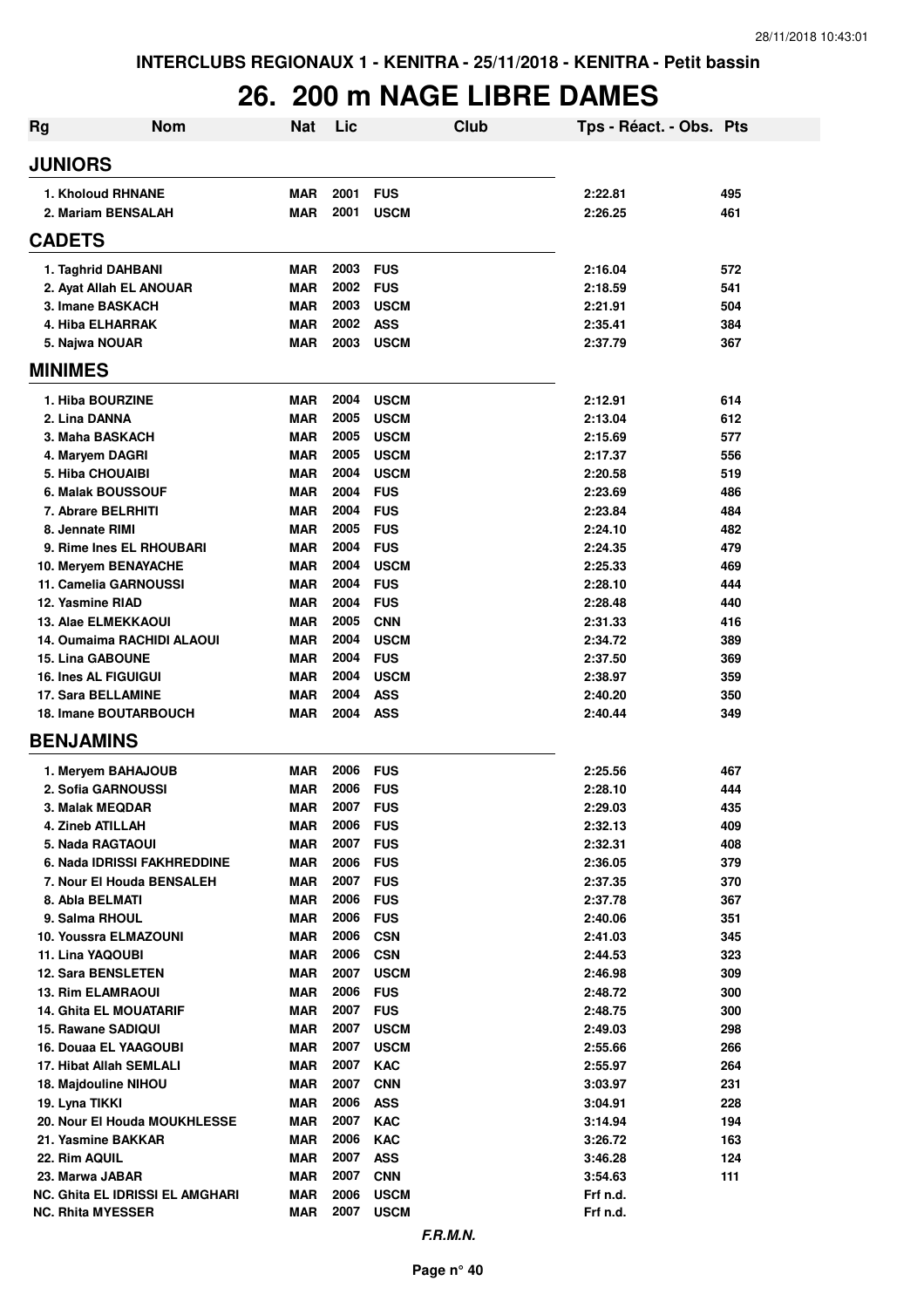## **26. 200 m NAGE LIBRE DAMES**

| Rg                         | <b>Nom</b> | <b>Nat</b> | <b>Lic</b> | Club | Tps - Réact. - Obs. Pts |  |
|----------------------------|------------|------------|------------|------|-------------------------|--|
| <b>BENJAMINS</b>           |            |            |            |      |                         |  |
| <b>NC. Noha ELYAHYAOUI</b> |            | MAR        | 2007 KAC   |      | <b>\bandon</b>          |  |
| <b>NC. Jannat BAYADOU</b>  |            | <b>MAR</b> | 2007 KAC   |      | Dsg FD                  |  |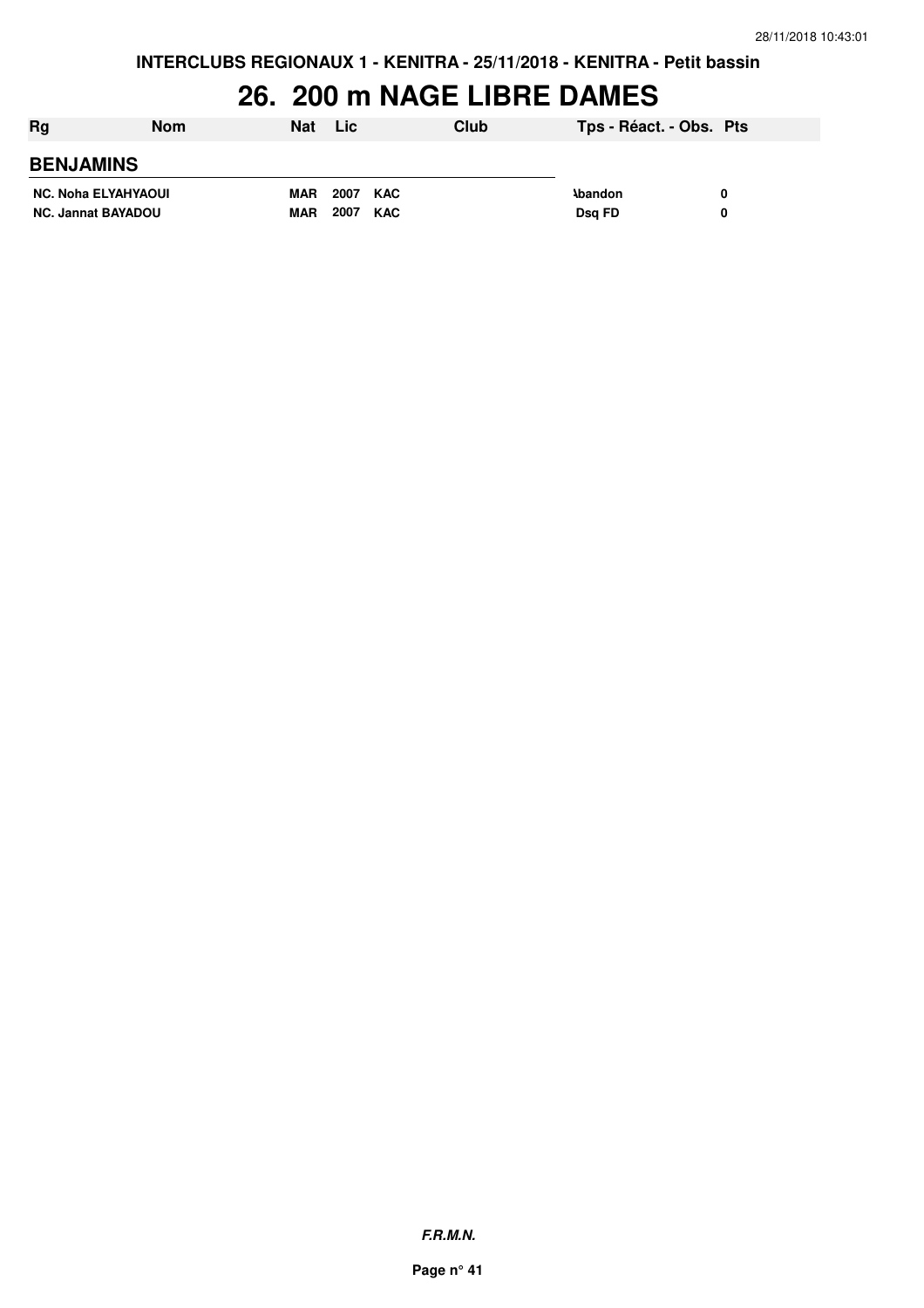#### **27. 100 m NAGE LIBRE MESSIEURS**

| <b>Rg</b> | <b>Nom</b>                                                  | <b>Nat</b>               | Lic          |                           | Club | Tps - Réact. - Obs. Pts |            |
|-----------|-------------------------------------------------------------|--------------------------|--------------|---------------------------|------|-------------------------|------------|
|           | <b>SENIORS</b>                                              |                          |              |                           |      |                         |            |
|           | 1. Hassan ZEDDOUK                                           | <b>MAR</b>               | 1997         | <b>FUS</b>                |      | 55.81                   | 593        |
|           | <b>NC. Alae Eddine GZALI</b>                                | <b>MAR</b>               | 1997         | <b>KAC</b>                |      | Frf exc.                |            |
|           | <b>NC. Badreddine FAWZI</b>                                 | <b>MAR</b>               | 1991         | <b>USCM</b>               |      | Frf n.d.                |            |
|           | <b>JUNIORS</b>                                              |                          |              |                           |      |                         |            |
|           | 1. Ali HEMRI                                                | <b>MAR</b>               | 2001         | <b>FUS</b>                |      | 53.00                   | 693        |
|           | 2. Youssef HEMRI                                            | <b>MAR</b>               | 2001         | <b>FUS</b>                |      | 54.41                   | 641        |
|           | 3. Ali MSOUGAR                                              | <b>MAR</b>               | 2001         | <b>FUS</b>                |      | 54.44                   | 639        |
|           | 4. Med Yassine BOUKHARI                                     | <b>MAR</b>               | 2001         | <b>FUS</b>                |      | 54.63                   | 633        |
|           | 5. Med Saad EL HADI                                         | <b>MAR</b>               | 2000         | <b>USCM</b>               |      | 56.44                   | 574        |
|           | 6. Achraf OUACHIKH                                          | <b>MAR</b>               | 2001<br>2001 | <b>FUS</b>                |      | 56.75                   | 564        |
|           | 7. Mehdi ZOUGAGHI<br>8. Omar AZIKOU                         | <b>MAR</b><br><b>MAR</b> | 2000         | <b>USCM</b><br><b>KAC</b> |      | 1:03.25<br>1:03.72      | 408<br>399 |
|           | <b>TLD. Deyae Eddine QASSIRI</b>                            | <b>MAR</b>               | 2001         | <b>CSN</b>                |      | 1:11.19                 | 286        |
|           | <b>NC. Yassine NIHOU</b>                                    | <b>MAR</b>               | 2001         | <b>CNN</b>                |      | Frf n.d.                |            |
|           | <b>NC. Taha MIFTAH</b>                                      | <b>MAR</b>               | 2001         | <b>CNN</b>                |      | Frf n.d.                |            |
|           | <b>NC. Adam BAQQASS</b>                                     | <b>MAR</b>               | 2001         | <b>CNN</b>                |      | <b>Abandon</b>          | 0          |
|           | <b>CADETS</b>                                               |                          |              |                           |      |                         |            |
|           | 1. Mohamed Taha MALKI                                       | <b>MAR</b>               | 2003         | <b>FUS</b>                |      | 57.32                   | 548        |
|           | 2. Abdenasser LAKRANE                                       | <b>MAR</b>               | 2002         | <b>ACK</b>                |      | 59.29                   | 495        |
|           | 3. Anir SADIQUI                                             | <b>MAR</b>               | 2003         | <b>USCM</b>               |      | 59.75                   | 484        |
|           | <b>4. BACHIR BENABDELJALIL</b>                              | <b>MAR</b>               | 2002         | <b>USCM</b>               |      | 59.88                   | 480        |
|           | 5. Rayane BOUHAFS                                           | <b>MAR</b>               | 2003         | <b>FUS</b>                |      | 59.94                   | 479        |
|           | 6. Wail BEZOTE                                              | <b>MAR</b>               | 2002         | <b>KAC</b>                |      | 1:01.65                 | 440        |
|           | 7. Mehdi SENIHJI                                            | <b>MAR</b>               | 2003         | <b>CNN</b>                |      | 1:05.90                 | 360        |
|           | 8. Soufiane TAYEBI                                          | <b>MAR</b>               | 2003         | <b>FUS</b>                |      | 1:06.22                 | 355        |
|           | 9. Mehdi SAISSI HASSANI                                     | <b>MAR</b>               | 2002         | <b>ACK</b>                |      | 1:06.37                 | 353        |
|           | 10. Mehdi BENSALAH                                          | <b>MAR</b>               | 2002         | <b>CNN</b>                |      | 1:07.54                 | 335        |
|           | 11. Anass ILGUIM                                            | <b>MAR</b>               | 2003         | <b>CNN</b>                |      | 1:07.88                 | 330        |
|           | <b>12. El Khalil EL MAZOUNI</b><br>13. Ahmed Ghassane MAGRI | <b>MAR</b>               | 2003<br>2003 | <b>CSN</b>                |      | 1:08.44                 | 322        |
|           | <b>TLD. Yasser MOATASSIM BILLAH</b>                         | <b>MAR</b><br><b>MAR</b> | 2003         | <b>ASS</b><br><b>CNN</b>  |      | 1:09.37<br>1:13.63      | 309<br>258 |
|           | TLD. Mohamed Ayoub EL GHIATI                                | MAR                      | 2003         | <b>ACK</b>                |      | 1:21.10                 | 193        |
|           | <b>NC. Mohamed Amine ACHIBANE</b>                           | MAR                      | 2002         | <b>CNN</b>                |      | Frf n.d.                |            |
|           | <b>NC. Dorian TRUQUEZ</b>                                   | MAR                      | 2002         | <b>USCM</b>               |      | Frf n.d.                |            |
|           | <b>MINIMES</b>                                              |                          |              |                           |      |                         |            |
|           | 1. Yasser BENCHEBBA                                         | MAR                      | 2004         | <b>FUS</b>                |      | 57.03                   | 556        |
|           | 2. Adam BOURZINE                                            | MAR                      | 2005         | <b>USCM</b>               |      | 59.64                   | 486        |
|           | 3. Mohamed Sami ZEMZAMI                                     | MAR                      | 2005         | <b>USCM</b>               |      | 1:00.18                 | 473        |
|           | 4. Ayman BOUCETTA                                           | MAR<br><b>MAR</b>        | 2005<br>2004 | <b>CNN</b>                |      | 1:02.25                 | 428        |
|           | 5. Anas BOUYAKOUBI<br>6. Mohammed EL KHDARI                 | <b>MAR</b>               | 2004         | A.S.F.A.R<br><b>CSN</b>   |      | 1:04.44<br>1:05.47      | 385<br>367 |
|           | 7. Sami KASMI                                               | MAR                      | 2005         | <b>FUS</b>                |      | 1:05.78                 | 362        |
|           | 8. Zakaria HIBAOUI                                          | <b>MAR</b>               | 2004         | <b>ACK</b>                |      | 1:06.41                 | 352        |
|           | 9. Aymane BOUZAIDI                                          | <b>MAR</b>               | 2005         | <b>CSN</b>                |      | 1:06.53                 | 350        |
|           | 10. Yahya TOURABI                                           | MAR                      | 2005         | <b>FUS</b>                |      | 1:06.65                 | 348        |
|           | 11. Mehdi REFFASS                                           | MAR                      | 2005         | <b>CNN</b>                |      | 1:10.81                 | 290        |
|           | 12. Mohammed Amjad BENDGUIG                                 | MAR                      | 2004         | <b>CSN</b>                |      | 1:11.23                 | 285        |
|           | <b>13. Adil NOUIRA</b>                                      | MAR                      | 2004         | <b>KAC</b>                |      | 1:11.44                 | 283        |
|           | 14. Oussama HATGA                                           | MAR                      | 2004         | <b>ACK</b>                |      | 1:13.88                 | 256        |
|           | 15. Ahmed Rayane ELYACOUTI                                  | MAR                      | 2005         | <b>USCM</b>               |      | 1:14.44                 | 250        |
|           | <b>16. Ahmed AIT BARGACH</b>                                | MAR                      | 2005         | <b>ASS</b>                |      | 1:14.71                 | 247        |
|           | TLD. Mohamed SAHTARI                                        | MAR                      | 2005         | <b>KAC</b>                |      | 1:16.78                 | 228        |
|           | TLD. Wael KABIRI                                            | MAR                      | 2005         | <b>CNN</b>                |      | 1:19.07                 | 208        |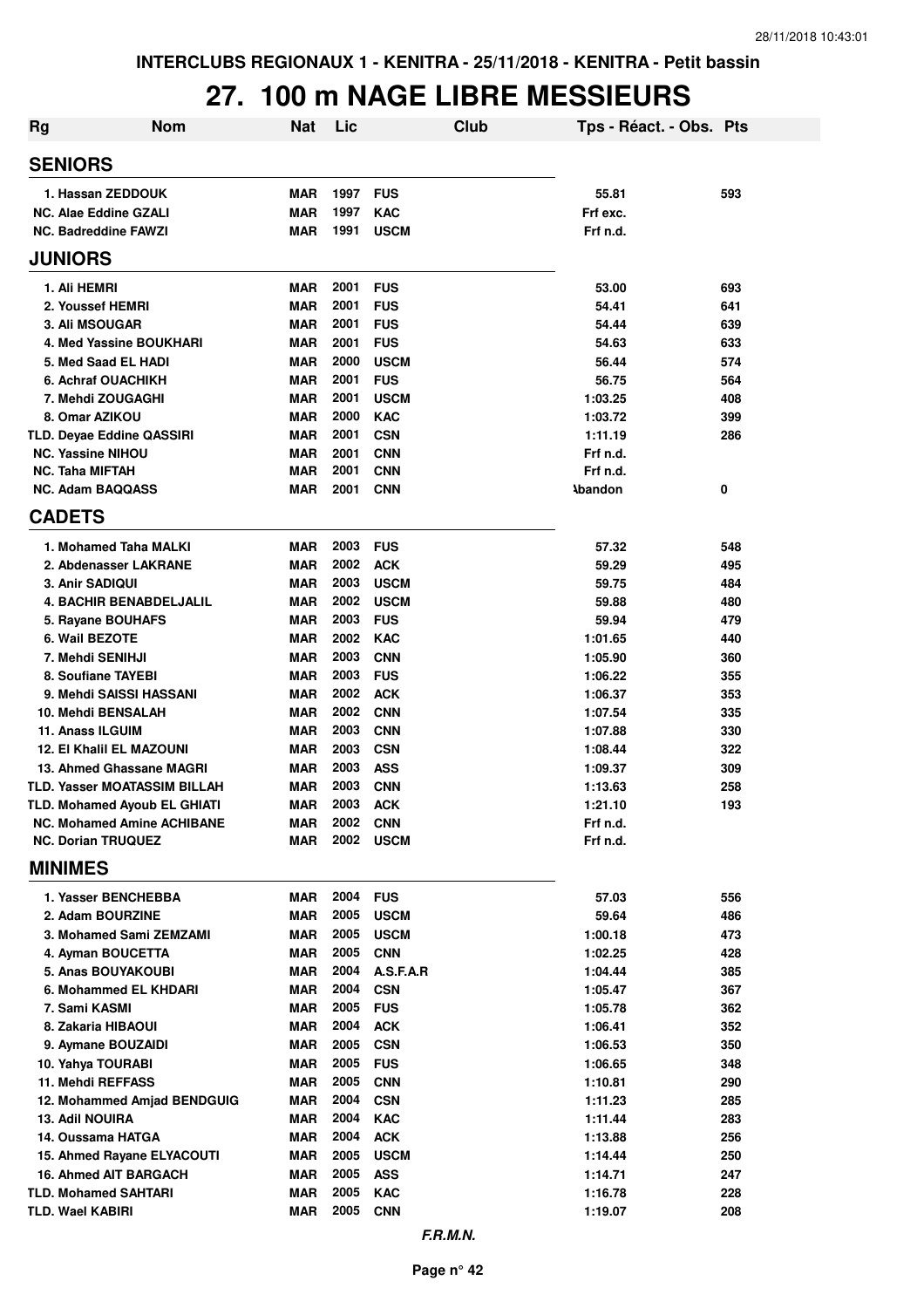## **27. 100 m NAGE LIBRE MESSIEURS**

| <b>Nom</b><br>Rg                             | <b>Nat</b>               | Lic          |                          | <b>Club</b> | Tps - Réact. - Obs. Pts |            |
|----------------------------------------------|--------------------------|--------------|--------------------------|-------------|-------------------------|------------|
| <b>MINIMES</b>                               |                          |              |                          |             |                         |            |
| <b>TLD. Youssef EL HARRAK</b>                | <b>MAR</b>               | 2005         | <b>CNN</b>               |             | 1:19.81                 | 203        |
| <b>TLD. Aymane BERRAHMA</b>                  | <b>MAR</b>               | 2005         | <b>ASS</b>               |             | 1:19.94                 | 202        |
| <b>TLD. Hossam HANZAZI</b>                   | <b>MAR</b>               | 2004         | <b>ASS</b>               |             | 1:20.50                 | 197        |
| <b>TLD. Othmane ELMAHI</b>                   | <b>MAR</b>               | 2005         | <b>CNN</b>               |             | 1:22.40                 | 184        |
| <b>TLD. Adam Abdelhamid HRITTA</b>           | <b>MAR</b>               | 2005         | <b>ASS</b>               |             | 1:24.12                 | 173        |
| <b>TLD. Omar BELKOURCHIA</b>                 | <b>MAR</b>               | 2005         | <b>ASS</b>               |             | 1:27.30                 | 155        |
| <b>TLD. Mohamed Badr BOUCHTI</b>             | <b>MAR</b>               | 2005         | <b>CNN</b>               |             | 1:29.61                 | 143        |
| <b>TLD. Mohamed Souhail ABBOUD</b>           | <b>MAR</b>               | 2005         | <b>ASS</b>               |             | 1:30.85                 | 137        |
| <b>TLD. Yassine EL HAMZAOUI</b>              | <b>MAR</b>               | 2005         | <b>ACK</b>               |             | 1:34.13                 | 123        |
| <b>BENJAMINS</b>                             |                          |              |                          |             |                         |            |
| 1. Marwane SEBBATA                           | MAR                      | 2006         | <b>USCM</b>              |             | 1:01.21                 | 450        |
| 2. Yassine SEBBATA                           | <b>MAR</b>               | 2006         | <b>USCM</b>              |             | 1:03.12                 | 410        |
| 3. Akram NEJJAR                              | <b>MAR</b>               | 2006         | <b>USCM</b>              |             | 1:03.73                 | 398        |
| 4. Jad KHERBOUCHE                            | <b>MAR</b>               | 2006         | <b>ACK</b>               |             | 1:05.46                 | 368        |
| 5. Jade KISSAMI                              | <b>MAR</b>               | 2006         | <b>FUS</b>               |             | 1:10.53                 | 294        |
| 6. Samy BENCHEBBA                            | <b>MAR</b>               | 2006         | <b>FUS</b>               |             | 1:10.56                 | 293        |
| 7. Asaad BOULMAKOUL                          | <b>MAR</b>               | 2006         | <b>ASS</b>               |             | 1:10.97                 | 288        |
| 8. Yassine MIFTAH                            | <b>MAR</b>               | 2006         | <b>CNN</b>               |             | 1:11.92                 | 277        |
| 9. Hassan ELALAMI                            | <b>MAR</b>               | 2006         | <b>FUS</b>               |             | 1:12.78                 | 267        |
| <b>10. Ali ELKHALIL</b>                      | <b>MAR</b>               | 2006         | <b>FUS</b>               |             | 1:12.94                 | 266        |
| 11. Zaid ZNAIDI                              | <b>MAR</b>               | 2007         | <b>USCM</b>              |             | 1:15.20                 | 242        |
| 12. Mohammed ELOTMANY                        | <b>MAR</b>               | 2007         | <b>CNN</b>               |             | 1:15.22                 | 242        |
| 13. Hamza FOUKAHY                            | <b>MAR</b>               | 2006         | <b>FUS</b>               |             | 1:15.35                 | 241        |
| <b>14. Youssef BEKKAOUI</b>                  | MAR                      | 2006         | <b>ASS</b>               |             | 1:15.58                 | 239        |
| <b>15. Omar EL AMRAOUI</b>                   | <b>MAR</b>               | 2007         | <b>USCM</b>              |             | 1:17.90                 | 218        |
| <b>16. Omar BOUGOTAYA</b>                    | <b>MAR</b>               | 2006         | A.S.F.A.R                |             | 1:18.78                 | 211        |
| 17. Mohammed ELHARRAK                        | <b>MAR</b>               | 2006         | <b>ASS</b>               |             | 1:19.78                 | 203        |
| <b>18. Youssef GABOUNE</b>                   | <b>MAR</b>               | 2007         | <b>FUS</b>               |             | 1:19.82                 | 203        |
| <b>19. Omar MOUMINA</b>                      | <b>MAR</b>               | 2006         | <b>FUS</b>               |             | 1:19.97                 | 201        |
| 20. Adam LAHDAID                             | <b>MAR</b>               | 2006         | <b>CNN</b>               |             | 1:21.59                 | 190        |
| 21. Adam ELFAHSSI                            | <b>MAR</b>               | 2007         | <b>FUS</b>               |             | 1:22.00                 | 187        |
| 22. Mohamed Ayoub OUADI                      | <b>MAR</b>               | 2007         | <b>ASS</b>               |             | 1:22.22                 | 185        |
| 23. Mohammed BENHALIMA                       | <b>MAR</b>               | 2007         | <b>USCM</b>              |             | 1:22.28                 | 185        |
| 24. Othmane ANEB                             | <b>MAR</b>               | 2006         | <b>KAC</b>               |             | 1:23.57                 | 176        |
| 25. Hamza EL MKHENTAR                        | MAR                      | 2007         | <b>USCM</b>              |             | 1:23.94                 | 174        |
| 26. Aymen BECHTER                            | <b>MAR</b>               | 2006         | <b>CSN</b>               |             | 1:24.22                 | 172        |
| 27. Faris BOUKDIR                            | <b>MAR</b>               | 2006         | <b>KAC</b>               |             | 1:24.25                 | 172        |
| 28. Mohamed Naji TOUIMI BENJELLOUN           | <b>MAR</b><br><b>MAR</b> | 2007<br>2007 | <b>ASS</b>               |             | 1:24.83                 | 169        |
| 29. Hatim YAMOUNE<br>30. Mohamed Taha OBILAT | MAR                      | 2007         | <b>CSN</b><br><b>CSN</b> |             | 1:25.62<br>1:25.75      | 164<br>163 |
| 31. Houmam IALLATEN                          | <b>MAR</b>               | 2006         | <b>CNN</b>               |             | 1:26.96                 | 157        |
| 32. Tarik ZEHAUF                             | <b>MAR</b>               | 2007         | <b>ACK</b>               |             | 1:27.78                 | 152        |
| 33. Anas MADANI                              | <b>MAR</b>               | 2007         | A.S.F.A.R                |             | 1:30.47                 | 139        |
| 34. Ryad MALKI                               | <b>MAR</b>               | 2006         | <b>CNN</b>               |             | 1:30.87                 | 137        |
| 35. Othmane ACHIBANE                         | <b>MAR</b>               | 2007         | <b>CNN</b>               |             | 1:31.19                 | 136        |
| 36. Mohamed Aymane SGHIOURI IDRISSI MAR      |                          | 2006         | <b>CNN</b>               |             | 1:32.13                 | 132        |
| 37. Taha KHNIFRA                             | MAR                      | 2006         | <b>CNN</b>               |             | 1:32.56                 | 130        |
| 38. Jad TNEAMOU                              | <b>MAR</b>               | 2007         | <b>CSN</b>               |             | 1:35.72                 | 117        |
| 39. Saad ALOUACH                             | <b>MAR</b>               | 2007         | <b>ASS</b>               |             | 1:35.85                 | 117        |
| 40. Haytam BARAKAT                           | <b>MAR</b>               | 2007         | <b>ASS</b>               |             | 1:36.63                 | 114        |
| 41. Yasser BENDAOU                           | <b>MAR</b>               | 2007         | <b>CNN</b>               |             | 1:37.88                 | 110        |
| 42. Rayane IRAAMANE                          | <b>MAR</b>               | 2006         | <b>ASS</b>               |             | 1:43.47                 | 93         |
| 43. Abderrahmane TALMOUST                    | <b>MAR</b>               | 2007         | KAC                      |             | 1:49.40                 | 78         |
| 44. Oussama BOUTAROUCH                       | <b>MAR</b>               | 2007         | <b>ASS</b>               |             | 1:50.63                 | 76         |
| <b>NC. BAKR THAMI ALAMI</b>                  | <b>MAR</b>               | 2006         | <b>USCM</b>              |             | Frf exc.                |            |
|                                              |                          |              |                          |             |                         |            |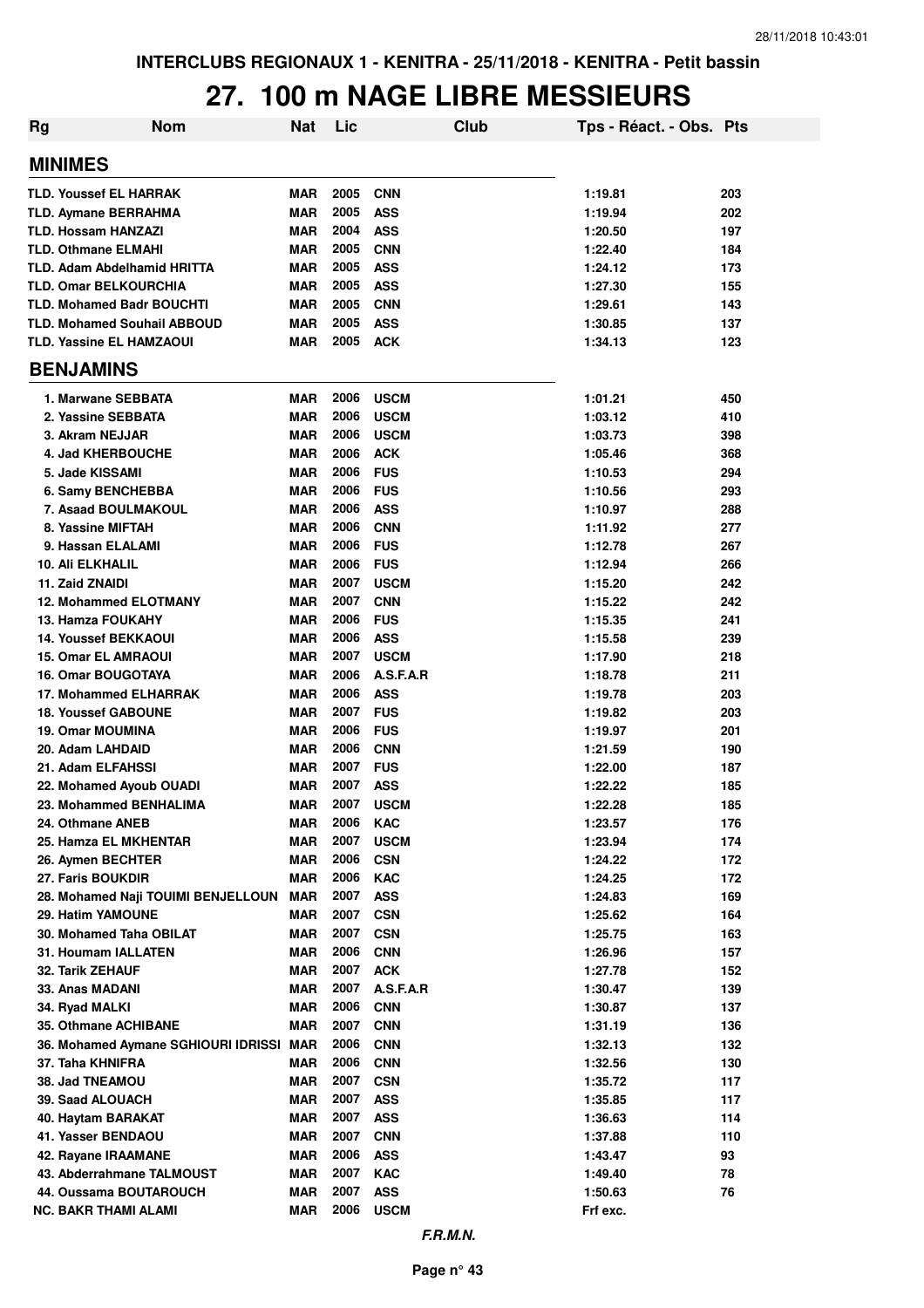**INTERCLUBS REGIONAUX 1 - KENITRA - 25/11/2018 - KENITRA - Petit bassin**

### **27. 100 m NAGE LIBRE MESSIEURS**

| Rg                      | <b>Nom</b> | <b>Nat</b> | <b>Lic</b>      |             | Club | Tps - Réact. - Obs. Pts |   |
|-------------------------|------------|------------|-----------------|-------------|------|-------------------------|---|
| <b>BENJAMINS</b>        |            |            |                 |             |      |                         |   |
| NC. Rayane AIT ALI      |            | <b>MAR</b> | <b>2006 CNN</b> |             |      | Frf n.d.                |   |
| <b>NC. Adib BOUAYAD</b> |            | <b>MAR</b> | 2007            | <b>USCM</b> |      | Dsa FD                  | 0 |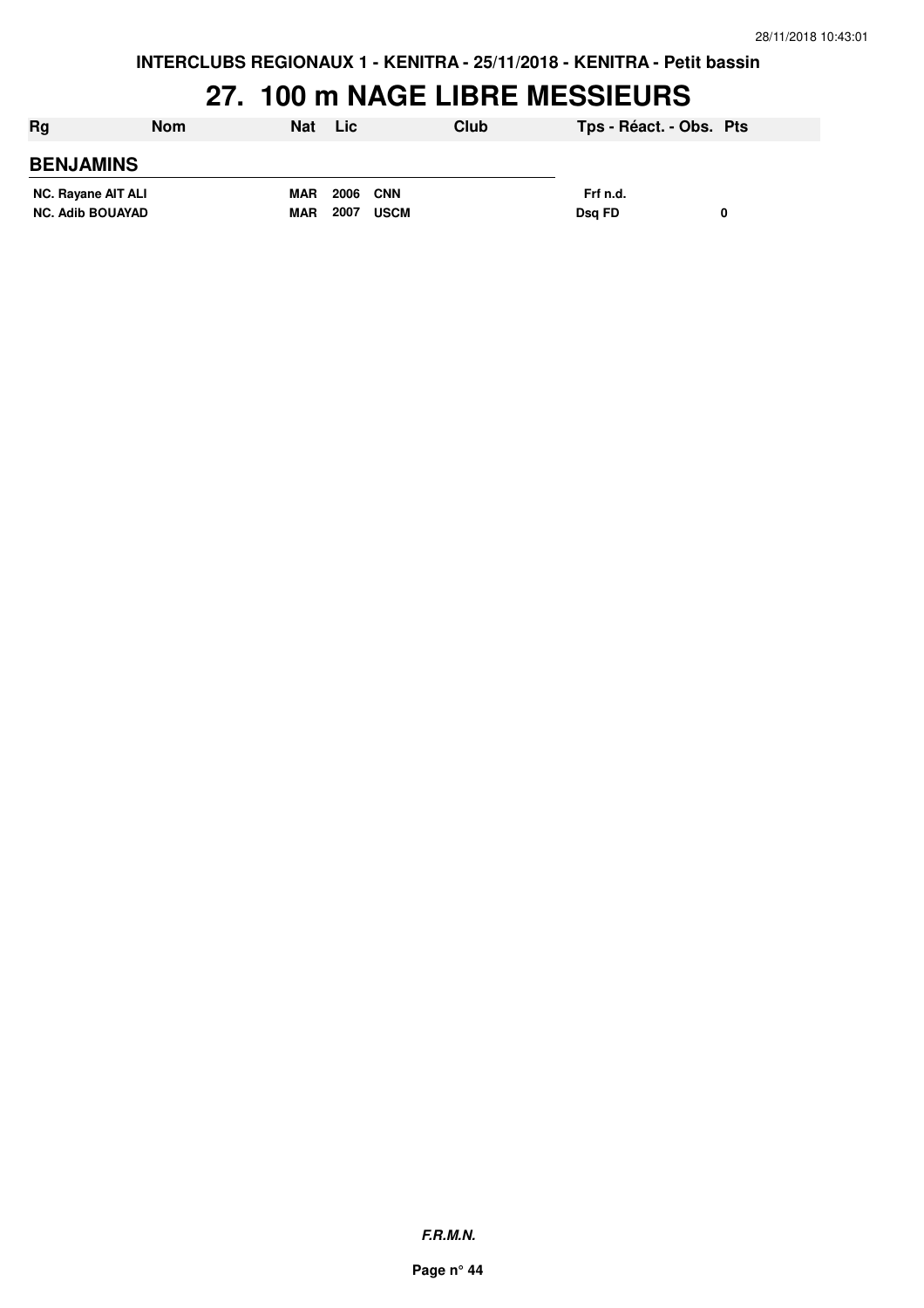## **28. 100 m NAGE LIBRE DAMES**

| <b>Rg</b>                                            | <b>Nom</b>                   | <b>Nat</b>               | Lic          | Club                       | Tps - Réact. - Obs. Pts |            |
|------------------------------------------------------|------------------------------|--------------------------|--------------|----------------------------|-------------------------|------------|
| <b>JUNIORS</b>                                       |                              |                          |              |                            |                         |            |
|                                                      | 1. Kholoud RHNANE            | MAR                      | 2001         | <b>FUS</b>                 | 1:05.65                 | 499        |
|                                                      | 2. Nissrine BOURBOUH         | <b>MAR</b>               | 2001         | <b>FUS</b>                 | 1:05.66                 | 498        |
|                                                      | 3. Iqbal SAKHRAOUI           | <b>MAR</b>               | 2001         | <b>CSN</b>                 | 1:10.22                 | 407        |
| <b>NC. Fatine NOUAR</b>                              |                              | MAR                      | 2001         | <b>USCM</b>                | Frf n.d.                |            |
| <b>CADETS</b>                                        |                              |                          |              |                            |                         |            |
|                                                      | 1. Taghrid DAHBANI           | <b>MAR</b>               | 2003         | <b>FUS</b>                 | 1:02.41                 | 580        |
|                                                      | 2. Ayat Allah EL ANOUAR      | <b>MAR</b>               | 2002         | <b>FUS</b>                 | 1:05.10                 | 511        |
| 3. Imane BASKACH                                     |                              | <b>MAR</b>               | 2003         | <b>USCM</b>                | 1:05.63                 | 499        |
| 4. Yasmine NADIR                                     |                              | <b>MAR</b>               | 2003         | <b>FUS</b>                 | 1:05.91                 | 493        |
| 5. Hiba ELHARRAK<br>6. Ghita BAGHDAD                 |                              | <b>MAR</b><br>MAR        | 2002<br>2002 | <b>ASS</b><br><b>CSN</b>   | 1:09.96<br>1:10.96      | 412<br>395 |
| <b>MINIMES</b>                                       |                              |                          |              |                            |                         |            |
|                                                      |                              |                          |              |                            |                         |            |
| 1. Hiba BOURZINE                                     |                              | <b>MAR</b>               | 2004         | <b>USCM</b>                | 1:01.84                 | 597        |
| 2. Maha BASKACH                                      |                              | <b>MAR</b>               | 2005         | <b>USCM</b>                | 1:01.86                 | 596        |
| 3. Lina DANNA                                        |                              | MAR                      | 2005<br>2005 | <b>USCM</b><br><b>USCM</b> | 1:02.82                 | 569        |
| 4. Maryem DAGRI<br>5. Hiba CHOUAIBI                  |                              | MAR<br><b>MAR</b>        | 2004         | <b>USCM</b>                | 1:04.25<br>1:04.31      | 532<br>530 |
| 6. Abrare BELRHITI                                   |                              | MAR                      | 2004         | <b>FUS</b>                 | 1:04.34                 | 530        |
|                                                      | 7. Oumnia SEBBATA            | MAR                      | 2005         | <b>USCM</b>                | 1:05.32                 | 506        |
|                                                      | 8. Rime Ines EL RHOUBARI     | MAR                      | 2004         | <b>FUS</b>                 | 1:06.72                 | 475        |
|                                                      | 9. Camelia GARNOUSSI         | <b>MAR</b>               | 2004         | <b>FUS</b>                 | 1:07.50                 | 459        |
| 10. Jennate RIMI                                     |                              | MAR                      | 2005         | <b>FUS</b>                 | 1:07.94                 | 450        |
| 11. Yasmine RIAD                                     |                              | MAR                      | 2004         | <b>FUS</b>                 | 1:08.39                 | 441        |
|                                                      | 12. Meryem BENAYACHE         | MAR                      | 2004         | <b>USCM</b>                | 1:09.34                 | 423        |
|                                                      | <b>13. Alae ELMEKKAOUI</b>   | <b>MAR</b>               | 2005         | <b>CNN</b>                 | 1:09.41                 | 422        |
|                                                      | 14. Oumaima RACHIDI ALAOUI   | MAR                      | 2004         | <b>USCM</b>                | 1:09.91                 | 413        |
| <b>15. Rima BADOUI</b>                               |                              | <b>MAR</b>               | 2004         | <b>ASS</b>                 | 1:10.50                 | 402        |
| 16. Rim ARHARBI                                      |                              | <b>MAR</b>               | 2004         | <b>KAC</b>                 | 1:11.50                 | 386        |
| 17. Sara BELLAMINE<br><b>18. Lina GABOUNE</b>        |                              | <b>MAR</b>               | 2004<br>2004 | <b>ASS</b><br><b>FUS</b>   | 1:12.27                 | 374        |
|                                                      | <b>19. Imane BOUTARBOUCH</b> | <b>MAR</b><br><b>MAR</b> | 2004         | <b>ASS</b>                 | 1:12.31<br>1:13.44      | 373<br>356 |
|                                                      | 20. Mouna Yassmina MASAIF    | MAR                      | 2005         | <b>ACK</b>                 | 1:14.40                 | 342        |
| 20. Hind BAGHDAD                                     |                              | MAR                      | 2004         | <b>CSN</b>                 | 1:14.40                 | 342        |
| 22. Aya BENMOUSSA                                    |                              | MAR                      | 2005         | <b>CSN</b>                 | 1:14.91                 | 335        |
| 23. Imane LAHLOU                                     |                              | MAR                      | 2005         | <b>FUS</b>                 | 1:17.06                 | 308        |
|                                                      | 24. Nour Elhouda YOUSFI      | <b>MAR</b>               | 2005         | <b>CNN</b>                 | 1:17.09                 | 308        |
|                                                      | 25. Nourzad KARROUK BAAYL    | <b>MAR</b>               | 2005         | <b>ACK</b>                 | 1:18.75                 | 289        |
| 26. Malak IGOUZAL                                    |                              | <b>MAR</b>               | 2005         | <b>CSN</b>                 | 1:19.22                 | 284        |
|                                                      | 27. Marwa EL HARTIKA         | <b>MAR</b>               | 2005         | <b>FUS</b>                 | 1:19.78                 | 278        |
| <b>TLD. Hiba GHOUDANE</b>                            |                              | <b>MAR</b>               | 2004         | <b>CSN</b>                 | 1:21.16                 | 264        |
| <b>TLD. Alae BOUIRKI</b>                             |                              | <b>MAR</b>               | 2005         | <b>CNN</b>                 | 1:26.09                 | 221        |
| <b>TLD. Alae EL MARNISSI</b>                         |                              | <b>MAR</b>               | 2005         | <b>CSN</b>                 | 1:26.37                 | 219        |
| <b>TLD. Aya HAMDI</b>                                |                              | <b>MAR</b>               | 2004<br>2004 | <b>CNK</b>                 | 1:28.91                 | 200        |
| <b>TLD. Zainab RAMSIS</b><br><b>NC. Marwa ALAOUI</b> |                              | MAR<br>MAR               | 2004         | <b>CNK</b><br><b>CNN</b>   | 1:34.40<br>Frf n.d.     | 167        |
| <b>BENJAMINS</b>                                     |                              |                          |              |                            |                         |            |
|                                                      |                              |                          |              |                            |                         |            |
|                                                      | 1. Sofia GARNOUSSI           | MAR                      | 2006         | <b>FUS</b>                 | 1:07.81                 | 452        |
|                                                      | 2. Meryem BAHAJOUB           | <b>MAR</b>               | 2006         | <b>FUS</b>                 | 1:07.94                 | 450        |
| 3. Inass ALLAOUI                                     |                              | <b>MAR</b>               | 2006         | A.S.F.A.R                  | 1:09.45                 | 421        |
| 4. Zineb ATILLAH                                     |                              | <b>MAR</b>               | 2006         | <b>FUS</b>                 | 1:10.44                 | 404        |
|                                                      | 5. Nour El Houda BENSALEH    | <b>MAR</b>               | 2007         | <b>FUS</b>                 | 1:10.60                 | 401        |
| 6. Malak MEQDAR                                      |                              | MAR                      | 2007         | <b>FUS</b>                 | 1:10.61                 | 401        |
| 7. Nada RAGTAOUI                                     |                              | MAR                      | 2007         | <b>FUS</b>                 | 1:11.35                 | 388        |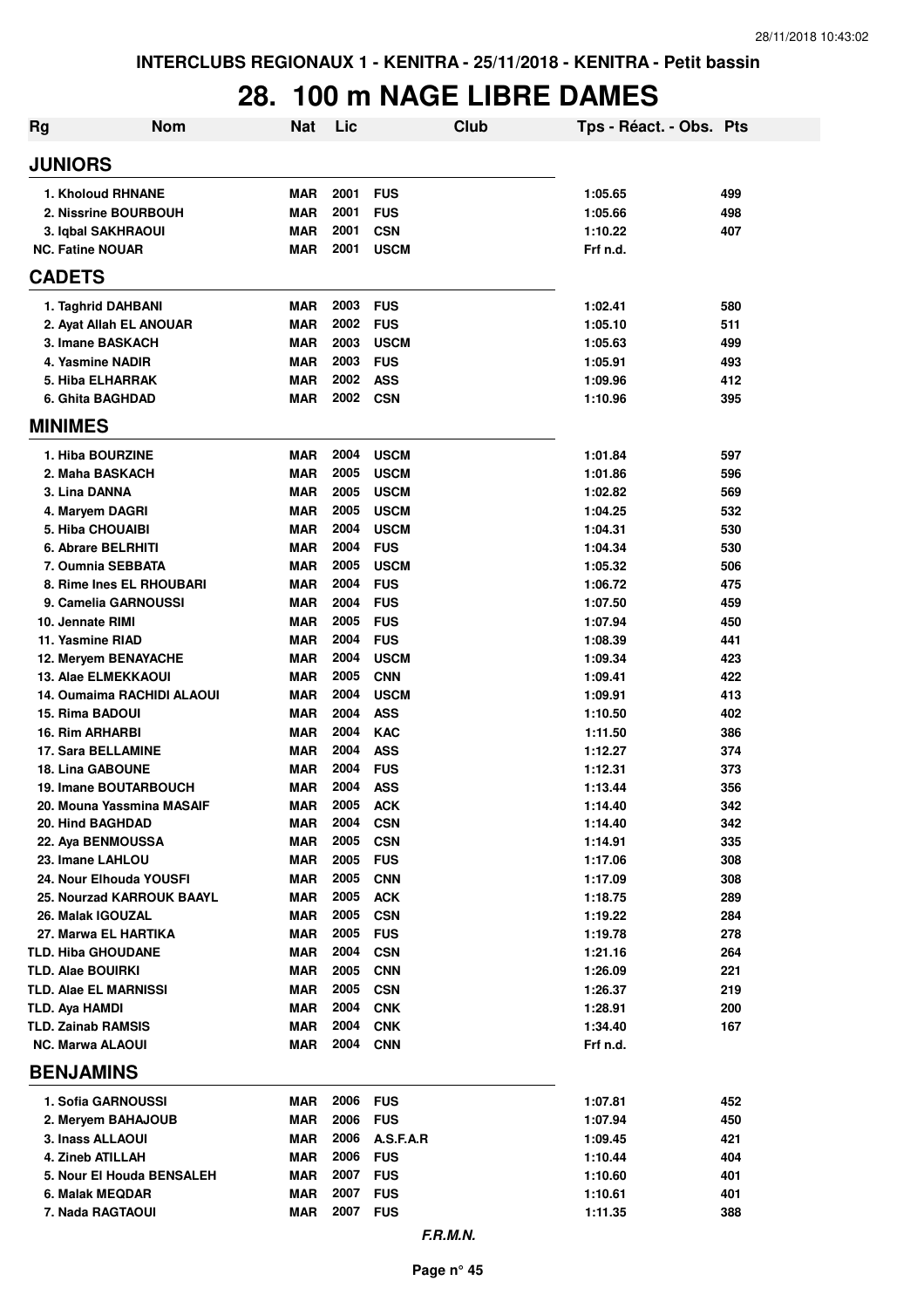#### **28. 100 m NAGE LIBRE DAMES**

| Rg | Nom                             | <b>Nat</b> | Lic  | <b>Club</b> | Tps - Réact. - Obs. Pts |     |
|----|---------------------------------|------------|------|-------------|-------------------------|-----|
|    | <b>BENJAMINS</b>                |            |      |             |                         |     |
|    | 8. Nada IDRISSI FAKHREDDINE     | <b>MAR</b> | 2006 | <b>FUS</b>  | 1:12.91                 | 364 |
|    | 9. Salma RHOUL                  | <b>MAR</b> | 2006 | <b>FUS</b>  | 1:14.88                 | 336 |
|    | <b>10. Youssra ELMAZOUNI</b>    | <b>MAR</b> | 2006 | <b>CSN</b>  | 1:14.91                 | 335 |
|    | 10. Abla BELMATI                | <b>MAR</b> | 2006 | <b>FUS</b>  | 1:14.91                 | 335 |
|    | <b>12. Lina YAQOUBI</b>         | <b>MAR</b> | 2006 | <b>CSN</b>  | 1:15.51                 | 327 |
|    | 13. Rawane SADIQUI              | <b>MAR</b> | 2007 | <b>USCM</b> | 1:16.38                 | 316 |
|    | <b>14. Malak TIBARI</b>         | <b>MAR</b> | 2006 | A.S.F.A.R   | 1:16.98                 | 309 |
|    | <b>15. Ghita EL MOUATARIF</b>   | <b>MAR</b> | 2007 | <b>FUS</b>  | 1:17.09                 | 308 |
|    | 16. Jannat BAYADOU              | <b>MAR</b> | 2007 | <b>KAC</b>  | 1:17.13                 | 307 |
|    | <b>17. Rim ELAMRAOUI</b>        | <b>MAR</b> | 2006 | <b>FUS</b>  | 1:19.15                 | 284 |
|    | <b>18. Rim BELAHNICHI</b>       | <b>MAR</b> | 2006 | A.S.F.A.R   | 1:19.56                 | 280 |
|    | 19. Lyna TIKKI                  | <b>MAR</b> | 2006 | <b>ASS</b>  | 1:20.09                 | 274 |
|    | 20. Hiba LAHLIMI                | <b>MAR</b> | 2007 | <b>ACK</b>  | 1:20.16                 | 274 |
|    | 21. Hibat Allah SEMLALI         | <b>MAR</b> | 2007 | <b>KAC</b>  | 1:20.25                 | 273 |
|    | 22. Douaa EL YAAGOUBI           | MAR        | 2007 | <b>USCM</b> | 1:20.38                 | 271 |
|    | 23. Rim BOUCHIKHI               | <b>MAR</b> | 2007 | A.S.F.A.R   | 1:22.12                 | 254 |
|    | 24. Majdouline NIHOU            | <b>MAR</b> | 2007 | <b>CNN</b>  | 1:24.00                 | 238 |
|    | 25. Lina KHOUIA                 | MAR        | 2006 | <b>CNN</b>  | 1:25.16                 | 228 |
|    | 26. Nada ZAGRITI                | <b>MAR</b> | 2007 | <b>ASS</b>  | 1:25.62                 | 224 |
|    | 27. Hajar KAIMECH               | <b>MAR</b> | 2006 | A.S.F.A.R   | 1:25.84                 | 223 |
|    | 28. Selma TIYAL                 | <b>MAR</b> | 2007 | A.S.F.A.R   | 1:26.16                 | 220 |
|    | 29. Nour El Houda MOUKHLESSE    | <b>MAR</b> | 2007 | <b>KAC</b>  | 1:28.97                 | 200 |
|    | 30. Yasmine EL HAJJI            | <b>MAR</b> | 2007 | <b>CNN</b>  | 1:30.03                 | 193 |
|    | 31. Yasmine BAKKAR              | <b>MAR</b> | 2006 | <b>KAC</b>  | 1:30.47                 | 190 |
|    | 32. Elkhanssaa DLIMA            | <b>MAR</b> | 2006 | <b>ACK</b>  | 1:31.00                 | 187 |
|    | 33. Zineb KHARMICH              | <b>MAR</b> | 2007 | <b>CNN</b>  | 1:31.32                 | 185 |
|    | 34. Hala ELMIR                  | <b>MAR</b> | 2007 | <b>ASS</b>  | 1:32.50                 | 178 |
|    | 35. Rayehana ELKACIMI           | <b>MAR</b> | 2007 | <b>CNN</b>  | 1:33.06                 | 175 |
|    | 36. Yassmina IZOUGAGHEN         | <b>MAR</b> | 2007 | <b>CNN</b>  | 1:33.60                 | 172 |
|    | 37. Heba BEN MOUSSA             | <b>MAR</b> | 2007 | <b>CSN</b>  | 1:33.68                 | 171 |
|    | 38. Lina ZDI                    | <b>MAR</b> | 2006 | <b>CNN</b>  | 1:33.69                 | 171 |
|    | 39. Rachida KIDAYE              | <b>MAR</b> | 2007 | <b>CNN</b>  | 1:33.80                 | 171 |
|    | 40. Soraya EDDAOUE              | MAR        | 2006 | <b>CNN</b>  | 1:35.50                 | 162 |
|    | 41. Israe EDDAOUE               | <b>MAR</b> | 2006 | <b>CNN</b>  | 1:40.94                 | 137 |
|    | 42. Noha ELYAHYAOUI             | <b>MAR</b> | 2007 | <b>KAC</b>  | 1:45.13                 | 121 |
|    | 43. Marwa JABAR                 | MAR        | 2007 | <b>CNN</b>  | 1:48.31                 | 111 |
|    | 44. Fatima Zahra KAISSI         | <b>MAR</b> | 2007 | <b>CNK</b>  | 1:53.37                 | 96  |
|    | <b>NC. Dina Walae ALILOU</b>    | <b>MAR</b> | 2006 | <b>CNN</b>  | Frf n.d.                |     |
|    | NC. Ghita EL IDRISSI EL AMGHARI | <b>MAR</b> | 2006 | <b>USCM</b> | Frf n.d.                |     |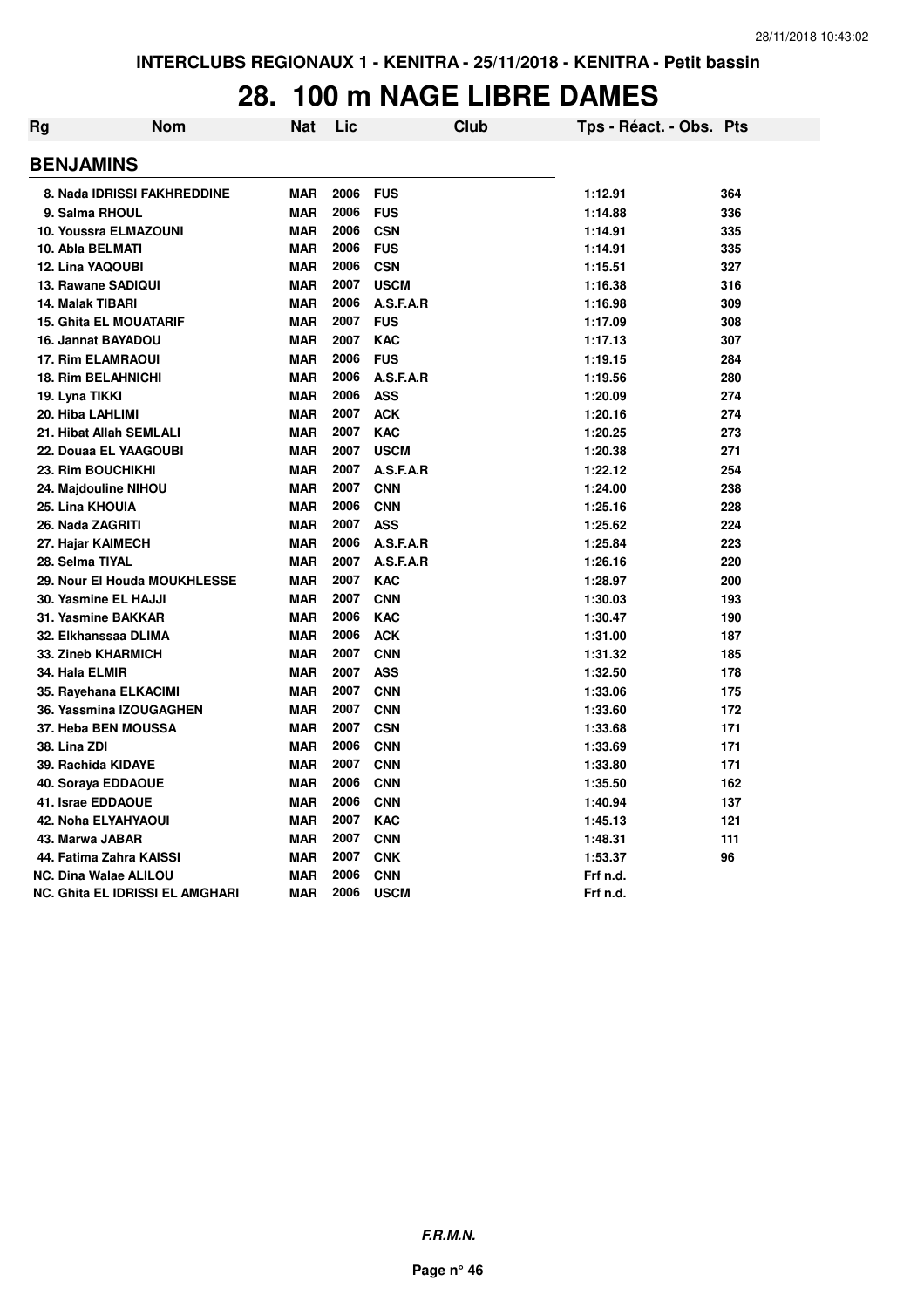## **29. 200 m BRASSE MESSIEURS**

| <b>Rg</b>      | <b>Nom</b>                        | <b>Nat</b> | Lic  |             | <b>Club</b> | Tps - Réact. - Obs. Pts |     |
|----------------|-----------------------------------|------------|------|-------------|-------------|-------------------------|-----|
| <b>SENIORS</b> |                                   |            |      |             |             |                         |     |
|                | 1. Hicham TIJARI                  | <b>MAR</b> | 1998 | <b>FUS</b>  |             | 2:37.83                 | 521 |
|                | 2. Othmane EL MOUSSAMI            | <b>MAR</b> | 1999 | <b>USCM</b> |             | 2:39.75                 | 502 |
|                | 3. Lahbib BELKAZ                  | <b>MAR</b> | 1996 | <b>CSN</b>  |             | 2:46.78                 | 441 |
| <b>JUNIORS</b> |                                   |            |      |             |             |                         |     |
|                | 1. Yassine CHAGH                  | <b>MAR</b> | 2001 | <b>ACK</b>  |             | 2:42.73                 | 475 |
|                | 2. Marouane RAJI                  | <b>MAR</b> | 2000 | <b>USCM</b> |             | 2:42.90                 | 474 |
|                | 3. Med Saad EL HADI               | <b>MAR</b> | 2000 | <b>USCM</b> |             | 2:55.15                 | 381 |
|                | <b>NC. Mehdi ZOUGAGHI</b>         | <b>MAR</b> | 2001 | <b>USCM</b> |             | Frf n.d.                |     |
| <b>CADETS</b>  |                                   |            |      |             |             |                         |     |
|                | 1. Ayman EL MECHRAFI              | <b>MAR</b> | 2002 | <b>USCM</b> |             | 2:33.41                 | 567 |
|                | 2. Mohamed Yassine BENSALEH       | <b>MAR</b> | 2002 | <b>FUS</b>  |             | 2:35.72                 | 542 |
|                | 3. Mohamed Taha MALKI             | <b>MAR</b> | 2003 | <b>FUS</b>  |             | 2:48.37                 | 429 |
|                | <b>4. BACHIR BENABDELJALIL</b>    | <b>MAR</b> | 2002 | <b>USCM</b> |             | 2:49.50                 | 420 |
|                | 5. Rayane BOUHAFS                 | <b>MAR</b> | 2003 | <b>FUS</b>  |             | 2:56.23                 | 374 |
|                | <b>NC. Yassine BELKOURCHIA</b>    | <b>MAR</b> | 2003 | <b>ASS</b>  |             | Frf n.d.                |     |
| <b>MINIMES</b> |                                   |            |      |             |             |                         |     |
|                | 1. Youssef BOUHMOUCH              | <b>MAR</b> | 2004 | <b>USCM</b> |             | 2:53.03                 | 395 |
|                | 2. Moncef BEN EL HADJ             | <b>MAR</b> | 2004 | <b>ACK</b>  |             | 3:04.32                 | 327 |
|                | 3. Younes BERRADA                 | <b>MAR</b> | 2004 | <b>FUS</b>  |             | 3:06.00                 | 318 |
|                | 4. Zakaria HIBAOUI                | <b>MAR</b> | 2004 | <b>ACK</b>  |             | 3:08.72                 | 304 |
|                | <b>NC. Adam ACHAK</b>             | <b>MAR</b> | 2004 | <b>ASS</b>  |             | <b>Abandon</b>          | 0   |
|                | <b>BENJAMINS</b>                  |            |      |             |             |                         |     |
|                | 1. Akram NEJJAR                   | <b>MAR</b> | 2006 | <b>USCM</b> |             | 3:08.44                 | 306 |
|                | 2. Sami EL ANOUAR                 | <b>MAR</b> | 2007 | <b>USCM</b> |             | 3:18.56                 | 261 |
|                | 3. Hamza FILALI                   | <b>MAR</b> | 2006 | <b>USCM</b> |             | 3:22.56                 | 246 |
|                | 4. Hassan ELALAMI                 | <b>MAR</b> | 2006 | <b>FUS</b>  |             | 3:23.00                 | 244 |
|                | <b>5. Omar MOUMINA</b>            | <b>MAR</b> | 2006 | <b>FUS</b>  |             | 3:23.02                 | 244 |
|                | 6. Ahmed Yassine SEYAR            | <b>MAR</b> | 2006 | <b>ASS</b>  |             | 3:33.43                 | 210 |
|                | 7. Hamza FOUKAHY                  | <b>MAR</b> | 2006 | <b>FUS</b>  |             | 3:41.91                 | 187 |
|                | 8. Mohamed Naji TOUIMI BENJELLOUN | <b>MAR</b> | 2007 | <b>ASS</b>  |             | 3:48.72                 | 171 |
|                | 9. Haytam BARAKAT                 | <b>MAR</b> | 2007 | <b>ASS</b>  |             | 4:07.87                 | 134 |
|                | 10. Mohammed ELHACHEMI            | <b>MAR</b> | 2006 | <b>ASS</b>  |             | 4:18.28                 | 118 |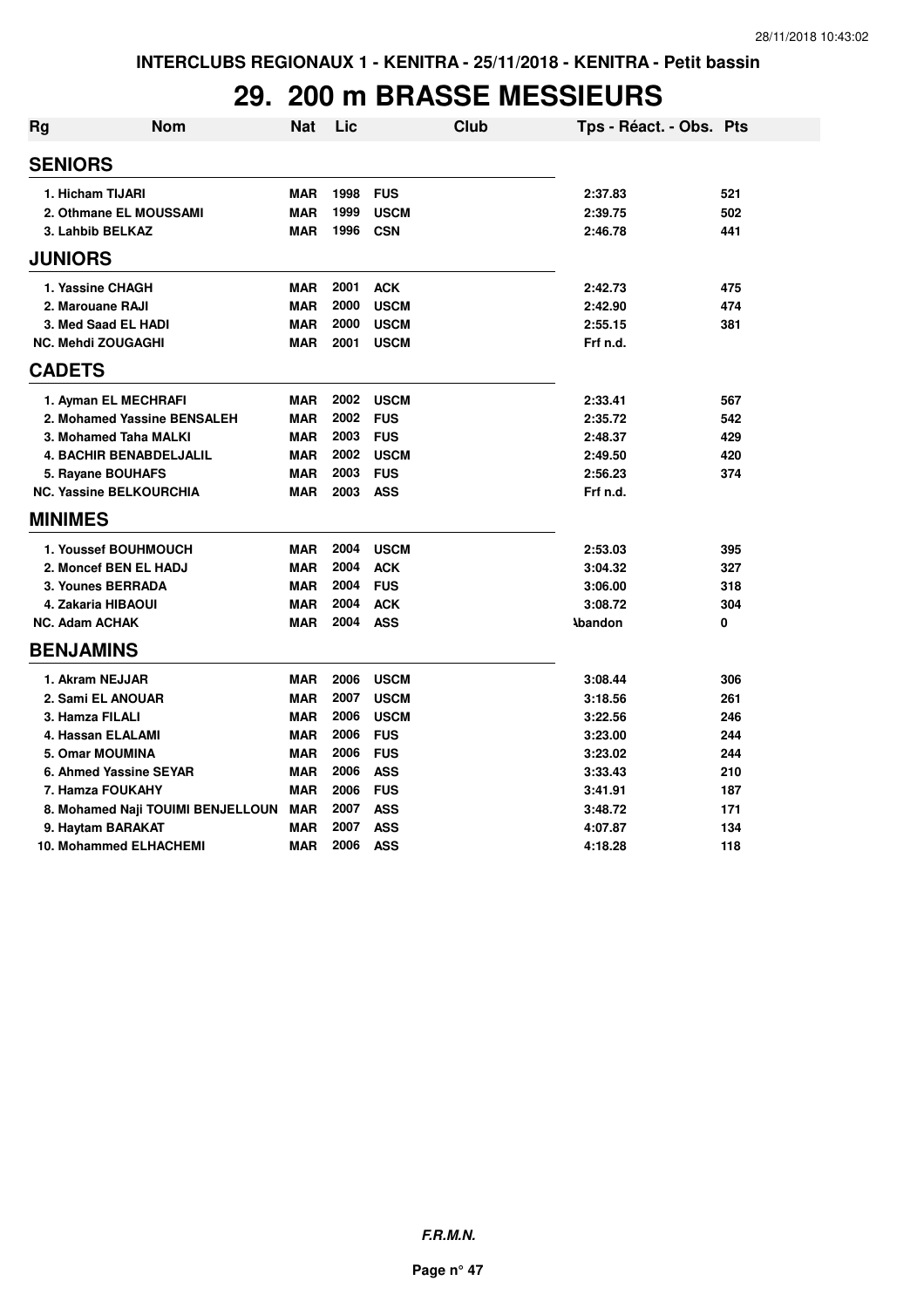## **30. 200 m BRASSE DAMES**

| Rg | <b>Nom</b>                             | <b>Nat</b> | Lic  | Club        | Tps - Réact. - Obs. Pts |     |
|----|----------------------------------------|------------|------|-------------|-------------------------|-----|
|    | <b>CADETS</b>                          |            |      |             |                         |     |
|    | 1. Yasmine NADIR                       | <b>MAR</b> | 2003 | <b>FUS</b>  | 2:54.18                 | 509 |
|    | <b>TLD. Doaa AMMOUMOU</b>              | <b>MAR</b> | 2003 | <b>ACK</b>  | 3:30.56                 | 288 |
|    | <b>TLD. Najwa NOUAR</b>                | <b>MAR</b> | 2003 | <b>USCM</b> | 3:31.47                 | 284 |
|    | <b>MINIMES</b>                         |            |      |             |                         |     |
|    | <b>1. Malak BOUSSOUF</b>               | <b>MAR</b> | 2004 | <b>FUS</b>  | 2:53.21                 | 518 |
|    | 2. Hadil CHAHIDI                       | <b>MAR</b> | 2005 | <b>USCM</b> | 3:11.94                 | 380 |
|    | 3. Imane LAHLOU                        | <b>MAR</b> | 2005 | <b>FUS</b>  | 3:22.22                 | 325 |
|    | 4. Chahd BELEKBIRA                     | <b>MAR</b> | 2004 | A.S.F.A.R   | 3:24.27                 | 315 |
|    | 5. Ines AL FIGUIGUI                    | <b>MAR</b> | 2004 | <b>USCM</b> | 3:27.27                 | 302 |
|    | <b>6. Lina GABOUNE</b>                 | <b>MAR</b> | 2004 | <b>FUS</b>  | 3:33.31                 | 277 |
|    | <b>BENJAMINS</b>                       |            |      |             |                         |     |
|    | 1. Malak MEQDAR                        | <b>MAR</b> | 2007 | <b>FUS</b>  | 3:11.50                 | 383 |
|    | 2. Nour El Houda BENSALEH              | <b>MAR</b> | 2007 | <b>FUS</b>  | 3:18.75                 | 342 |
|    | 3. Nada IDRISSI FAKHREDDINE            | <b>MAR</b> | 2006 | <b>FUS</b>  | 3:20.68                 | 333 |
|    | <b>4. Sara BENSLETEN</b>               | <b>MAR</b> | 2007 | <b>USCM</b> | 3:23.63                 | 318 |
|    | <b>5. Ghita EL MOUATARIF</b>           | <b>MAR</b> | 2007 | <b>FUS</b>  | 3:31.30                 | 285 |
|    | <b>6. Rim ELAMRAOUI</b>                | <b>MAR</b> | 2006 | <b>FUS</b>  | 3:31.65                 | 283 |
|    | 7. Abla BELMATI                        | <b>MAR</b> | 2006 | <b>FUS</b>  | 3:34.56                 | 272 |
|    | 8. Nada ZAGRITI                        | <b>MAR</b> | 2007 | <b>ASS</b>  | 3:39.32                 | 255 |
|    | <b>NC. Ghita EL IDRISSI EL AMGHARI</b> | <b>MAR</b> | 2006 | <b>USCM</b> | Frf n.d.                |     |
|    | <b>NC. Rhita MYESSER</b>               | <b>MAR</b> | 2007 | <b>USCM</b> | Frf n.d.                |     |

**F.R.M.N.**

**Page n° 48**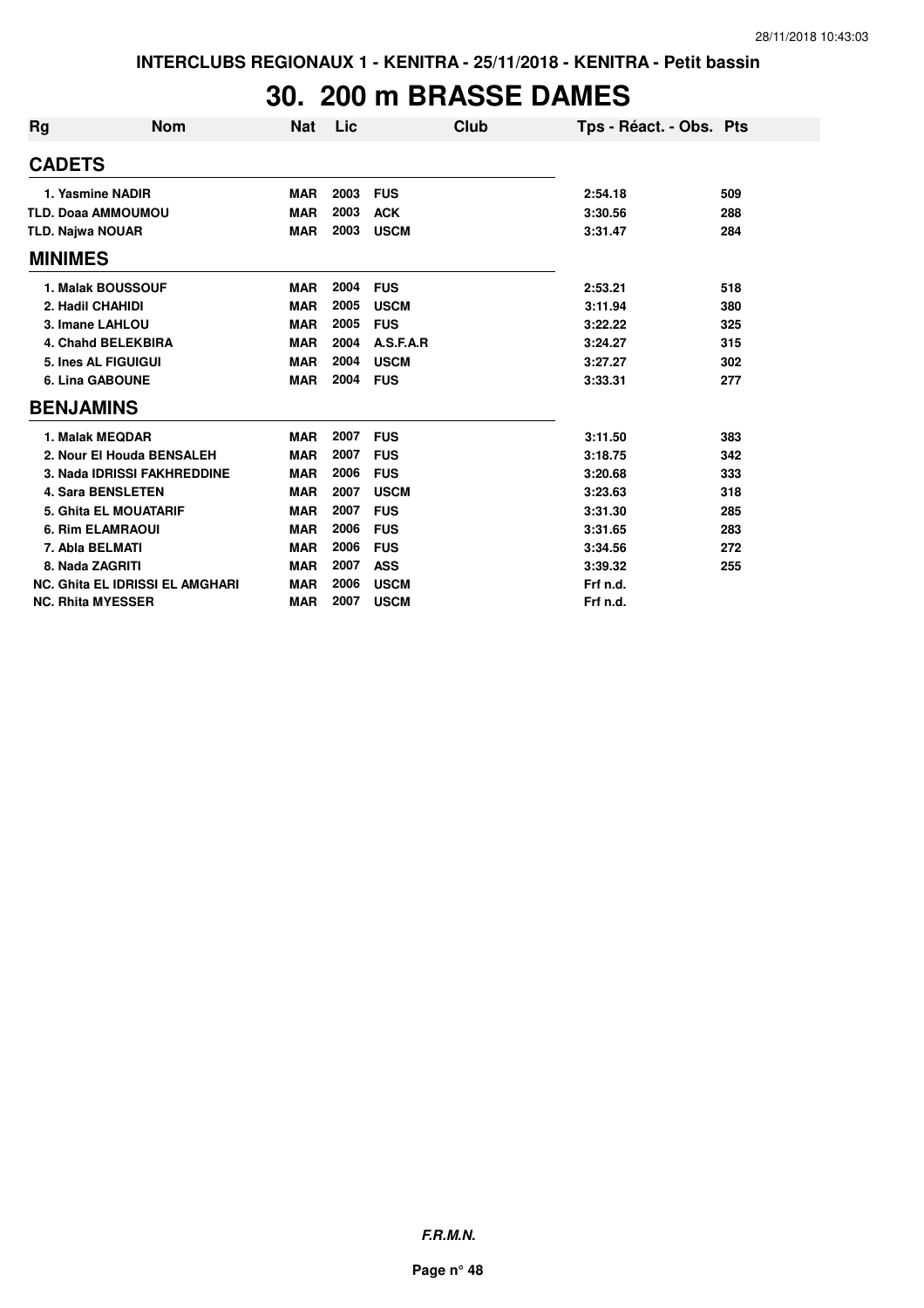# **31. 100 m DOS MESSIEURS**

| <b>Rg</b>                                           | <b>Nom</b>                        | <b>Nat</b>               | Lic          | <b>Club</b>                | Tps - Réact. - Obs. Pts |            |
|-----------------------------------------------------|-----------------------------------|--------------------------|--------------|----------------------------|-------------------------|------------|
| <b>SENIORS</b>                                      |                                   |                          |              |                            |                         |            |
| 1. Ali EL MANDOUR                                   |                                   | <b>MAR</b>               | 1997 FUS     |                            | 1:06.82                 | 469        |
| <b>TLD. Aymane LEBIED</b>                           |                                   | <b>MAR</b>               | 1999         | <b>CSN</b>                 | 1:17.60                 | 299        |
| <b>JUNIORS</b>                                      |                                   |                          |              |                            |                         |            |
| <b>1. Ali MSOUGAR</b>                               |                                   | <b>MAR</b>               | 2001         | <b>FUS</b>                 | 1:01.97                 | 588        |
| 2. Mehdi BOUFEDENE                                  |                                   | <b>MAR</b>               | 2000         | <b>ASS</b>                 | 1:07.65                 | 452        |
| 3. Ziad LAHLOU                                      |                                   | <b>MAR</b>               | 2001         | <b>USCM</b>                | 1:13.34                 | 355        |
| <b>NC. Adam BAQQASS</b>                             |                                   | <b>MAR</b>               | 2001         | <b>CNN</b>                 | Frf n.d.                |            |
| <b>NC. Taha MIFTAH</b>                              |                                   | MAR                      | 2001         | <b>CNN</b>                 | Frf n.d.                |            |
| <b>CADETS</b>                                       |                                   |                          |              |                            |                         |            |
| 1. Youssef OUKHOUYA                                 |                                   | <b>MAR</b>               | 2002 FUS     |                            | 1:07.07                 | 464        |
| 2. Adam BELAFIA                                     |                                   | <b>MAR</b>               | 2002         | <b>USCM</b>                | 1:08.19                 | 442        |
| 3. Wail DAIBOUN                                     |                                   | <b>MAR</b>               | 2002         | <b>ACK</b>                 | 1:08.97                 | 427        |
| 4. Wail BEZOTE                                      |                                   | <b>MAR</b>               | 2002         | <b>KAC</b>                 | 1:11.01                 | 391        |
| 5. Mehdi SAISSI HASSANI                             |                                   | <b>MAR</b>               | 2002         | <b>ACK</b>                 | 1:15.84                 | 321        |
| 6. Mehdi BENSALAH                                   |                                   | <b>MAR</b>               | 2002         | <b>CNN</b>                 | 1:17.85                 | 297        |
| <b>NC. Abdenasser LAKRANE</b>                       |                                   | <b>MAR</b>               | 2002         | <b>ACK</b>                 | Frf exc.                |            |
|                                                     | <b>NC. Mohamed Amine ACHIBANE</b> | <b>MAR</b>               | 2002<br>2003 | <b>CNN</b>                 | Frf n.d.                |            |
| <b>NC. Mehdi SENIHJI</b><br><b>NC. Anass ILGUIM</b> |                                   | <b>MAR</b><br><b>MAR</b> | 2003         | <b>CNN</b><br><b>CNN</b>   | Frf n.d.<br>Frf n.d.    |            |
| <b>NC. Dorian TRUQUEZ</b>                           |                                   | <b>MAR</b>               | 2002         | <b>USCM</b>                | Frf n.d.                |            |
| <b>MINIMES</b>                                      |                                   |                          |              |                            |                         |            |
| 1. Hamza BENHLIMA                                   |                                   | <b>MAR</b>               | 2004         | <b>USCM</b>                | 1:05.36                 | 501        |
| <b>2. CHAHINE SAID</b>                              |                                   | <b>MAR</b>               | 2005         | <b>USCM</b>                | 1:07.56                 | 454        |
| 3. Yassir EL MADANI                                 |                                   | <b>MAR</b>               | 2005         | <b>FUS</b>                 | 1:16.01                 | 319        |
| 4. Ayman BOUCETTA                                   |                                   | <b>MAR</b>               | 2005         | <b>CNN</b>                 | 1:19.84                 | 275        |
| 5. Mehdi REFFASS                                    |                                   | <b>MAR</b>               | 2005         | <b>CNN</b>                 | 1:29.91                 | 192        |
| 6. Youssef EL HARRAK                                |                                   | <b>MAR</b>               | 2005         | <b>CNN</b>                 | 1:33.97                 | 168        |
| <b>TLD. Wael KABIRI</b>                             |                                   | <b>MAR</b>               | 2005         | <b>CNN</b>                 | 1:38.91                 | 144        |
| <b>TLD. Othmane ELMAHI</b>                          |                                   | <b>MAR</b>               | 2005         | <b>CNN</b>                 | 1:43.77                 | 125        |
| <b>NC. Mohamed Badr BOUCHTI</b>                     |                                   | <b>MAR</b>               | 2005         | <b>CNN</b>                 | Dsq NI                  | 0          |
| <b>BENJAMINS</b>                                    |                                   |                          |              |                            |                         |            |
| 1. Marwane SEBBATA                                  |                                   | MAR                      | 2006         | <b>USCM</b>                | 1:08.25                 | 440        |
| 2. Yassine SEBBATA                                  |                                   | <b>MAR</b>               | 2006         | <b>USCM</b>                | 1:10.98                 | 391        |
| 3. Omar BENMOUSSA                                   |                                   | <b>MAR</b>               | 2006         | <b>USCM</b>                | 1:13.25                 | 356        |
| 4. Jade KISSAMI                                     |                                   | <b>MAR</b>               | 2006         | <b>FUS</b>                 | 1:21.13                 | 262        |
| <b>5. Asaad BOULMAKOUL</b>                          |                                   | <b>MAR</b>               | 2006         | <b>ASS</b>                 | 1:22.15                 | 252        |
| 6. Ali ELKHALIL                                     |                                   | MAR                      | 2006         | <b>FUS</b>                 | 1:22.54                 | 249        |
| 7. Omar EL AMRAOUI<br>8. Sami EL ANOUAR             |                                   | <b>MAR</b><br><b>MAR</b> | 2007<br>2007 | <b>USCM</b><br><b>USCM</b> | 1:23.16<br>1:24.31      | 243<br>233 |
| 9. Youssef BEKKAOUI                                 |                                   | MAR                      | 2006         | <b>ASS</b>                 | 1:25.10                 | 227        |
| 10. Mohammed ELOTMANY                               |                                   | <b>MAR</b>               | 2007         | <b>CNN</b>                 | 1:25.66                 | 222        |
| 11. Mohammed ELHARRAK                               |                                   | <b>MAR</b>               | 2006         | ASS                        | 1:26.69                 | 215        |
| 12. Samy BENCHEBBA                                  |                                   | MAR                      | 2006         | <b>FUS</b>                 | 1:28.87                 | 199        |
| 13. Yassine MIFTAH                                  |                                   | MAR                      | 2006         | <b>CNN</b>                 | 1:29.13                 | 197        |
| <b>14. Zaid ZNAIDI</b>                              |                                   | <b>MAR</b>               | 2007         | <b>USCM</b>                | 1:30.50                 | 189        |
| <b>15. Youssef GABOUNE</b>                          |                                   | <b>MAR</b>               | 2007         | <b>FUS</b>                 | 1:30.94                 | 186        |
| 16. Adam ELFAHSSI                                   |                                   | MAR                      | 2007         | <b>FUS</b>                 | 1:31.90                 | 180        |
| 17. Mohamed Ayoub OUADI                             |                                   | <b>MAR</b>               | 2007         | <b>ASS</b>                 | 1:32.44                 | 177        |
| <b>18. Hamza EL MKHENTAR</b>                        |                                   | MAR                      | 2007         | <b>USCM</b>                | 1:35.00                 | 163        |
| 19. Houmam IALLATEN                                 |                                   | MAR                      | 2006         | <b>CNN</b>                 | 1:38.47                 | 146        |
| 20. Adib BOUAYAD                                    |                                   | <b>MAR</b>               | 2007         | <b>USCM</b>                | 1:38.67                 | 145        |
| 21. Tarik ZEHAUF                                    |                                   | <b>MAR</b>               | 2007         | <b>ACK</b>                 | 1:39.22                 | 143        |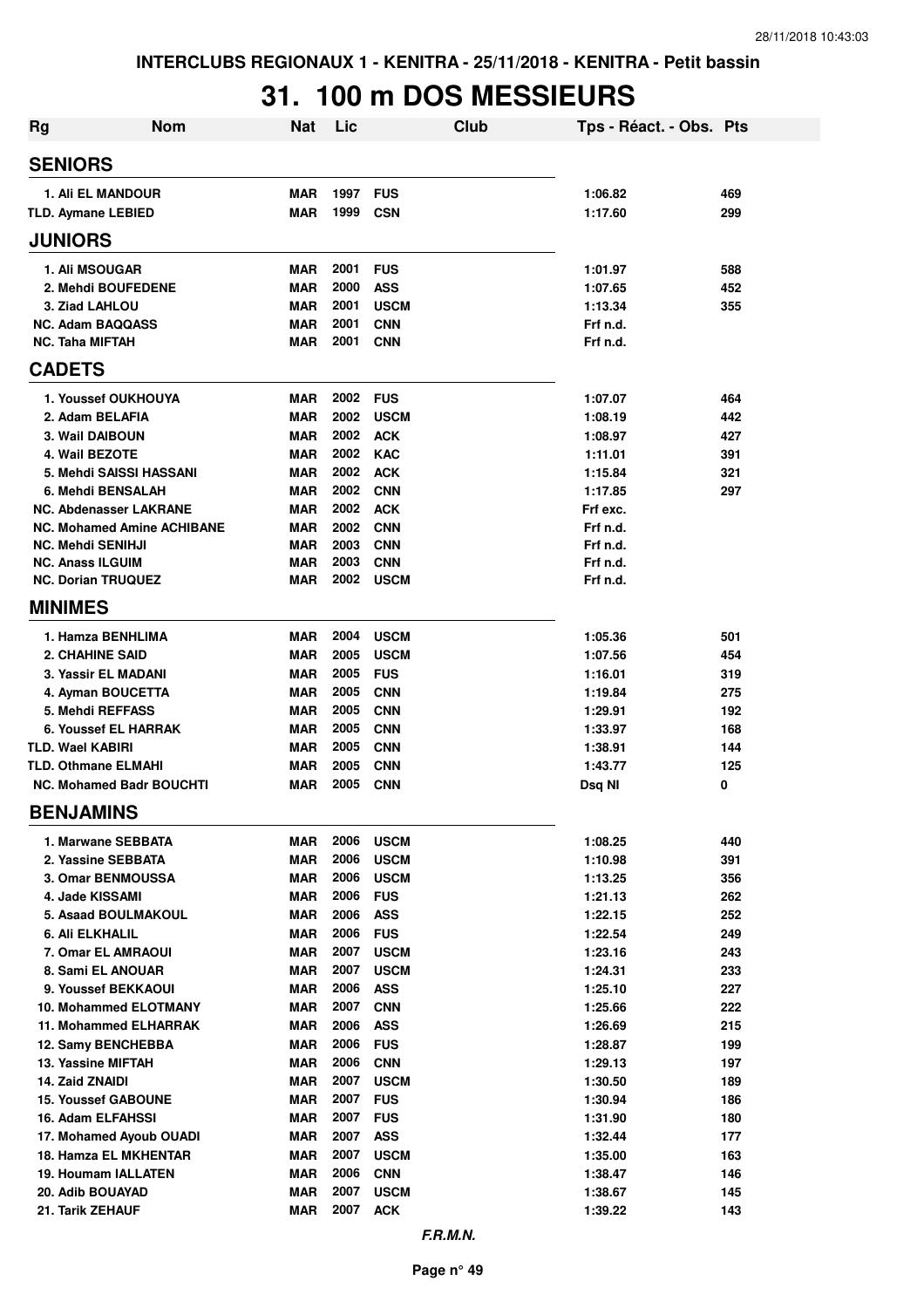## **31. 100 m DOS MESSIEURS**

| Rg               | <b>Nom</b>                              | Nat        | Lic. |             | <b>Club</b> | Tps - Réact. - Obs. Pts |     |
|------------------|-----------------------------------------|------------|------|-------------|-------------|-------------------------|-----|
| <b>BENJAMINS</b> |                                         |            |      |             |             |                         |     |
| 22. Taha KHNIFRA |                                         | <b>MAR</b> | 2006 | <b>CNN</b>  |             | 1:40.53                 | 137 |
| 23. Saad ALOUACH |                                         | <b>MAR</b> | 2007 | <b>ASS</b>  |             | 1:41.43                 | 134 |
|                  | 24. Mohammed BENHALIMA                  | <b>MAR</b> | 2007 | <b>USCM</b> |             | 1:41.44                 | 134 |
|                  | 25. Mohamed Aymane SGHIOURI IDRISSI MAR |            | 2006 | <b>CNN</b>  |             | 1:45.85                 | 118 |
| 26. Adam LAHDAID |                                         | <b>MAR</b> | 2006 | <b>CNN</b>  |             | 1:45.97                 | 117 |
|                  | 27. Yasser BENDAOU                      | <b>MAR</b> | 2007 | <b>CNN</b>  |             | 2:01.69                 | 77  |
|                  | 28. Oussama BOUTAROUCH                  | <b>MAR</b> | 2007 | <b>ASS</b>  |             | 2:07.19                 | 68  |
|                  | <b>NC. BAKR THAMI ALAMI</b>             | <b>MAR</b> | 2006 | <b>USCM</b> |             | Frf exc.                |     |
|                  | NC. Abderrahmane TALMOUST               | <b>MAR</b> | 2007 | <b>KAC</b>  |             | Frf n.d.                |     |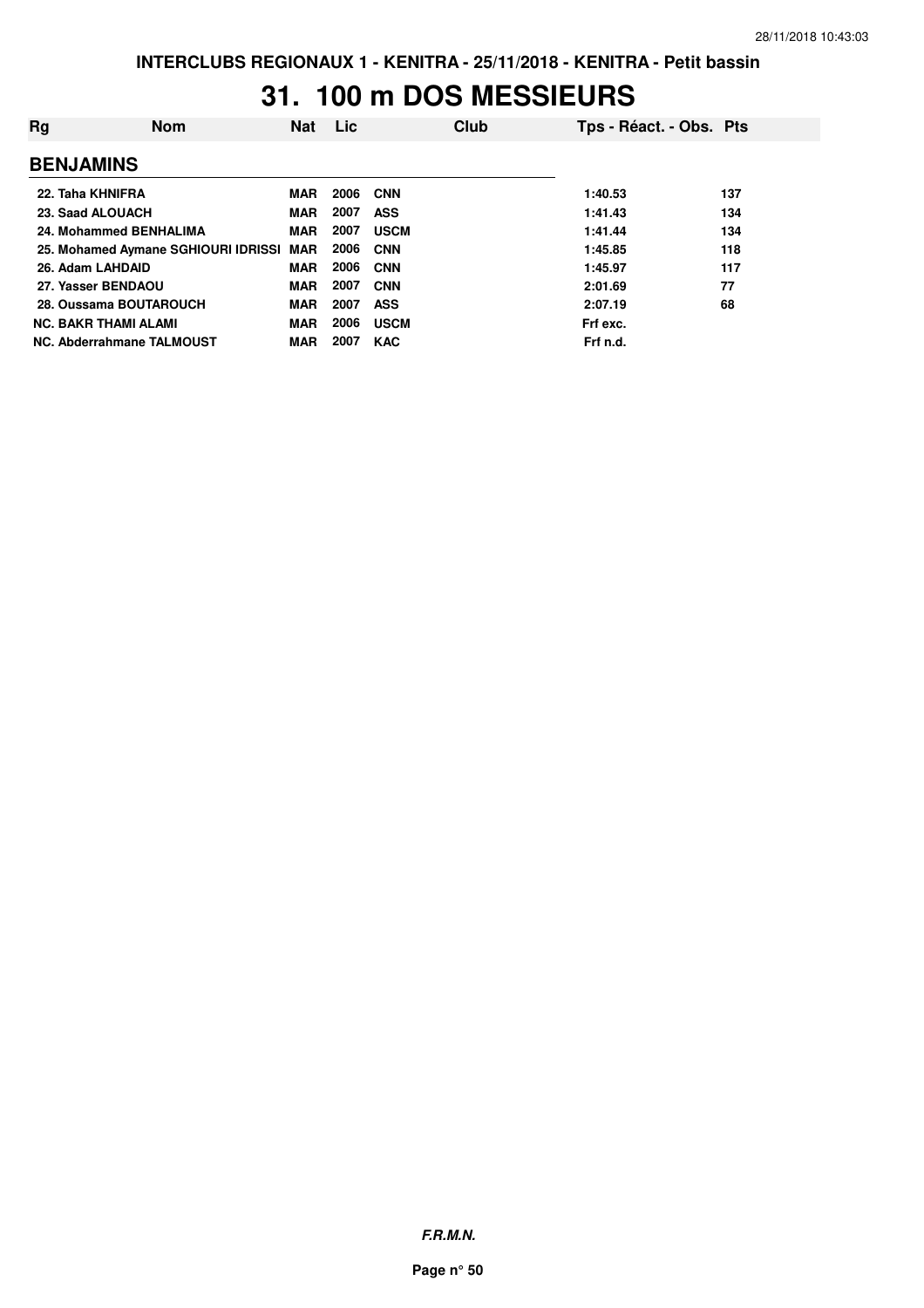# **32. 100 m DOS DAMES**

| Rg | <b>Nom</b>                       | <b>Nat</b> | Lic  | <b>Club</b> | Tps - Réact. - Obs. Pts |     |
|----|----------------------------------|------------|------|-------------|-------------------------|-----|
|    | <b>JUNIORS</b>                   |            |      |             |                         |     |
|    | 1. Narjiss BOURBOUH              | <b>MAR</b> | 2001 | <b>FUS</b>  | 1:10.60                 | 558 |
|    | 2. Nissrine BOURBOUH             | <b>MAR</b> | 2001 | <b>FUS</b>  | 1:10.80                 | 553 |
|    | 3. Mariam BENSALAH               | <b>MAR</b> | 2001 | <b>USCM</b> | 1:15.97                 | 447 |
|    | 4. Iqbal SAKHRAOUI               | <b>MAR</b> | 2001 | <b>CSN</b>  | 1:22.10                 | 354 |
|    | <b>NC. Rim DIOURI</b>            | <b>MAR</b> | 2000 | <b>CNN</b>  | Frf n.d.                |     |
|    | <b>CADETS</b>                    |            |      |             |                         |     |
|    | 1. Hiba ELHARRAK                 | <b>MAR</b> | 2002 | ASS         | 1:21.40                 | 364 |
|    | <b>MINIMES</b>                   |            |      |             |                         |     |
|    | 1. Hiba CHOUAIBI                 | <b>MAR</b> | 2004 | <b>USCM</b> | 1:08.22                 | 618 |
|    | 2. Oumnia SEBBATA                | <b>MAR</b> | 2005 | <b>USCM</b> | 1:13.12                 | 502 |
|    | 3. Jennate RIMI                  | <b>MAR</b> | 2005 | <b>FUS</b>  | 1:15.19                 | 461 |
|    | 4. Rime Ines EL RHOUBARI         | <b>MAR</b> | 2004 | <b>FUS</b>  | 1:17.31                 | 424 |
|    | 5. Yasmine RIAD                  | <b>MAR</b> | 2004 | <b>FUS</b>  | 1:17.67                 | 419 |
|    | 6. Oumaima RACHIDI ALAOUI        | <b>MAR</b> | 2004 | <b>USCM</b> | 1:17.85                 | 416 |
|    | 7. Rim ARHARBI                   | <b>MAR</b> | 2004 | <b>KAC</b>  | 1:17.96                 | 414 |
|    | 8. Alae ELMEKKAOUI               | <b>MAR</b> | 2005 | <b>CNN</b>  | 1:18.47                 | 406 |
|    | 9. Camelia GARNOUSSI             | <b>MAR</b> | 2004 | <b>FUS</b>  | 1:19.25                 | 394 |
|    | 10. Abrare BELRHITI              | <b>MAR</b> | 2004 | <b>FUS</b>  | 1:21.97                 | 356 |
|    | 11. Rima BADOUI                  | <b>MAR</b> | 2004 | <b>ASS</b>  | 1:22.22                 | 353 |
|    | 12. Mouna Yassmina MASAIF        | <b>MAR</b> | 2005 | <b>ACK</b>  | 1:24.80                 | 322 |
|    | 13. Aya BENMOUSSA                | <b>MAR</b> | 2005 | <b>CSN</b>  | 1:25.09                 | 318 |
|    | <b>14. Nourzad KARROUK BAAYL</b> | <b>MAR</b> | 2005 | <b>ACK</b>  | 1:26.53                 | 303 |
|    | 15. Marwa EL HARTIKA             | <b>MAR</b> | 2005 | <b>FUS</b>  | 1:28.85                 | 279 |
|    | <b>16. Nour Elhouda MAROUDI</b>  | <b>MAR</b> | 2005 | A.S.F.A.R   | 1:37.41                 | 212 |
|    | 17. Nour Elhouda YOUSFI          | <b>MAR</b> | 2005 | <b>CNN</b>  | 1:40.13                 | 195 |
|    | <b>TLD. Alae BOUIRKI</b>         | <b>MAR</b> | 2005 | <b>CNN</b>  | 1:42.48                 | 182 |
|    | <b>NC. Marwa ALAOUI</b>          | <b>MAR</b> | 2004 | <b>CNN</b>  | Frf n.d.                |     |
|    | <b>BENJAMINS</b>                 |            |      |             |                         |     |
|    | 1. Sofia GARNOUSSI               | <b>MAR</b> | 2006 | <b>FUS</b>  | 1:18.04                 | 413 |
|    | 2. Meryem BAHAJOUB               | <b>MAR</b> | 2006 | <b>FUS</b>  | 1:19.19                 | 395 |
|    | 3. Inass ALLAOUI                 | <b>MAR</b> | 2006 | A.S.F.A.R   | 1:21.44                 | 363 |
|    | 4. Nada RAGTAOUI                 | <b>MAR</b> | 2007 | <b>FUS</b>  | 1:21.91                 | 357 |
|    | 5. Zineb ATILLAH                 | <b>MAR</b> | 2006 | <b>FUS</b>  | 1:22.91                 | 344 |
|    | 6. Douaa EL YAAGOUBI             | <b>MAR</b> | 2007 | <b>USCM</b> | 1:29.66                 | 272 |
|    | 7. Sara BENSLETEN                | <b>MAR</b> | 2007 | <b>USCM</b> | 1:30.37                 | 266 |
|    | 8. Salma RHOUL                   | <b>MAR</b> | 2006 | <b>FUS</b>  | 1:32.31                 | 249 |
|    | 9. Sundus ALHAMAD                | <b>MAR</b> | 2007 | <b>KAC</b>  | 1:32.43                 | 248 |
|    | 10. Rawane SADIQUI               | <b>MAR</b> | 2007 | <b>USCM</b> | 1:32.56                 | 247 |
|    | <b>11. Rim BOUCHIKHI</b>         | <b>MAR</b> | 2007 | A.S.F.A.R   | 1:35.57                 | 224 |
|    | 12. Hanane DIOURI                | <b>MAR</b> | 2007 | <b>ASS</b>  | 1:36.37                 | 219 |
|    | 13. Hiba LAHLIMI                 | <b>MAR</b> | 2007 | <b>ACK</b>  | 1:39.81                 | 197 |
|    | 14. Hajar KAIMECH                | <b>MAR</b> | 2006 | A.S.F.A.R   | 1:41.00                 | 190 |
|    | 15. Lina KHOUIA                  | <b>MAR</b> | 2006 | <b>CNN</b>  | 1:45.01                 | 169 |
|    | 16. Hala ELMIR                   | <b>MAR</b> | 2007 | <b>ASS</b>  | 1:45.34                 | 167 |
|    | 17. Rayehana ELKACIMI            | <b>MAR</b> | 2007 | <b>CNN</b>  | 1:49.53                 | 149 |
|    | 18. Rachida KIDAYE               | <b>MAR</b> | 2007 | <b>CNN</b>  | 1:49.79                 | 148 |
|    | 19. Yasmine EL HAJJI             | <b>MAR</b> | 2007 | <b>CNN</b>  | 1:50.68                 | 144 |
|    | 20. Zineb KHARMICH               | <b>MAR</b> | 2007 | <b>CNN</b>  | 1:50.85                 | 144 |
|    | 21. Majdouline NIHOU             | <b>MAR</b> | 2007 | <b>CNN</b>  | 1:52.15                 | 139 |
|    | 22. Yassmina IZOUGAGHEN          | <b>MAR</b> | 2007 | <b>CNN</b>  | 1:53.56                 | 134 |
|    | 23. Israe EDDAOUE                | <b>MAR</b> | 2006 | <b>CNN</b>  | 1:58.79                 | 117 |
|    | 24. Lina ZDI                     | <b>MAR</b> | 2006 | <b>CNN</b>  | 2:04.31                 | 102 |
|    | NC. Dina Walae ALILOU            | <b>MAR</b> | 2006 | <b>CNN</b>  | Frf n.d.                |     |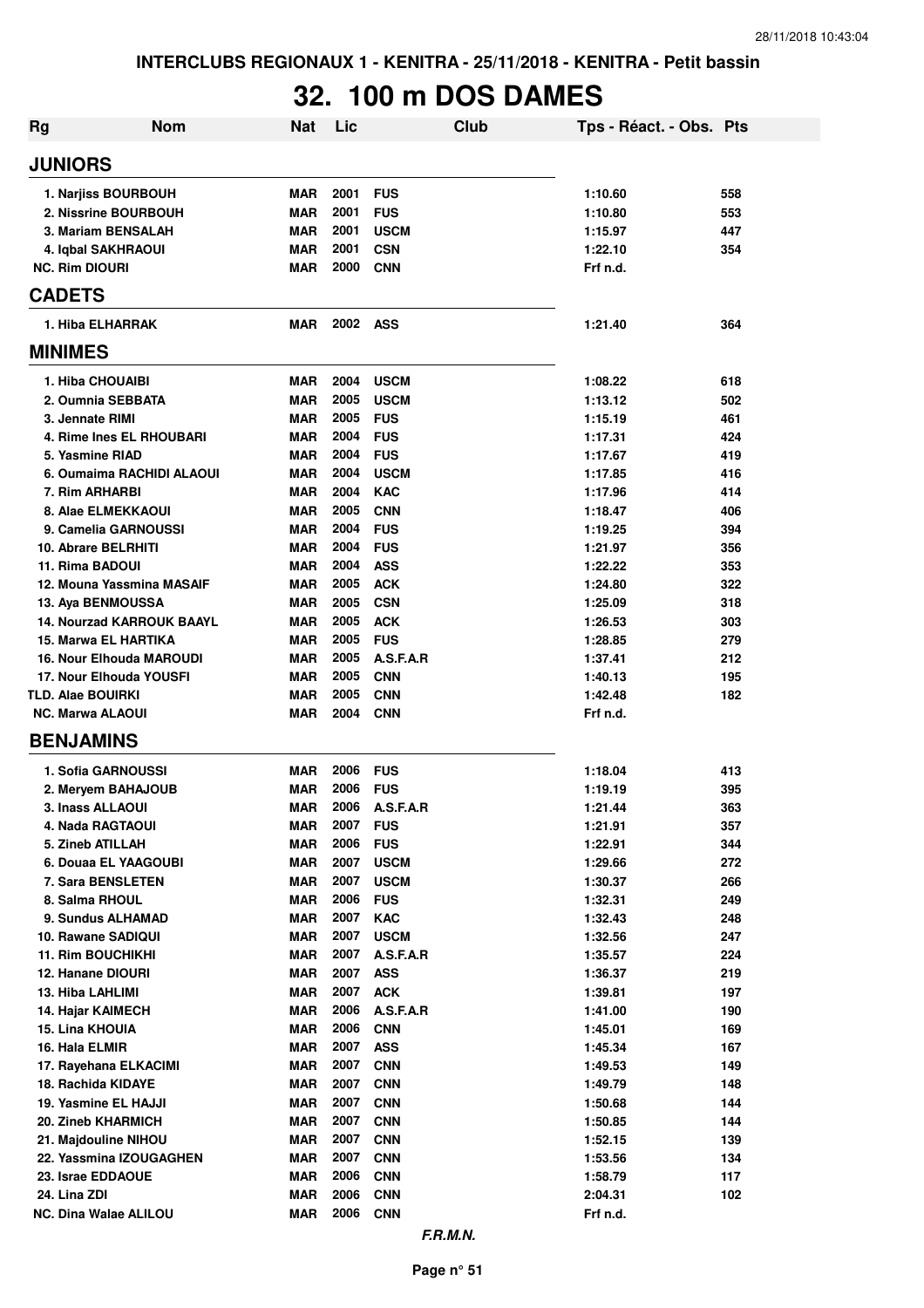**INTERCLUBS REGIONAUX 1 - KENITRA - 25/11/2018 - KENITRA - Petit bassin**

# **32. 100 m DOS DAMES**

| Rg                     | <b>Nom</b> | Nat        | <b>Lic</b>         | Club | Tps - Réact. - Obs. Pts |  |
|------------------------|------------|------------|--------------------|------|-------------------------|--|
| <b>BENJAMINS</b>       |            |            |                    |      |                         |  |
| <b>NC. Rim AQUIL</b>   |            | <b>MAR</b> | 2007 ASS           |      | Dsa NI                  |  |
| <b>NC. Marwa JABAR</b> |            | <b>MAR</b> | 2007<br><b>CNN</b> |      | Dsg NI                  |  |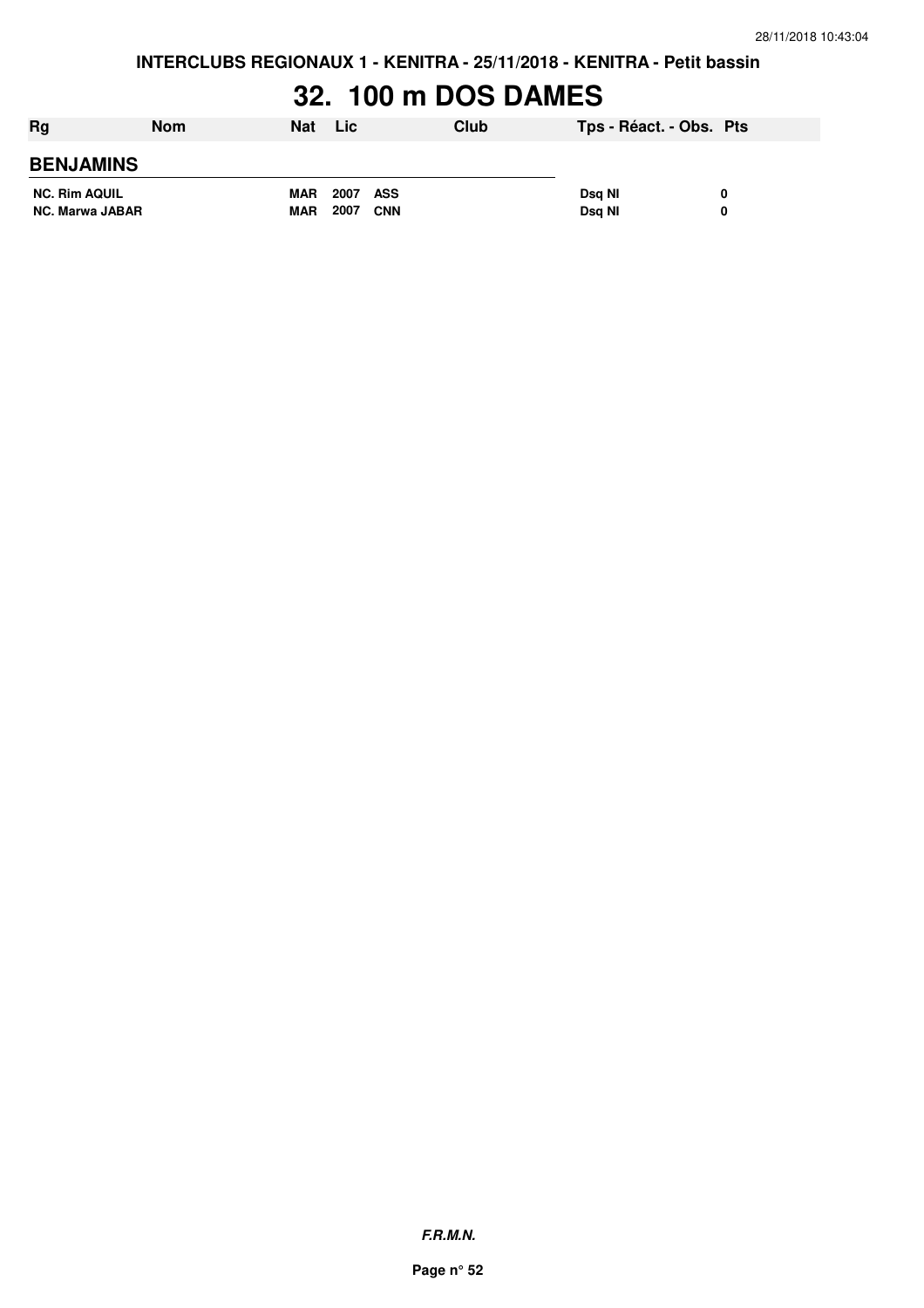### **33. 800 m NAGE LIBRE MESSIEURS**

| Rg             | <b>Nom</b>                      | <b>Nat</b> | Lic      | Club        | Tps - Réact. - Obs. Pts |     |
|----------------|---------------------------------|------------|----------|-------------|-------------------------|-----|
| <b>SENIORS</b> |                                 |            |          |             |                         |     |
|                | 1. Hicham TIJARI                | <b>MAR</b> | 1998     | <b>FUS</b>  | 9:33.88                 | 489 |
|                | <b>NC. Med El Mehdi ESSADIQ</b> | <b>MAR</b> | 1986     | <b>USCM</b> | Frf n.d.                |     |
| <b>JUNIORS</b> |                                 |            |          |             |                         |     |
|                | 1. Youssef HEMRI                | <b>MAR</b> | 2001     | <b>FUS</b>  | 8:27.25                 | 708 |
|                | 2. Ali HEMRI                    | <b>MAR</b> | 2001     | <b>FUS</b>  | 8:32.34                 | 687 |
|                | <b>3. Ali MOKHTARI</b>          | <b>MAR</b> | 2001     | <b>USCM</b> | 9:57.91                 | 432 |
|                | 4. Ziad LAHLOU                  | <b>MAR</b> | 2001     | <b>USCM</b> | 10:34.66                | 361 |
| <b>CADETS</b>  |                                 |            |          |             |                         |     |
|                | 1. Youssef OUKHOUYA             | <b>MAR</b> | 2002 FUS |             | 9:15.48                 | 539 |
|                | 2. Ayman EL MECHRAFI            | <b>MAR</b> | 2002     | <b>USCM</b> | 9:15.55                 | 539 |
|                | 3. Mohamed Yassine BENSALEH     | <b>MAR</b> | 2002     | <b>FUS</b>  | 9:17.53                 | 533 |
|                | 4. Adam BELAFIA                 | <b>MAR</b> | 2002     | <b>USCM</b> | 9:40.66                 | 472 |
|                | 5. Anir SADIQUI                 | <b>MAR</b> | 2003     | <b>USCM</b> | 9:47.37                 | 456 |
|                | <b>6. Soufiane TAYEBI</b>       | <b>MAR</b> | 2003     | <b>FUS</b>  | 10:10.46                | 406 |
|                | TLD. Zakaria BERRAHMA           | <b>MAR</b> | 2003     | <b>ASS</b>  | 12:46.15                | 205 |
|                | <b>NC. Yahya ELBRIDI</b>        | <b>MAR</b> | 2003     | <b>USCM</b> | Frf n.d.                |     |
| <b>MINIMES</b> |                                 |            |          |             |                         |     |
|                | 1. Hamza BENHLIMA               | <b>MAR</b> | 2004     | <b>USCM</b> | 8:51.18                 | 616 |
|                | 2. Yasser BENCHEBBA             | <b>MAR</b> | 2004     | <b>FUS</b>  | 8:53.45                 | 608 |
|                | <b>3. CHAHINE SAID</b>          | <b>MAR</b> | 2005     | <b>USCM</b> | 9:00.66                 | 584 |
|                | 4. Mohamed Sami ZEMZAMI         | <b>MAR</b> | 2005     | <b>USCM</b> | 9:22.75                 | 518 |
|                | 5. Adam BOURZINE                | <b>MAR</b> | 2005     | <b>USCM</b> | 9:24.74                 | 513 |
|                | 6. Yahya TOURABI                | <b>MAR</b> | 2005     | <b>FUS</b>  | 10:10.58                | 406 |
|                | 7. Youssef BOUHMOUCH            | <b>MAR</b> | 2004     | <b>USCM</b> | 10:10.60                | 405 |
|                | 8. Yassir EL MADANI             | <b>MAR</b> | 2005     | <b>FUS</b>  | 10:18.15                | 391 |
|                | 9. Sami KASMI                   | <b>MAR</b> | 2005     | <b>FUS</b>  | 10:23.53                | 381 |
|                | 10. Ahmed Rayane ELYACOUTI      | <b>MAR</b> | 2005     | <b>USCM</b> | 10:46.97                | 341 |
|                | <b>11. Younes BERRADA</b>       | <b>MAR</b> | 2004     | <b>FUS</b>  | 10:58.56                | 323 |
|                | <b>TLD. Mohamed SAHTARI</b>     | <b>MAR</b> | 2005     | <b>KAC</b>  | 12:27.32                | 221 |
|                | <b>BENJAMINS</b>                |            |          |             |                         |     |
|                | 1. Hamza KAMAL                  | <b>MAR</b> | 2006     | <b>USCM</b> | 9:38.68                 | 476 |
|                | 2. Omar BENMOUSSA               | <b>MAR</b> | 2006     | <b>USCM</b> | 9:54.58                 | 439 |
|                | 3. Jad KHERBOUCHE               | <b>MAR</b> | 2006     | <b>ACK</b>  | 10:06.41                | 414 |
|                | <b>4. Faris BOUKDIR</b>         | <b>MAR</b> | 2006     | <b>KAC</b>  | 12:06.25                | 241 |
|                | 5. Othmane ANEB                 | <b>MAR</b> | 2006     | <b>KAC</b>  | 13:17.02                | 182 |